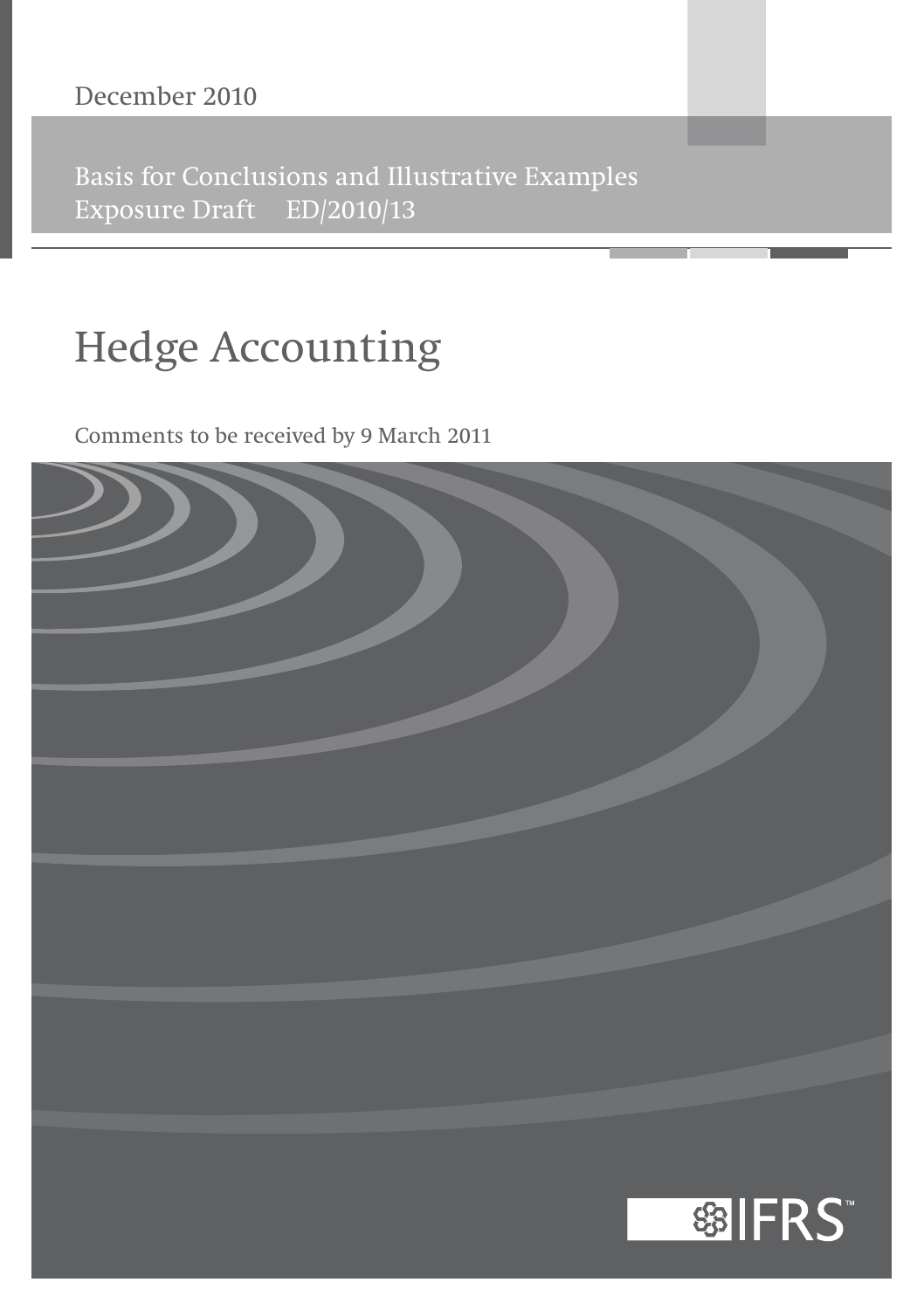# **Exposure Draft HEDGE ACCOUNTING**

## **Basis for Conclusions and illustrative examples**

Comments to be received by 9 March 2011

**ED/2010/13**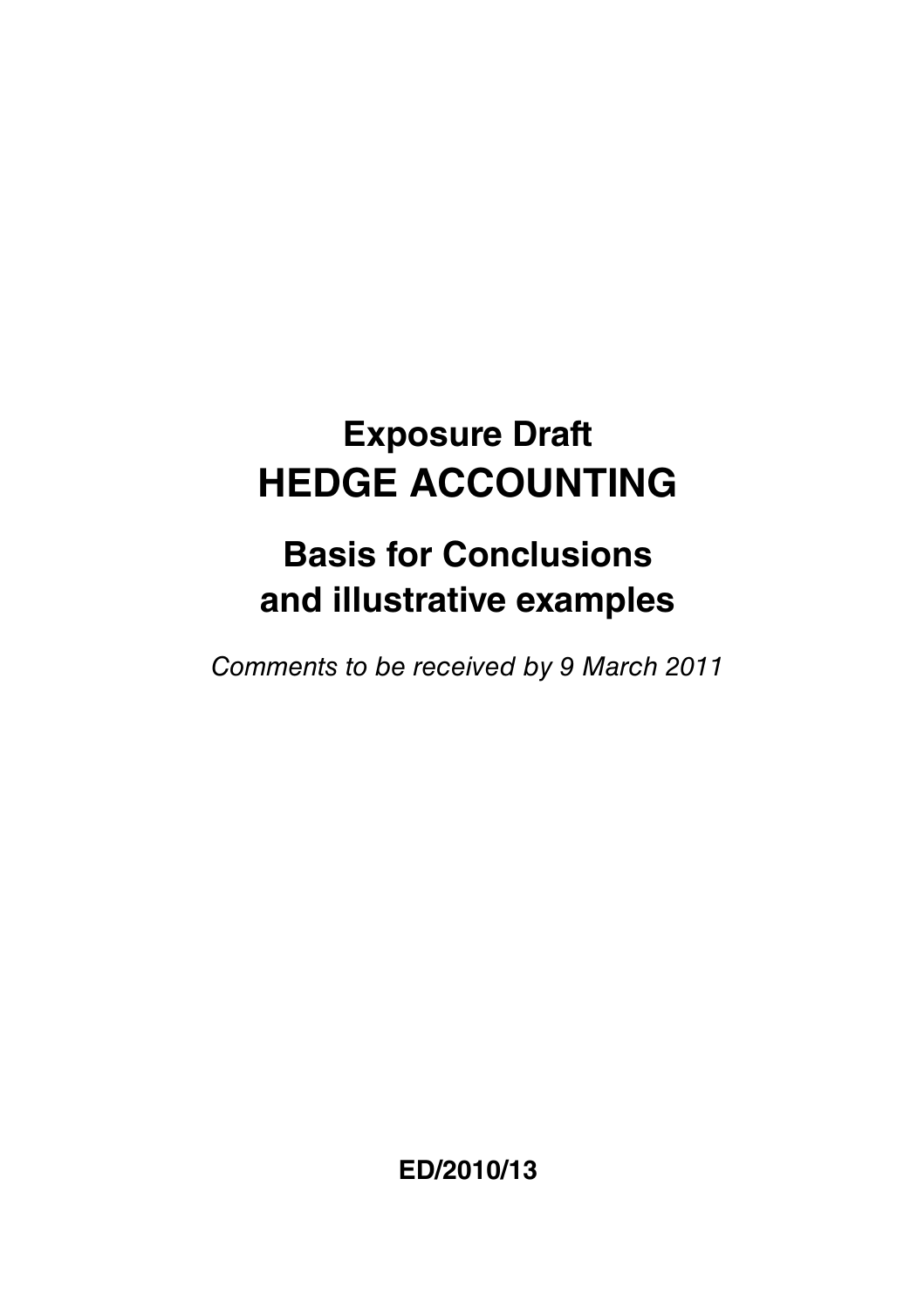This Basis for Conclusions and illustrative examples accompany the proposed International Financial Reporting Standard (IFRS) set out in the exposure draft *Hedge Accounting* (see separate booklet). Comments on the draft IFRS and its accompanying documents should be submitted in writing so as to be received by **9 March 2011.** Respondents are asked to send their comments electronically to the IFRS Foundation website (www.ifrs.org), using the 'Comment on a proposal' page.

All responses will be put on the public record unless the respondent requests confidentiality. However, such requests will not normally be granted unless supported by good reason, such as commercial confidence.

The IASB, the IFRS Foundation, the authors and the publishers do not accept responsibility for loss caused to any person who acts or refrains from acting in reliance on the material in this publication, whether such loss is caused by negligence or otherwise.

```
Copyright © 2010 IFRS Foundation®
```

```
ISBN for this part: 978-1-907026-97-3
ISBN for complete publication (set of two parts): 978-1-907026-95-9
```
All rights reserved. Copies of the draft IFRS and its accompanying documents may be made for the purpose of preparing comments to be submitted to the IASB, provided such copies are for personal or intra-organisational use only and are not sold or disseminated and provided each copy acknowledges the IFRS Foundation's copyright and sets out the IASB's address in full. Otherwise, no part of this publication may be translated, reprinted or reproduced or utilised in any form either in whole or in part or by any electronic, mechanical or other means, now known or hereafter invented, including photocopying and recording, or in any information storage and retrieval system, without prior permission in writing from the IFRS Foundation.

# 图 IFRS

The IFRS Foundation logo/the IASB logo/'Hexagon Device', 'IFRS Foundation', '*e*IFRS', 'IAS', 'IASB', 'IASC Foundation', 'IASCF', 'IFRS for SMEs', 'IASs', 'IFRIC', 'IFRS', 'IFRSs', 'International Accounting Standards', 'International Financial Reporting Standards' and 'SIC' are Trade Marks of the IFRS Foundation.

**Additional copies of this publication may be obtained from: IFRS Foundation Publications Department, 1st Floor, 30 Cannon Street, London EC4M 6XH, United Kingdom. Tel: +44 (0)20 7332 2730 Fax: +44 (0)20 7332 2749 Email: publications@ifrs.org Web: www.ifrs.org**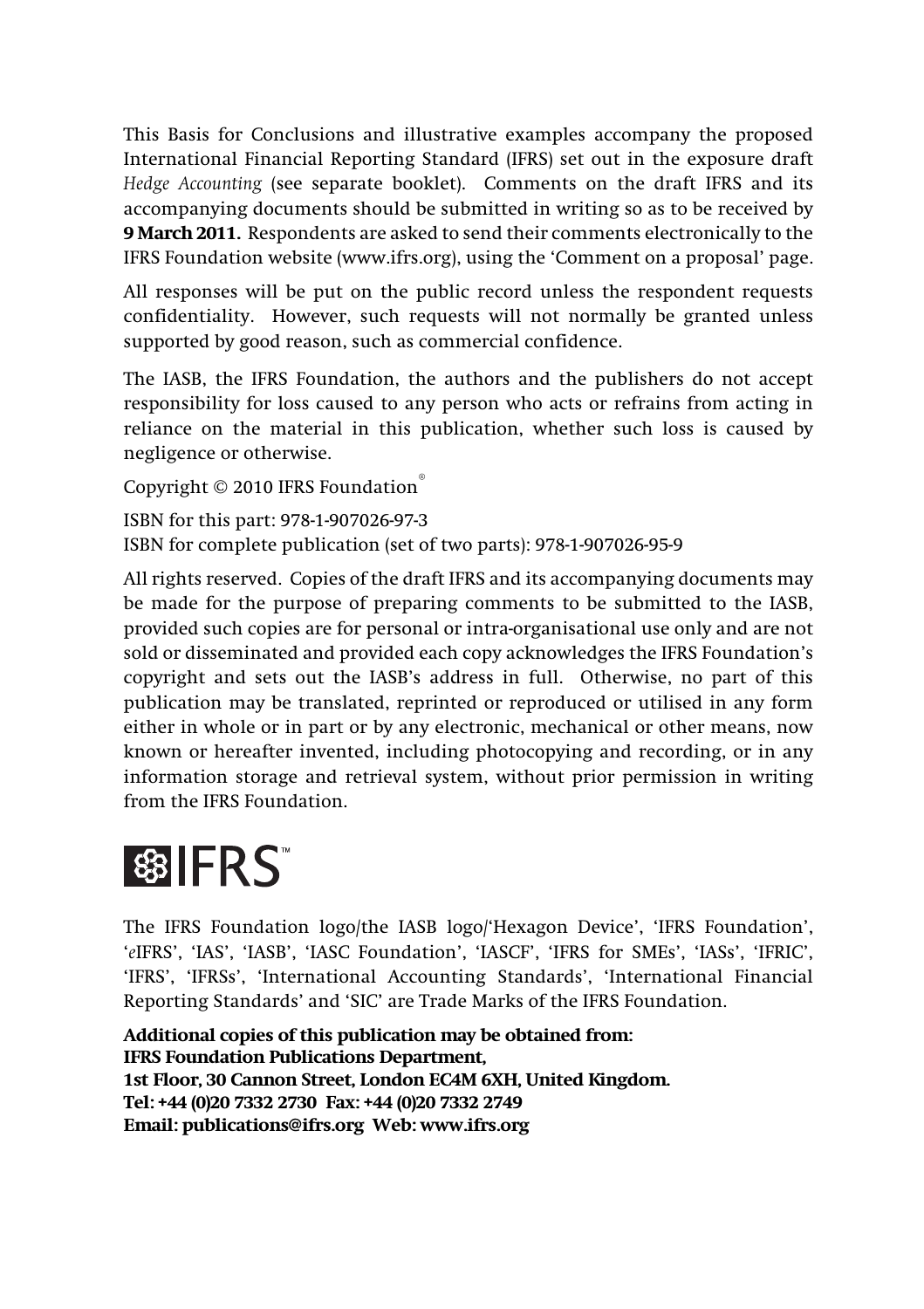## **CONTENTS**

|                                                                                                                                                                                                                                                                                   | paragraph                                                             |
|-----------------------------------------------------------------------------------------------------------------------------------------------------------------------------------------------------------------------------------------------------------------------------------|-----------------------------------------------------------------------|
| <b>BASIS FOR CONCLUSIONS ON</b><br><b>EXPOSURE DRAFT HEDGE ACCOUNTING</b>                                                                                                                                                                                                         |                                                                       |
| <b>INTRODUCTION</b>                                                                                                                                                                                                                                                               | BC1-BC2                                                               |
| <b>BACKGROUND</b>                                                                                                                                                                                                                                                                 | <b>BC3-BC10</b>                                                       |
| The project to replace IAS 39                                                                                                                                                                                                                                                     | BC3-BC7                                                               |
| Replacing the hedge accounting requirements in IAS 39                                                                                                                                                                                                                             | <b>BC8-BC10</b>                                                       |
| THE OBJECTIVE AND SCOPE OF HEDGE ACCOUNTING                                                                                                                                                                                                                                       | <b>BC11-BC27</b>                                                      |
| The objective of hedge accounting                                                                                                                                                                                                                                                 | <b>BC11-BC16</b>                                                      |
| Open portfolios                                                                                                                                                                                                                                                                   | <b>BC17-BC21</b>                                                      |
| Hedge accounting for equity investments designated as at fair value<br>through other comprehensive income                                                                                                                                                                         | <b>BC22-BC27</b>                                                      |
| <b>HEDGING INSTRUMENTS</b>                                                                                                                                                                                                                                                        | <b>BC28-BC47</b>                                                      |
| <b>Qualifying instruments</b>                                                                                                                                                                                                                                                     | <b>BC28-BC47</b>                                                      |
| Derivatives embedded in financial assets<br>Non-derivative financial instruments<br>Internal derivatives as hedging instruments<br>Intragroup monetary items as hedging instruments                                                                                               | BC28-BC33<br><b>BC34-BC40</b><br><b>BC41-BC45</b><br><b>BC46-BC47</b> |
| <b>HEDGED ITEMS</b>                                                                                                                                                                                                                                                               | <b>BC48-BC74</b>                                                      |
| <b>Qualifying items</b>                                                                                                                                                                                                                                                           | <b>BC48-BC51</b>                                                      |
| Designation of derivatives                                                                                                                                                                                                                                                        | BC48-BC51                                                             |
| Designation of hedged items                                                                                                                                                                                                                                                       | <b>BC52-BC74</b>                                                      |
| Designation of a risk component<br>Designation of one-sided risk components<br>Designation of a percentage component of a nominal amount<br>Designation of a layer component of a nominal amount<br>Relationship between components and the total cash flows of an item BC70-BC74 | BC52-BC60<br>BC61-BC62<br>BC63-BC64<br><b>BC65-BC69</b>               |
| QUALIFYING CRITERIA FOR HEDGE ACCOUNTING                                                                                                                                                                                                                                          | <b>BC75-BC90</b>                                                      |
| <b>Effectiveness assessment</b>                                                                                                                                                                                                                                                   | <b>BC75-BC90</b>                                                      |
| The objective of the hedge effectiveness assessment<br>Frequency of assessing whether the hedge effectiveness                                                                                                                                                                     | <b>BC78-BC82</b>                                                      |
| requirements are met<br>Method of assessing hedge effectiveness                                                                                                                                                                                                                   | <b>BC83-BC85</b><br><b>BC86-BC90</b>                                  |
| <b>ACCOUNTING FOR QUALIFYING HEDGES</b>                                                                                                                                                                                                                                           | <b>BC91-BC155</b>                                                     |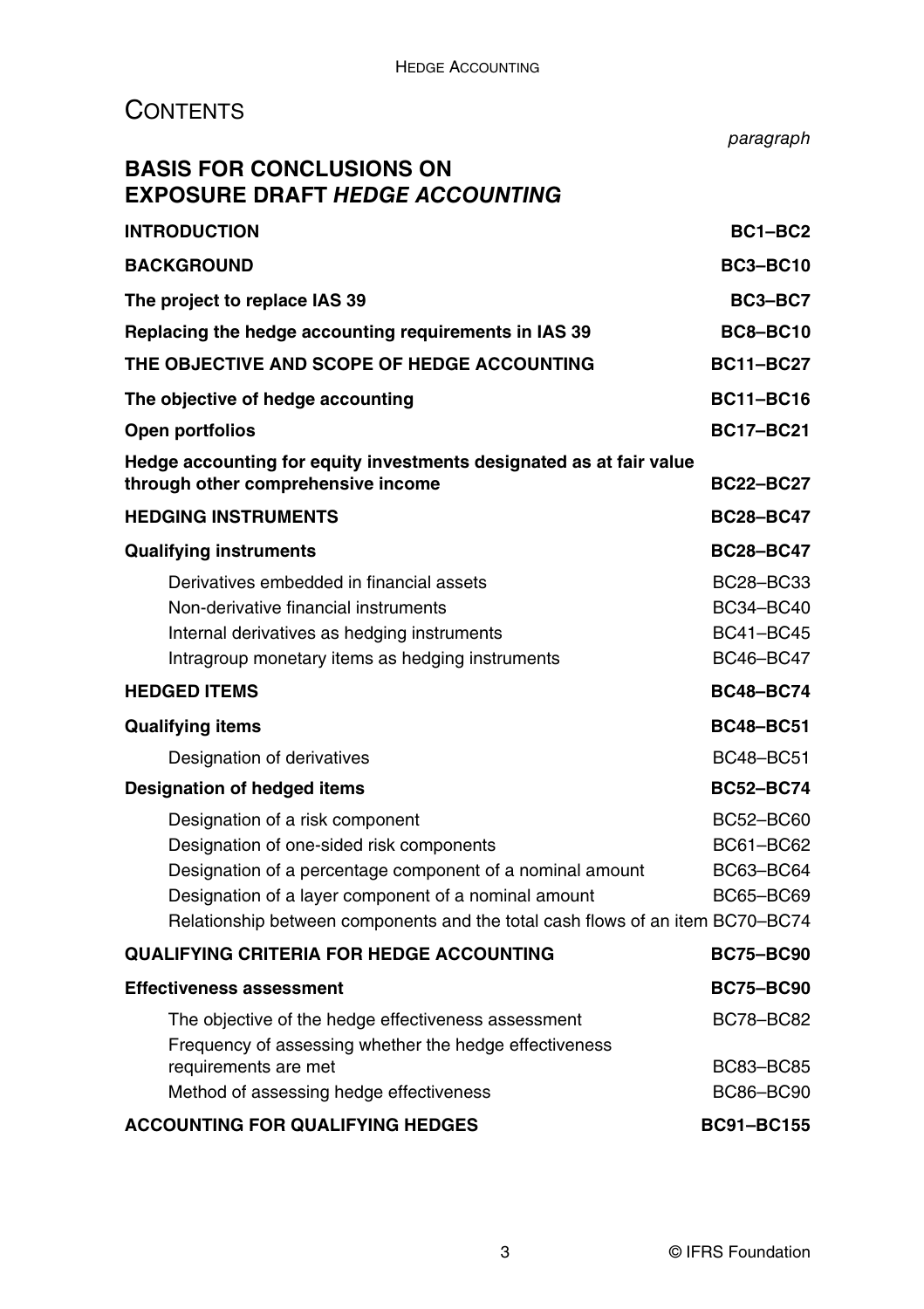| Financial instruments held within a business model whose<br>objective is to collect or pay contractual cash flows | <b>BC91-BC93</b>            |
|-------------------------------------------------------------------------------------------------------------------|-----------------------------|
| Hedge of a foreign currency risk of a firm commitment                                                             | <b>BC94-BC98</b>            |
| Measuring the ineffectiveness of a hedging relationship                                                           | <b>BC99-BC105</b>           |
| Time value of money                                                                                               | BC100-BC102                 |
| Hypothetical derivatives                                                                                          | BC103-BC105                 |
| Rebalancing the hedging relationship                                                                              | BC106-BC111                 |
| Discontinuation of hedge accounting                                                                               | BC112-BC118                 |
| Fair value hedges                                                                                                 | <b>BC119-BC129</b>          |
| Accounting for fair value hedges<br>Linked presentation for fair value hedges                                     | BC119-BC123<br>BC124-BC129  |
| <b>Cash flow hedges</b>                                                                                           | <b>BC130-BC140</b>          |
| The 'lower of' test                                                                                               | BC130-BC133                 |
| Basis adjustments for hedges of forecast transactions that will result                                            |                             |
| in the recognition of a non-financial asset or a non-financial liability BC134-BC140                              |                             |
| Hedges of a net investment in a foreign operation                                                                 | <b>BC141-BC142</b>          |
| Accounting for the time value of options                                                                          | <b>BC143-BC155</b>          |
| <b>HEDGES OF A GROUP OF ITEMS</b>                                                                                 | <b>BC156-BC182</b>          |
| Criteria for the eligibility of a group of items as a hedged item                                                 | BC163-BC164                 |
| Designation of a layer component of a nominal amount for hedges<br>of a group of items                            | BC165-BC167                 |
| Cash flow hedges of a group of items that constitutes a net position<br>that qualifies for hedge accounting       | <b>BC168-BC173</b>          |
| Presentation when the group of items in the net position affects<br>profit or loss in the same period             | <b>BC174-BC177</b>          |
| Identifying the hedged item for hedges of a group of items that<br>constitutes a net position                     | <b>BC178</b>                |
| Hedges of a group of items that constitutes a net position<br>resulting in a net position of nil                  | <b>BC179-BC182</b>          |
| <b>DISCLOSURES</b>                                                                                                | <b>BC183-BC207</b>          |
| <b>General considerations</b>                                                                                     | BC188-BC191                 |
| Location of disclosures<br>Disclosures by risk category                                                           | <b>BC188</b><br>BC189-BC191 |
| The risk management strategy                                                                                      | <b>BC192-BC193</b>          |
| The amount, timing and uncertainty of future cash flows                                                           | <b>BC194-BC196</b>          |
| The effects of hedge accounting on the primary<br>financial statements                                            | <b>BC197-BC201</b>          |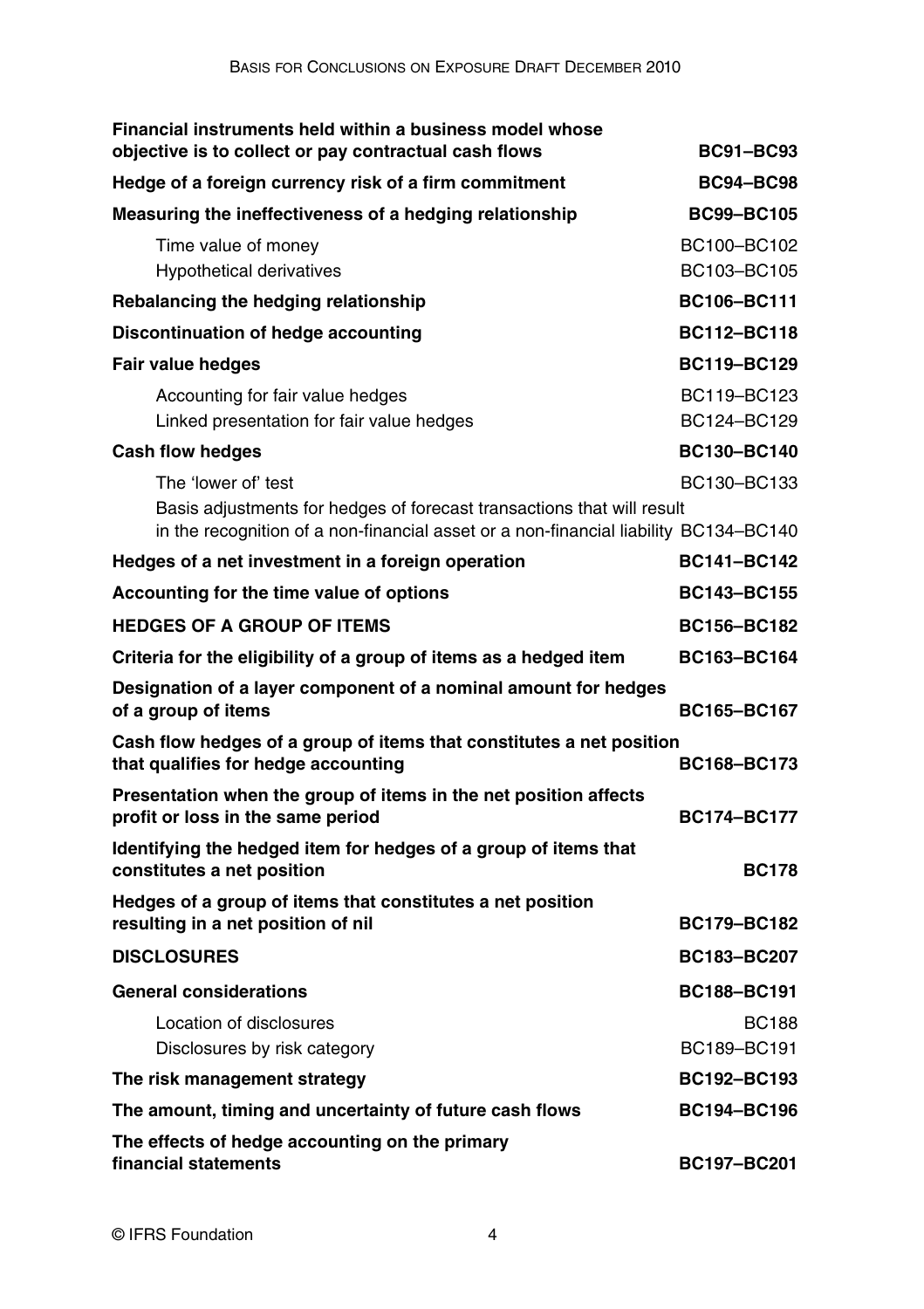| Time value of options accumulated through<br>other comprehensive income | BC202-BC204        |
|-------------------------------------------------------------------------|--------------------|
| <b>Other considerations</b>                                             | <b>BC205-BC207</b> |
| ACCOUNTING ALTERNATIVES TO HEDGE ACCOUNTING                             | BC208-BC246        |
| Accounting for a contract for a non-financial item as a derivative      | BC209-BC218        |
| Hedging credit risk using credit derivatives                            | BC219-BC246        |
| <b>EFFECTIVE DATE AND TRANSITION</b>                                    | <b>BC247-BC254</b> |
| <b>ALTERNATIVE VIEW</b>                                                 |                    |

## **[DRAFT] ILLUSTRATIVE EXAMPLES**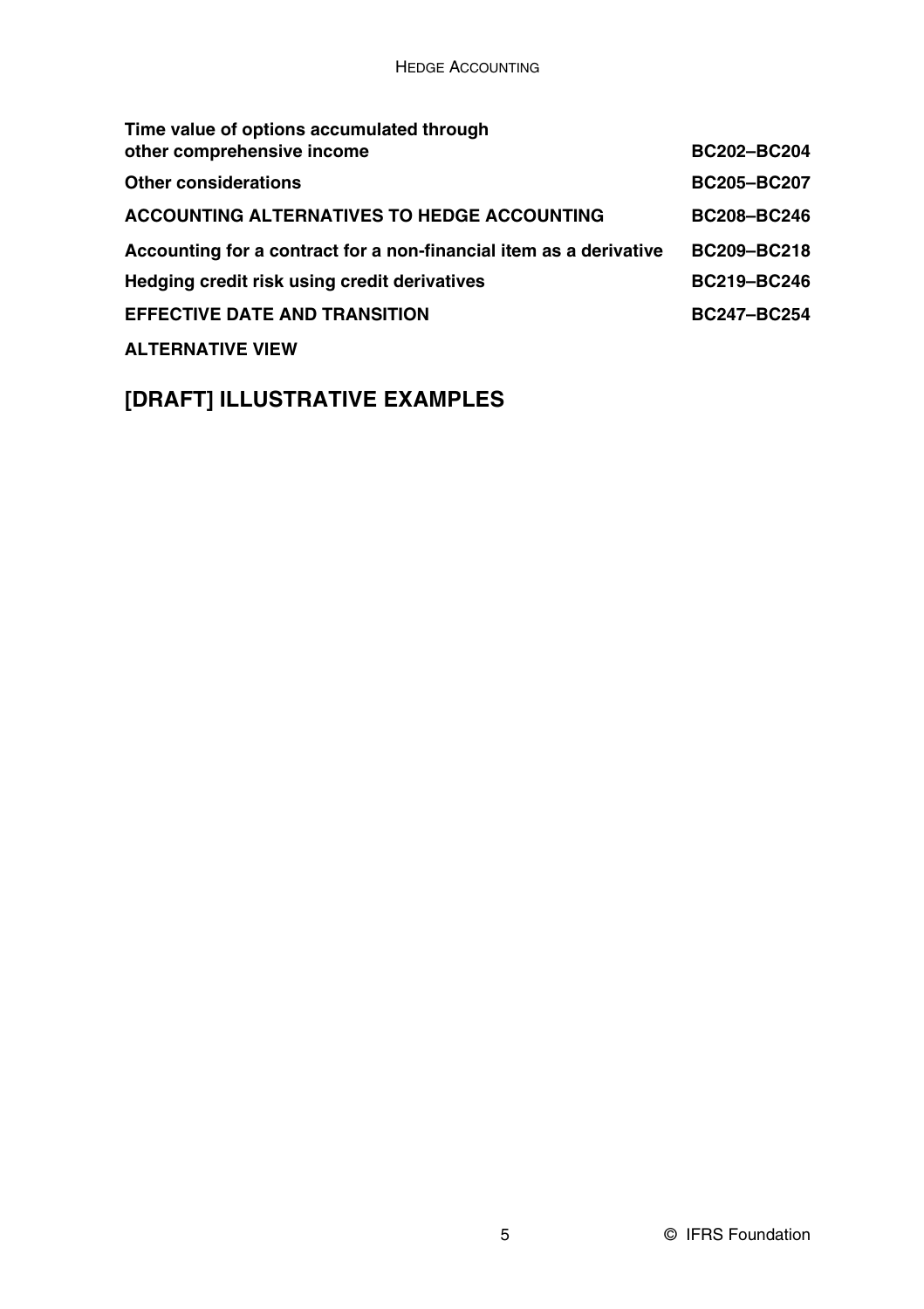## **Basis for Conclusions on the exposure draft** *Hedge Accounting*

*This Basis for Conclusions accompanies, but is not part of, the draft IFRS.*

## **Introduction**

- BC1 The International Accounting Standards Board has long acknowledged the need to improve the accounting requirements for financial instruments. In the light of the global financial crisis and the urgent need to improve the accounting for financial instruments, the Board proposed to replace IAS 39 *Financial Instruments: Recognition and Measurement* in three phases. The exposure draft *Hedge Accounting* is part of the third phase.
- BC2 This Basis for Conclusions summarises the Board's considerations in developing the proposals in the exposure draft. Individual Board members gave greater weight to some factors than to others.

#### **Background**

#### **The project to replace IAS 39**

- BC3 IAS 39 set out the requirements for recognising and measuring financial assets, financial liabilities and some contracts to buy or sell non-financial items. The Board inherited IAS 39 from its predecessor body, the International Accounting Standards Committee.
- BC4 Many users of financial statements and other interested parties told the Board that the requirements in IAS 39 were difficult to understand, apply and interpret. They urged the Board to develop a new standard for the reporting of financial instruments that is principle-based and less complex. Although the Board amended IAS 39 several times to clarify requirements, add guidance and eliminate internal inconsistencies, it had not previously undertaken a fundamental reconsideration of reporting for financial instruments.
- BC5 In April 2009, in response to the input received on its work in responding to the financial crisis, and following the conclusions of the G20 leaders and the recommendations of international bodies such as the Financial Stability Board, the Board announced an accelerated timetable for replacing IAS 39.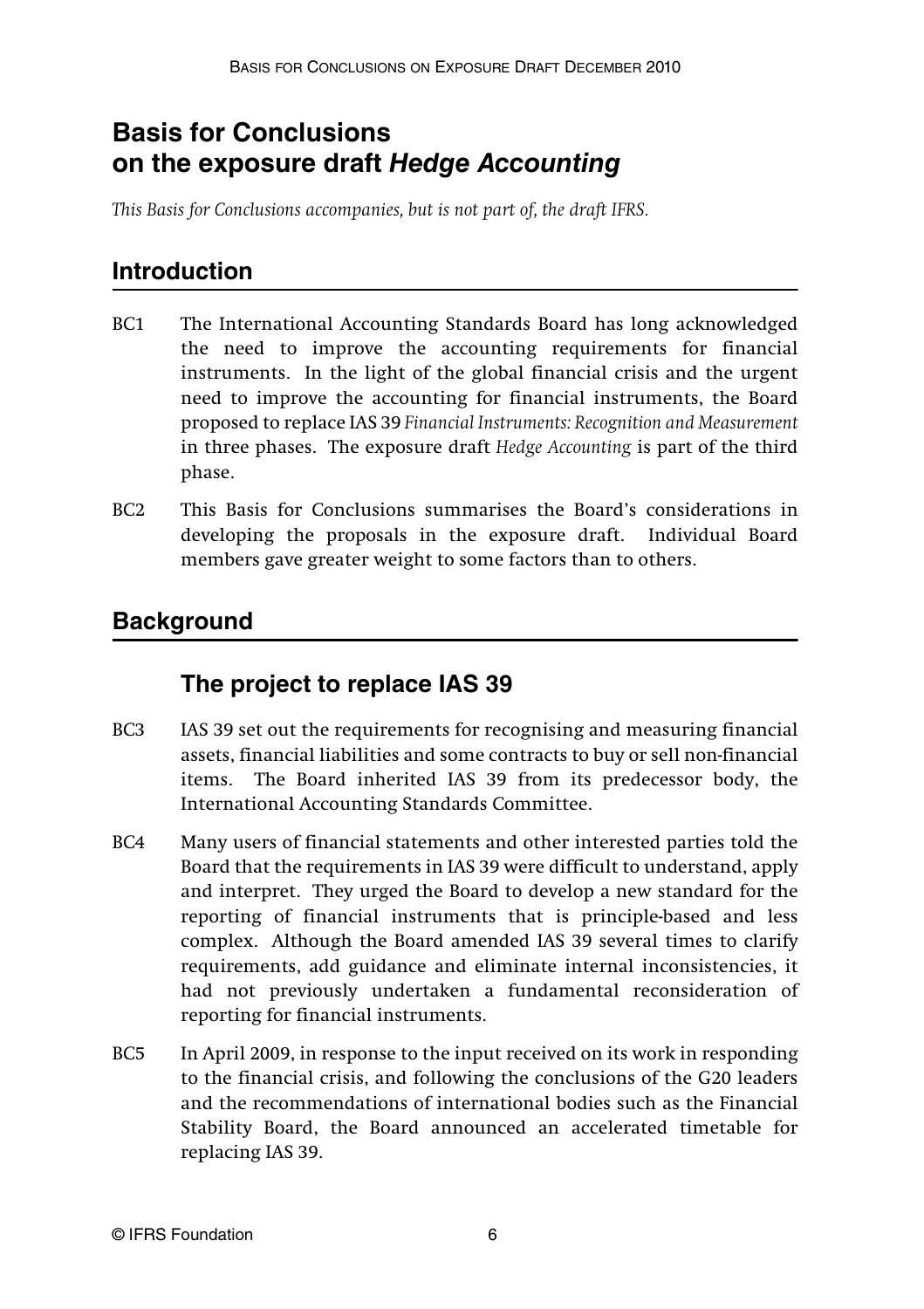- BC6 The Board intends that IFRS 9 will ultimately replace IAS 39 in its entirety. However, in response to requests from interested parties that the accounting for financial instruments should be improved quickly, the Board divided its project to replace IAS 39 into three main phases. As the Board completes each phase, it deletes the relevant portions of IAS 39 and creates chapters in IFRS 9 that replace the requirements in IAS 39.
- BC7 The exposure draft *Hedge Accounting* is part of the third phase of the Board's project to replace IAS 39. The other phases are:
	- (a) Phase 1: Classification and measurement of financial assets and financial liabilities. In November 2009 the Board issued the chapters of IFRS 9 setting out requirements for the classification and measurement of financial assets. In October 2010 the Board added to IFRS 9 the requirements for the classification and measurement of financial liabilities.
	- (b) Phase 2: Amortised cost and impairment. In June 2009 the Board published a Request for Information on the feasibility of an expected loss model for the impairment of financial assets. This formed the basis of an exposure draft, *Financial Instruments: Amortised Cost and Impairment*, published in November 2009. The Board also set up a panel of credit and risk experts to consider and advise it on the operational issues arising from an expected cash flow approach. The Board is redeliberating the proposals in the exposure draft to address the comments received from respondents, and suggestions from the expert advisory panel and from other outreach activities.

## **Replacing the hedge accounting requirements in IAS 39**

BC8 The Board used the responses to its discussion paper *Reducing Complexity in Reporting Financial Instruments* as a basis for deliberations on the exposure draft *Hedge Accounting.* During its deliberations the Board also approached preparers, auditors and users of financial statements for views on the hedge accounting requirements in IAS 39. The objective of the Board's outreach was to gain insight into how interested parties viewed the hedge accounting requirements in IAS 39 and to obtain information on common practice issues. A particular effort was made to gain an overall understanding of how users view hedging and how an entity's hedging activities affect their analysis and decisions.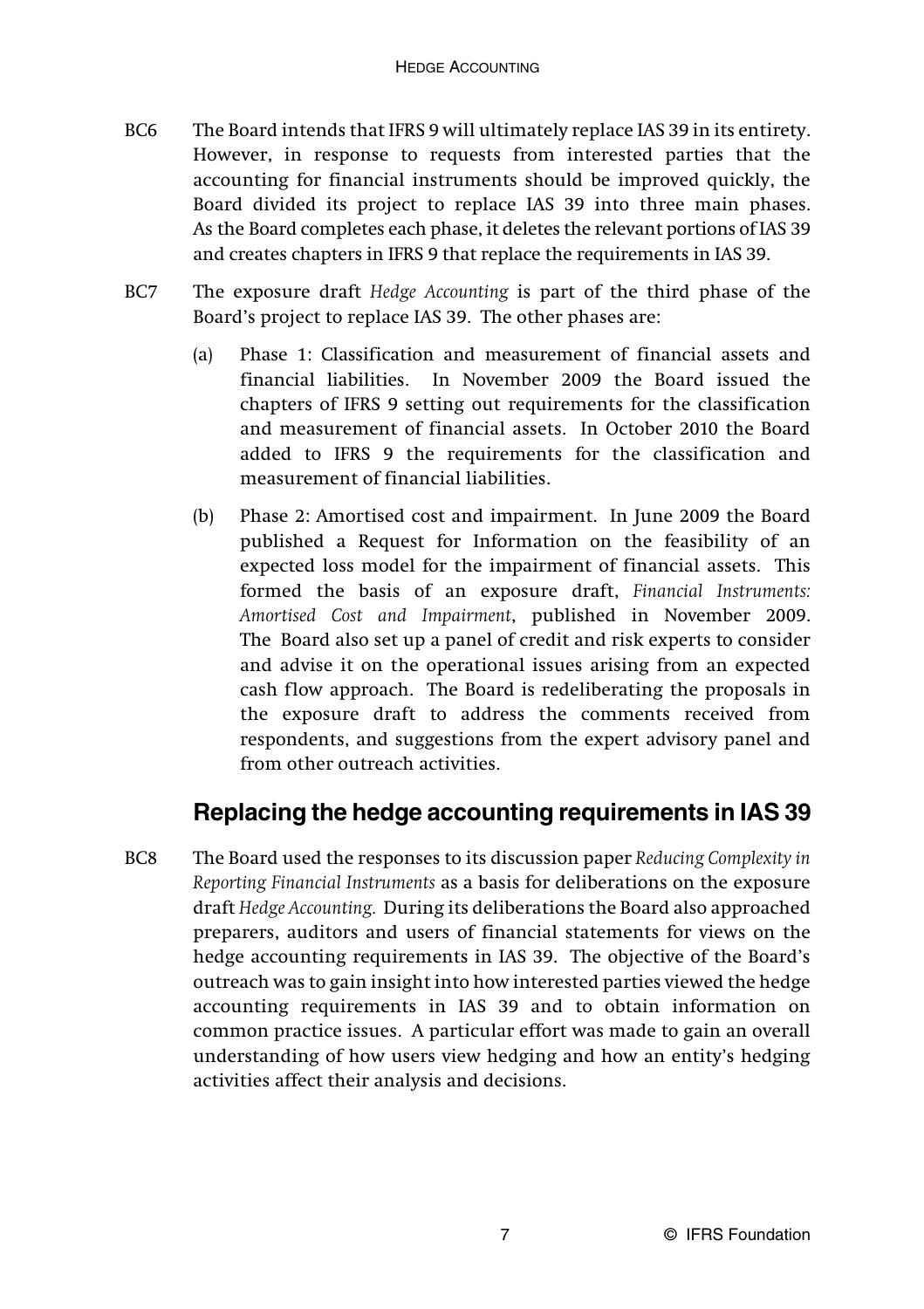- BC9 Users of financial statements told the Board that hedge accounting should be more closely aligned to an entity's risk management activities. Furthermore, the response to the Board's outreach activities indicated that a comprehensive review of hedge accounting was needed. In particular:
	- (a) *Eligibility of hedged items and hedging instruments*—Many think that the restrictions in IAS 39 of what is eligible for hedge accounting unduly hinders an entity's ability to reflect its risk management practices.
	- (b) *Groups of items and net positions—*Many think that an entity should be permitted to apply hedge accounting for situations other than a relationship between a single hedging instrument and a single hedged item. For example, they think that an entity should be permitted to apply hedge accounting to groups of items beyond the restrictions in IAS 39 (ie not only in the narrow circumstances in which individual items have fair value changes that are approximately proportional to the overall change for the group), and to hedges of net positions.
	- (c) *Effectiveness qualification*—Many think that the existing requirements for assessing hedge effectiveness are onerous and result in misleading accounting outcomes because they are too restrictive and based on arbitrary 'bright lines'.
	- (d) *De-designation and designation*—Some think that IAS 39 impairs comparability because hedge accounting is an option that can be discontinued at will at any time.
	- (e) *Fair value hedge accounting mechanics—*Some think that the different accounting mechanics in IAS 39 for cash flow hedges and fair value hedges add complexity.
	- (f) *Presentation and disclosure*—Some think that the current disclosure requirements do not provide sufficient information in the financial statements about an entity's risk management activities and focus too strongly on accounting, which limits their understandability and usefulness.
- BC10 The Board expects to complete this and the second phase of the project to replace IAS 39 in the first half of 2011.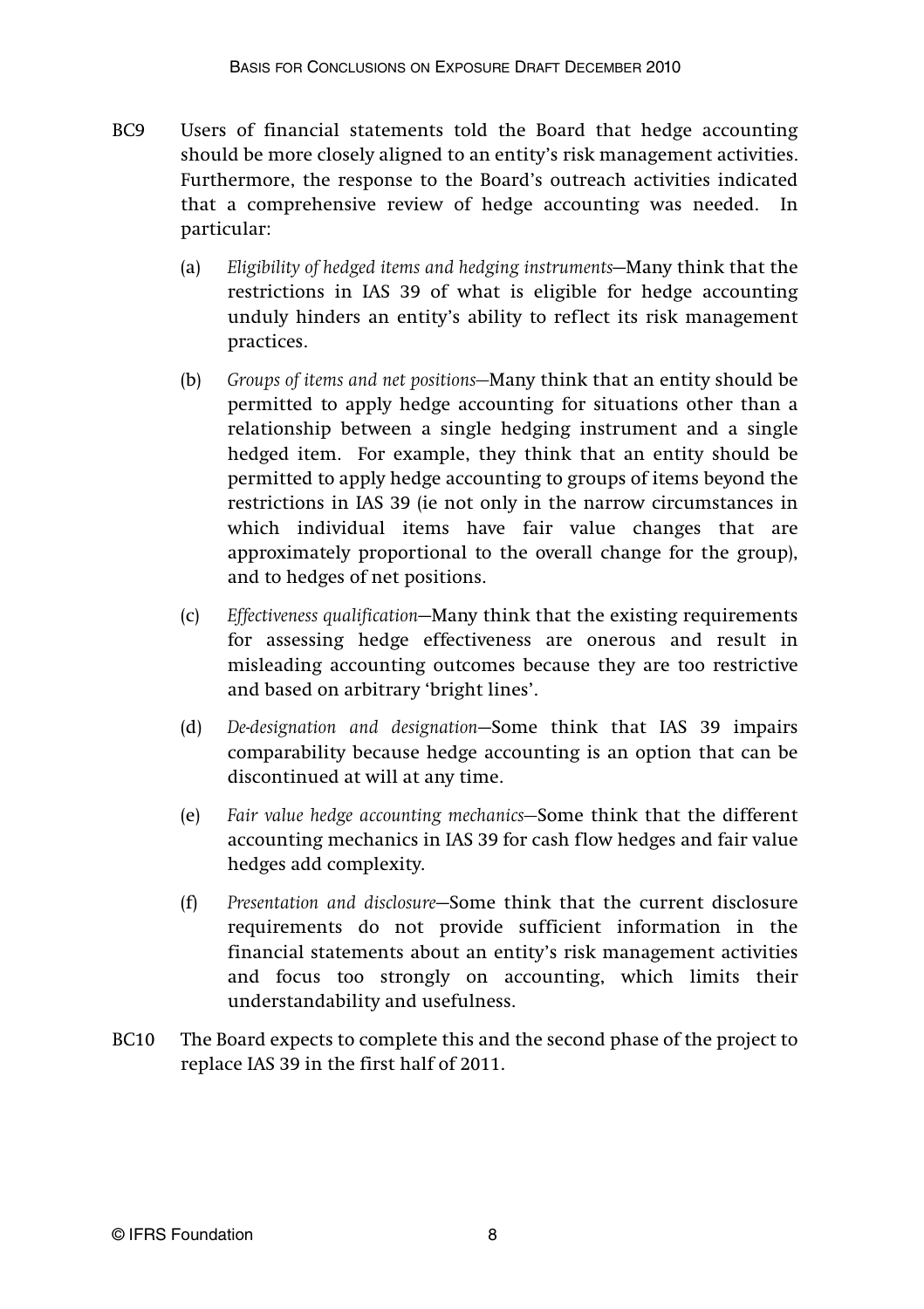## **The objective and scope of hedge accounting**

## **The objective of hedge accounting**

- BC11 Hedge accounting is an exception to the normal recognition and measurement requirements in IFRSs. For example, the hedge accounting guidance in IAS 39 permits:
	- (a) recognition of items that would otherwise not be recognised (eg a firm commitment);
	- (b) measurement of an item on a basis that is different from its normally required measurement basis (eg adjusting the measurement of a hedged item in a fair value hedge); and
	- (c) deferral of the changes in fair value of a hedging instrument for a cash flow hedge in other comprehensive income. These changes in fair value would otherwise have been recognised in profit or loss (eg hedging of a highly probable forecast transaction).
- BC12 The Board noted that although hedge accounting was an exception, it was also an indication that in many situations the information that resulted from the normal requirements without applying hedge accounting did not provide useful information or omitted important information. Hence, the Board concluded that hedge accounting should be retained.
- BC13 In the Board's view, consistent application of hedge accounting requires an objective that describes *when* and *how* an entity should:
	- (a) override the general recognition and measurement requirements in IFRSs (ie when and how an entity should apply hedge accounting); and
	- (b) recognise effectiveness and/or ineffectiveness of a hedging relationship (ie when and how gains and losses should be recognised).
- BC14 During its deliberations the Board considered two possible objectives of hedge accounting—that hedge accounting should:
	- (a) provide a link between an entity's risk management and its financial reporting. Hedge accounting would convey the context of hedging instruments, which would allow insights into their purpose and effect.
	- (b) mitigate the recognition and measurement anomalies between the accounting for derivatives (or other hedging instruments) and the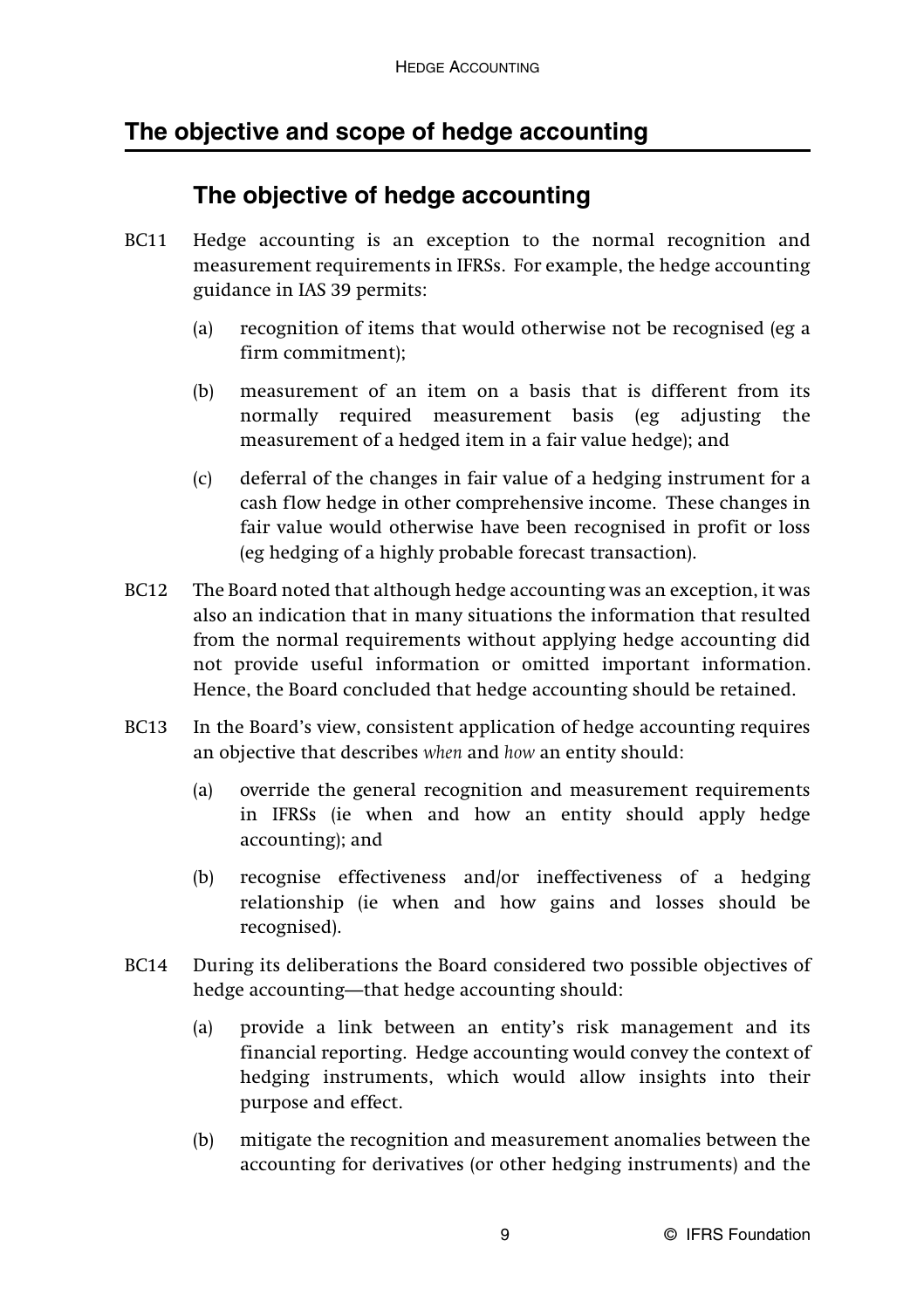accounting for hedged items and manage the timing of the recognition of gains or losses on derivative hedging instruments used to mitigate cash flow risk.

- BC15 However, the Board rejected both objectives. The Board thought that an objective that linked an entity's risk management and financial reporting was too broad: it was not clear enough what risk management activity was being referred to. Conversely, the Board thought that an objective that focused on the accounting anomalies was too narrow: it focused on the mechanics of hedge accounting rather than on why hedge accounting was being done.
- BC16 Consequently, the Board decided to use an objective that combines elements of the two objectives. The Board thinks that the proposed objective of hedge accounting reflects a broad articulation of a principlebased approach with a focus on the purpose of the entity's risk management activities. In addition, the objective also provides for a focus on the statement of financial position and the statement of comprehensive income reflecting the effects of the individual assets and liabilities associated with the risk management activities.

## **Open portfolios**

- BC17 In practice, risk management often assesses risk exposures on a continuous basis and at a portfolio level. Risk management strategies tend to have a time horizon (eg two years) over which an exposure is hedged. Consequently, as time passes new exposures are continuously added to the hedged portfolio and other exposures are removed from it.
- BC18 Hedges of open portfolios introduce complexity to the accounting for such hedges. Changes could be addressed by treating them like a series of closed portfolios with a short life (ie by periodic de-designation of the previous closed portfolio of items and redesignation of a revised closed portfolio of items). However, this gives rise to complexities regarding tracking, amortisation of hedge adjustments and reclassification of gains or losses deferred in accumulated other comprehensive income. Furthermore, it may be impractical to align such an accounting treatment with the way in which the exposures are viewed from a risk management perspective, which may update hedge portfolios more frequently (eg daily).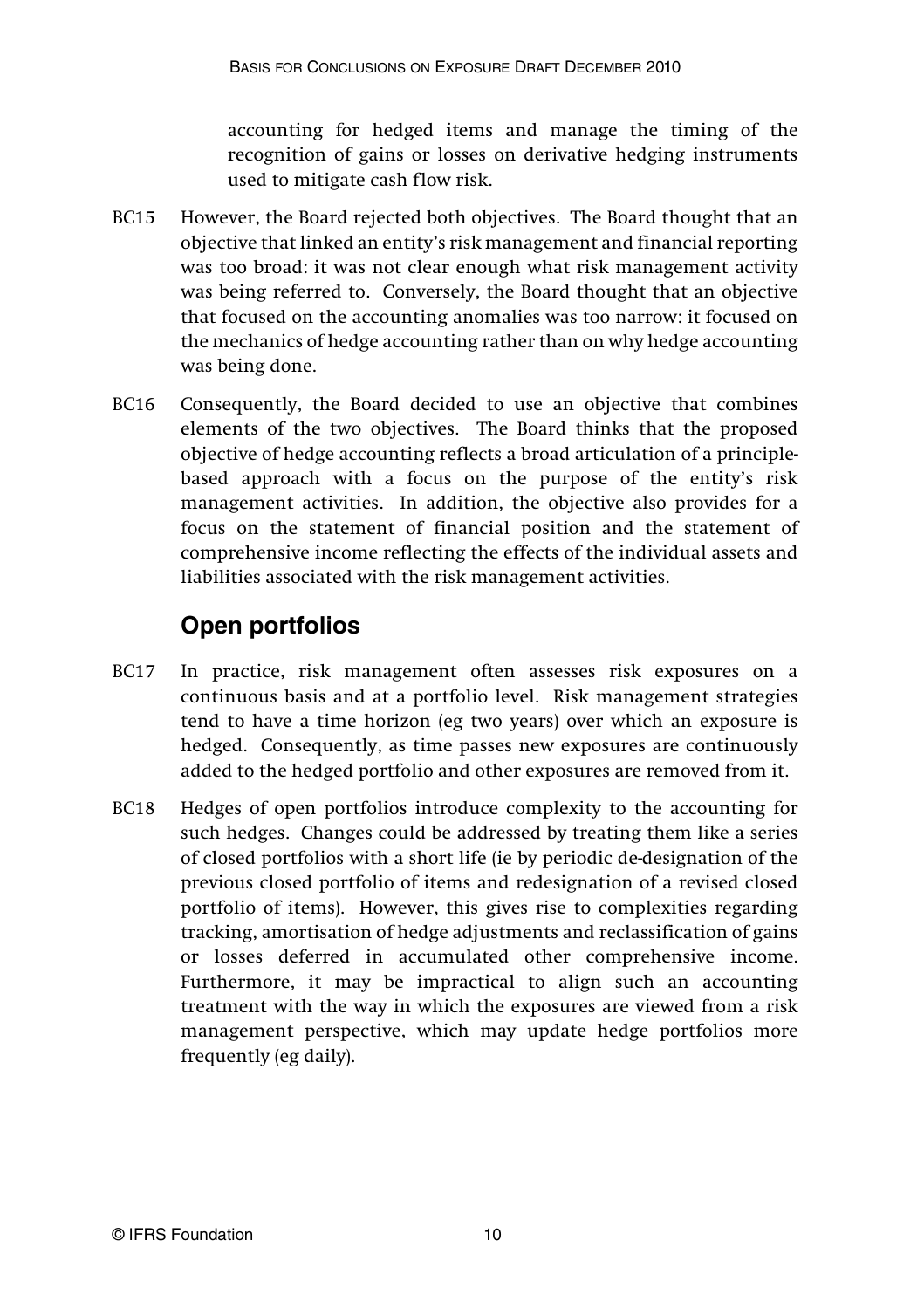- BC19 Closed hedged portfolios are hedged portfolios in which items cannot be added to, removed from or substituted within the portfolio without treating each change as the transition to a new portfolio (or a new layer). The hedging relationship specifies the hedged items that form that particular hedging relationship.
- BC20 The Board decided not to address open portfolios or 'macro' hedging (ie hedging at the level that aggregates portfolios) as part of the exposure draft. The Board considered hedge accounting only in the context of groups of items that constitute a gross or net position in closed portfolios (in which hedged items and hedging instruments can be added or removed by de-designating and redesignating the hedging relationship). See paragraphs BC156–BC182. The Board is continuing to discuss proposals for hedge accounting for open portfolios.
- BC21 Consequently, the exposure draft does not propose to replace the requirements in IAS 39 for fair value hedge accounting for a portfolio hedge of interest rate risk.

## **Hedge accounting for equity investments designated as at fair value through other comprehensive income**

- BC22 In accordance with IFRS 9 an entity may, at initial recognition, make an irrevocable election to present subsequent changes in the fair value of some investments in equity instruments in other comprehensive income. Amounts recognised in other comprehensive income for such instruments are not reclassified to profit or loss. However, IAS 39 defines a hedging relationship as one in which the exposure to be hedged could affect profit or loss. Consequently, an entity cannot apply hedge accounting if the hedged exposure affects other comprehensive income without reclassification out of other comprehensive income to profit or loss because only such a reclassification would mean that the hedged exposure could ultimately affect profit or loss.
- BC23 The Board considered whether it should amend the definition of a fair value hedge to state that the hedged exposure could affect either profit or loss or other comprehensive income, rather than always profit or loss. However, the Board had practical concerns. These related to the matching of the changes in the fair value of the hedging instrument with the changes in the value of the hedged item attributable to the hedged risk. Furthermore, the Board was concerned about how to account for any related hedge ineffectiveness. To address these concerns, the Board considered alternative approaches.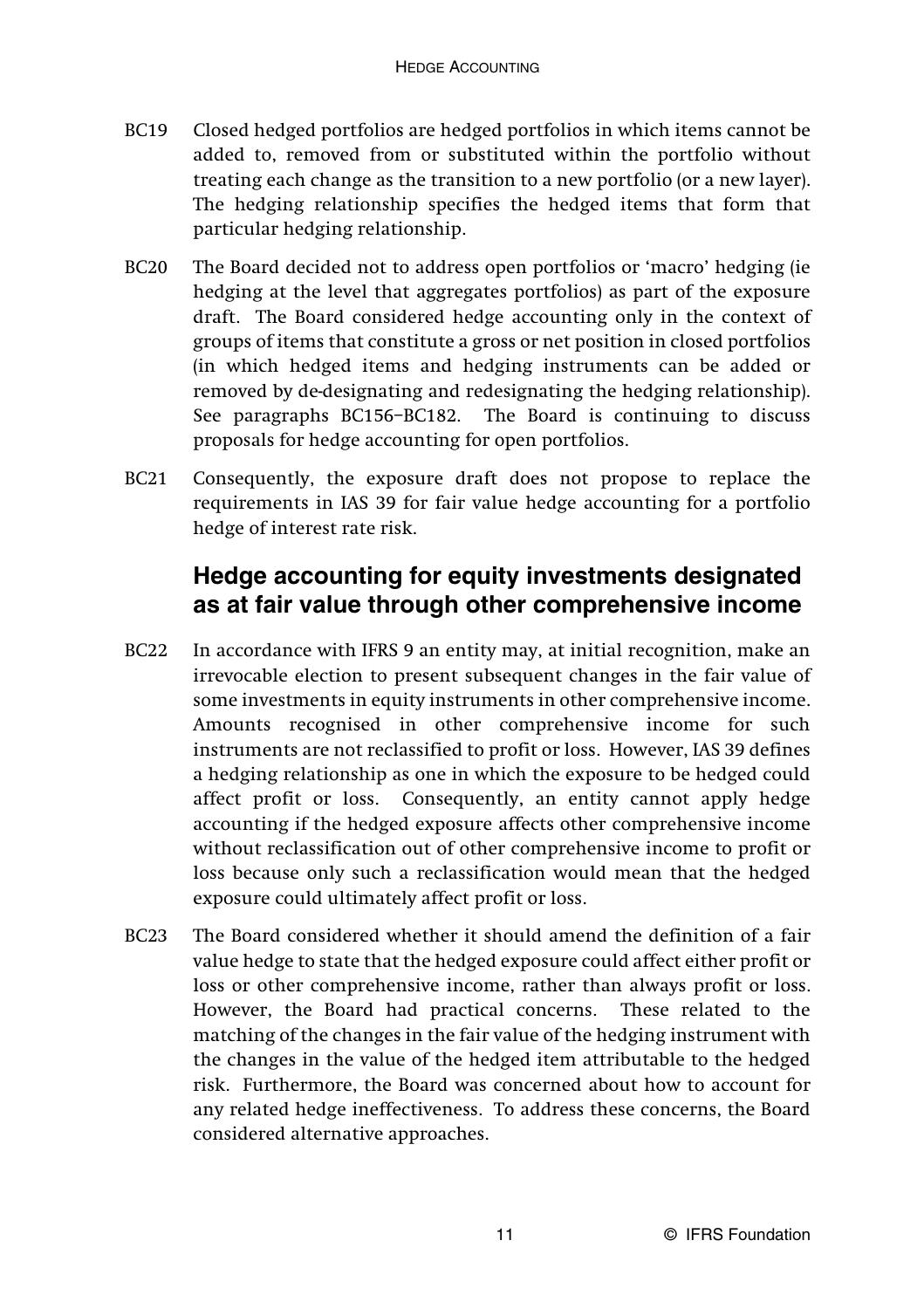- BC24 The Board considered whether the hedge ineffectiveness should remain in other comprehensive income when the changes in the value of the hedged item attributable to the hedged risk are bigger than the changes in the fair value of the hedging instrument. This approach would:
	- (a) be consistent with the Board's decision in IFRS 9 that changes in the fair value of the equity investment designated as at fair value through other comprehensive income should not be reclassified to profit or loss; but
	- (b) contradict the hedge accounting principle that hedge ineffectiveness should be recognised in profit or loss.
- BC25 Conversely, if the hedge ineffectiveness were recognised in profit or loss it would:
	- (a) be consistent with the hedge accounting principle that hedge ineffectiveness should be recognised in profit or loss; but
	- (b) contradict the prohibition of reclassifying from other comprehensive income to profit or loss gains or losses on investments in equity instruments accounted for as at fair value through other comprehensive income.
- BC26 The Board decided to prohibit hedge accounting for investments in equity instruments designated as at fair value through other comprehensive income, because it cannot be achieved within the existing framework of hedge accounting. Introducing another framework would add complexity. Furthermore, the Board did not want to add another exception (ie contradicting the principle in IFRS 9 of not reclassifying between other comprehensive income and profit or loss or contradicting the principle of recognising hedge ineffectiveness in profit or loss) to the existing exception of accounting for investments in equity instruments (ie the option to account for those investments at fair value through other comprehensive income).
- BC27 The Board noted that dividends from investments in equity instruments are recognised in profit or loss. Consequently, a forecast dividend from such investments could be an eligible hedged item (if all qualifying criteria for hedge accounting are met).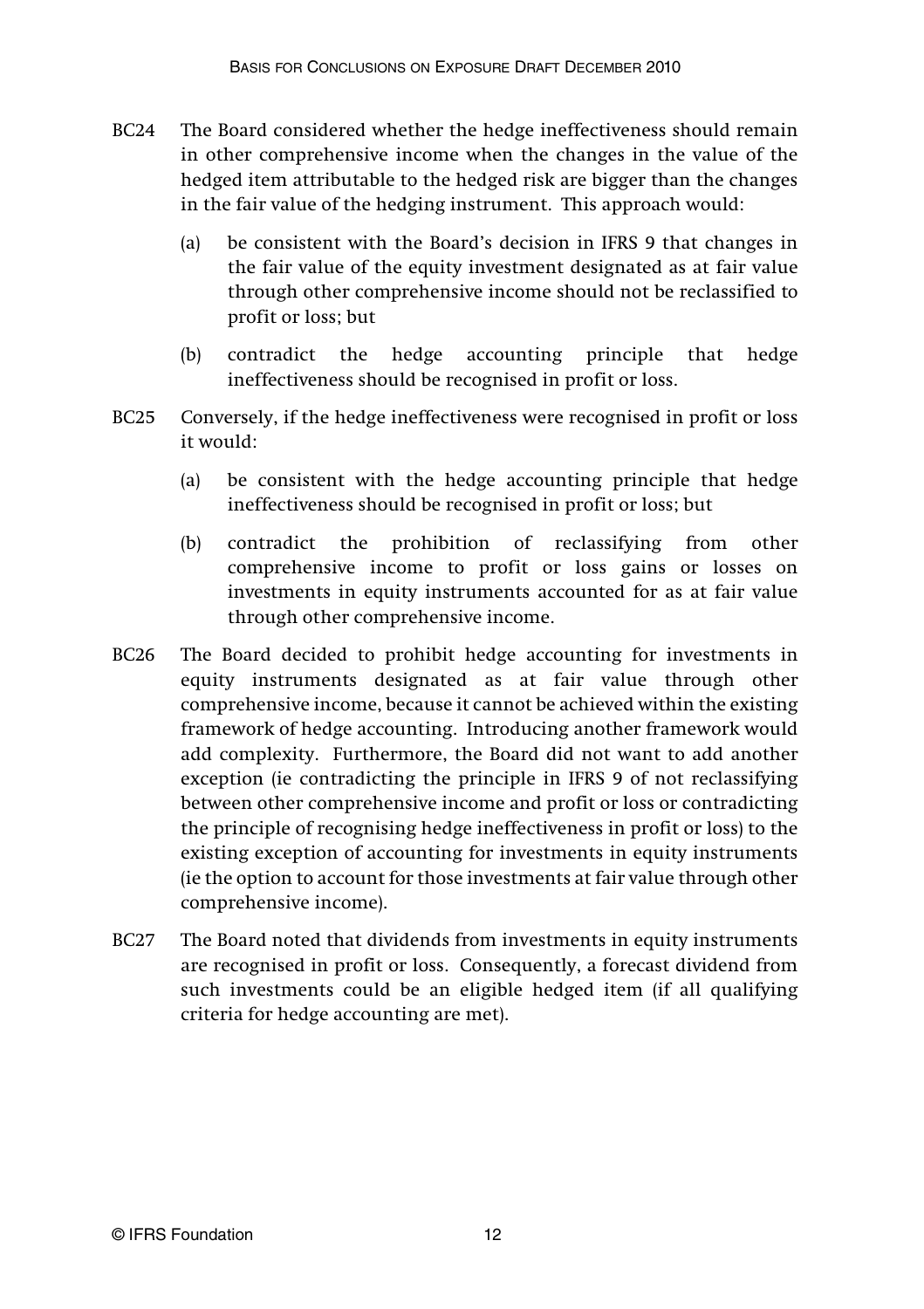#### **Hedging instruments**

## **Qualifying instruments**

#### **Derivatives embedded in financial assets**

- BC28 IAS 39 requires the separation of non-closely related derivatives embedded in hybrid financial assets and liabilities (bifurcation). In accordance with IAS 39, the separated derivative is eligible for designation as a hedging instrument. In accordance with IFRS 9, hybrid financial assets are measured in their entirety (ie including any embedded derivative) at either amortised cost or fair value through profit or loss. No separation of any embedded derivative is permitted.
- BC29 In the light of the decision that it made on IFRS 9, the Board considered whether derivatives embedded in financial assets should be eligible for designation as hedging instruments. The Board considered two alternatives:
	- (a) an entity could choose to separate embedded derivatives solely for the purpose of designating the derivative component as a hedging instrument; or
	- (b) an entity could designate a risk component of the hybrid financial asset, equivalent to the embedded derivative, as the hedging instrument.
- BC30 The Board rejected both alternatives. Consequently, the Board proposes not to allow derivative features embedded in financial assets to be eligible hedging instruments (even though they can be an integral part of a hybrid financial asset that is measured at fair value through profit or loss and designated as the hedging instrument in its entirety—see paragraph BC40). The reasons for the Board's decision are summarised below.
- BC31 Permitting an entity to separate embedded derivatives for the purpose of hedge accounting would retain the IAS 39 requirements in terms of their eligibility as hedging instruments. However, the Board noted that the underlying rationale for separating embedded derivatives in IAS 39 is not to reflect risk management activities, but rather to prevent an entity from circumventing the requirements for recognition and measurement of derivatives. Hence, the Board considered that reintroducing the separation of embedded derivatives for hybrid financial assets would not be an appropriate means to address any hedge accounting concerns because this notion does not target hedge accounting considerations.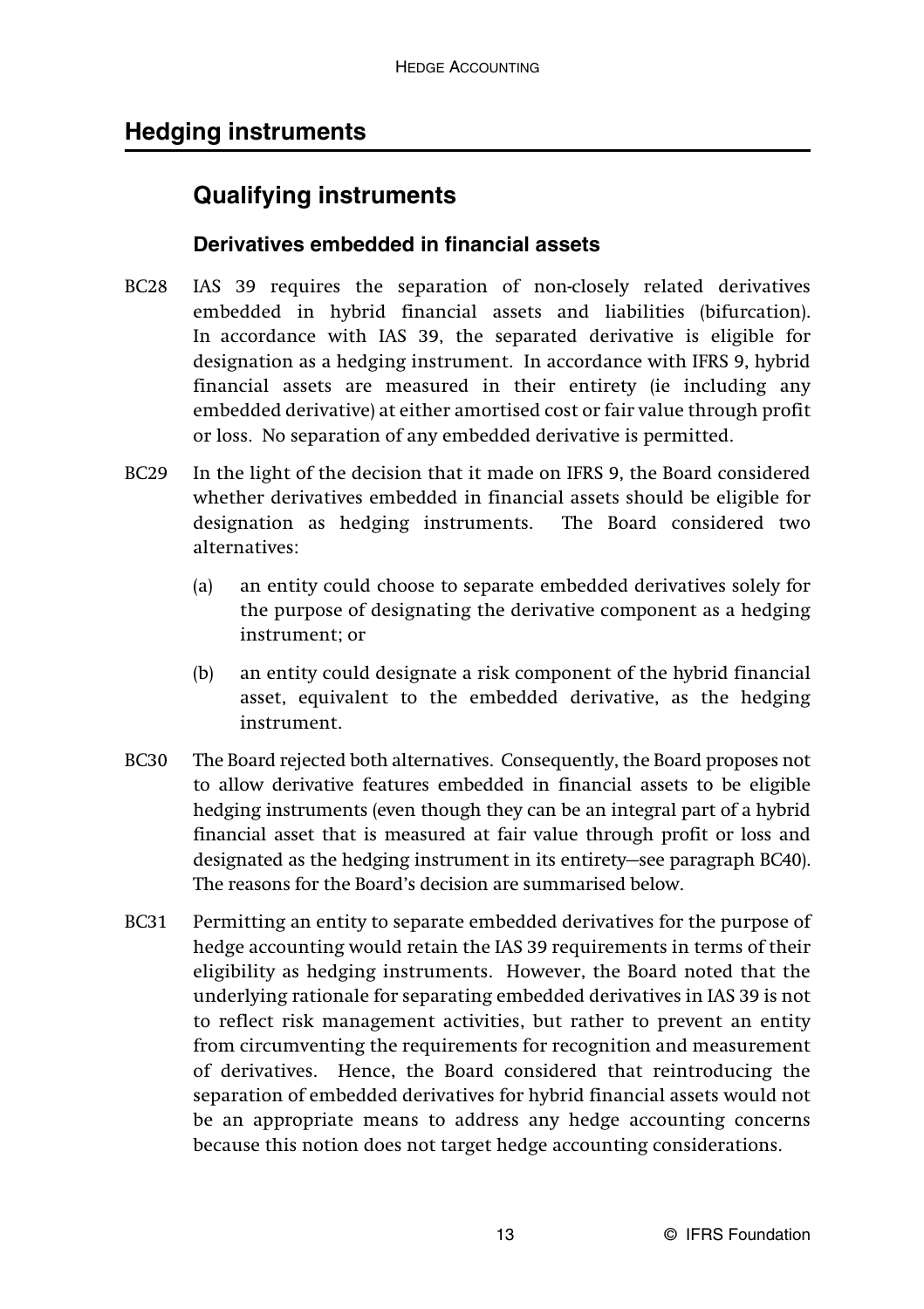- BC32 The Board also noted that designation of a separated embedded derivative as a hedging instrument in accordance with IAS 39 is not very common in practice. Consequently, the Board did not think it was appropriate to re-create the complexity associated with separating embedded derivatives when all it could achieve was an approach that was neither targeted nor applicable for situations that are not common in practice.
- BC33 Alternatively, permitting an entity to designate, as the hedging instrument, a risk component of a hybrid financial asset would allow that entity to show more accurately the results of its risk management activities. However, such an approach would be a significant expansion of the scope of the hedge accounting project because the Board would need to address the question of how to disaggregate a hedging instrument into components. In order to be consistent, a similar question would need to be addressed regarding non-financial items (eg non-financial liabilities in IAS 37 *Provisions, Contingent Liabilities and Contingent Assets* with currency or commodity risk elements). The Board did not want to expand the scope of the hedge accounting project beyond financial instruments because the outcome of exploring this alternative would be highly uncertain, could possibly involve a review of other standards and could significantly delay the project.

#### **Non-derivative financial instruments**

- BC34 Hedge accounting shows how the changes in the fair value or cash flows of a hedging instrument offset the changes in the fair value or cash flows of a designated hedged item attributable to the hedged risk if it reflects an entity's risk management strategy.
- BC35 IAS 39 permits non-derivative financial assets and non-derivative financial liabilities (eg monetary items denominated in a foreign currency) to be designated as hedging instruments only for a hedge of foreign currency risk. Designating a non-derivative financial asset or liability denominated in a foreign currency as a hedge of foreign currency risk in accordance with IAS 39 is equivalent to designating a risk component of a hedging instrument in a hedging relationship. This foreign currency risk component is determined in accordance with IAS 21 *The Effects of Changes in Foreign Exchange Rates.* Because the foreign currency risk component is determined in accordance with foreign currency translation requirements in IAS 21, it is already available for incorporation by reference in the financial instruments standard. Consequently, permitting the use of a foreign currency risk component for hedge accounting purposes does not require separate, additional requirements for risk components within the hedge accounting model.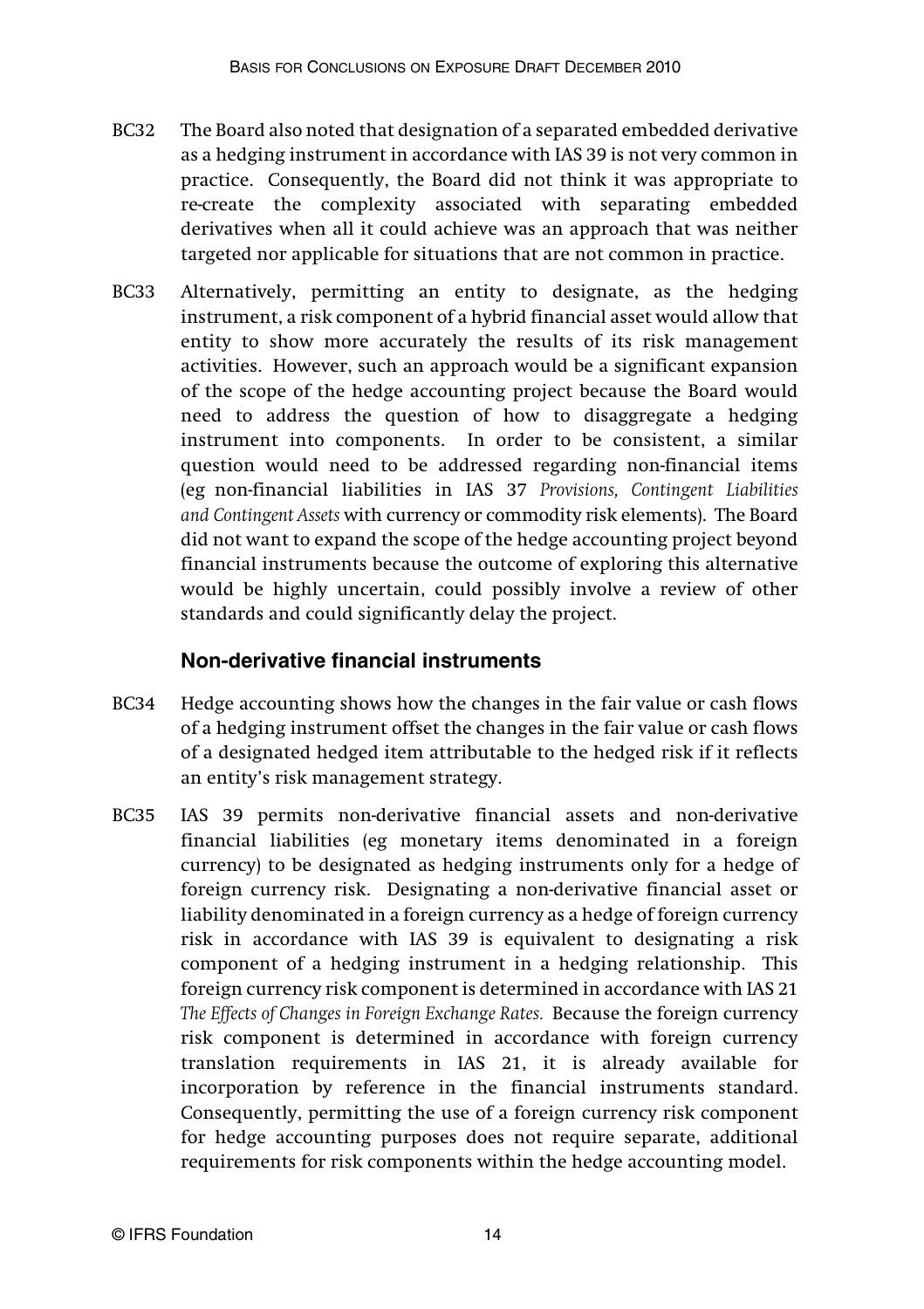- BC36 Not allowing the disaggregation into components of a non-derivative financial instrument into risk components, other than foreign currency risk, has implications for the likelihood of achieving hedge accounting for those instruments. This is because the effects of components of the cash instrument that are not related to the risk being hedged cannot be excluded from the hedging relationship and consequently from the effectiveness assessment. Hence, in most scenarios, hedging relationships will not achieve other than accidental offsetting and therefore will fail the qualifying criteria for hedge accounting.
- BC37 In the light of this consequence, the Board considered whether it should permit non-derivative financial instruments to be eligible for designation as hedging instruments for risk components other than foreign currency risk. The Board noted that permitting this would require developing an approach for disaggregating non-derivative hedging instruments into components. For reasons similar to those set out in paragraph BC33 the Board decided not to explore such an approach.
- BC38 The Board also considered two alternatives to the requirements of IAS 39 that limit the eligibility of non-derivative financial instruments as hedging instruments to hedges of foreign currency risk. The Board considered whether to extend the eligibility to non-derivative financial instruments classified as at fair value through profit or loss or alternatively other categories of IFRS 9 for hedges of all types of risk (ie not limited to hedges of foreign currency risk).
- BC39 The Board noted that extending the eligibility to non-derivative financial instruments in categories other than fair value through profit or loss would give rise to operational problems and be inconsistent with its decision not to allow the application of hedge accounting to investments in equity instruments designated as at fair value through other comprehensive income (see paragraph BC26).
- BC40 However, the Board noted that extending the eligibility to non-derivative financial instruments that are measured at fair value through profit or loss, if designated in their entirety (rather than risk components), would not give rise to the need to change the measurement basis of the financial instrument. The Board also noted that extending the eligibility to these financial instruments would align more closely with the classification model of IFRS 9 and make the new hedge accounting model better able to address hedging strategies that could evolve in the future. Consequently, the Board proposes that those non-derivative financial instruments that are measured at fair value through profit or loss should also be eligible hedging instruments in their entirety (in addition to hedges of foreign currency risk on a risk components basis—see paragraph BC35).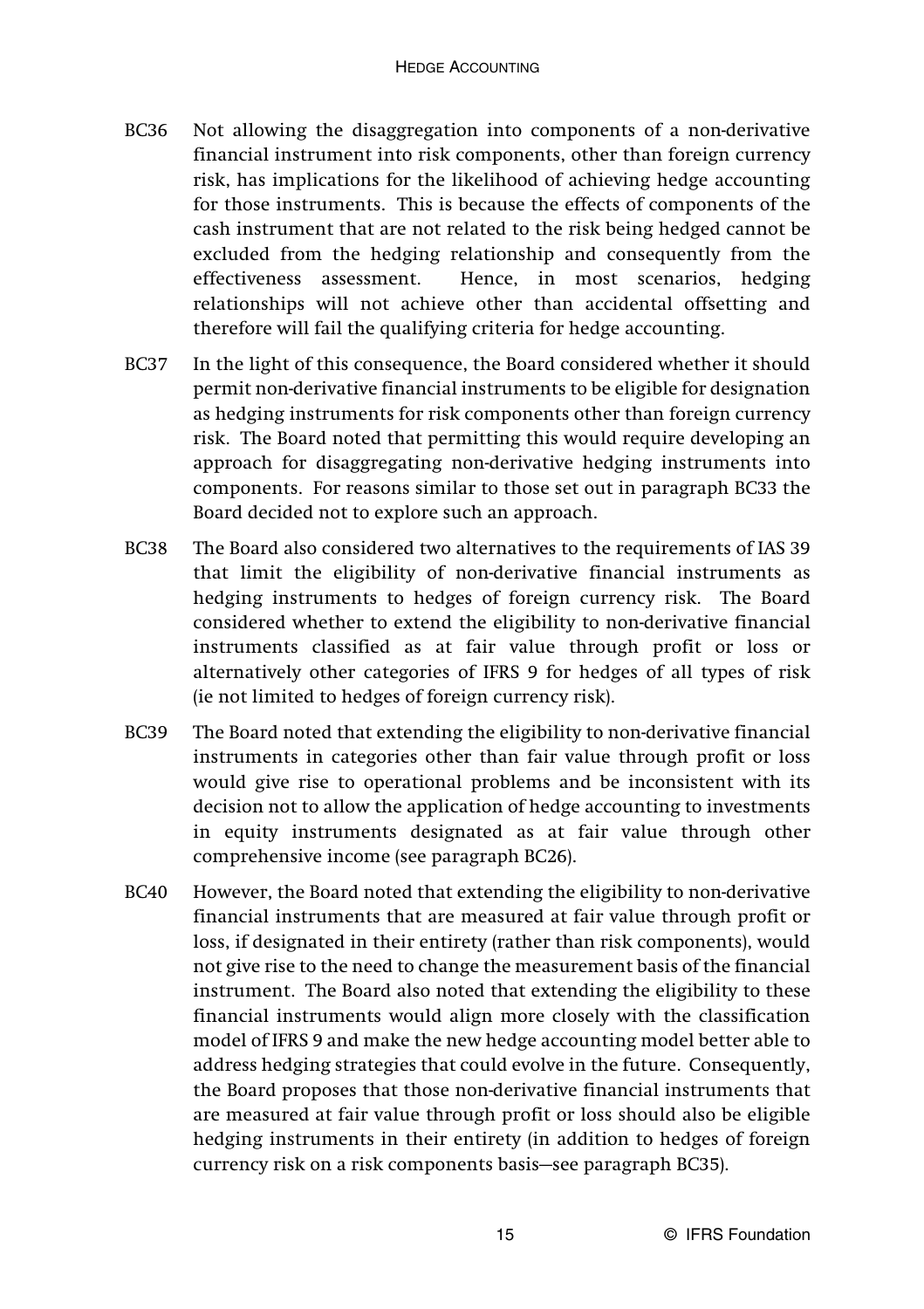#### **Internal derivatives as hedging instruments**

- BC41 An entity may follow different risk management models depending on the structure of its operations and the nature of the hedges. Some use a centralised treasury or similar function that is responsible for identifying the exposures and managing the risks borne by various entities within the group. Others use a decentralised risk management approach and manage risks individually for entities in the group. Some also use a combination of these two approaches.
- BC42 Internal derivatives are typically used to aggregate risk exposures of a group (often on a net basis) to allow the entity to manage the resulting consolidated exposure. However, IAS 39 is primarily designed to address one-to-one hedging relationships. Consequently, in order to explore how to align risk management and accounting, the Board considered whether internal derivatives should be eligible for designation as hedging instruments. However, the Board noted that the eligibility of internal derivatives as hedging instruments is not the root cause of misalignment between risk management and hedge accounting. Instead, the challenge is how to make hedge accounting operational for groups of items and net positions.
- BC43 The Board noted that the mitigation or transformation of risk is generally only relevant if it results in a transfer of risk to a party outside the reporting entity. Any transfer of risk within the reporting entity does not change the risk exposure from the perspective of that reporting entity as a whole. This is consistent with the principles of consolidated financial statements.
- BC44 For example, a subsidiary might transfer cash flow interest rate risk from variable rate funding to the group's central treasury using an interest rate swap. The central treasury might decide to retain that exposure (rather than hedging it out to a party external to the group). In that case, the cash flow interest rate risk of the stand-alone subsidiary has been transferred (the swap is an external derivative from the subsidiary's perspective). However, from the group's consolidated perspective the cash flow interest rate risk has not changed but merely been reallocated between different parts of the group (the swap is an internal derivative from the group's perspective).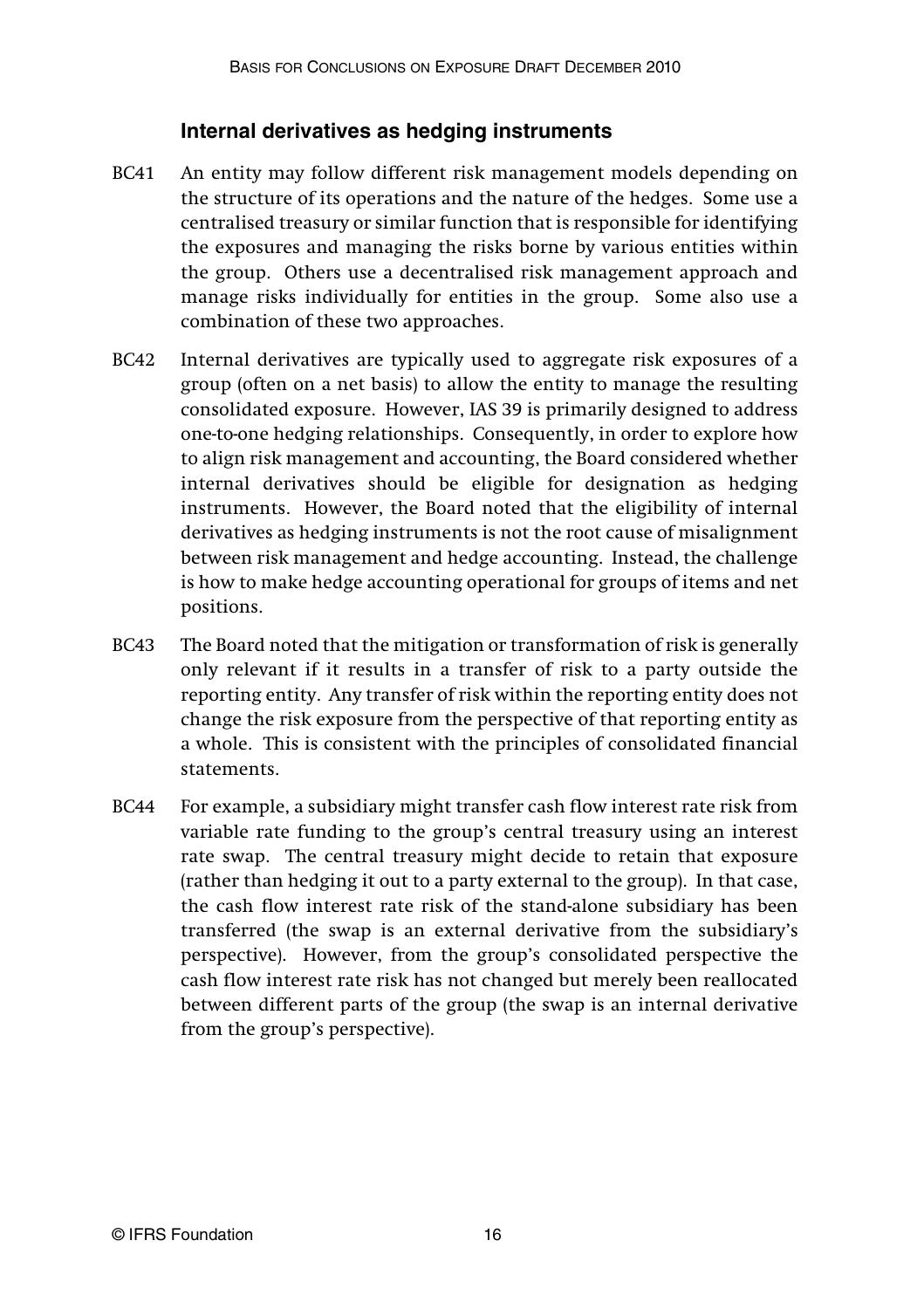BC45 Consequently, the Board proposes that internal derivatives should not be eligible hedging instruments in the financial statements of the reporting entity (eg intragroup derivatives in the consolidated financial statements) because they do not represent an instrument that the reporting entity uses to transfer the risk to an external party (ie outside the reporting entity). This means the related requirements in IAS 39 would be retained.

#### **Intragroup monetary items as hedging instruments**

- BC46 In accordance with IAS 39 the difference arising from the translation of intragroup monetary items in the consolidated financial statements in accordance with IAS 21 can be eligible as a hedged item but not as a hedging instrument. This may appear inconsistent.
- BC47 The Board noted that IAS 21 requires the recognition of a gain or loss when translating an intragroup monetary item in the consolidated statement of comprehensive income. Consequently, in the Board's view, considering intragroup monetary items for eligibility as hedging instruments would require a review of the requirements in IAS 21 at the same time as considering any hedge accounting requirements. The Board noted that it does not have a project on foreign currency translation on its agenda. Hence, it decided that it should not address this issue as part of its project on hedge accounting. Consequently, the Board proposes not to allow intragroup monetary items to be eligible hedging instruments (ie to retain the restriction in IAS 39).

#### **Hedged items**

#### **Qualifying items**

#### **Designation of derivatives**

BC48 The guidance on implementing IAS 39 states that derivatives can be designated only as hedging instruments, not as hedged items (either individually or as part of a group of hedged items). As the sole exception, paragraph AG94 in the application guidance in IAS 39 allows a purchased option to be designated as a hedged item. In practice, this has generally prevented derivatives from qualifying as hedged items. Similarly, positions that are a combination of an exposure and a derivative (aggregated exposures) do not qualify as hedged items. The implementation guidance accompanying IAS 39 provides the rationale for not permitting derivatives (or aggregated exposures that include a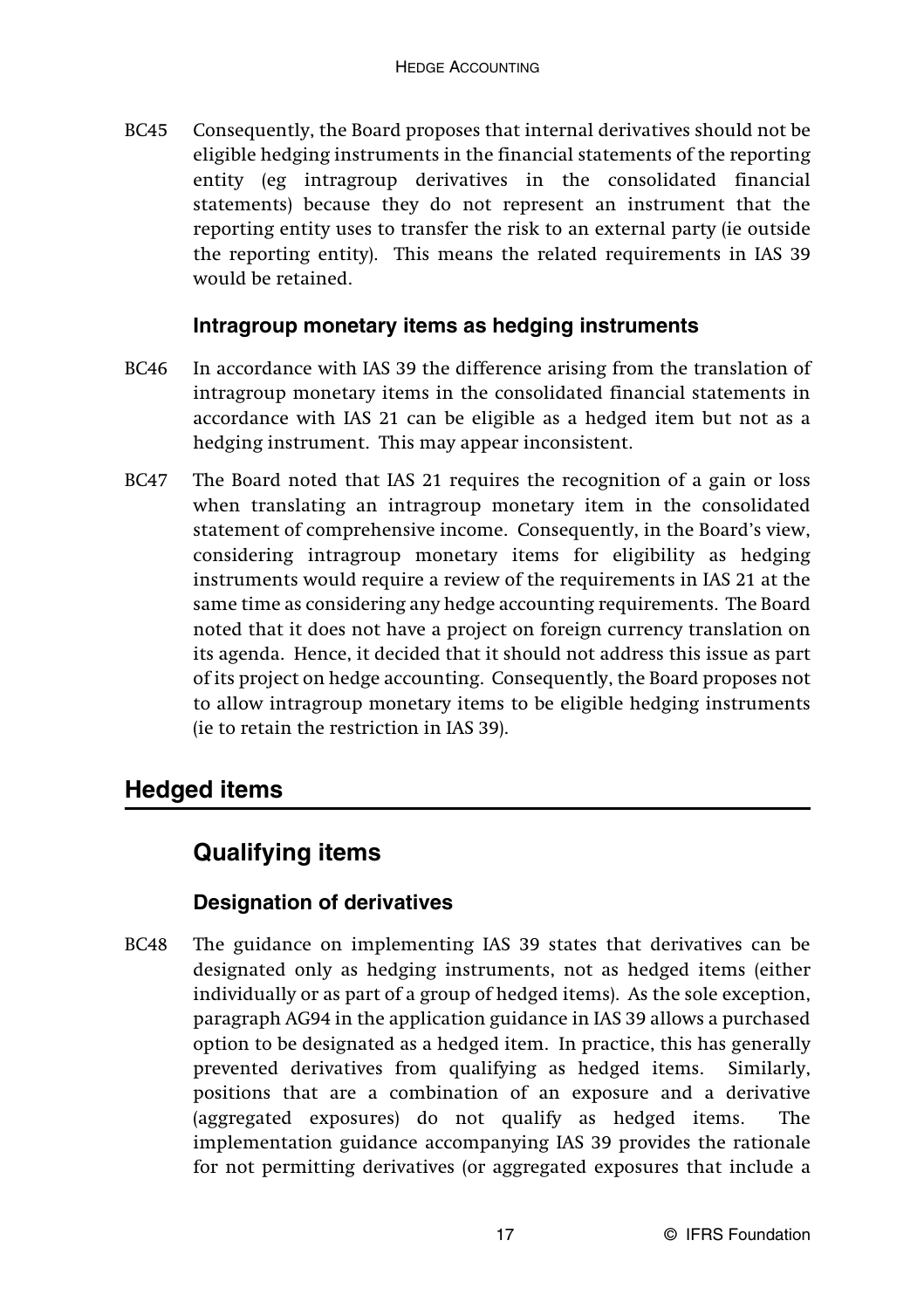derivative) to be designated as hedged items. It states that derivative instruments are always deemed to be held for trading and measured at fair value with gains or losses recognised in profit or loss unless they are designated as hedging instruments.

- BC49 However, this rationale is difficult to justify in the light of the exception to permit some purchased options to qualify as hedged items irrespective of whether the option is a stand-alone derivative or an embedded derivative. If a stand-alone purchased option can be a hedged item then prohibiting derivatives that are part of an aggregated exposure to be part of a hedged item is arbitrary. Many raised similar concerns about the prohibition of designating derivatives as hedged items in response to the discussion paper *Reducing Complexity in Reporting Financial Instruments*.
- BC50 The Board noted that an entity is sometimes economically required to enter into transactions that result in, for example, interest rate risk and foreign currency risk. While these two exposures can be managed together at the same time and for the entire term, the Board noted that entities often use different risk management strategies for the interest rate risk and foreign currency risk. For example, for 10-year fixed rate debt denominated in a foreign currency an entity may hedge the foreign currency risk for the entire term of the debt instrument but require fixed rate exposure in its functional currency only for the short to medium term (say two years) and floating rate exposure in its functional currency for the remaining term to maturity. At the end of each of the two-year intervals (ie on a two-year rolling basis) the entity fixes the next two years (if the interest level is such that the entity wants to fix interest rates). In such a situation it is common to enter into a 10-year fixed-to-floating cross-currency interest rate swap that swaps the fixed rate foreign currency debt into a variable rate domestic currency exposure. This is then overlaid with a two-year domestic interest rate swap that—on the basis of the domestic currency—swaps variable rate debt into fixed rate debt. In effect, the fixed rate foreign currency debt and the 10-year fixed-to-floating cross-currency interest rate swap in combination are viewed as domestic 10-year variable rate debt for risk management purposes.
- BC51 Consequently, the Board concluded that the fact that an aggregated exposure is created by including an instrument that has the characteristics of a derivative should not, in itself, preclude designation of that aggregated exposure as a hedged item.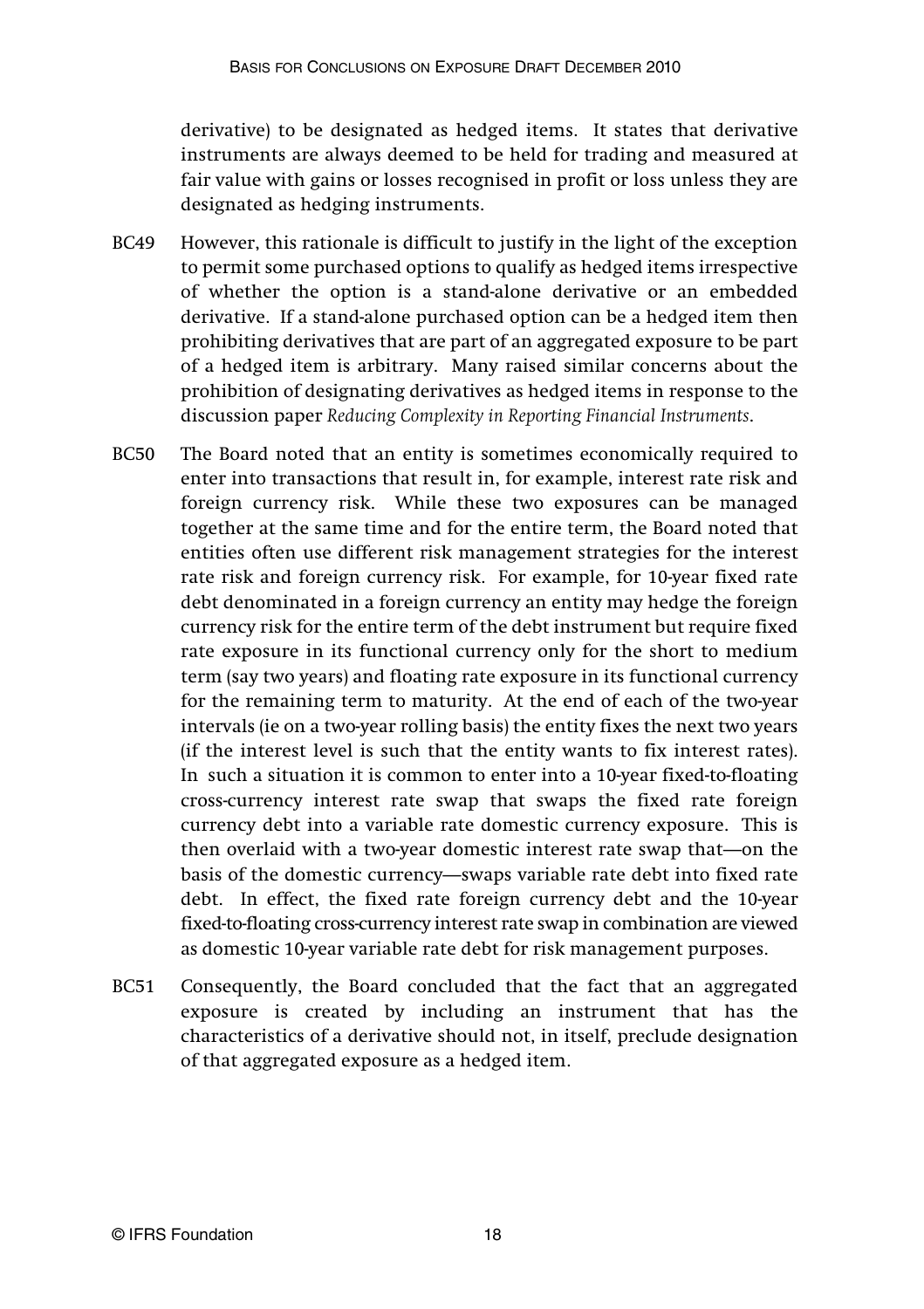## **Designation of hedged items**

#### **Designation of a risk component**

- BC52 IAS 39 distinguishes the availability of risk components for designation as the hedged item by the type of item that includes the component:
	- (a) for financial items, an entity can designate a risk component if that risk component is separately identifiable and reliably measurable; however,
	- (b) for non-financial items, an entity can designate as a risk component only foreign currency risk.
- BC53 Risk components of non-financial items, even when they are contractually specified, are not eligible risk components in accordance with IAS 39. The rationale for including this restriction in IAS 39 was that permitting risk components (portions) of non-financial assets and non-financial liabilities to be designated as the hedged item for a risk other than foreign currency risk would compromise the principles of identification of the hedged item and effectiveness testing because the portion could be designated so that no ineffectiveness would ever arise.
- BC54 The hedge accounting model in IAS 39 uses the entire item as the default unit of account and then sets out rules that govern what risk components of that entire item are available for designation in hedging relationships. This has resulted in a misalignment of many risk management strategies and the hedge accounting requirements. The outcome has been that the normal approach for risk management purposes is treated as the exception by the hedge accounting requirements.
- BC55 Many of the comment letters received on the discussion paper *Reducing Complexity in Reporting Financial Instruments* criticised the prohibition on designating risk components for non-financial items. This was also the most common issue raised during the Board's outreach activities.
- BC56 The Board noted that the conclusion in IAS 39, that permitting risk components of non-financial assets and non-financial liabilities to be eligible for designation as hedged items would compromise the principles of identification of the hedged item and effectiveness testing, was not appropriate in all circumstances. As part of its deliberations, the Board considered whether risk components should be eligible for designation as hedged items when they are:
	- (a) contractually specified; and
	- (b) not contractually specified.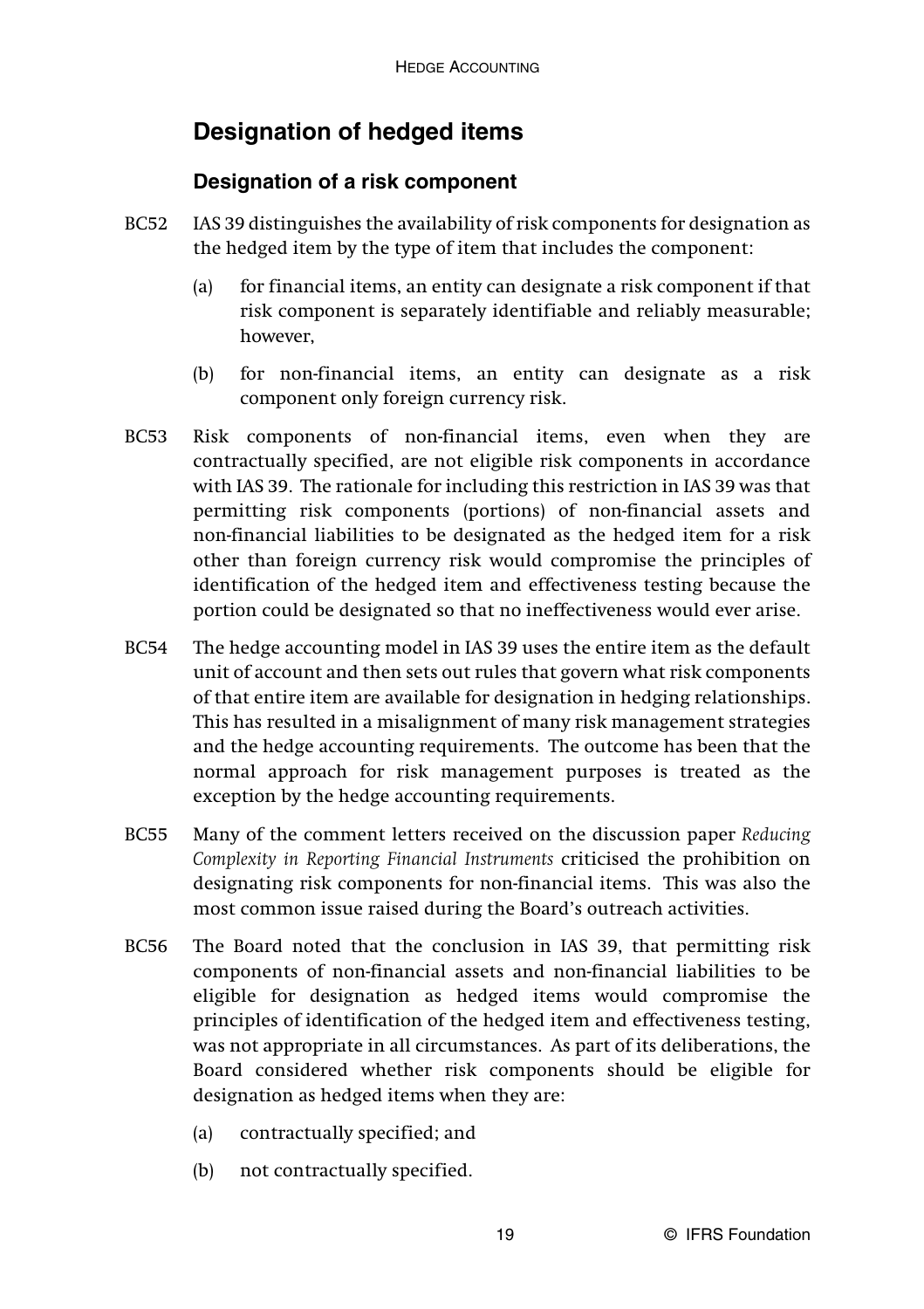- BC57 Contractually specified risk components determine a currency amount for a pricing element of a contract independently of the other pricing elements and, therefore, independently of the non-financial item as a whole. Consequently, these components are separately identifiable. The Board also noted that many pricing formulas that use a reference to, for example, benchmark commodity prices are designed in that way to ensure there is no gap or misalignment for that risk component compared with the benchmark price. Consequently, by reference to that risk component, the exposure can be economically fully hedged using a derivative with the benchmark as the underlying. This means that the hedge effectiveness assessment on a risk components basis accurately reflects the underlying economics of the transaction (ie that there is no or very little ineffectiveness).
- BC58 However, in many situations risk components are not an explicit part of a fair value or a cash flow. Nonetheless, many hedging strategies involve hedging of components even if they are not contractually specified. There are different rationales for using a component approach to hedging, including:
	- (a) the entire item cannot be hedged because there is a lack of appropriate hedging instruments.
	- (b) it is cheaper to hedge the single components individually than the entire item (eg because an active market exists for the risk components, but not for the entire item).
	- (c) the entity makes a conscious decision to hedge only particular parts of the fair value or cash flow risk (eg because one of the risk components is particularly volatile and therefore it justifies the hedging cost).
- BC59 The Board learned from its outreach activities that entities are able to identify and measure with sufficient reliability many risk components (other than foreign currency risk) of non-financial items. Appropriate risk components (if they are not contractually specified) can be determined only in the context of the particular market structure regarding that risk. Consequently, the determination of appropriate risk components requires an evaluation of the relevant facts and circumstances (ie careful analysis and knowledge of the relevant markets). The Board noted that as a result there is no 'bright line' to determine eligible risk components of non-financial items.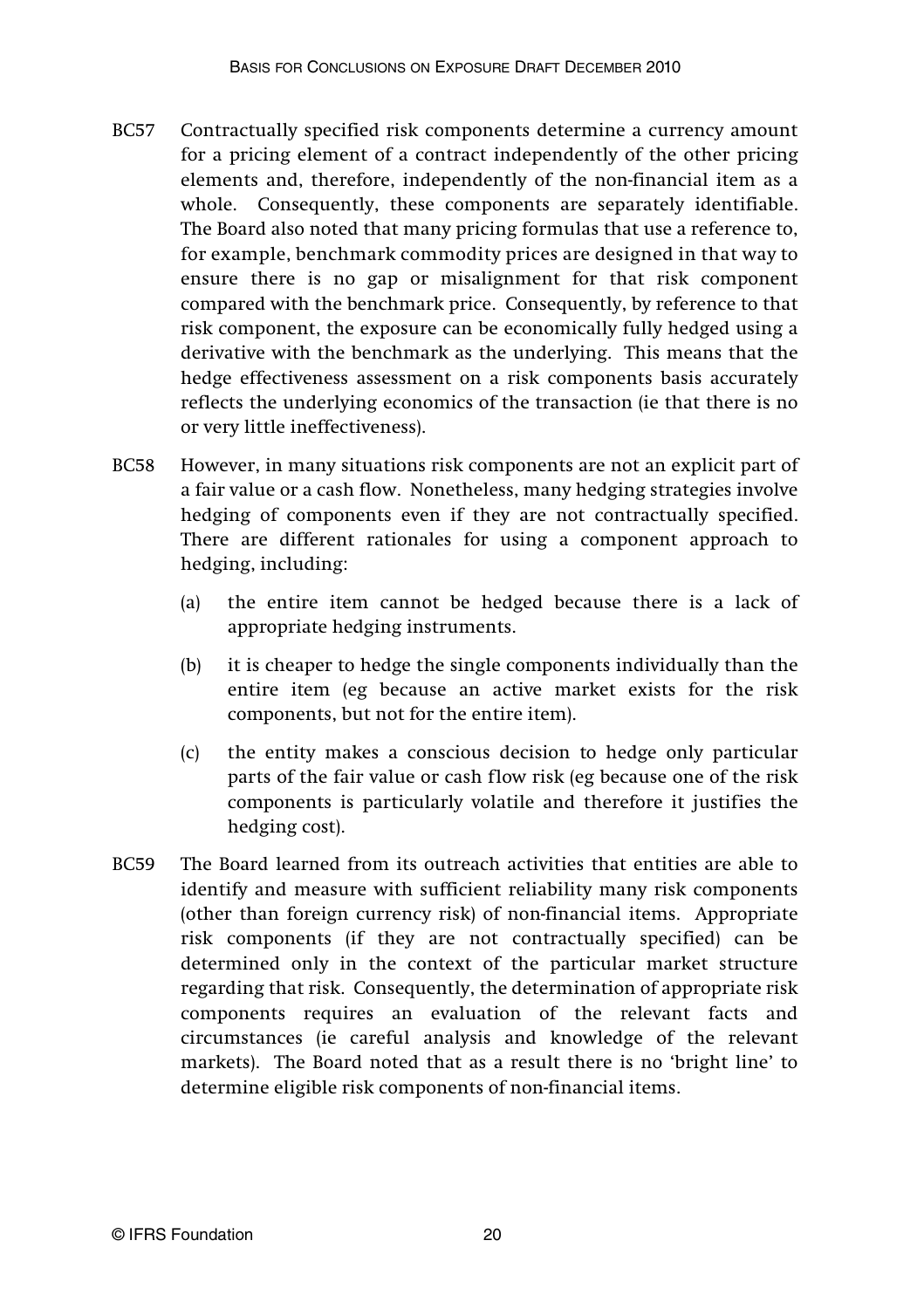BC60 The Board therefore proposes that risk components (both contractually specified and those not contractually specified) should be eligible for designation as hedged items as long as they are separately identifiable and reliably measurable. This proposal would align the eligibility of risk components of non-financial items with that of financial items in IAS 39.

#### **Designation of 'one-sided' risk components**

- BC61 IAS 39 permits an entity to designate changes in the cash flows or fair value of a hedged item above or below a specified price or other variable (a 'one-sided' risk). For example, an entity might hedge an exposure to a specific type of risk of a financial instrument (eg interest rates) above a predetermined level (eg above 5 per cent) using an interest rate cap. In this situation an entity hedges some parts of a specific type of risk (ie interest exposure above 5 per cent).
- BC62 Furthermore, the Board noted that hedging one-sided risk exposures is a common risk management activity. The Board also noted that the main issue that relates to the hedging of one-sided risk is the use of options as hedging instruments. Consequently, the Board proposes to permit the designation of one-sided risk components as hedged items, as in IAS 39, but also decided to reconsider the accounting for the time value of options (see paragraphs BC143–BC155).

#### **Designation of a percentage component of a nominal amount**

- BC63 The Board noted that components of nominal amounts are typically identifiable (they are some quantifiable nominal part of the total cash flows of the instrument). For example, a percentage component of a known amount, such as 50 per cent of the nominal value of a loan, includes all the characteristics of that loan. In other words, changes in the value and cash flows for the 50 per cent component are half of those for the entire instrument.
- BC64 The Board noted that a percentage component of a nominal amount forms the basis of many different risk management strategies and are commonly hedged in practice (often in combination with risk components). The Board concluded that, if the effectiveness of the hedging relationship can be measured, an entity should be permitted to designate a percentage component of a nominal amount as a hedged item (as in IAS 39).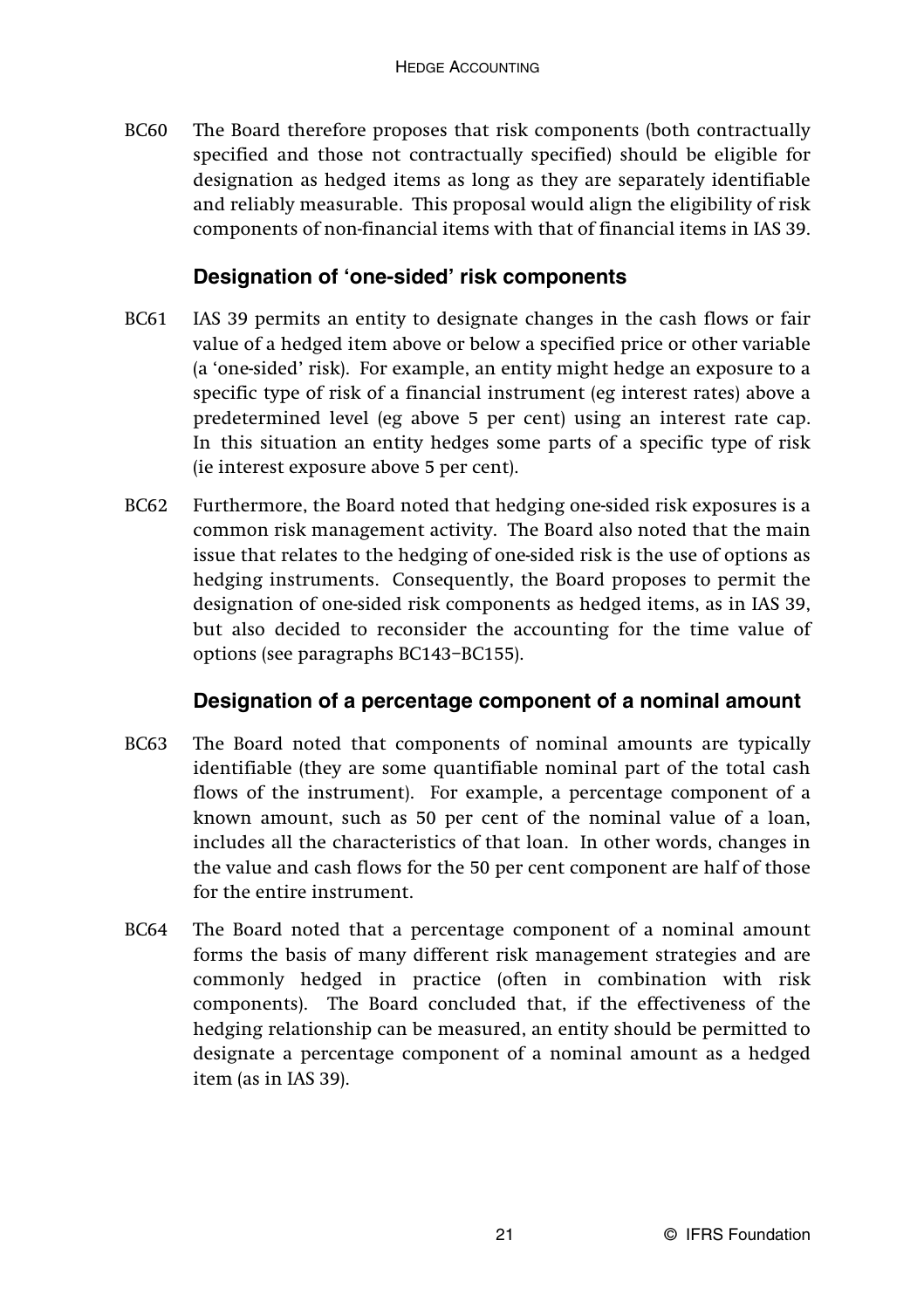#### **Designation of a layer component of a nominal amount**

- BC65 IAS 39 requires an entity to identify and document anticipated (ie forecast) transactions designated as hedged items with sufficient specificity so that when the transaction occurs, it is clear whether the transaction is or is not the hedged transaction. As a result, IAS 39 permits forecast transactions to be identified as a 'layer' component of a nominal amount. For example, the first 100 barrels of the oil purchases for a specific month (ie a layer of the total oil purchase volume). Such a designation accommodates the fact that there is some uncertainty surrounding the hedged item regarding the amount or timing. This uncertainty does not affect the hedging relationship to the extent that the hedged volume occurs (irrespective of which particular individual items make up that volume).
- BC66 The Board considered whether similar considerations also apply to a hedge of an existing transaction in some situations. For example, a firm commitment might also have uncertainty attached to it:
	- (a) a contract with an early termination option might be terminated before maturity; or
	- (b) a contract might be cancelled for breach of contract (ie non-performance).
- BC67 Because there is uncertainty for both anticipated transactions and existing transactions, the Board decided not to distinguish between such transactions for the purposes of designating a layer component of a nominal amount.
- BC68 The Board noted that designating a percentage component of a nominal amount as the hedged item can give rise to a different accounting outcome when compared with designating a layer component of a nominal amount as a hedged item. If the designation of the component of a nominal amount is not aligned with the risk management strategy of the entity, it might result in profit or loss providing misleading or less useful information to users of financial statements.
- BC69 In the Board's view there might be circumstances when it is appropriate to designate a hedged item as a layer component of the nominal. Consequently, the Board proposes to permit the designation of a layer component of a nominal amount as the hedged item (for anticipated and existing transactions). The Board also decided that a layer component of a contract that includes a prepayment option is not eligible as a hedged item in a fair value hedge if the option's fair value is affected by changes in the hedged risk. The Board noted that if the prepayment option's fair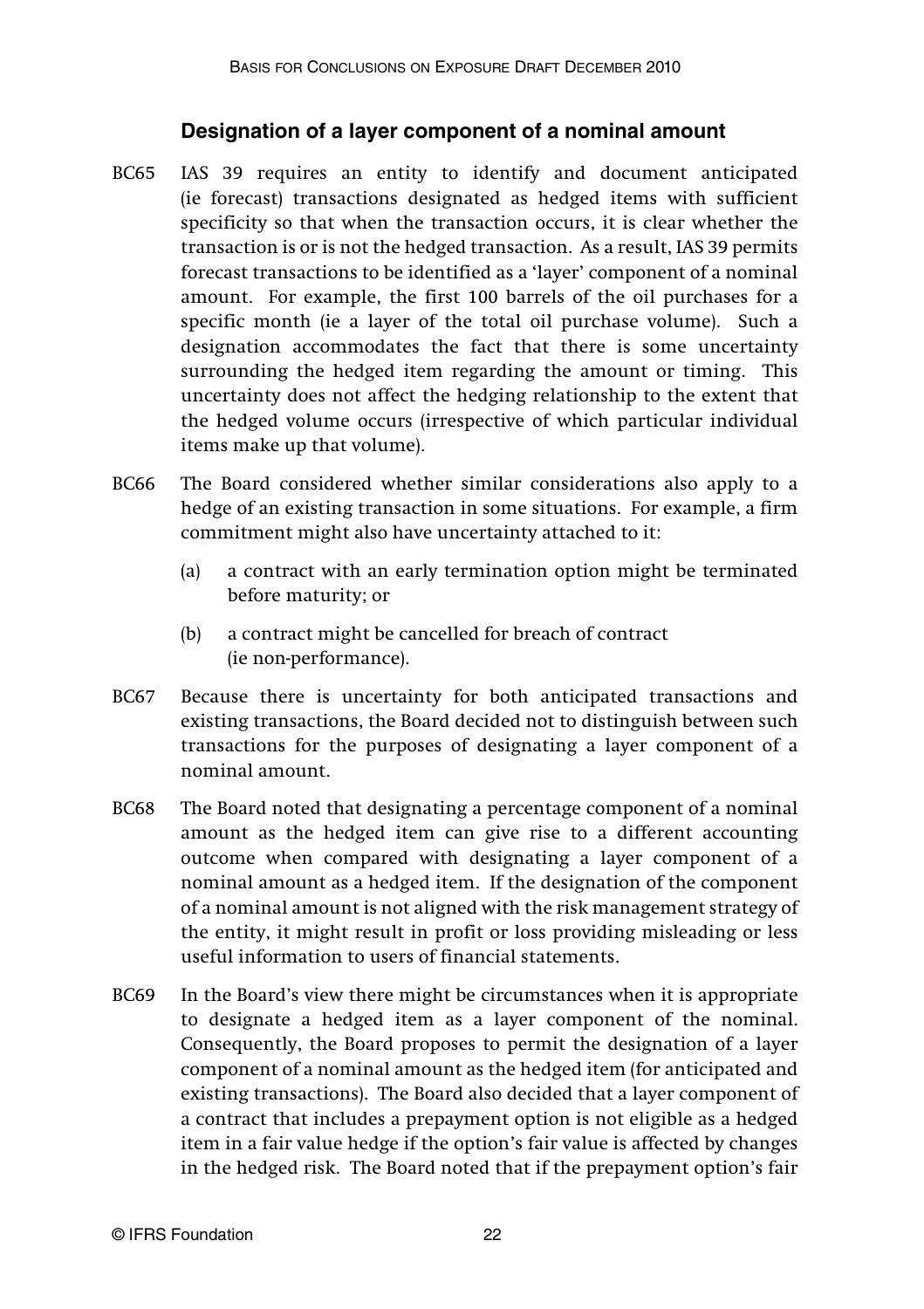value changed in response to the hedged risk a layer approach would be tantamount to identifying a risk component that was not separately identifiable (because the change in the value of the prepayment option owing to the hedged risk would not be part of how hedge effectiveness would be measured).

#### **Relationship between components and the total cash flows of an item**

- BC70 IAS 39 allows an entity to designate the LIBOR component of an interest-bearing asset or liability provided that the instrument has a zero or positive spread over LIBOR. When an entity has an interest-bearing debt instrument with an interest rate below LIBOR (or linked to a reference rate that is demonstrably below LIBOR), it would not be able to designate a hedging relationship based on a LIBOR risk component that assumes LIBOR cash flows that would exceed the actual cash flows on that debt instrument. However, for an asset or liability with a negative spread to LIBOR, an entity could still achieve hedge accounting by designating all of the cash flows of the hedged item for LIBOR interest rate risk (which is different from designating a LIBOR component that assumes cash flows exceeding those of the hedged item).
- BC71 When an entity (particularly a bank) has access to sub-LIBOR funding (bearing an interest coupon at LIBOR minus a spread or an equivalent fixed rate coupon) the negative spread represents a positive margin for the borrower. This is because banks on average pay LIBOR for their funding in the interbank market. Another example where this occurs is when the reference rate is highly correlated with LIBOR and the negative spreads arise because of the better credit risk of the contributors to the reference index compared with LIBOR. When entering into hedging relationships, an entity cannot obtain (at a reasonable cost) an instrument for all homogeneous groups of transactions that are priced sub-LIBOR. Consequently, such an entity uses instruments that have LIBOR as their underlying.
- BC72 Comments received during the Board's outreach activities (see paragraph BC8) showed that some believe that the designation of a risk component that assumes cash flows that would exceed the actual cash flows of the instrument also reflects risk management in situations where the hedged item has a negative spread to the benchmark rate. Those constituents believe that it should be possible to hedge the LIBOR risk as a benchmark component and treat the spread as a negative residual component. They argue that they are hedging their exposure to the variability of cash flows attributable to LIBOR (or a correlated index) using LIBOR swaps.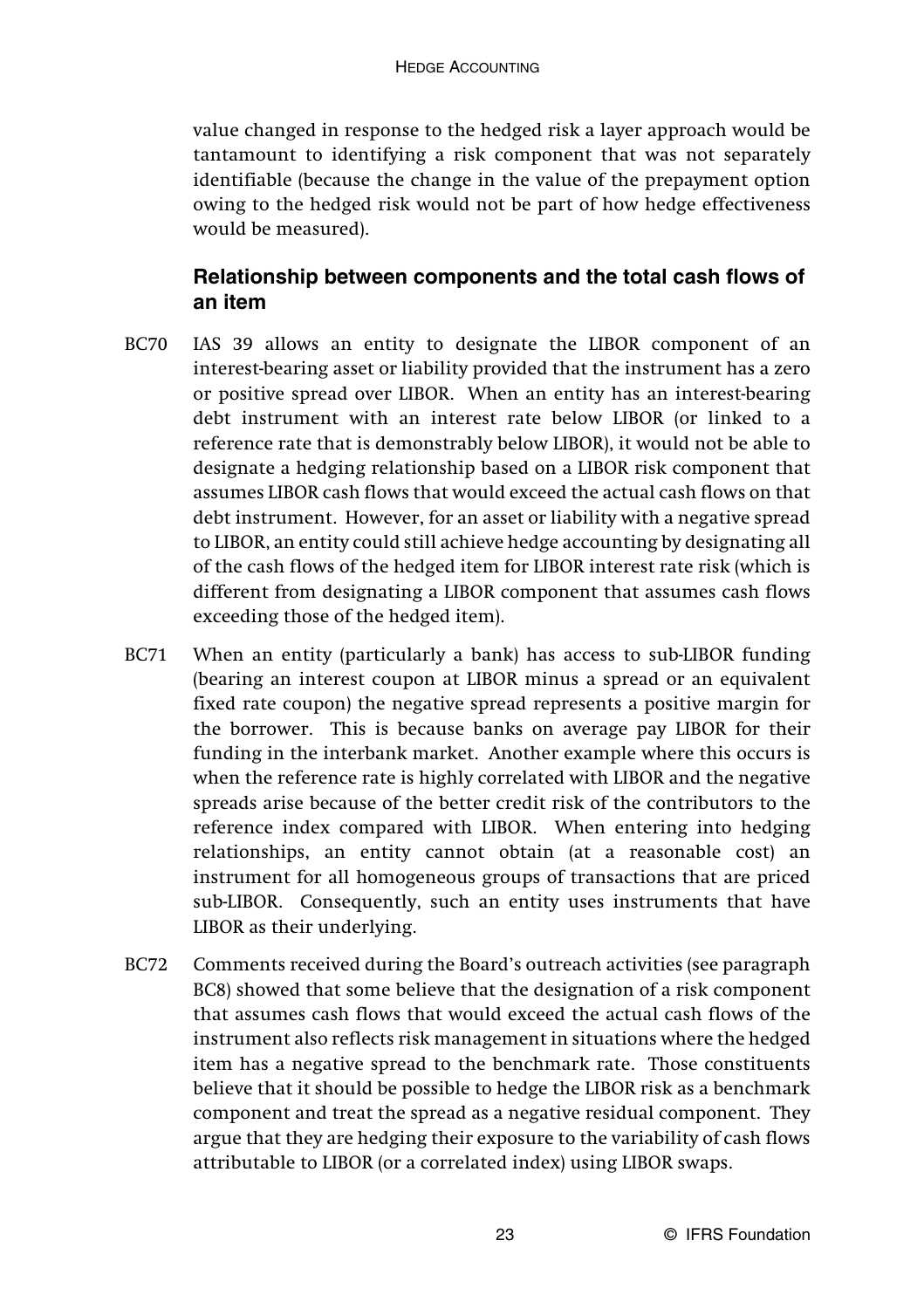- BC73 The Board noted that, for risk management purposes, an entity normally does not try to hedge the effective interest rate of the instrument, but rather the change in the variability of the cash flows attributable to LIBOR. By doing this, such an entity ensures that exposure to interest rate risk is managed and that the margin is locked over time provided that LIBOR is not below the absolute of the negative spread. This risk management strategy provides offsetting changes regarding the LIBOR-related interest rate risk similar to situations where the spread above LIBOR is zero or positive. However, if LIBOR falls below the absolute of that negative spread it would result in 'negative' interest, or cost of funding inconsistent with the movement of market interest rates (similar to a 'reverse floater'). The Board noted that these outcomes are inconsistent with the economic phenomenon to which they relate.
- BC74 To avoid these outcomes, the Board proposes to retain the restriction in IAS 39 regarding the designation of risk components when the designated component would exceed the total cash flows of the hedged item. However, the Board emphasised that hedge accounting would still be available on the basis of designating all the cash flows of an item for a particular risk, ie a risk component for the actual cash flows of the item (see paragraph BC70).

## **Qualifying criteria for hedge accounting**

#### **Effectiveness assessment**

- BC75 To qualify for hedge accounting in accordance with IAS 39, a hedge must be highly effective, both prospectively and retrospectively. Consequently, an entity must perform two effectiveness assessments for each hedging relationship. The prospective assessment supports the expectation that the hedging relationship will be effective in the future. The retrospective assessment determines that the hedging relationship has been effective in the reporting period. All retrospective effectiveness assessments are required to be performed using quantitative methods. However, IAS 39 does not specify a particular method for testing hedge effectiveness.
- BC76 The term 'highly effective' refers to the degree to which the hedging relationship achieves offsetting between changes in the fair value or cash flows of the hedging instrument and changes in the fair value or cash flows of the hedged item attributable to the hedged risk during the hedge period. IAS 39 regards a hedge as highly effective if the offset is within the range of 80-125 per cent.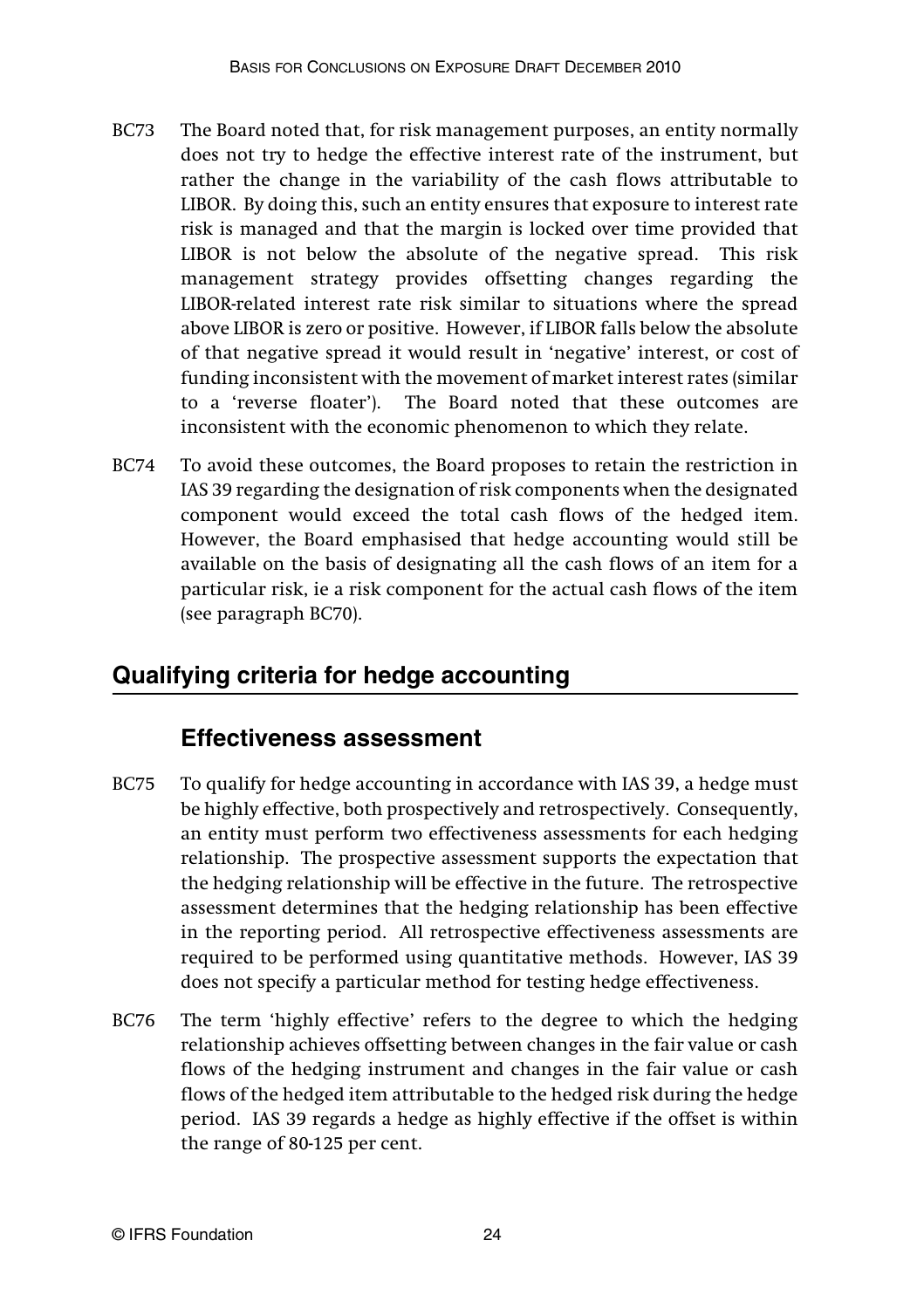- BC77 During its outreach activities (see paragraph BC8), the Board learned that:
	- (a) many found the hedge effectiveness assessment in IAS 39 arbitrary, onerous and difficult to apply;
	- (b) as a result, there is often little or no link between hedge accounting and the risk management strategy; and
	- (c) because hedge accounting is not achieved if the hedge effectiveness is outside the 80-125 per cent range, it makes hedge accounting difficult to understand in the context of the risk management strategy of the entity.

#### **The objective of the hedge effectiveness assessment**

- BC78 Traditionally, accounting standard-setters have set high thresholds for hedging relationships to qualify for hedge accounting. The Board noted that this has resulted in hedge accounting that is arbitrary and onerous. Furthermore, the arbitrary 'bright line' of 80-125 per cent has disconnected hedge accounting and risk management. Consequently, it makes it difficult to explain the results of hedge accounting to users of financial statements. To address these concerns, the Board decided that it would propose an objective-based model for testing hedge effectiveness instead of the 80-125 per cent bright line in IAS 39.
- BC79 During its deliberations, the Board initially considered an objective-based assessment to determine which hedging relationships qualify for hedge accounting. The Board's intention was that the assessment should not be based on a particular level of hedge effectiveness. The Board decided that in order to avoid the arbitrary outcomes of the assessment under IAS 39 it had to remove, rather than just move, the bright line. In the Board's view, the objective of the hedge effectiveness assessment should reflect that hedge accounting is based on the notion of offset.
- BC80 In accordance with the Board's initially considered approach, the effectiveness assessment aimed only to identify accidental offsetting and prevent hedge accounting in those situations. This assessment is based on an analysis of the possible behaviour of the hedging relationship during its term to ascertain whether it can be expected to meet the risk management objective. The Board believes that the proposed approach therefore strengthens the relationship between hedge accounting and risk management practice.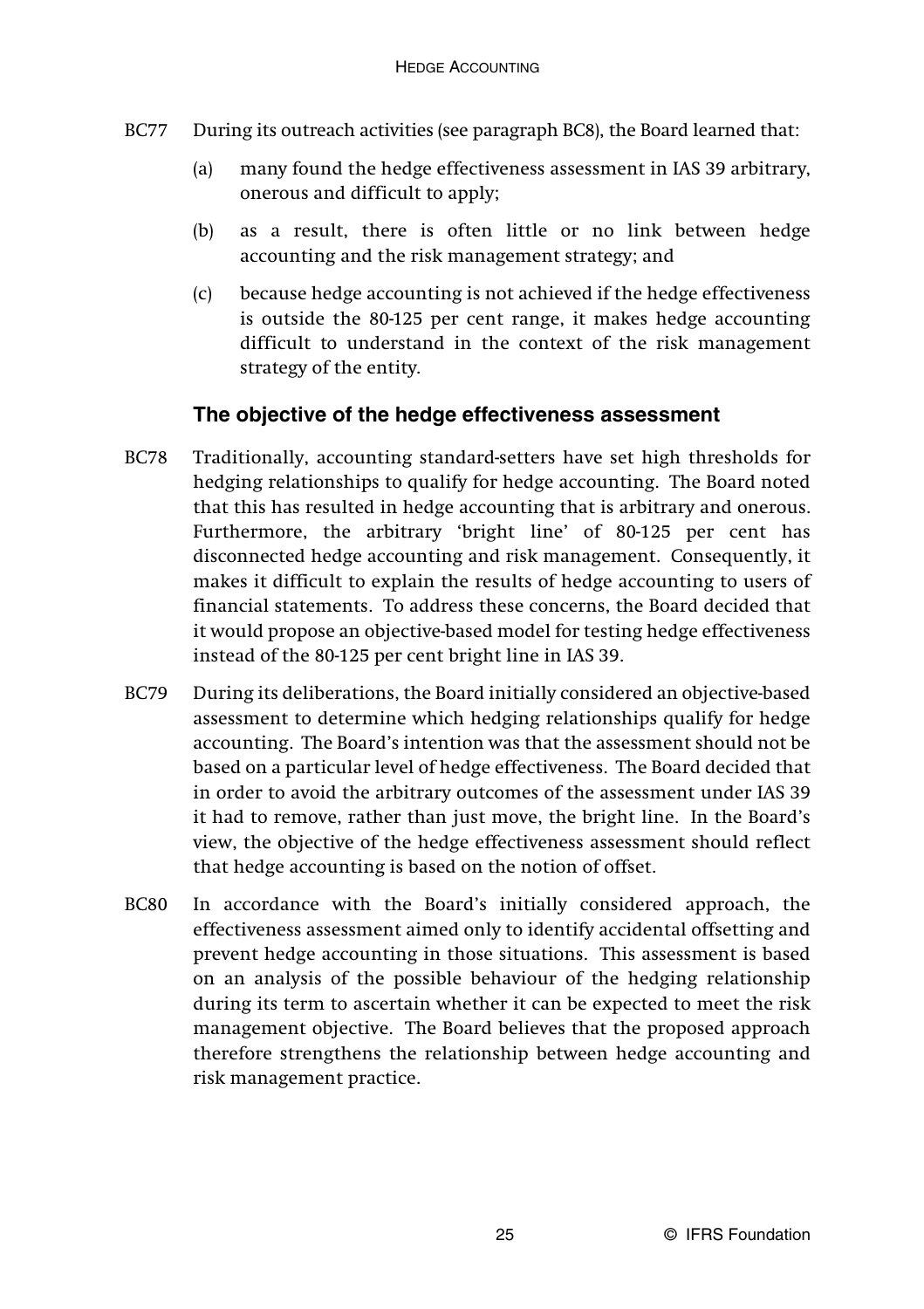- BC81 However, the Board was concerned that this initially considered approach might not be rigorous enough. This is because without clear guidance, an entity might designate hedging relationships that would not be appropriate because they would give rise to systematic hedge ineffectiveness that could be avoided by a more appropriate designation of the hedging relationship and hence be biased. The Board noted that the bright line of 80-125 per cent in IAS 39 created a trade-off when an entity chooses a hedge ratio that would have a biased result, because that result came at the expense of higher ineffectiveness and hence increased the risk of falling outside that range. However, the Board noted that the 80-125 per cent range would be eliminated by its proposals. Therefore, the Board decided to extend its initial objective of the effectiveness assessment so that it focuses on the hedge ratio. Consequently, the objective of assessing the effectiveness of a hedging relationship is that the entity designates the hedging relationship so that it gives an unbiased result and minimises expected ineffectiveness.
- BC82 The Board noted that many types of hedging relationships inevitably involve some ineffectiveness that cannot be eliminated. For example, ineffectiveness could arise because of basis risk that the entity accepts in order to achieve a cost-effective hedging relationship. Consequently, when an entity establishes a hedging relationship there should be no expectation that changes in the value of the hedging instrument will systematically either exceed or be less than the change in value of the hedged item. As a result, hedging relationships should not be established (for accounting purposes) in such a way that they include a deliberate mismatch in the weightings of the hedged item and of the hedging instrument.

#### **Frequency of assessing whether the hedge effectiveness requirements are met**

BC83 As a consequence of the Board's proposed hedge effectiveness requirements, the Board considered how frequently an entity should assess whether the hedge effectiveness requirements are met. The Board decided that an entity should perform this assessment at the inception of the hedging relationship. At inception of the hedging relationship, an entity should demonstrate that the hedging relationship will produce an unbiased result and minimise expected hedge ineffectiveness and that the expected offsetting between the changes in the fair value of the hedging instrument and the hedged item's fair value or cash flows is other than accidental.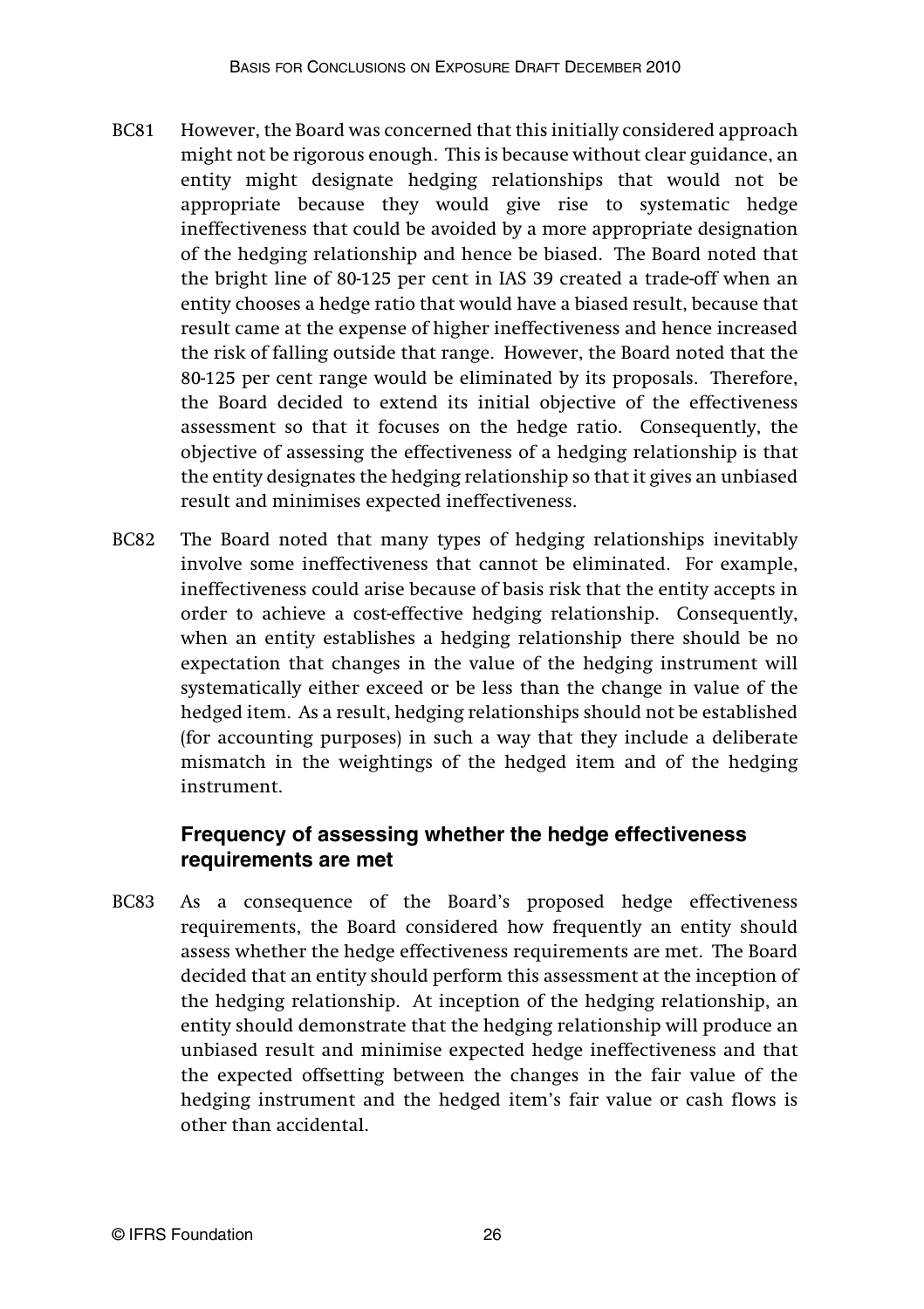- BC84 Furthermore, the Board considered that an entity should assess on an ongoing basis whether the hedge effectiveness requirements are (still) met. This is because the proposed hedge effectiveness requirements should be met throughout the term of the hedging relationship.
- BC85 A further consequence of the proposed hedge effectiveness requirements is that if there are changes in circumstances the hedging relationship might require an adjustment in order to continue to meet the objective of the hedge effectiveness assessment (see paragraphs BC106–BC111). Hence, the Board concluded that the reassessment of the hedge ratio should be performed at the beginning of each reporting period or upon a significant change in the circumstances underlying the effectiveness assessment, whichever comes first.

#### **Method of assessing hedge effectiveness**

- BC86 The method used to assess the effectiveness of the hedging relationship needs to be suitable to demonstrate that the objective of the hedge effectiveness assessment has been achieved. The Board considered whether the effectiveness of a hedging relationship should be assessed on either a qualitative or a quantitative basis.
- BC87 Hedging relationships have one of two characteristics that affect the complexity of the hedge effectiveness assessment:
	- (a) The critical terms of the hedged item and hedging instrument match or are closely aligned. If there are no substantial changes in the critical terms or in the credit risk of the hedging instrument or hedged item the hedge effectiveness can typically be determined using a qualitative assessment.
	- (b) The critical terms of the hedged item and hedging instrument do not match and are not closely aligned. These hedging relationships involve an increased level of uncertainty regarding the degree of offset and so the effectiveness of the hedge during its term is more difficult to evaluate.
- BC88 Qualitative hedge effectiveness assessments use a comparison of the terms of the hedged item and the hedging instrument (for example, the commonly termed 'critical-terms-match' approach). The Board believes that in the context of an objective-based effectiveness assessment it can be appropriate to assess the effectiveness qualitatively for a hedging relationship for which the terms of the hedging instrument and the hedged item match or are closely aligned.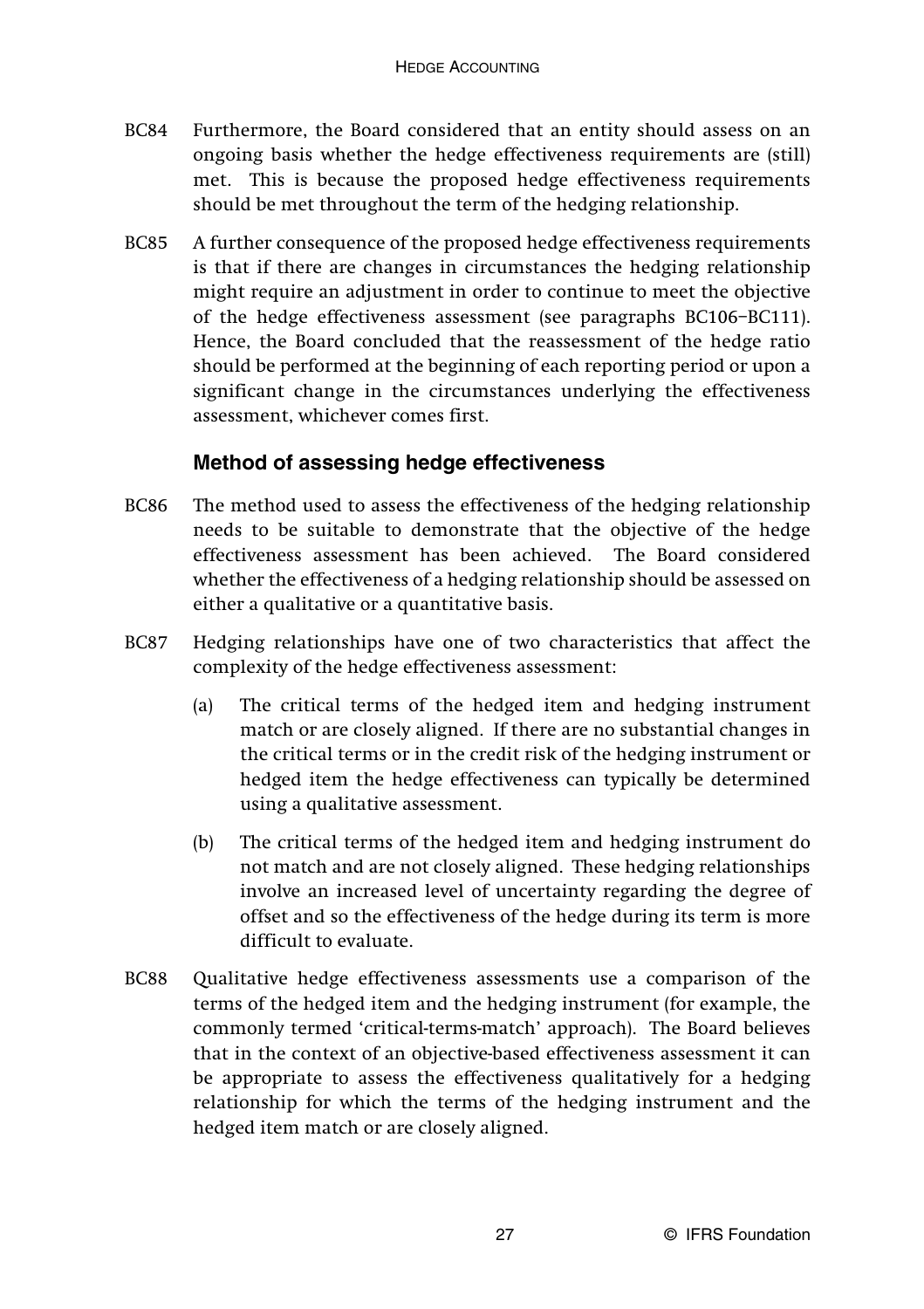- BC89 However, assessing the hedging relationship qualitatively is less effective than a quantitative assessment in other situations. For example, when analysing the possible behaviour of hedging relationships that involve a significant degree of potential ineffectiveness resulting from terms of the hedged item that are less closely aligned with the hedging instrument, the extent of future offset has a high level of uncertainty and is difficult to determine using a qualitative approach. The Board believes that a quantitative assessment would be more suitable in such situations.
- BC90 Quantitative assessments or tests encompass a wide spectrum of tools and techniques. The Board noted that selecting the appropriate tool or technique will depend upon the complexity of the hedge, the availability of data and the level of uncertainty of offset in the hedging relationship. The type of assessment and the method used to assess hedge effectiveness depends on the relevant characteristics of the hedging relationship. Consequently, the Board proposes that an entity should assess the effectiveness of a hedging relationship either qualitatively or quantitatively depending on the relevant characteristics of the hedging relationship and the potential sources of ineffectiveness. However, the Board decided not to propose prescribing any specific method of assessing hedge effectiveness.

## **Accounting for qualifying hedges**

## **Financial instruments held within a business model whose objective is to collect or pay contractual cash flows**

BC91 The Board considered the eligibility for hedge accounting of financial instruments held within a business model whose objective is to collect or pay contractual cash flows (managed on a contractual cash flow basis, as described in IFRS 9). The Board focused on fair value hedges of interest rate risk because other risks (for example, credit risk and foreign currency risk) affect cash flows that are collected or paid and the application of hedge accounting seems appropriate. More specifically, the Board was concerned about whether a desire to enter into a fair value hedge can be seen as calling into question whether the instrument is managed on a contractual cash flow basis. When an instrument is managed on a contractual cash flow basis, the objective of the entity's business model is to hold the financial instrument to collect (or pay) contractual cash flows, rather than to sell (or settle/transfer) the instrument before contractual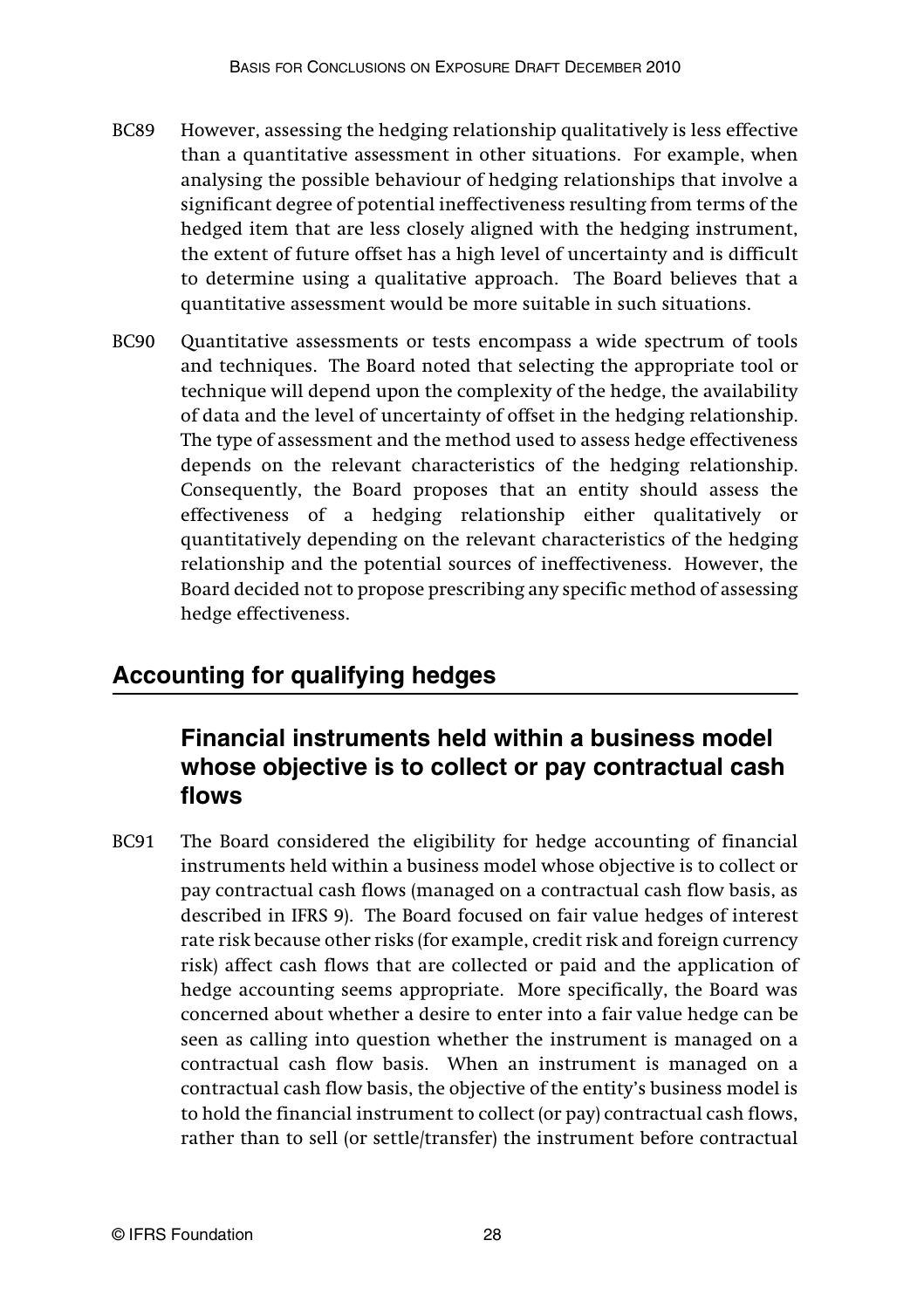maturity in order to realise fair value changes. Consequently, some argue that on the basis of the assertion underlying the business model assessment the entity should be interested only in the contractual cash flows arising from these investments and not in changes in fair value.

- BC92 The Board discussed several situations in which a fair value hedge of interest rate risk does not contradict that a financial instrument is managed on a contractual cash flow basis. One example is an entity that seeks to invest in a particular credit quality variable rate asset, but could obtain only a fixed rate asset of the desired credit quality. That entity could create the cash flow profile of a variable rate asset by buying both the available fixed rate investment and entering into an interest rate swap that transforms the fixed interest cash flows from that asset into variable interest cash flows. The Board noted that the examples demonstrated that what is a fair value hedge for accounting purposes is from a risk management perspective often a choice between receiving or paying fixed versus variable interest cash flows rather than a strategy to protect against fair value changes. Hence, the Board considered that a fair value hedge of interest rate risk in itself would not contradict the assertion that a financial instrument is managed on a contractual cash flow basis.
- BC93 The Board also noted that under the classification model for financial instruments in IFRS 9 an entity may sell or transfer some financial instruments that qualify for amortised cost, even if they are managed on a contractual cash flow basis. Therefore, the Board proposes that fair value hedge accounting should be available for financial instruments that are managed on a contractual cash flow basis.

## **Hedge of a foreign currency risk of a firm commitment**

- BC94 IAS 39 allows an entity to choose fair value hedge accounting or cash flow hedge accounting for hedges of the foreign currency risk of a firm commitment. The Board considered whether it should continue to allow this choice.
- BC95 The Board observed that requiring an entity to apply cash flow hedge accounting for all hedges of foreign currency risk of a firm commitment could result in what some regard as 'artificial' other comprehensive income and equity volatility (see paragraphs BC119 and BC120). The Board also noted that by requiring an entity to apply cash flow hedge accounting, the 'lower of' test would apply to transactions that already exist (ie firm commitments).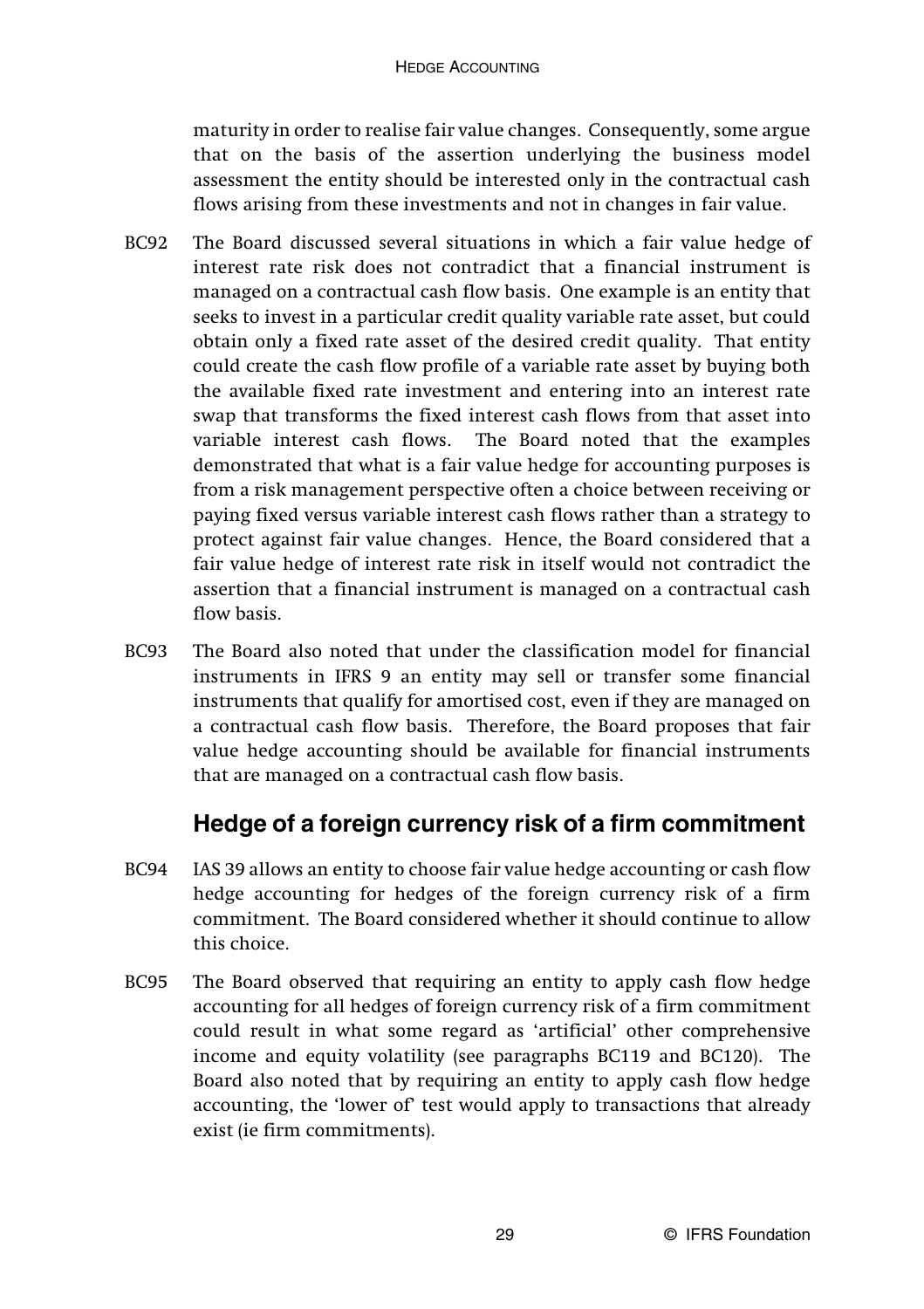- BC96 However, the Board also observed that requiring an entity to apply fair value hedge accounting for all hedges of foreign currency risk of a firm commitment would require a change in the type of hedging relationship to a fair value hedge when the foreign currency cash flow hedge of a forecast transaction becomes a firm commitment. This results in operational complexity. For example, this would require changing the measurement of ineffectiveness from a 'lower of' test to a symmetrical test.
- BC97 The Board also noted that for existing hedged items (such as firm commitments) foreign currency risk affects both the cash flows and the fair value of the hedged item and hence has a dual character.
- BC98 Hence, the Board proposes to continue to permit an entity the choice of accounting for a hedge of foreign currency risk of a firm commitment as either a cash flow hedge or a fair value hedge.

### **Measuring the ineffectiveness of a hedging relationship**

BC99 Because the measurement of hedge ineffectiveness is based on the actual performance of the hedging instrument and the hedged item, the Board proposes that hedge ineffectiveness should be measured by comparing the changes in their values (on the basis of currency unit amounts).

#### **Time value of money**

- BC100 The objective of measuring hedge ineffectiveness is to recognise in profit or loss the extent to which the hedging relationship did not achieve offset (subject to the restrictions that apply to the recognition of hedge ineffectiveness for cash flow hedges—often referred to as the 'lower of' test).
- BC101 The Board noted that hedging instruments are subject to a measurement either at fair value or amortised cost, both of which are present value measurements. Consequently, in order to be consistent, the amounts compared with the changes in the value of the hedging instrument must also be determined on a present value basis. The Board noted that hedge accounting does not change the measurement of the hedging instrument, but only the location of where the change in its carrying amount is presented. As a result, the same basis (ie present value) for the hedged item must be used in order to avoid a mismatch when determining the amount to be recognised in profit or loss.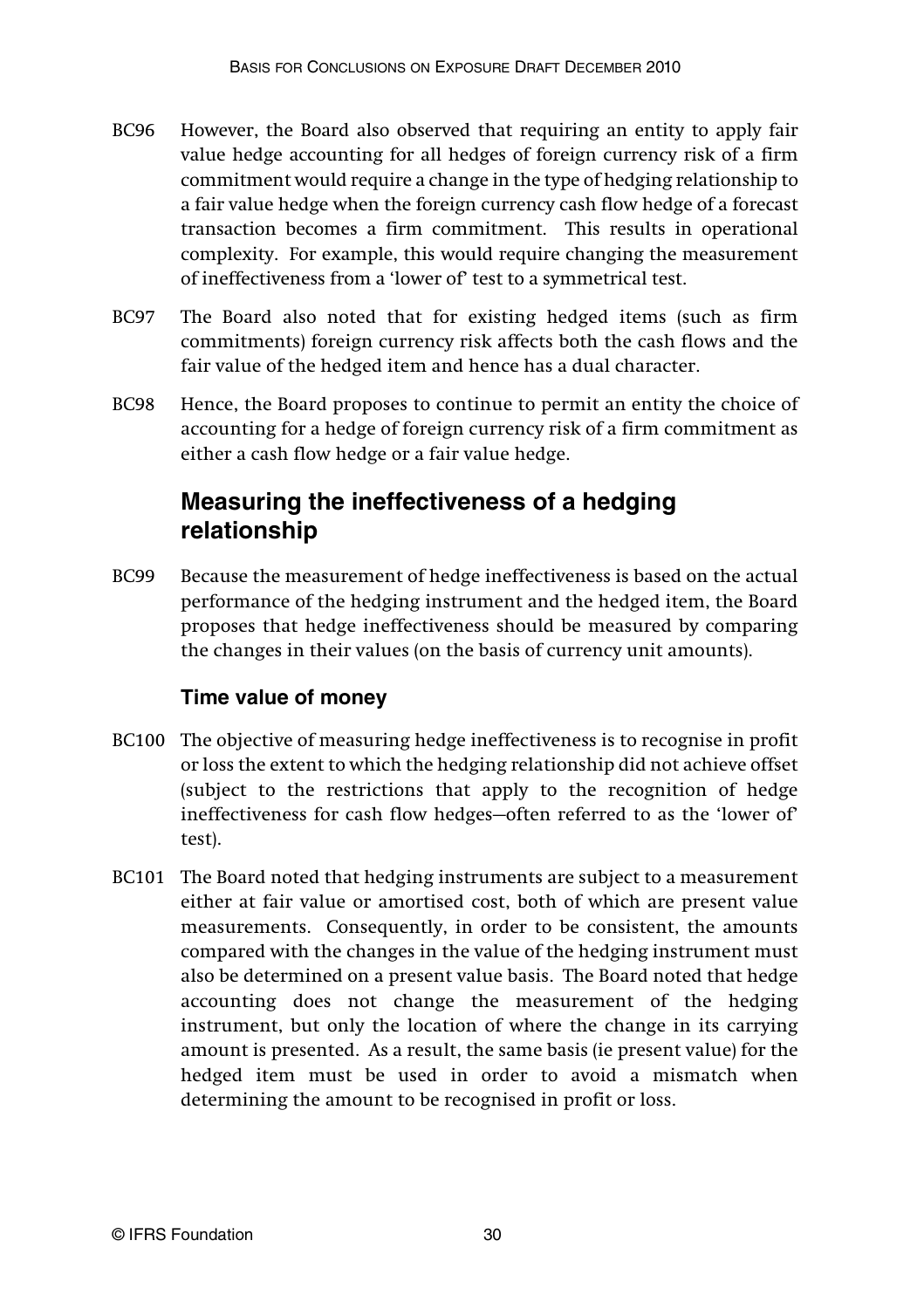BC102 Consequently, the Board proposes that the time value of money must be considered when measuring the ineffectiveness of a hedging relationship.

#### **Hypothetical derivatives**

- BC103 The Board considered the use of a 'hypothetical derivative', which is a derivative that would have critical terms that exactly match those of a hedged item and would be at the money at the time of designation of the hedging relationship. The Board considered the use of a hypothetical derivative in the context of the hedge effectiveness assessment as well as for the purpose of measuring hedge ineffectiveness.
- BC104 The Board noted that the purpose of a hypothetical derivative is to measure the change in the value of the hedged item. Consequently, a hypothetical derivative is not a method in its own right for assessing hedge effectiveness or measuring ineffectiveness. Instead, a hypothetical derivative is one possible way of determining an input for other methods (for example, statistical methods or dollar-offset) to assess the effectiveness of the hedging relationship or measure ineffectiveness.
- BC105 Hence, the Board proposes that an entity can use the fair value of a hypothetical derivative to calculate the fair value of the hedged item. This allows determining changes in the value of the hedged item against which the changes in the fair value of the hedging instrument are compared to assess hedge effectiveness and measure ineffectiveness. The Board noted that this notion of a hypothetical derivative means it is one possible way of determining the change in the value of the hedged item and would result in the same outcome as if that change in the value was determined by a different approach.

## **Rebalancing the hedging relationship**

BC106 IAS 39 does not allow adjustments that were not envisaged (documented) at the inception of the hedge to be treated as adjustments to an existing hedging relationship. IAS 39 treats adjustments to an existing hedging relationship that were not envisaged at the inception of the hedging relationship as a discontinuation of the original hedging relationship and the start of a new one. The Board noted that this resulted from a hedge accounting model that did not include the notion of accounting for changes to an existing hedging relationship as a continuation of that relationship.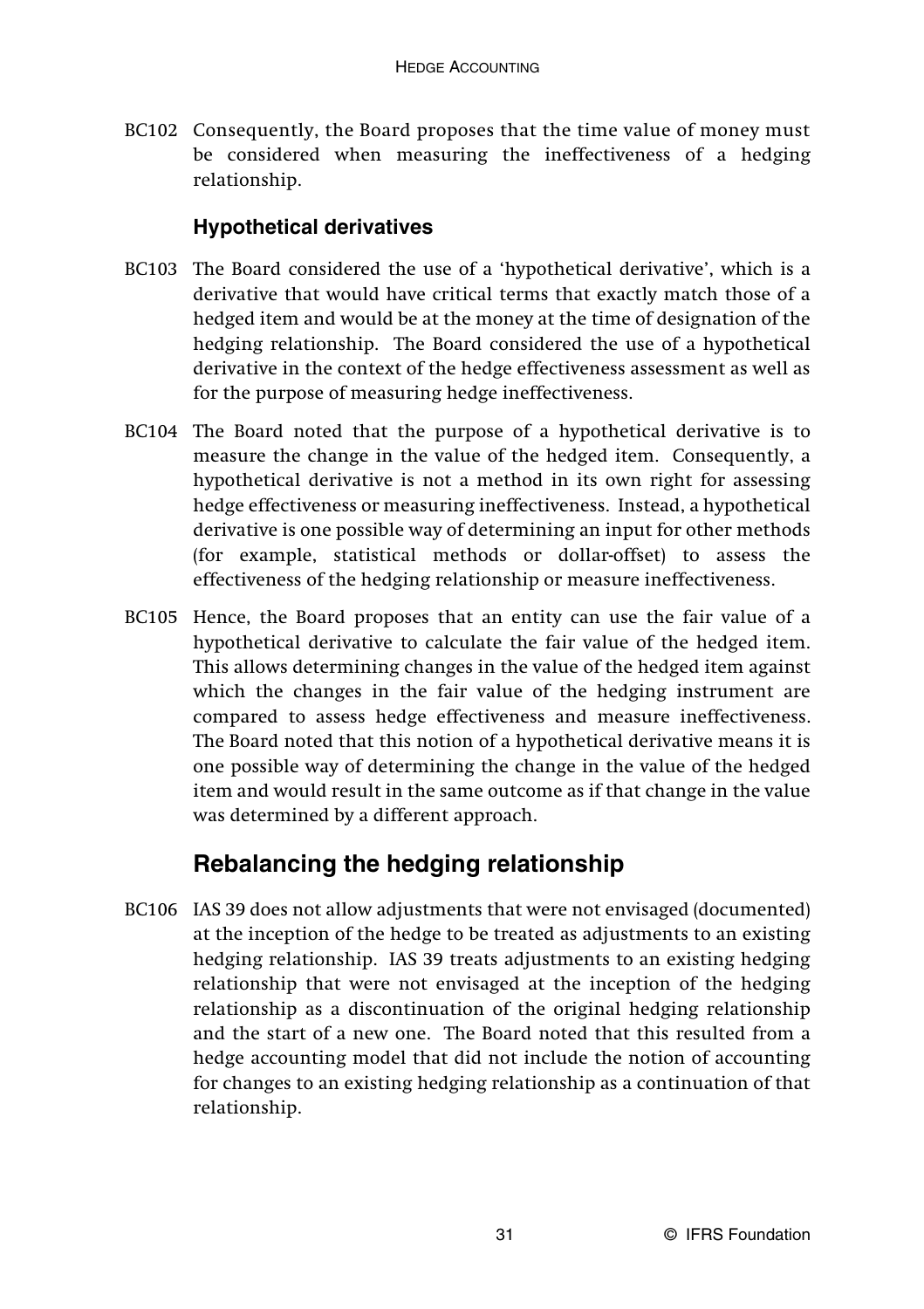- BC107 The Board noted that there are instances where, although the risk management objective remains the same, there are adjustments to an existing hedging relationship because of changes in circumstances. For example, these adjustments are often required to re-align the hedging relationship with risk management policies in view of the changed circumstances. Hence, these adjustments to the hedged item or hedging instrument do not change the original risk management objective but instead reflect a change in how it is executed owing to the changes in circumstances. The Board considered that in these situations the revised hedging relationship should be accounted for as a continuation of the existing hedging relationship rather than as a discontinuation, which would result in accounting for a new hedging relationship in order to achieve hedge accounting. The Board referred to such adjustments of hedging relationships as rebalancing.
- BC108 The Board also considered the ramifications of the new objective-based hedge effectiveness assessment, which aims to ensure that a hedging relationship is designated in such a way that it will produce an unbiased result and minimise expected hedge ineffectiveness. The Board noted that for some changes in circumstances this new hedge effectiveness assessment would create the need for an adjustment to the hedging relationship in order to ensure that the hedge effectiveness assessment would continue to be met. An example is a change in basis risk that changes the relationship between two variables in such a way that the hedge ratio would need to be adjusted in order to avoid that the hedging relationship will produce a biased result (which would arise when using the original hedge ratio in the new circumstances).
- BC109 The Board concluded that in such situations, if the original risk management objective remains unaltered, the adjustment to the hedging relationship should be treated as the continuation of the hedging relationship. Consequently, the Board proposes that an adjustment to a hedging relationship is treated as a rebalancing when the adjustment changes the hedge ratio in response to the new circumstances and risk management continues to hedge the original exposure using the original hedge cover (including modifications to its volume).
- BC110 However, if the adjustment represents an overhaul of the existing hedging relationship, the Board considered that treating the adjustment as a rebalancing would not be appropriate. Instead, the Board considered that such an adjustment should result in the discontinuation of that hedging relationship. An example is a hedging relationship with a hedging instrument that experiences a severe deterioration of its credit quality and hence is no longer used for risk management purposes.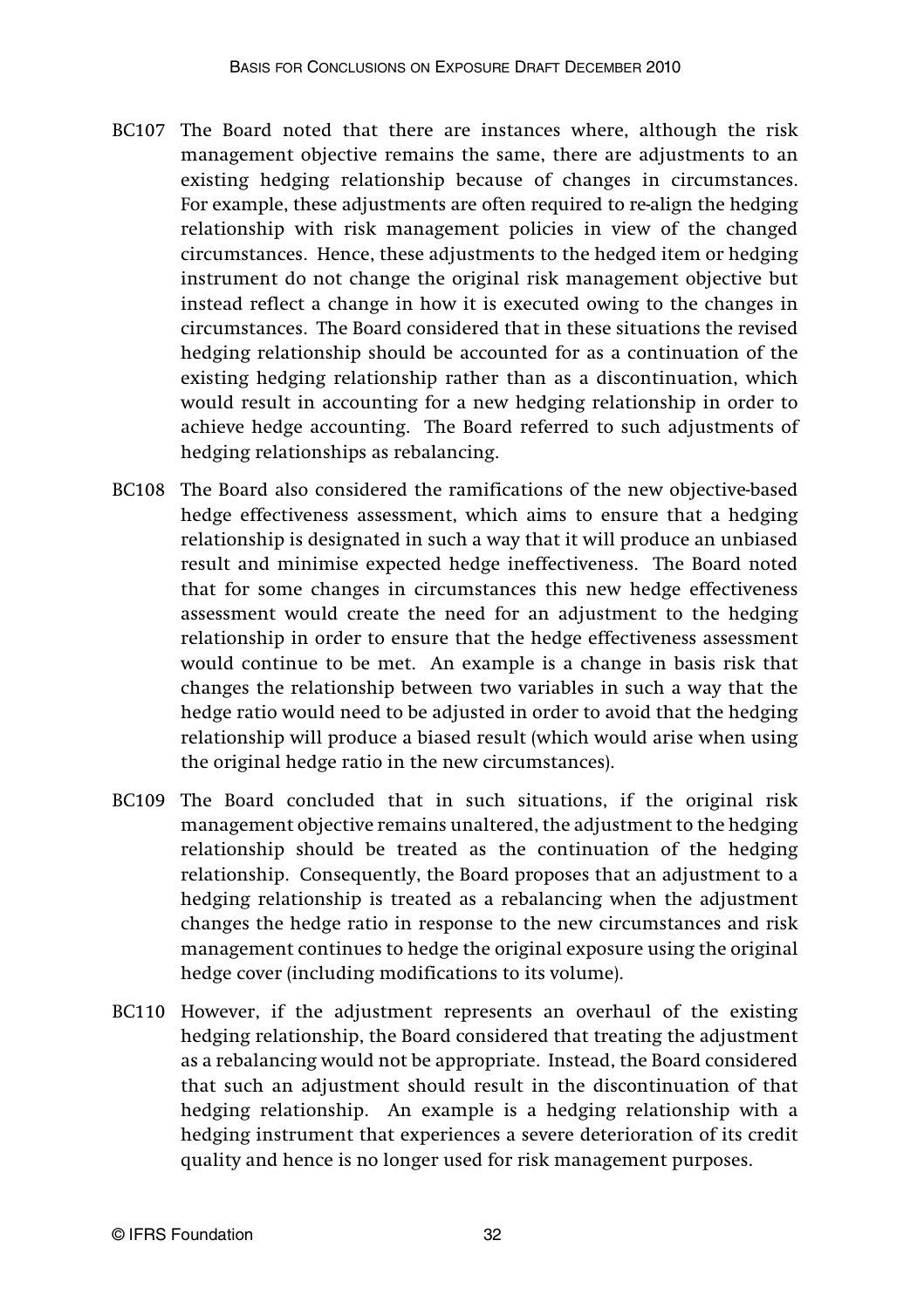BC111 The Board also considered whether an entity should be allowed to rebalance a hedging relationship voluntarily. An entity might want to rebalance a hedging relationship because it expects that owing to changes in circumstances that relationship might fail to meet the objective of the hedge effectiveness assessment. The Board noted that the proactive use of rebalancing would allow an entity to adjust hedging relationships on a timely basis and at the same time would strengthen the link between hedge accounting and risk management. The Board therefore proposes to permit voluntary rebalancing that aims to ensure that the hedging relationship will continue to qualify for hedge accounting (ie the adjustment aims at reducing the likelihood of failing the qualifying criteria). The Board noted that such a proactive adjustment is consistent with the objective-based hedge effectiveness assessment, particularly regarding the determination of the hedge ratio.

### **Discontinuation of hedge accounting**

- BC112 In accordance with IAS 39, an entity must discontinue hedge accounting when the hedging relationship ceases to meet the qualifying criteria (including when the hedging instrument no longer exists or has been sold). However, in accordance with IAS 39, an entity may also voluntarily discontinue hedge accounting by simply revoking the designation of the hedging relationship (ie irrespective of any reason).
- BC113 The Board noted that entities voluntarily discontinue hedge accounting often because of how the effectiveness assessment in IAS 39 works. For example, entities revoke the designation of a hedging relationship and redesignate it as a new hedging relationship in order to apply a different method of assessing hedge ineffectiveness from the method originally documented (expecting that the new method will be a better fit). Another example is entities revoking the designation of a hedging relationship because they want to adjust the hedge ratio following a change in the relationship between the hedged item and the hedging instrument (typically in response to a change in the basis risk). The hedging relationship is then redesignated, including the adjustment to the volume of the hedging instrument or the hedged item, in order to achieve the new hedge ratio. The Board noted that in these situations the hedging relationship is discontinued and then restarted even though the risk management objective of the entity has not changed. In the Board's view these outcomes create a disconnection between the hedge accounting model in IAS 39 and hedging from a risk management perspective.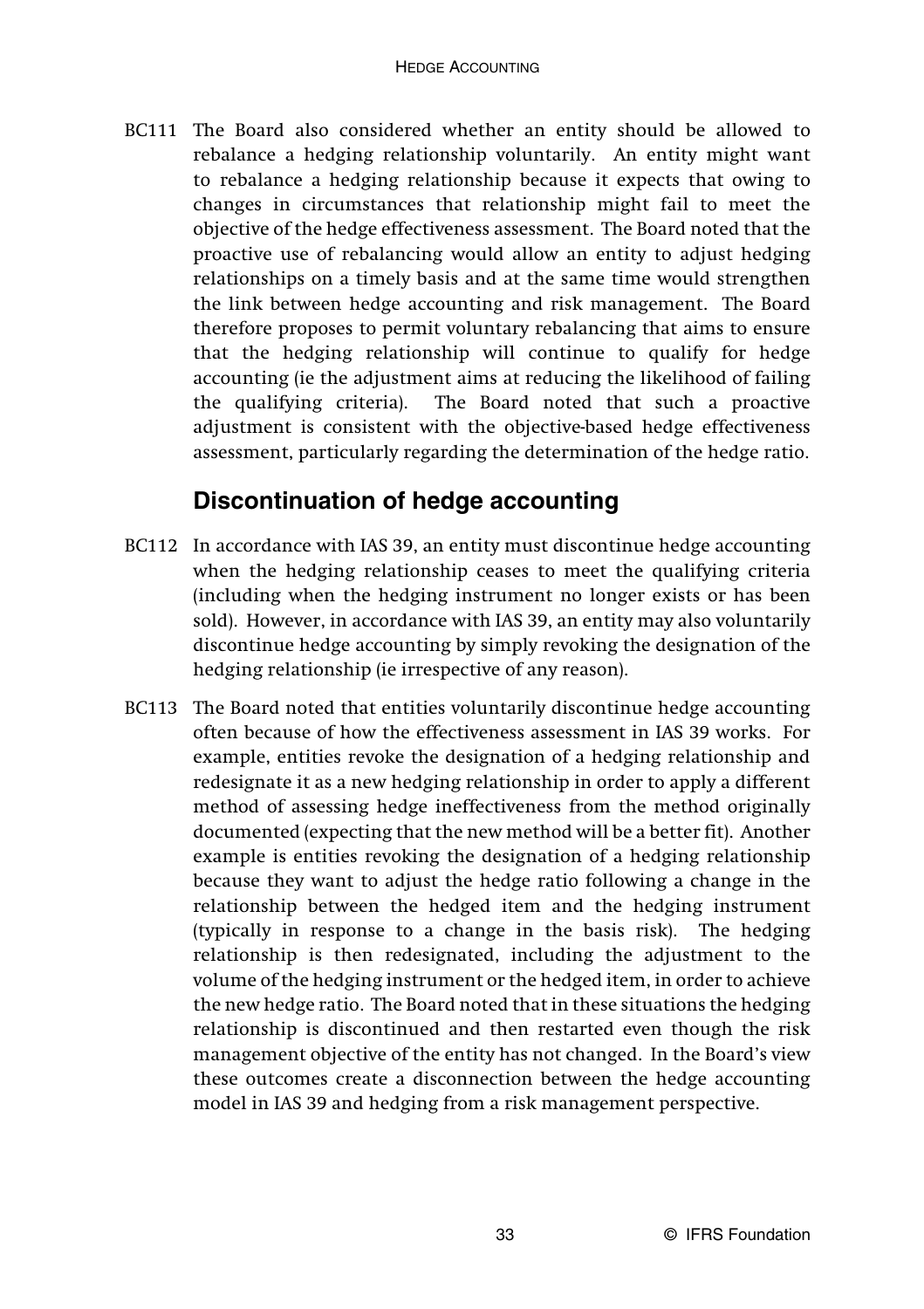- BC114 The Board concluded that the proposed hedge accounting model would improve the link between hedge accounting and risk management because:
	- (a) the new hedge effectiveness assessment requirements would not involve a percentage band or any other bright line criterion and would result in changing the method for assessing hedge effectiveness in response to changes in circumstances as part of a continuing hedging relationship; and
	- (b) the notion of rebalancing would allow the adjustment of the hedge ratio as part of a continuing hedging relationship.
- BC115 The Board also noted that sometimes a hedging relationship is discontinued because of a decrease in the hedged quantities of forecast transactions (ie the volume that remains highly probable of occurring falls or is expected to fall below the volume designated as the hedged item—the layer). Under IAS 39 this has resulted in discontinuing hedge accounting for the hedging relationship as designated, ie the layer in its entirety. The Board considered that the quantity of forecast transactions that were still highly probable of occurring was in fact a continuation of the original hedging relationship (albeit with a lower volume). Hence, the Board decided that hedge accounting should be discontinued only for the volume that was no longer highly probable of occurring and that the remaining volume that was still highly probable of occurring should be accounted for as a continuation of the original hedging relationship. In the Board's view, this would more closely align hedge accounting with risk management.
- BC116 However, the Board was concerned that this accounting might possibly undermine the requirement that forecast transactions must be highly probable in order to qualify as a hedged item. Hence, the Board decided to clarify that a history of having designated hedges of forecast transactions and having subsequently determined that the forecast transactions are no longer expected to occur would call into question the entity's ability to predict similar forecast transactions accurately. This would affect the assessment of whether similar forecast transactions are highly probable and hence their eligibility as hedged items.
- BC117 In view of its aim to better link hedge accounting to risk management, the Board also discussed whether it should retain an entity's choice to revoke the designation of a hedging relationship. The Board considered that the choice to revoke the designation of a hedging relationship (and hence discontinue hedge accounting) at will does not result in useful information. The Board noted that this would allow discontinuing hedge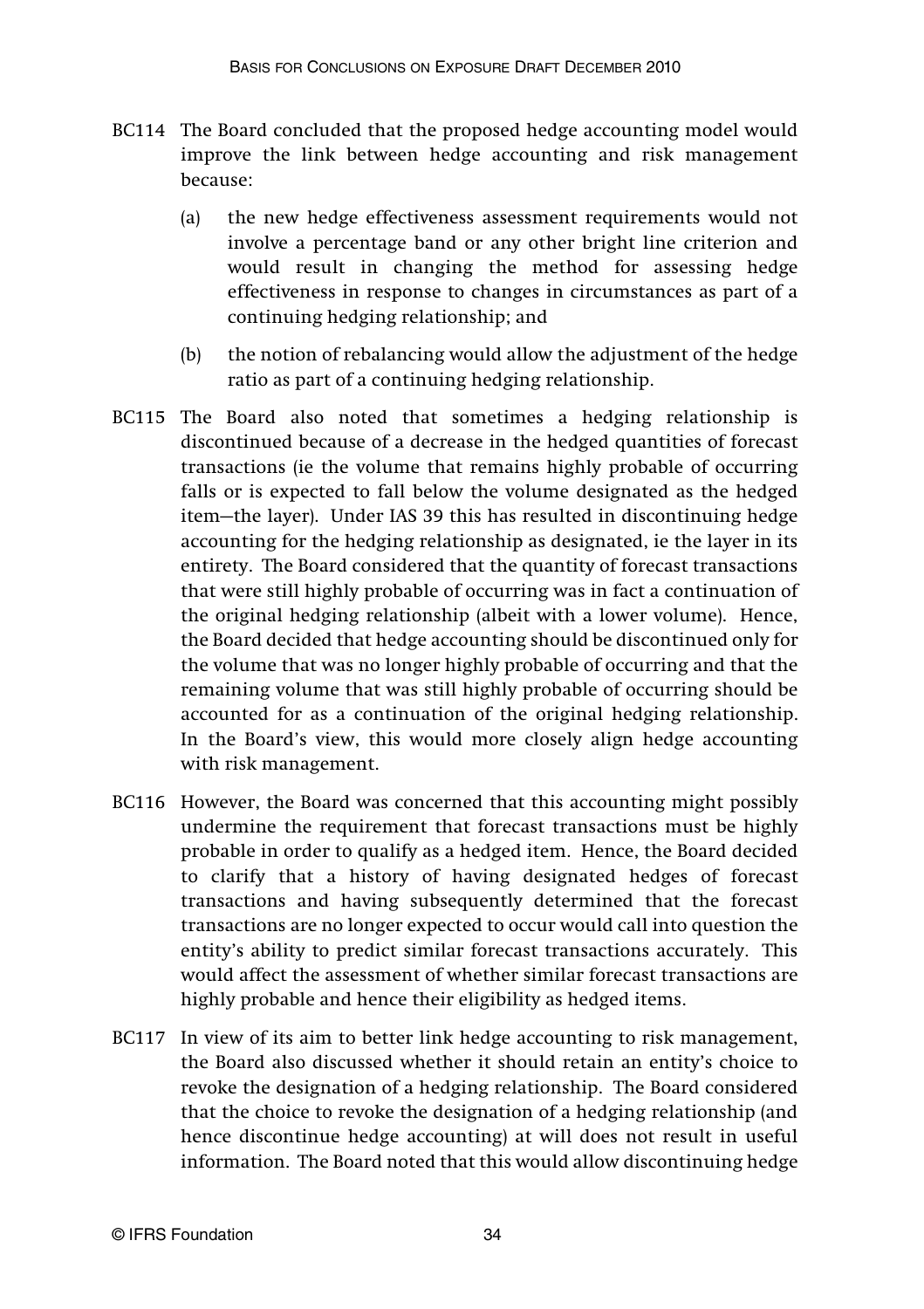accounting even if the entity for risk management purposes continued to hedge the exposure in accordance with its risk management objective that was part of the qualifying criteria and hence initially allowed the entity to achieve hedge accounting. The Board believed that in such situations voluntary discontinuation of hedge accounting would be arbitrary and unjustifiable. Hence, the Board decided not to allow entities a free choice to revoke the designation of a hedging relationship in this situation. The Board also noted that if the hedging relationship no longer reflected the risk management objective of the entity, discontinuation of hedge accounting was not a choice but was required because the qualifying criteria would no longer be met. The Board considered that applying hedge accounting without a risk management objective would not provide useful information.

BC118 The Board did not consider new designations of any hedging relationships of the acquiree in the consolidated financial statements of the acquirer following a business combination. The Board noted that this is a requirement of IFRS 3 *Business Combinations* and hence not within the scope of its project on hedge accounting.

## **Fair value hedges**

#### **Accounting for fair value hedges**

- BC119 The Board considered reducing the complexity of hedge accounting by replacing the fair value hedge accounting mechanics with the cash flow hedge accounting mechanics. Such an approach would recognise gains or losses on the hedging instruments outside profit or loss in other comprehensive income instead of remeasuring the hedged item. The Board considered such an approach because it would:
	- (a) improve the usefulness of the reported information for users. In accordance with such an approach, all hedging activities to which hedge accounting is applied (including hedges of fair value risk) would be reflected in other comprehensive income, resulting in greater transparency and comparability. In addition, the measurement of the hedged item would not be affected.
	- (b) simplify existing requirements. Although fair value and cash flow hedge accounting are designed to address different exposures, the same mechanisms can be used to reflect how an entity manages these exposures in the financial statements. Eliminating one of two different methods (fair value hedge accounting or cash flow hedge accounting) would reduce complexity. Such an approach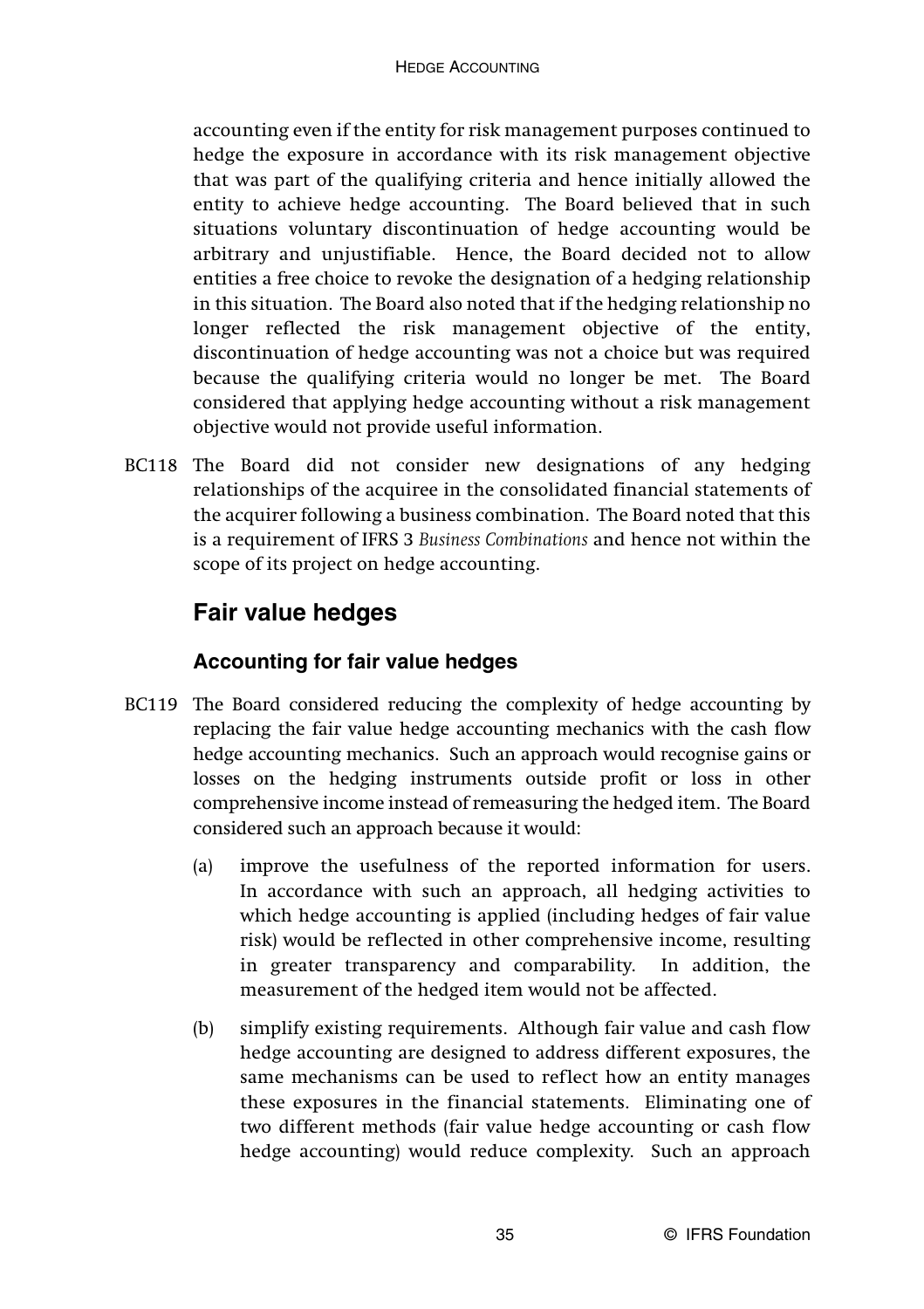would align fair value hedge accounting and cash flow hedge accounting resulting in a single method for hedge accounting.

- (c) be an expeditious approach to finalise this phase of the project to replace IAS 39. Such an approach would draw on the existing mechanics of cash flow hedge accounting in IAS 39, and consequently such an approach would not require much further development.
- BC120 However, during its outreach activities the Board received mixed views on that approach. Some supported the approach for the reasons the Board had considered, which was consistent with the feedback received on the discussion paper *Reducing Complexity in Reporting Financial Instruments*. However, some others raised concerns that such an approach:
	- (a) would not reflect the underlying economics. They argued that if an entity applies a fair value hedge, the hedged item exists and hence there is an actual gain or loss on the hedged item (not just an anticipated gain or loss on a forecast transaction that does not yet exist). Therefore, hedge accounting should not cause 'artificial' volatility in other comprehensive income and equity.
	- (b) would make the movements in other comprehensive income less understandable.
	- (c) would make it difficult to identify the type of risk management strategy that the entity employs.
	- (d) could result in scenarios where equity would be significantly reduced or even negative because of losses on the hedging instrument deferred in other comprehensive income. This could have serious implications in terms of solvency and regulatory requirements.
- BC121 In the light of the views received, the Board decided to propose a different approach. The Board proposes to continue to account for fair value hedges differently from cash flow hedges. However, the Board proposes some changes to the presentation and mechanics of fair value hedge accounting:
	- (a) *Gain or loss on remeasuring the hedging instrument*—IAS 39 requires the gain or loss to be recognised in profit or loss. The Board proposes to require recognising the gain or loss in other comprehensive income.
	- (b) *Gain or loss on the hedged item*—IAS 39 requires such a gain or loss to result in an adjustment to the carrying amount of the hedged item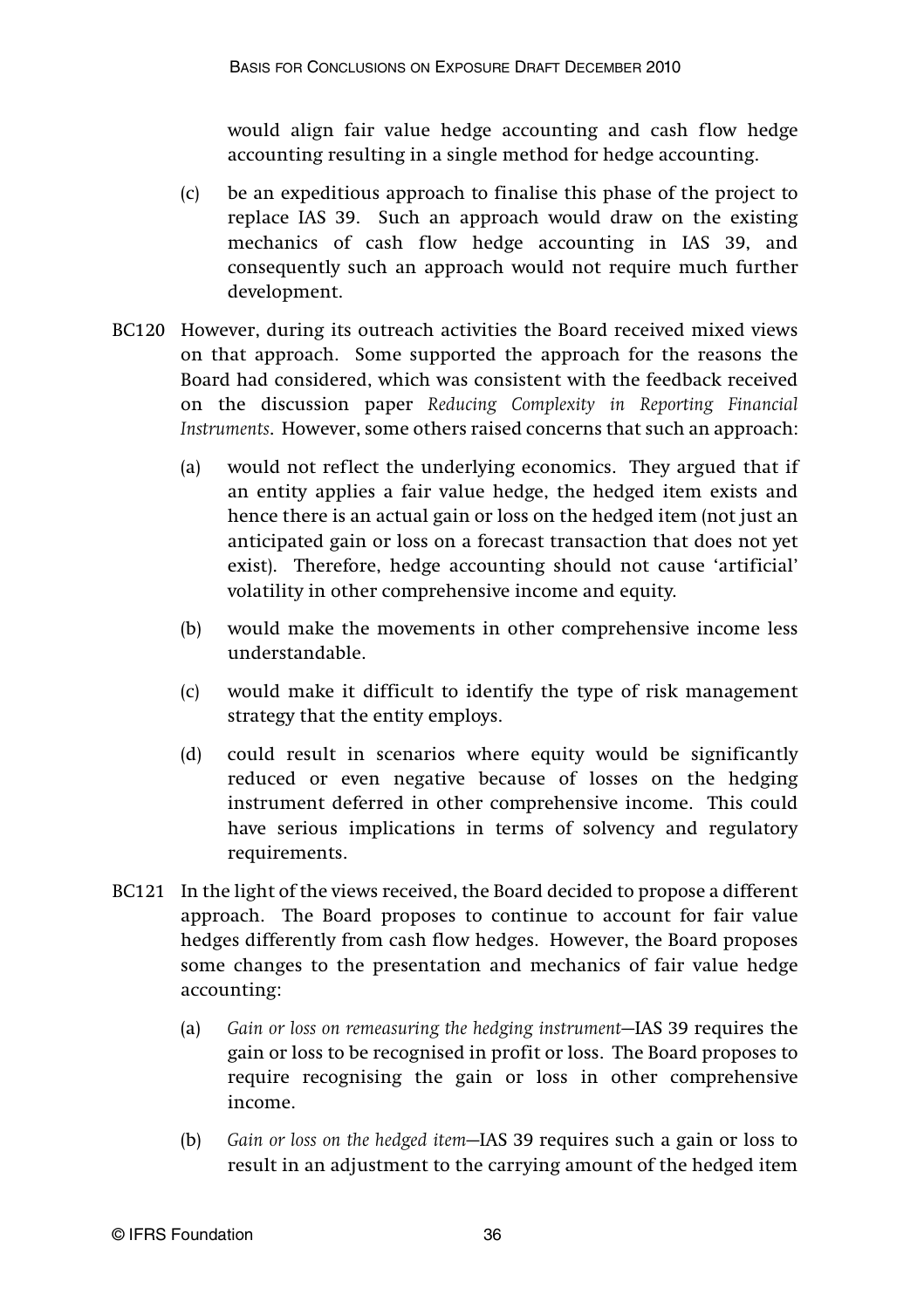and to be recognised in profit or loss. The Board proposes to require the gain or loss to be recognised as an asset or a liability that is presented in a separate line item in the statement of financial position and in other comprehensive income. That separate line item is presented within assets (or liabilities) for those reporting periods for which the hedged item is an asset (or a liability).

- BC122 The Board noted that the separate line item represents measurement adjustments to the hedged items rather than separate assets or liabilities in their own right. The Board thought that the additional line item might be perceived to add complexity and would increase the number of line items in the statement of financial position. In addition, the Board noted that this approach is more complex than the approach initially considered, which would have eliminated fair value hedge accounting.
- BC123 However, the Board decided to propose these changes because they would:
	- (a) eliminate the mixed measurement for the hedged item (eg an amount that is amortised cost with a partial fair value adjustment).
	- (b) avoid volatility in other comprehensive income and equity that some consider artificial.
	- (c) present in one place (ie other comprehensive income) the effects of risk management activities (for both cash flow and fair value hedges).
	- (d) provide information in the statement of comprehensive income about the extent of the offsetting achieved for fair value hedges.

#### **Linked presentation for fair value hedges**

BC124 During its outreach activities, the Board was alerted to the financial reporting effect that fair value hedge accounting has on hedges of the foreign currency risk of firm commitments in a specific industry. This issue is a particular concern to that industry because of the magnitude of firm commitments that are denominated in a foreign currency because of the industry's business model. In response to that concern, the Board considered whether applying linked presentation for fair value hedges of firm commitments might be appropriate. Linked presentation is a way of presenting information so that it shows how particular assets and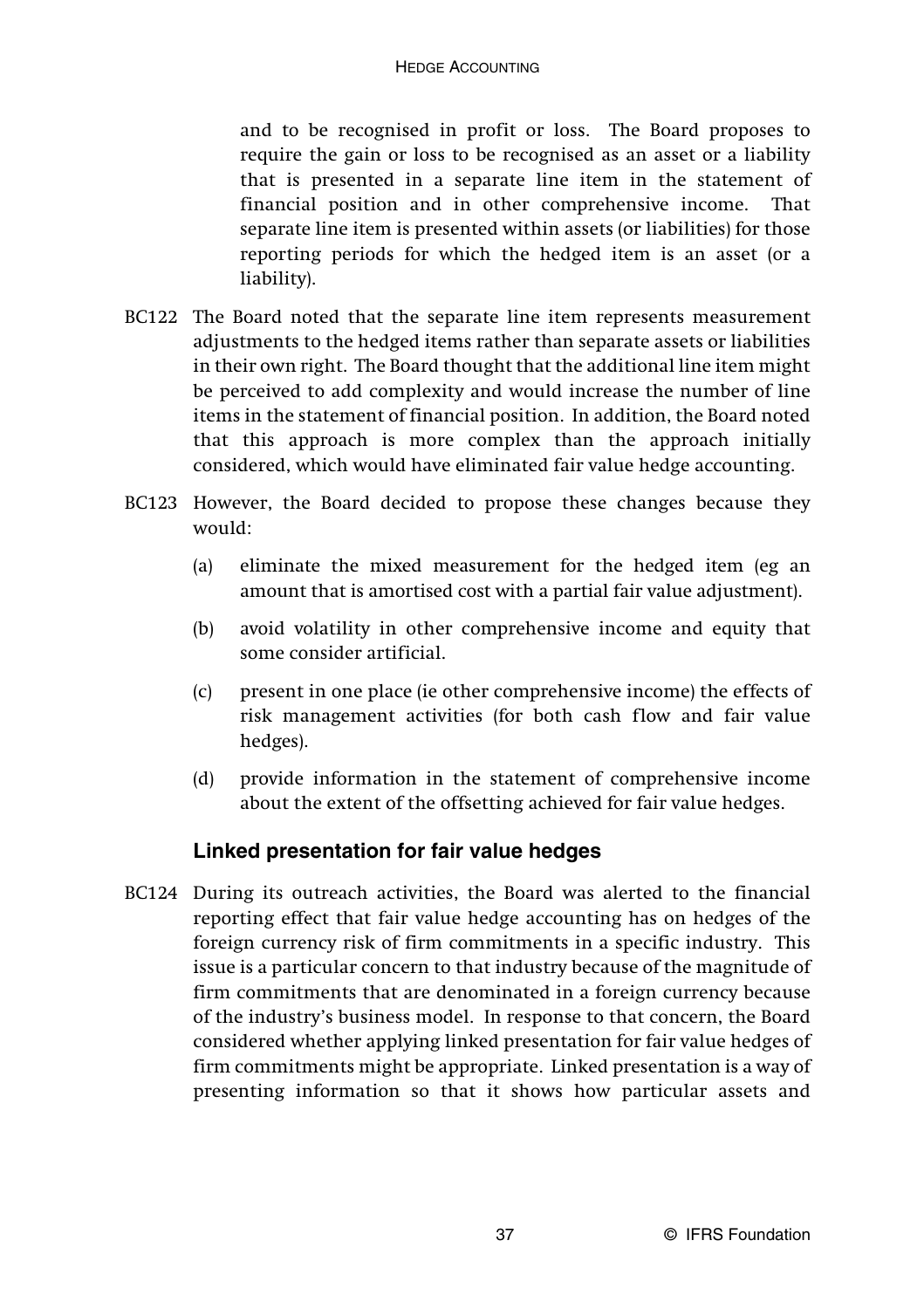liabilities are related. Linked presentation is not the same as offsetting, which presents a net asset or liability. Linked presentation displays the 'gross' amount of related items in the statement of financial position (while the net amount is included in the total for assets or liabilities).

- BC125 That industry was concerned that the presentation resulting from fair value hedge accounting would not reflect the economic effects of hedges of foreign currency risk. For example, an entity that has a large firm commitment for a sale denominated in a foreign currency enters into currency forward contracts to hedge the foreign currency risk of that firm commitment (the forward contract and the firm commitment could be considered 'linked transactions'). The fair value of the derivative liability (or asset) and the firm commitment asset (or liability) could be significant depending on the volatility of the currency being hedged. That industry was concerned that as a result, on the basis of the statement of financial position, the entity would appear to be exposed to a higher risk than it actually was. In that industry's view, confusion might arise because the statement of financial position would show large amounts for total assets and total liabilities and hence a high leverage (which typically suggests higher risk) even though the entity hedged the foreign currency risk of the firm commitment and thus reduced risk.
- BC126 That industry argued that linked presentation of the firm commitment (recognised as a result of fair value hedge accounting) and the hedging instrument could present the effect of an entity's hedging activity and the relationship of the hedged item and the hedging instrument. Linked presentation would not require changing the requirements of offsetting in IAS 32 *Financial Instruments: Presentation* or other requirements in IAS 39 and IFRS 9.
- BC127 Moreover, that industry argued that a firm commitment is recognised in the statement of financial position only when fair value hedge accounting is applied. Therefore, that industry advocated that a firm commitment and the related hedging instrument should be accounted for as two parts of a single transaction. That industry also argued that totals for assets and liabilities that include only the 'net' amount (of the linked transactions) would be most appropriate for financial analysis purposes. That industry believed that the ratios such as leverage should be calculated on the basis of the difference between the hedged item and the hedging instrument, ie the net amount rather than the gross amount of these items.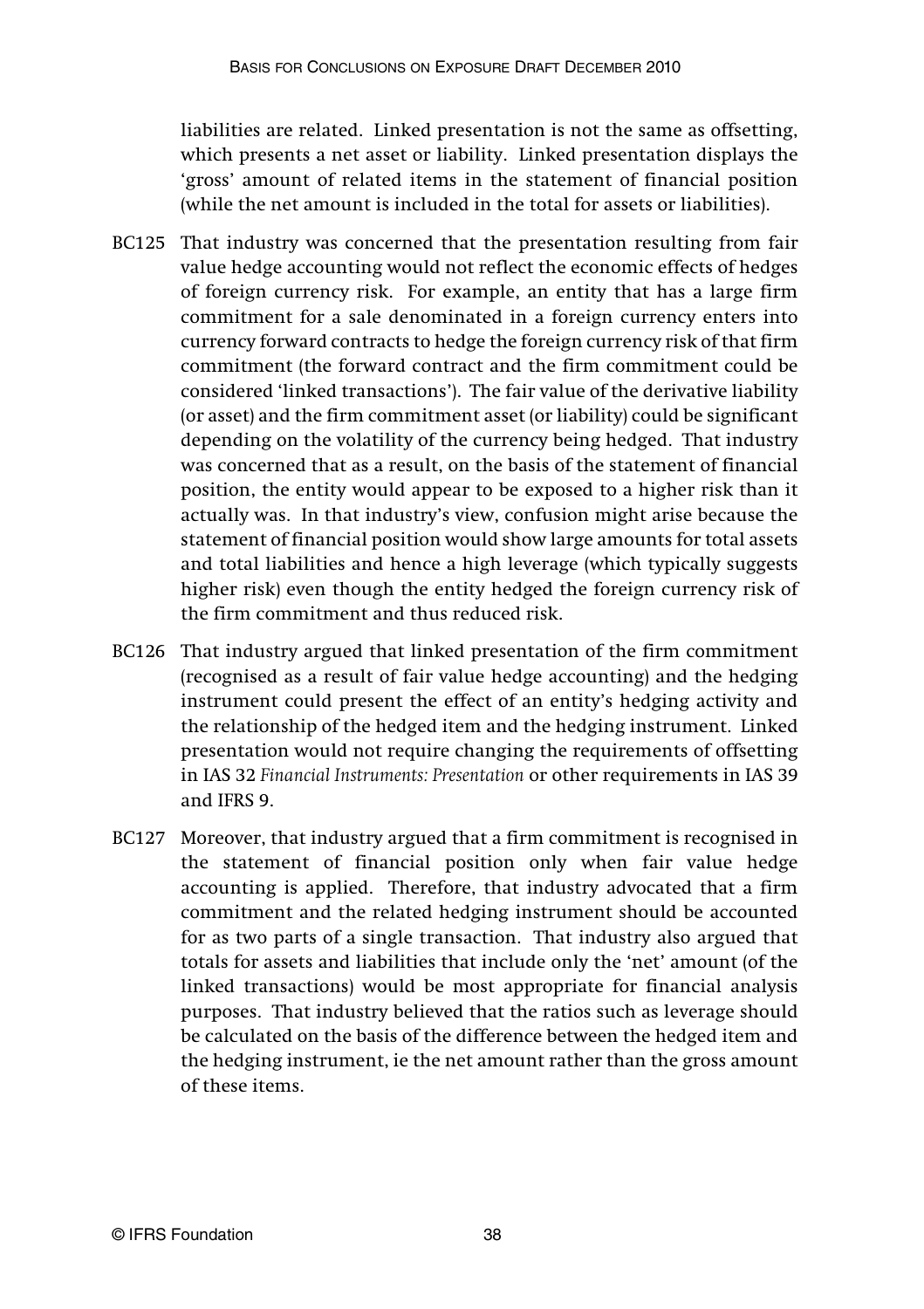- BC128 The Board noted that while linked presentation could provide some useful information about a particular relationship between an asset and a liability, it does not differentiate between the types of risk covered by that relationship and those that are not. Consequently, linked presentation could result in one net amount for an asset and liability that are 'linked' even though that link (ie the relationship) affects only one of several risks underlying the asset or liability (eg only currency risk but not credit risk or interest rate risk). Furthermore, the Board did not consider that linked presentation would result in more appropriate totals of assets and liabilities for the purpose of ratio analysis because the hedging affected only one risk but not all risks. Instead, the Board believes that disclosures about hedging would be a better alternative to provide information that allows users of financial statements to assess the relevance of the information for their own analysis.
- BC129 Consequently, the Board decided not to propose the use of linked presentation for the purposes of hedge accounting.

# **Cash flow hedges**

#### **The 'lower of' test**

- BC130 When a hedge accounting relationship is fully effective, the fair value changes in the hedging instrument perfectly offset the value changes in the hedged item. Hedge ineffectiveness arises when the changes of the hedging instrument exceed that of the hedged item, or when the changes of the hedging instrument are less than those of the hedged item.
- BC131 For cash flow hedges, recognising in profit or loss gains and losses arising on the hedged item in excess of the gains and losses on the hedging instrument is problematic because many hedged items of cash flow hedges are highly probable forecast transactions. Those hedged items do not yet exist although they are expected to occur in the future. Hence, recognising gains and losses on these items in excess of the gains and losses on the hedging instrument is tantamount to recognising gains and losses on items that do not yet exist (instead of a deferral of the gain or loss on the hedging instrument). The Board noted that this would be conceptually questionable as well as a counter-intuitive outcome.
- BC132 IAS 39 requires a 'lower of' test for determining the amounts that are recognised for cash flow hedges in other comprehensive income (the effective part) and profit or loss (the ineffective part). The 'lower of' test ensures that cumulative changes in the value of the hedged items that exceed cumulative fair value changes of the hedging instrument are not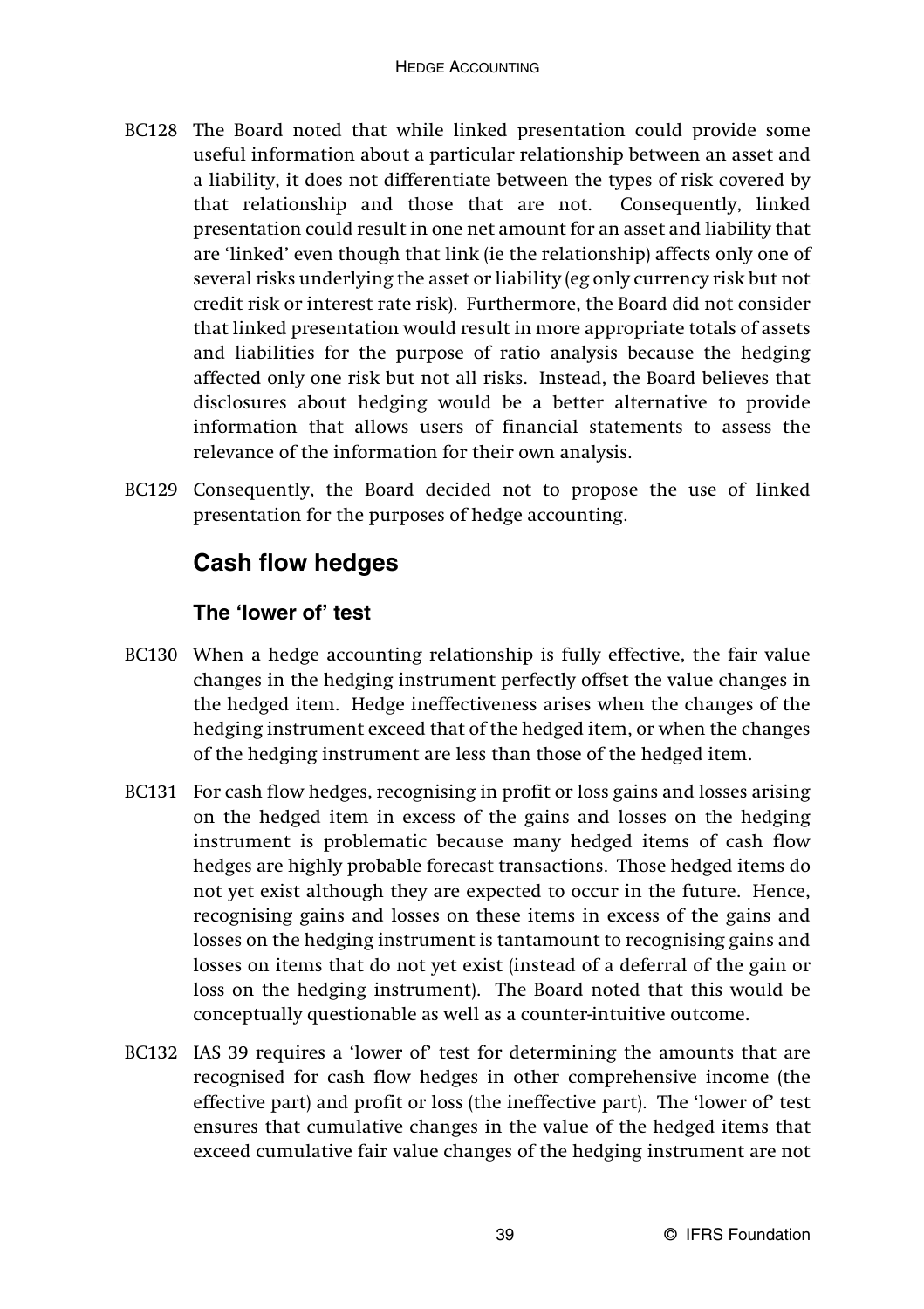recognised in profit or loss. In contrast, the 'lower of' test does not apply to fair value hedges because for that type of hedge the hedged item exists. For example, while a firm commitment might not be recognised in accordance with IFRSs, the transaction already exists. Conversely, a forecast transaction does not yet exist but will occur only in the future.

BC133 The Board discussed whether the requirements for measuring the hedge ineffectiveness that is recognised in profit or loss should be aligned for fair value hedges and cash flow hedges. The Board noted that the two requirements could be aligned by applying the 'lower of' test also to fair value hedges or by eliminating it for cash flow hedges. In the Board's view, aligning the requirements would reduce complexity. However, the Board considered that for conceptual reasons recognising gains and losses on items that do not yet exist instead of only deferring the gain or loss on the hedging instrument was not appropriate. Hence, the Board proposes that the 'lower of' test is retained for cash flow hedges.

#### **Basis adjustments for hedges of forecast transactions that will result in the recognition of a non-financial asset or a non-financial liability**

- BC134 A forecast transaction could subsequently result in the recognition of a non-financial asset or a non-financial liability. Similarly, a forecast transaction for a non-financial asset or non-financial liability could subsequently result in the recognition of a firm commitment for which fair value hedge accounting is applied. In these cases IAS 39 permits an entity as an accounting policy choice:
	- (a) to reclassify the associated gains or losses that were recognised in other comprehensive income to profit or loss in the same period or periods during which the asset acquired or liability assumed affects profit or loss; or
	- (b) to remove the associated gains or losses that were recognised in other comprehensive income and include them in the initial cost or other carrying amount of the asset or liability. This approach is commonly referred to as basis adjustment.
- BC135 The Board considered whether to continue to allow this accounting policy choice. The Board noted that if an entity is precluded from applying a basis adjustment, this would require the entity to track the hedging gains and losses separately (after the hedging relationship has ended) and to match them to the period or periods in which the non-financial item that results from the hedged transaction affects profit or loss. The entity would also need to consider whether or not the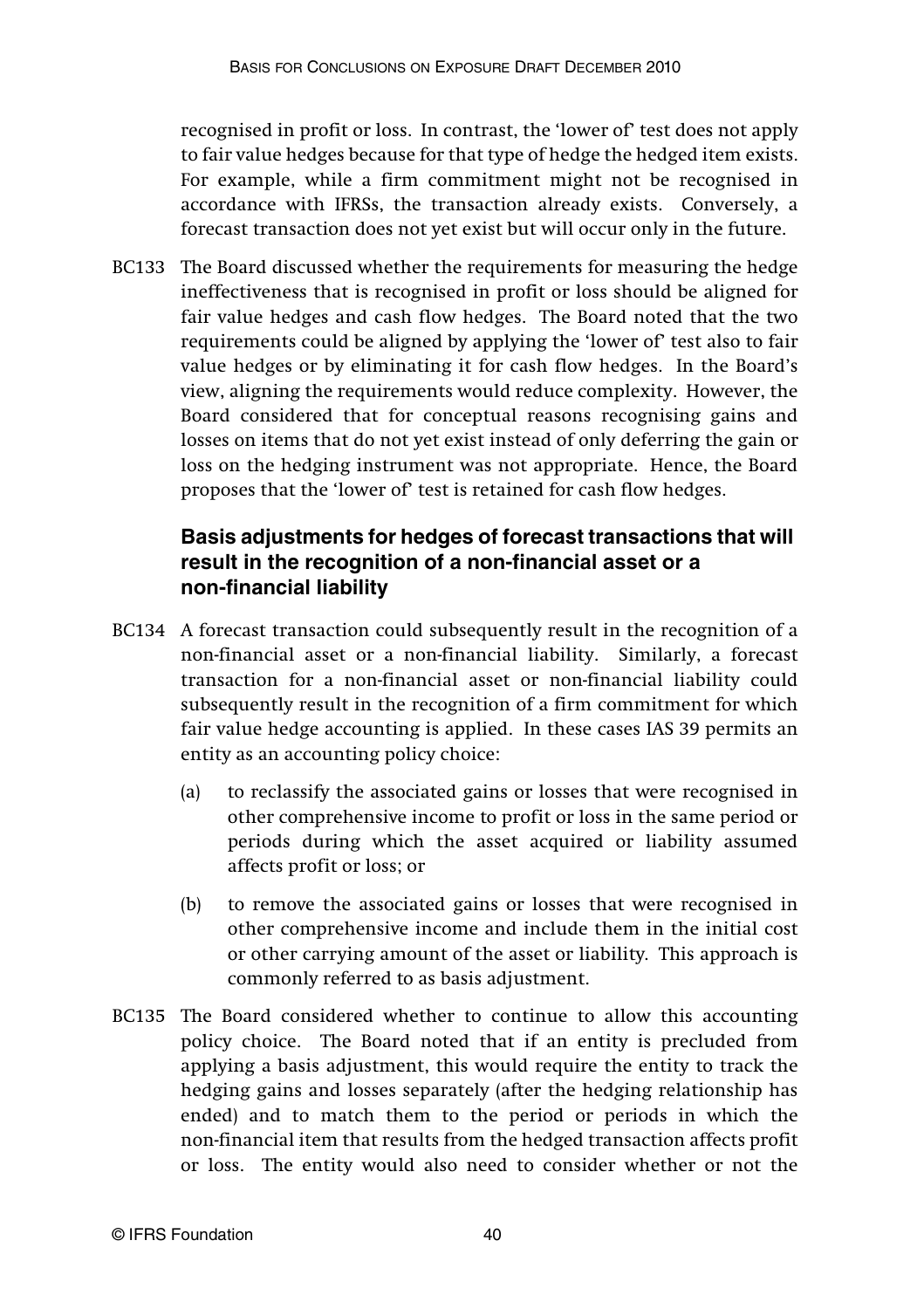remaining amount in other comprehensive income is recoverable in one or more future periods. In contrast, if an entity applies a basis adjustment, the hedging gain or loss is included in the carrying amount of the non-financial item and the hedging gain or loss is automatically recognised in profit or loss in the period in which the related non-financial item affects profit or loss (eg through depreciation expense for items of property, plant and equipment or cost of sales for inventories) and it would also be automatically considered when an entity tests a non-financial asset for impairment. The Board noted that for a non-financial asset that is tested for impairment as part of a cash-generating unit tracking amounts in other comprehensive income and including them in the impairment test is difficult (even more so if the composition of cash-generating units changes over time).

- BC136 The Board acknowledged that there are different views on whether a basis adjustment achieves or impairs comparability. One view is that two identical assets purchased at the same time and in the same way (except for the fact that one was hedged) should have the same initial carrying amount. From this viewpoint, basis adjustments impair comparability.
- BC137 The other view is that basis adjustments allow identical assets for which the acquisitions are subject to the same risk to be measured so that they have the same initial carrying amount. For example, Entity A and Entity B want to purchase the same asset from a supplier that has a different functional currency. Entity A is able to secure the purchase contract denominated in its functional currency. Conversely, while Entity B also wants to fix the purchase price in its functional currency, it has to accept a purchase contract denominated in the functional currency of the supplier (ie a foreign currency) and is therefore exposed to the variability in cash flows arising from exchange rate movements. Hence, Entity B hedges its exposure to foreign currency risk using a currency forward contract thus, in effect, fixing the price of the purchase in its functional currency. When taking into account the currency forward contract, Entity B has in effect the same foreign currency risk exposure as Entity A. From this viewpoint, basis adjustments would enhance comparability.
- BC138 The Board also considered the interaction between basis adjustments and the choice of accounting for a hedge of foreign currency risk of a firm commitment as either a cash flow hedge or a fair value hedge (see paragraphs BC94–BC98). The Board noted that for hedges of the foreign currency risk of a firm commitment the basis adjustment at the end of the cash flow hedge has the same effect on the presentation of the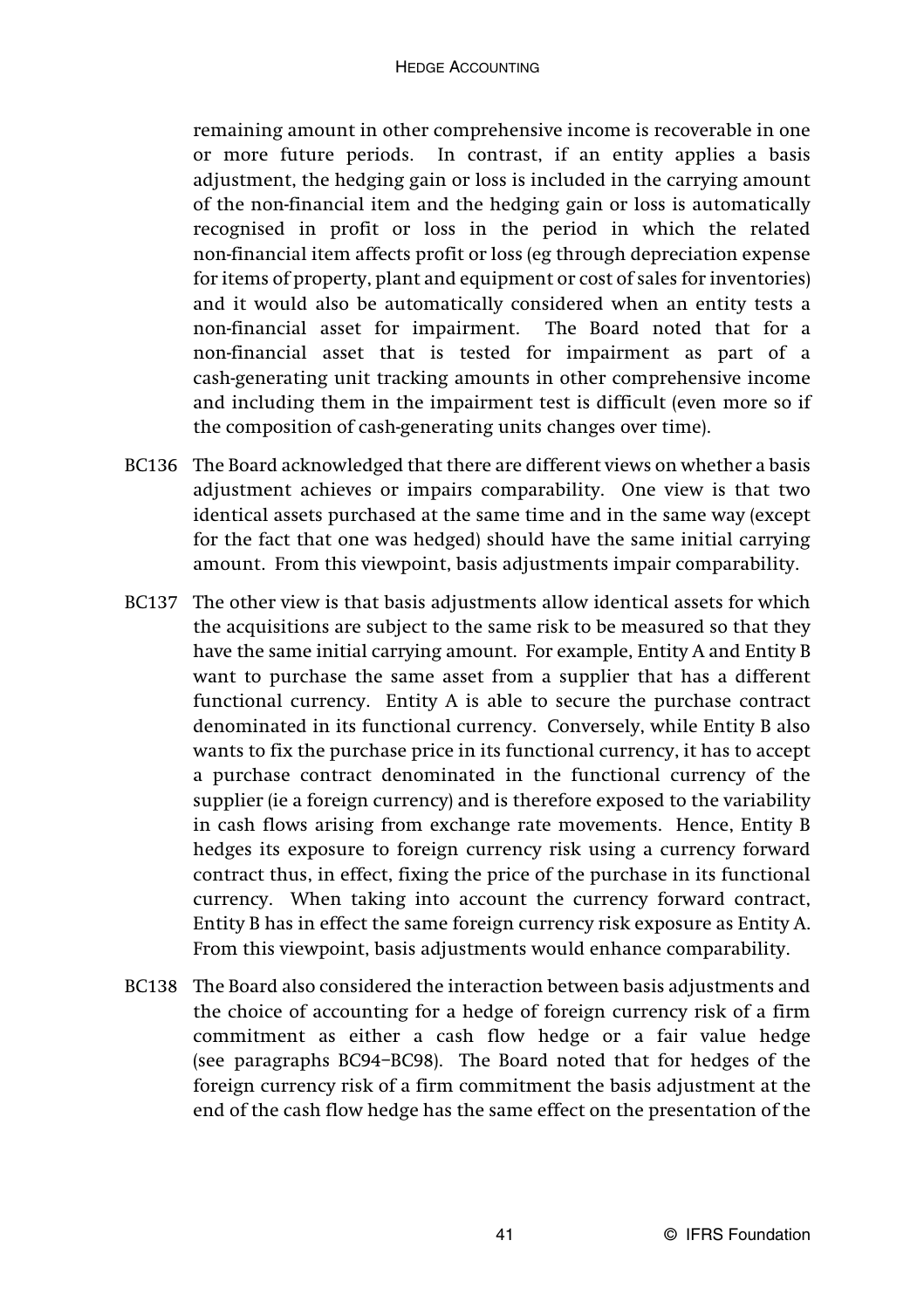hedged item as accounting for the hedge as a fair value hedge. Thus, using fair value hedge accounting for these firm commitments is tantamount to a basis adjustment. The Board thought that in this context basis adjustments would also enhance comparability.

- BC139 Consequently, the Board decided to eliminate the accounting policy choice in IAS 39 and require basis adjustments. The Board proposes that when the entity removes the associated gain or loss that was recognised in other comprehensive income in order to include them in the initial cost or other carrying amount of the asset or liability that gain or loss should be directly applied against the carrying amount of the asset or liability. This means it would not be a reclassification adjustment (see IAS 1 *Presentation of Financial Statements*) and hence would not affect other comprehensive income when removing it from equity and adding it to or deducting it from the asset. The Board noted that accounting for the basis adjustment as a reclassification adjustment would distort comprehensive income because the amount would affect comprehensive income twice but in different periods:
	- (a) first in the period in which the non-financial item is recognised (in other comprehensive income); and
	- (b) then again in the later periods when the non-financial item affects profit or loss (eg through depreciation expense or cost of sales).

The Board further noted that presenting a basis adjustment as a reclassification adjustment would create the misleading impression that the basis adjustment was a performance event.

BC140 The Board acknowledged that the total comprehensive income across periods will be distorted because the gain or loss on the hedging instrument during the period of the cash flow hedge is recognised in other comprehensive income whereas the cumulative hedging gain or loss that is removed from the cash flow hedge reserve (ie from equity) and directly applied to the subsequently recognised non-financial item does not affect other comprehensive income. The Board considered that one type of distortion of other comprehensive income was inevitable (ie either in the period of the basis adjustment or over the total period) and hence there was a trade-off. The Board concluded that, on balance, the effect of a reclassification adjustment in the period of the basis adjustment would be more misleading than the effect on the total period of not using a reclassification adjustment.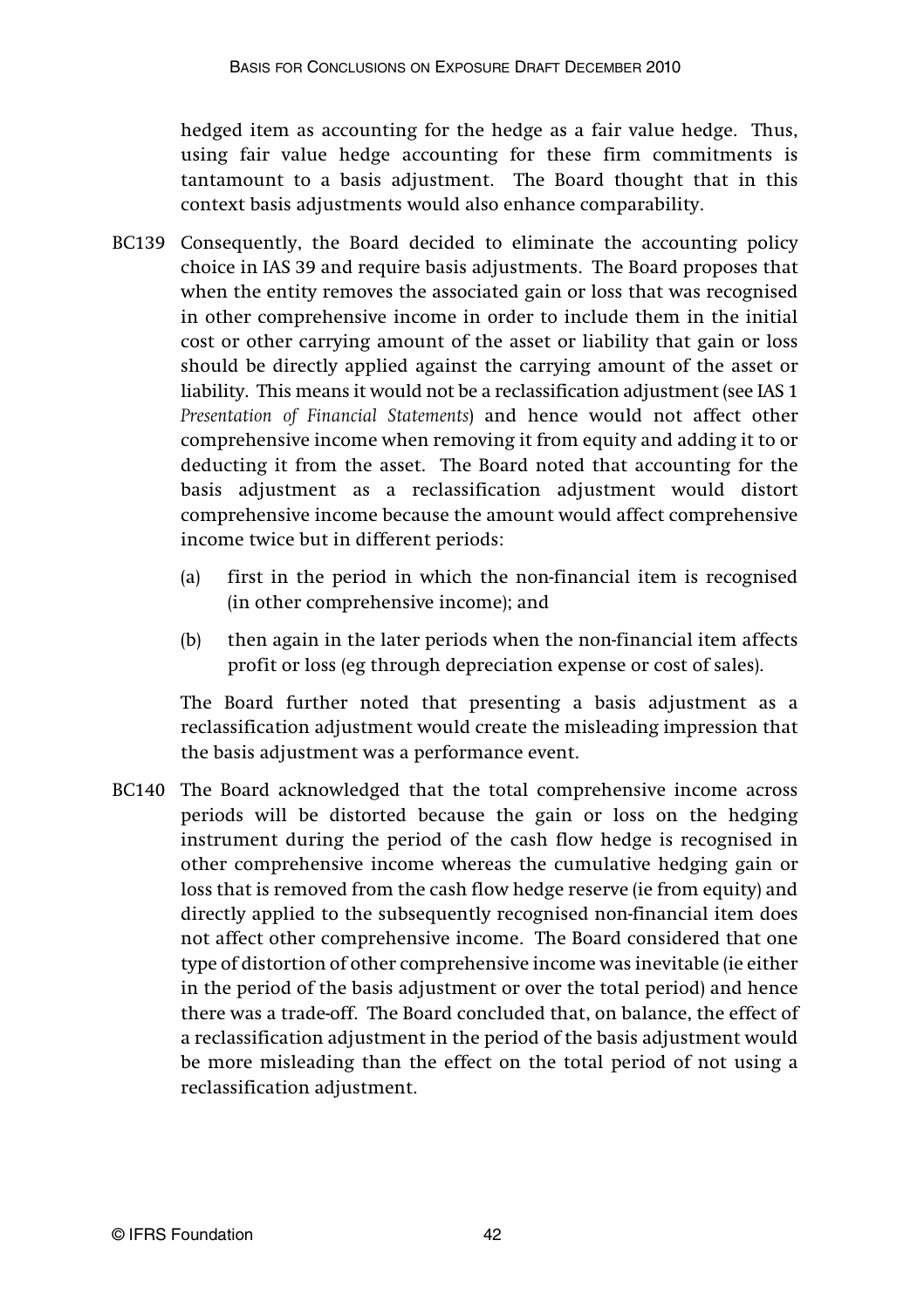# **Hedges of a net investment in a foreign operation**

- BC141 The Board decided not to address a hedge of a net investment in a foreign operation as part of the third phase of the project to replace IAS 39. The Board noted that a net investment in a foreign operation is determined and accounted for in accordance with IAS 21. The Board noted that the hedge of a net investment in a foreign operation also related to IAS 21. Hence, similarly to the issue of considering intragroup monetary items for eligibility as hedging instruments for hedges of foreign exchange risk (see paragraph BC47) the Board considered that addressing this type of hedge comprehensively would require a review of the requirements in IAS 21 at the same time as considering the hedge accounting requirements. The Board also noted that IFRIC 16 *Hedges of a Net Investment in a Foreign Operation* (issued in July 2008) provided further guidance on that type of hedge accounting. The Board did not think it was appropriate to change the requirements so soon after issuing the Interpretation.
- BC142 Consequently, the Board decided to retain the requirements of IAS 39 for a hedge of a net investment in a foreign operation.

# **Accounting for the time value of options**

- BC143 IAS 39 allows an entity a choice:
	- (a) to designate an option-type derivative as a hedging instrument in its entirety; or
	- (b) to separate the time value of the option and designate as the hedging instrument only the intrinsic value element.
- BC144 The Board noted that under the IAS 39 hedge accounting model entities typically designate option-type derivatives as hedging instruments on the basis of their intrinsic value. Consequently, the undesignated time value of the option is treated as held for trading and is accounted for as at fair value through profit or loss, which can give rise to significant volatility in profit or loss. This particular accounting treatment is disconnected from risk management. For risk management purposes entities typically consider the time value of an option (at inception, ie included in the premium paid) as a cost of hedging. It is a cost of obtaining protection against unfavourable changes of prices, while retaining participation in any favourable changes.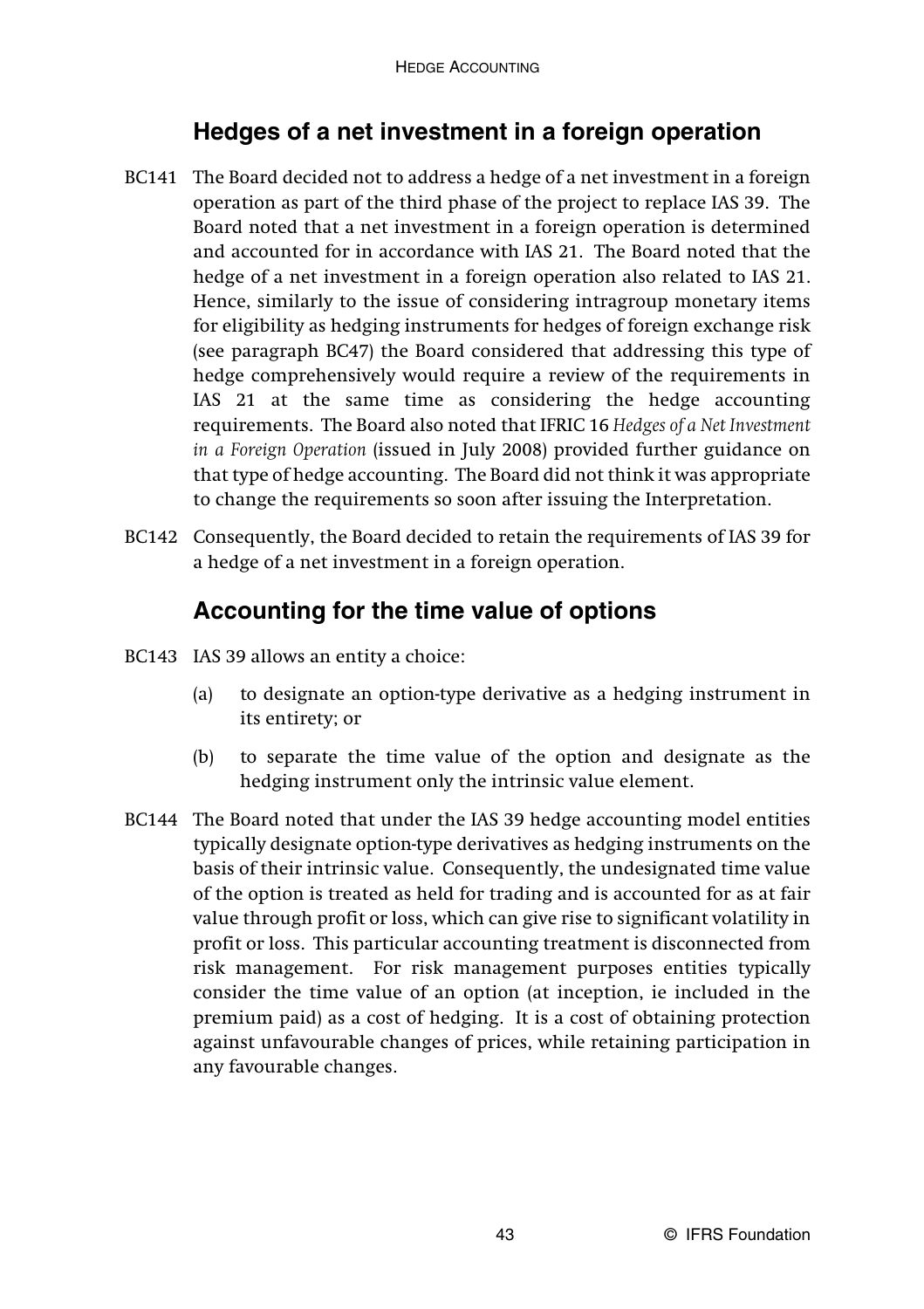- BC145 Against this background, the Board considered how best to portray the time value of options (in the context of hedging exposures only against changes to one side of a specified level—'a one-sided risk'). The Board noted that the standard-setting debate about accounting for the time value of options has historically been focused on hedge ineffectiveness. Many typical hedged transactions (such as firm commitments, forecast transactions or existing items) do not involve a time value notion because they are not options. Hence, such hedged items do not have a change in their value that offsets the fair value change related to the time value of the option that is used as a hedging instrument. The Board concluded that, unless the time value of the option was excluded from the designation as the hedging instrument, hedge ineffectiveness would arise.
- BC146 However, the Board noted that the time value of an option could also be considered from a different perspective—that of a premium for protection against risk (an 'insurance premium' view).
- BC147 The Board noted that entities that use purchased options to hedge one-sided risks typically consider the time value that they pay as a premium to the option writer or seller similarly to an insurance premium. In order to protect themselves against the downside of an exposure (an adverse outcome) while retaining the upside, they have to compensate someone else for assuming the inverse asymmetrical position, which has only the downside but not the upside. The time value of an option is subject to 'time decay'. This means that it loses its value over time as the option approaches expiry, which occurs at an increasingly rapid rate. At expiry the option's time value reaches zero. Hence, entities that use purchased options to hedge one-sided risks know that over the life of the option they will lose the time value that they paid. This explains why entities typically view the premium paid as being similar to an insurance premium and hence as costs of using this hedging strategy.
- BC148 The Board considered that by taking an insurance premium view, the accounting for the time value of options could be aligned with the risk management perspective as well as with other areas of accounting. The Board noted that under IFRSs some costs of insuring risks are treated as transaction costs that are capitalised into the costs of the insured asset (eg freight insurance paid by the buyer in accordance with IAS 2 *Inventories* or IAS 16 *Property, Plant and Equipment*) whereas costs of insuring some other risks are recognised as expenses over the period for which the entity is insured (eg fire insurance for a building). Hence, the Board considered that aligning the accounting for the time value of options with such other areas would provide more comparable results that would also be more aligned with how preparers and users think about the issue.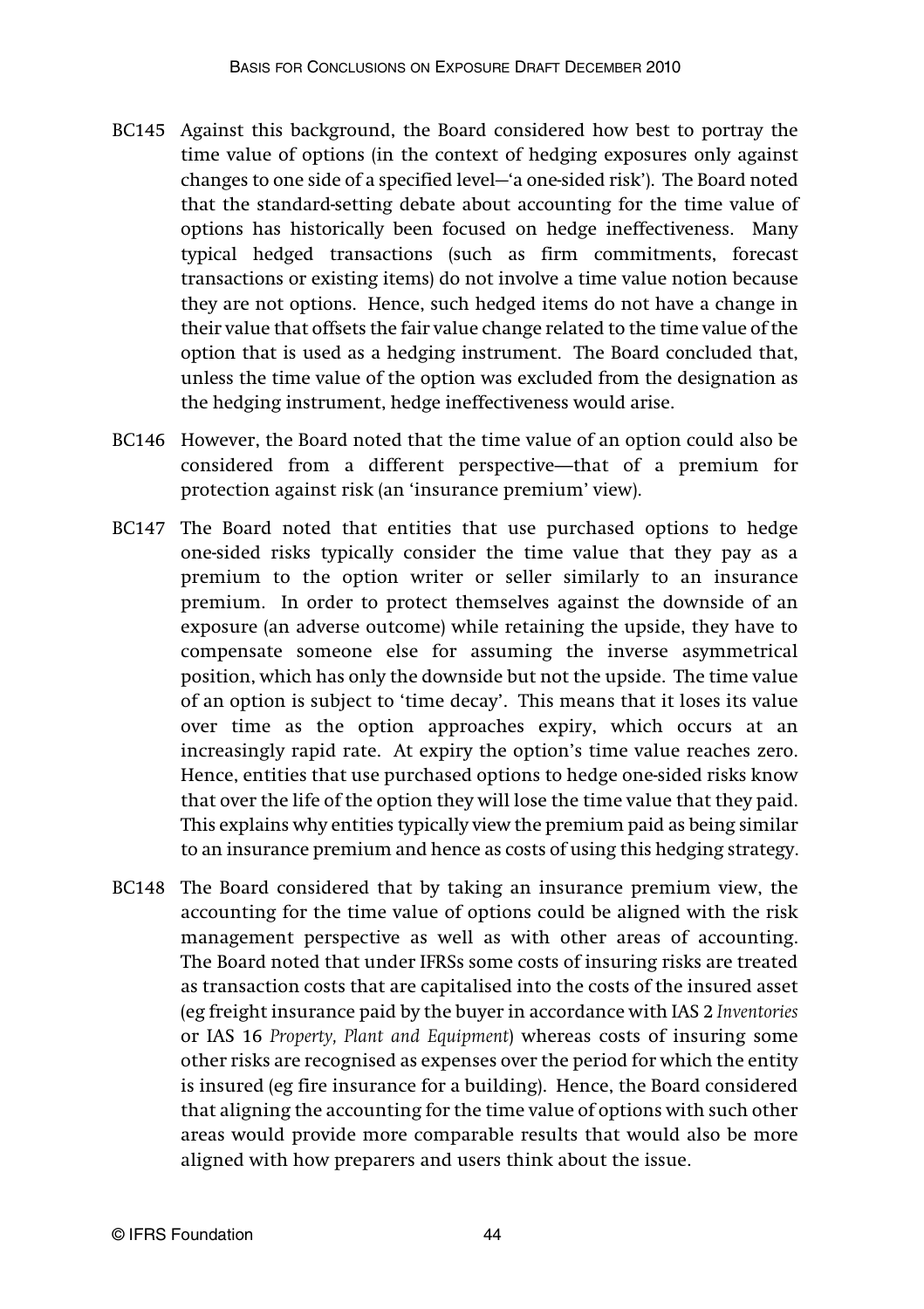- BC149 The Board took the view that, like the distinction of the different types costs of insuring risk, the time value of options should be distinguished by the type of hedged item that the option hedges into time value that is transaction related (eg the forecast purchase of a commodity) or time period related (eg hedging existing commodity inventory regarding commodity price changes). The Board considered that for transaction related hedged items the cumulative change in fair value of the option's time value should be accumulated in other comprehensive income and be reclassified similarly to the requirements for cash flow hedges. In the Board's view, this would best reflect the character of transaction costs (like those capitalised for inventory or property, plant and equipment).
- BC150 In contrast, the Board considered that for time period related hedged items the nature of the time value of the option used as the hedging instrument is that of a cost for obtaining protection against a risk over a particular period of time. Hence, the Board considered that the cost of obtaining the protection should be allocated over the relevant period on a rational basis. The Board noted that this would require accumulating the cumulative change in fair value of the option's time value in other comprehensive income and amortising the original time value paid by transferring each period an amount to profit or loss. The Board considered that the amortisation pattern should be determined on a rational basis to reflect principle-based standard-setting best.
- BC151 The Board also considered situations when the option used has critical terms (such as the nominal amount, life and underlying) that do not match the hedged item. This raises the following questions:
	- (a) How much of the time value included in the premium paid relates to the hedged item (and therefore should be treated as costs of hedging) and which part does not?
	- (b) How should any part of the time value that does not relate to the hedged item be accounted for?
- BC152 The Board proposes that the part of the time value of the option that relates to the hedged item should be determined as the time value that would have been paid for an option that perfectly matches the hedged item (eg with the same underlying, maturity and notional amount). The Board noted that this would require an option pricing exercise using the terms of the hedged item as well as other relevant information about the hedged item (in particular, the volatility of its price or cash flow, which is a driver of an option's time value).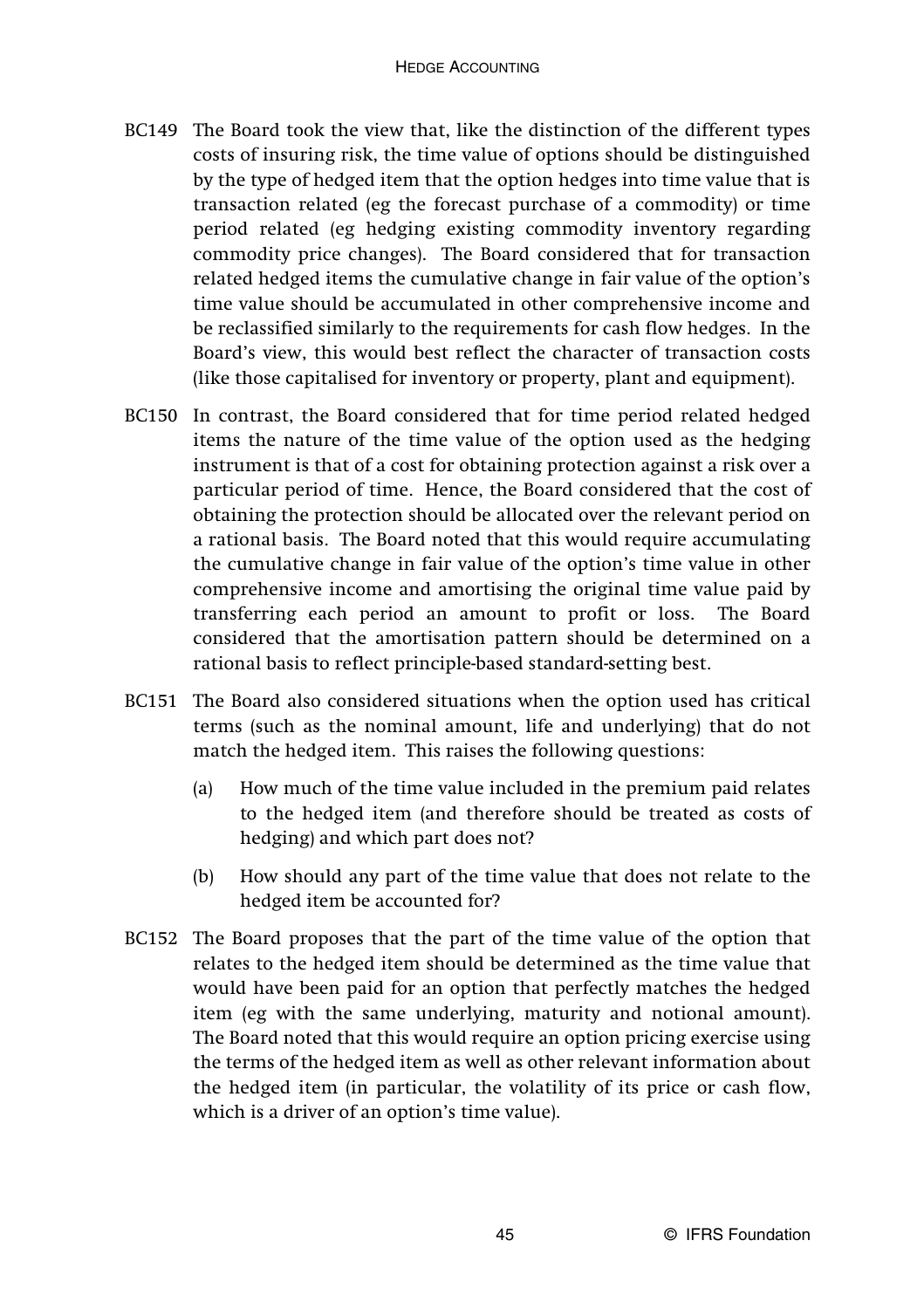- BC153 The Board noted that the accounting for the time value of the option would need to differentiate whether the initial time value of the purchased option (actual time value) is higher or lower than the time value that would have been paid for an option that perfectly matches the hedged item (aligned time value). The Board noted that if, at inception of the hedging relationship, the actual time value is higher than the aligned time value the entity pays a higher premium than what reflects costs of hedging. Hence, the Board considered that the amount that is recognised in accumulated other comprehensive income should be determined only on the basis of the aligned time value whereas the remainder of the actual time value should be accounted for as a derivative.
- BC154 Conversely, the Board noted that if, at inception of the hedging relationship, the actual time value is lower than the aligned time value the entity actually pays a lower premium than it would have to pay to cover the risk fully. The Board considered that in this situation, in order to avoid accounting for more time value of an option than was actually paid, the amount that is recognised in accumulated other comprehensive income would have to be determined by reference to the lower of the cumulative fair value change of:
	- (a) the actual time value; and
	- (b) the aligned time value.
- BC155 The Board also considered whether the balances accumulated in other comprehensive income would require an impairment test. The Board decided that because the accounting for the time value of the option was closely linked to hedge accounting an impairment test that uses features of the hedge accounting model would be appropriate. Hence, for transaction related hedged items the impairment test would be similar to that for the cash flow hedge reserve. For time period related hedged items the Board considered that the part of the option's time value that has not been amortised should be immediately recognised in profit or loss when the hedging relationship is discontinued. That would reflect that the reason for amortising the amount would no longer apply after the insured risk (ie the hedged item) no longer qualifies for hedge accounting. The Board noted that when the hedged item is impaired, the criteria for qualifying hedges are no longer met and hence result in an impairment loss for the remaining unamortised balance of the time value of the option.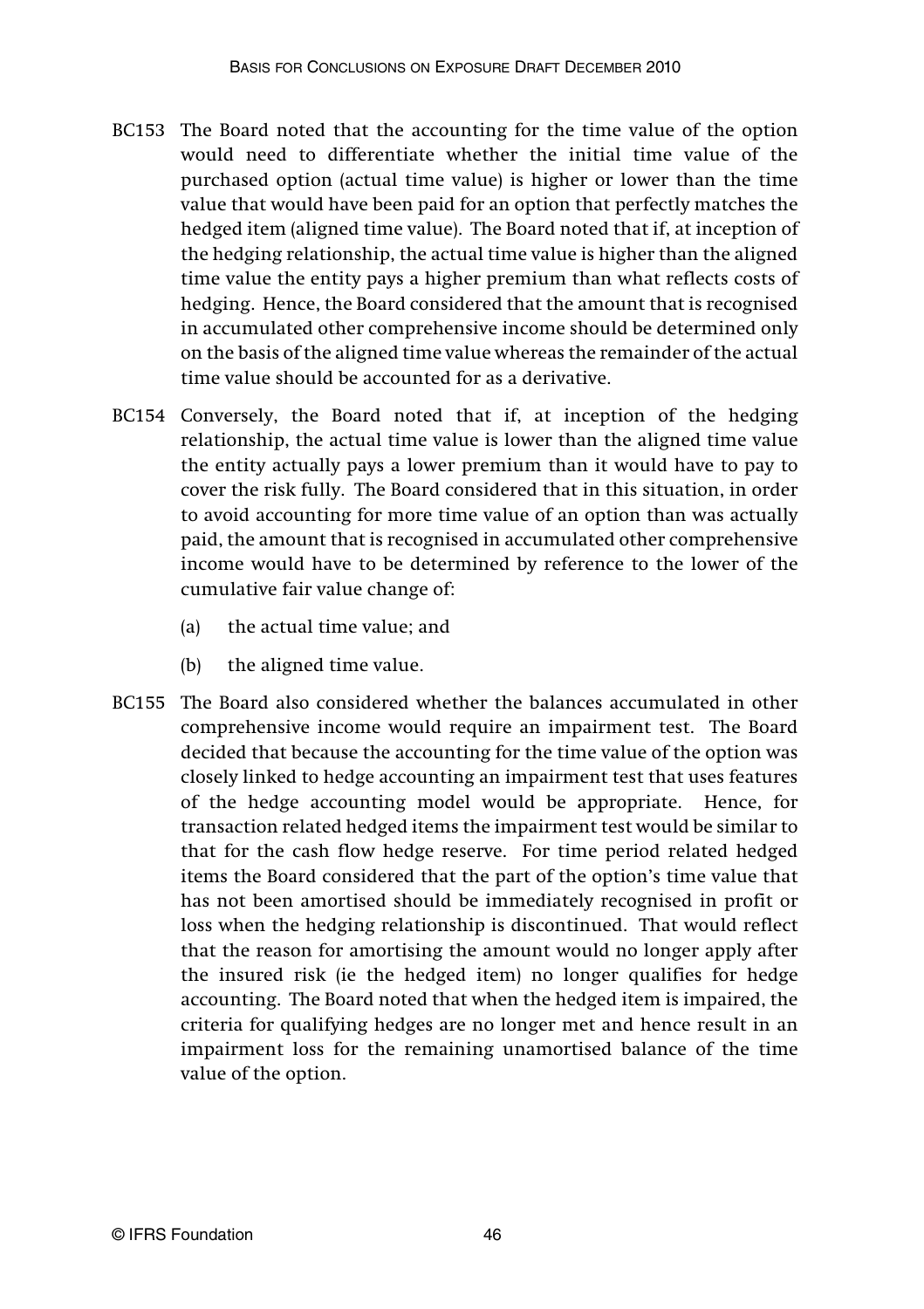# **Hedges of a group of items**

- BC156 IAS 39 restricts the application of hedge accounting for groups of items. For example, hedged items that together constitute a net position cannot be designated into a hedging relationship with that net position as the hedged item. Other groups are eligible if the individual items within that group have similar risk characteristics and share the risk exposure that is designated as being hedged. Furthermore, the change in the fair value attributable to the hedged risk for each individual item in the group must be approximately proportional to the overall change in the fair value of the group for the hedged risk. The effect of these restrictions is that a group will generally qualify only if the hedged items in a group would qualify for hedge accounting for the same hedged risk on an individual basis.
- BC157 In response to the discussion paper *Reducing Complexity in Reporting Financial Instruments*, many commented that restricting the ability to hedge account for groups of items, including net positions, has resulted in a hedge accounting model that is inconsistent with the way in which an entity actually hedges (ie for risk management purposes). Similar concerns about the restrictions of IAS 39 for applying hedge accounting to groups of items were raised as part of the Board's outreach activities for its hedge accounting project.
- BC158 In practice, most entities hedge their risk exposures using different approaches. These approaches result in hedges of:
	- (a) individual items;
	- (b) groups of items that form a gross position; or
	- (c) groups of (partially) offsetting items that result in a net position.
- BC159 The group hedging approach involves identifying the risk from particular groups of items (including a net position), and then hedging some or all of that risk with one or more hedging instruments. The group hedging approach views the risk at a higher aggregated level. The reasons for taking this approach include:
	- (a) items in the group have some offsetting risk positions that provide a natural hedge for some of the risks in the group and therefore those offsetting risks do not need to be separately hedged.
	- (b) hedging derivatives that hedge different risks together can be more readily available than individual derivatives that each hedge a different risk.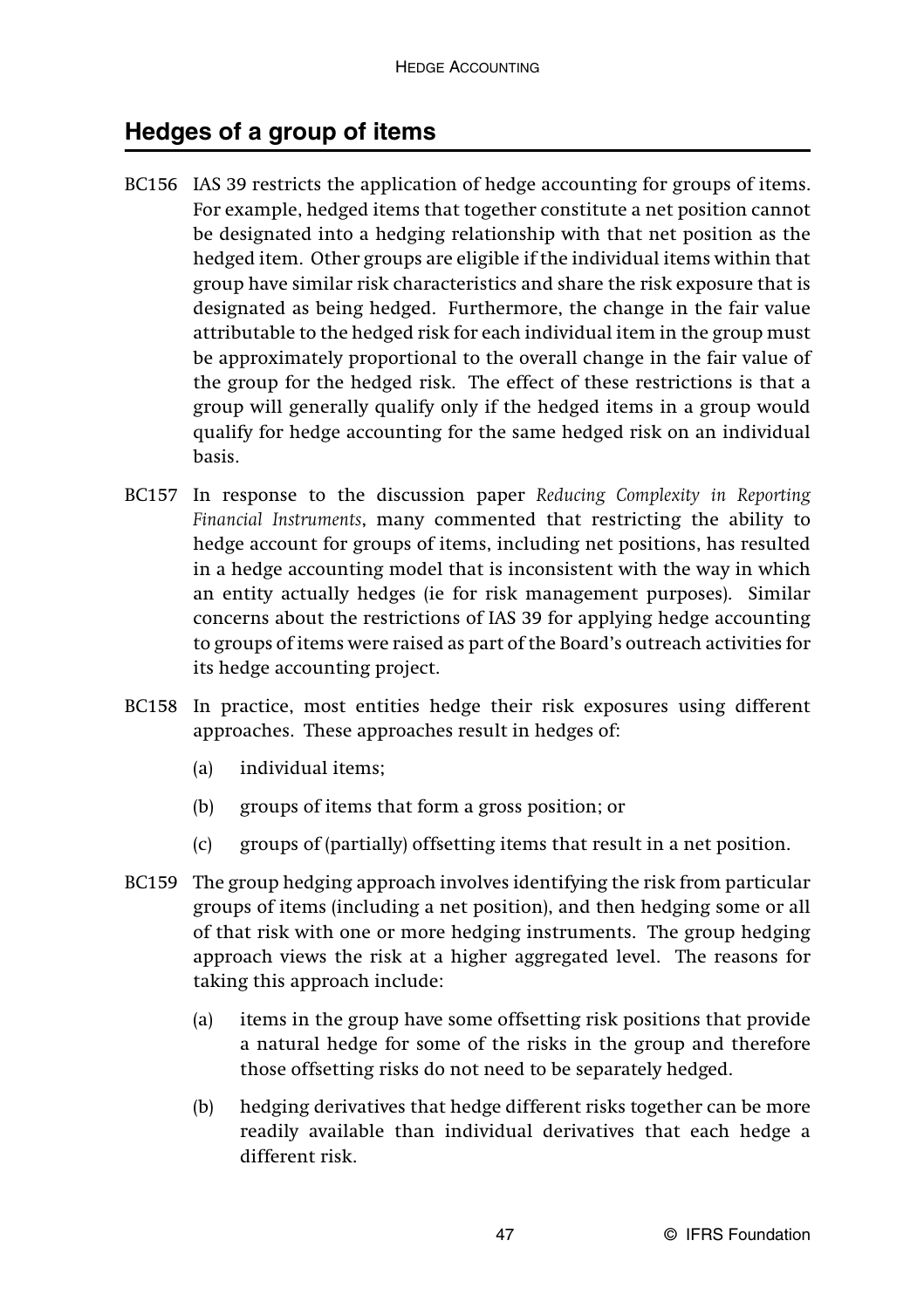- (c) the expediency (cost, practicality etc) of entering into fewer derivatives to hedge a group rather than hedging individual exposures.
- (d) the minimisation of counterparty credit risk exposure, because offsetting risk positions are hedged on a net basis (this aspect is particularly important for an entity that has regulatory capital requirements).
- (e) the reduction of gross assets/liabilities in the statement of financial position because offset accounting may not be achieved if multiple derivatives (with offsetting risk exposures) are entered into.
- BC160 The restrictions in IAS 39 prevent an entity that hedges on a group or net basis from presenting its activities in a manner that is consistent with its risk management practice. For example, an entity may hedge the net (ie residual) foreign currency risk from a sequence of sales and expenses that arise over several reporting periods (say two years) using a single foreign currency derivative (that matures in two years' time). Such an entity cannot designate the net position of sales and expenses as the hedged item. Instead, if it wants to apply hedge accounting it must designate a gross position that best matches its hedging instrument. However, the Board noted there are a number of reasons why this would not give rise to useful information. For example:
	- (a) A matching hedged item might not exist, in which case hedge accounting cannot be applied.
	- (b) If the entity did identify and designate a matching two-year gross exposure from the sequence of sales and expenses, that item would be portrayed as the only hedged item and would be presented at the hedged rate. All other transactions (eg in earlier reporting periods) would appear unhedged and would be recognised at the prevailing spot rates, which would give rise to volatility in some reporting periods;
	- (c) If the designated hedged transaction did not arise, but the net position remained the same, hedge ineffectiveness would be recognised for accounting purposes even though it does not exist from an economic perspective.
- BC161 Consequently, the Board proposes that groups of items (including net positions) should be eligible for hedge accounting. However, the Board also proposes to limit the application of cash flow hedge accounting for some types of groups of items that constitute a net position (see paragraphs BC168–BC173).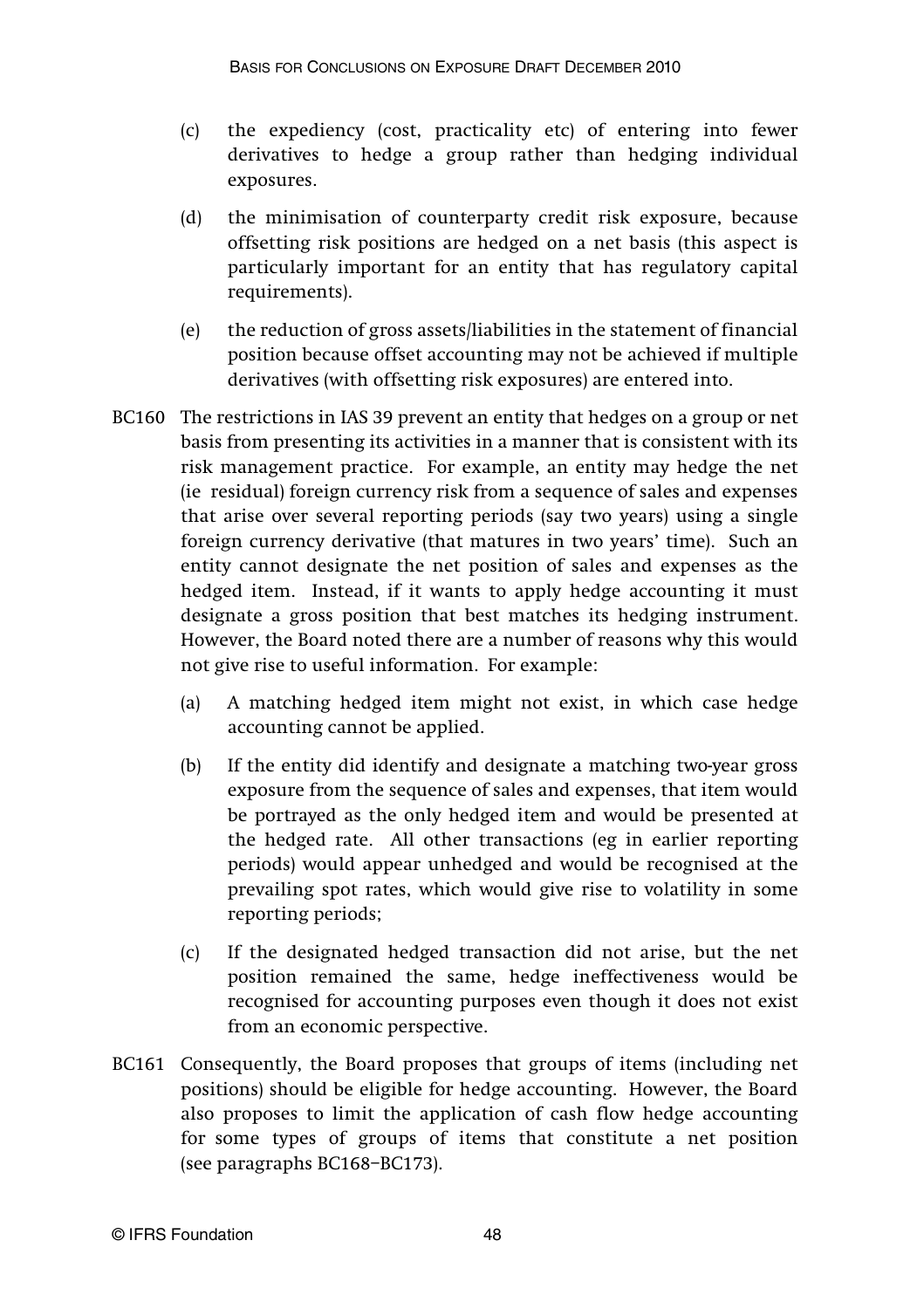BC162 The following subsections set out the Board's considerations regarding the application of hedge accounting in the context of groups of items.

# **Criteria for the eligibility of a group of items as a hedged item**

- BC163 An individual hedge approach involves an entity entering into one or more hedging instruments to manage a risk exposure from an individual hedged item to achieve a desired outcome. This is similar for a group hedge approach. However, for a group hedge approach an entity seeks to manage the risk exposure from a group of items. Some of the risks in the group may offset (for their full term or for a partial term) and provide a hedge against each other, leaving the group residual risk to be hedged by the hedging instrument.
- BC164 An individual hedge approach and a group hedge approach are similar in concept. Hence, the Board decided that the requirements for qualifying for hedge accounting should also be similar. Consequently, the Board proposes that the eligibility criteria that apply to individual hedged items should also apply to hedges of groups of items. However, some restrictions were retained for cash flow hedges of net positions for which the offsetting risk positions affect profit or loss in different reporting periods (see paragraphs BC168–BC173).

## **Designation of a layer component of a nominal amount for hedges of a group of items**

- BC165 As part of the proposals in this exposure draft, the Board proposes that an entity can designate a layer component of a nominal amount (a layer) of a single item in a hedging relationship (see paragraph B21 of the exposure draft)*.* The Board also considered whether it would be appropriate to extend that decision on single items to groups of multiple items and hence allow designating a layer of a group in a hedging relationship.
- BC166 The Board decided that the benefits of identifying a layer component of a nominal amount of a group of items are similar to the benefits it considered for layer components of single items (see paragraphs BC65–BC69). However, the Board also noted additional reasons that support the use of components for groups of items:
	- (a) Uncertainties such as breach (or cancellation) of contracts, or prepayment, can be better modelled when considering a group of items.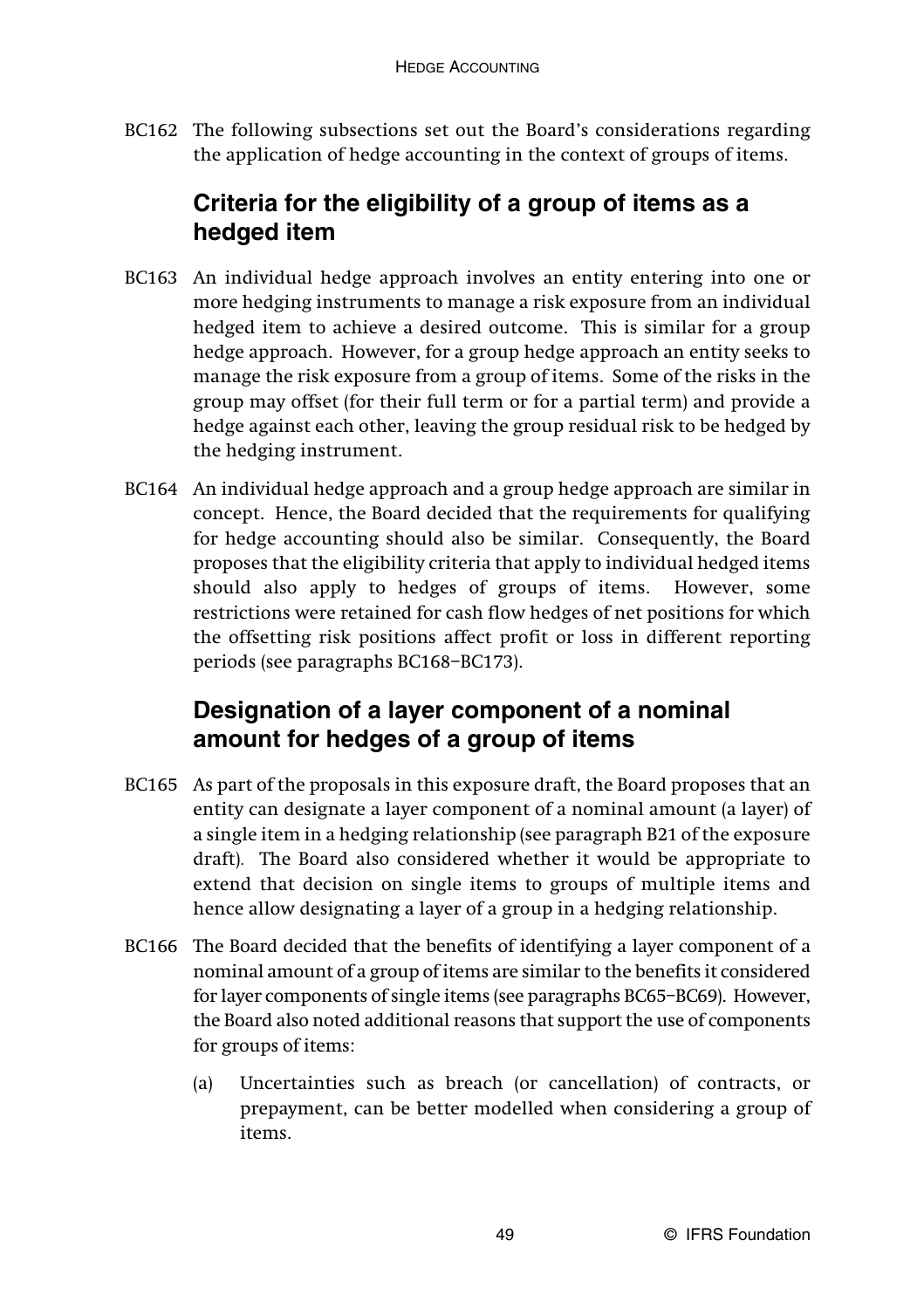- (b) In practice, hedging layers of groups of items (eg a bottom layer) is a common risk management strategy.
- (c) Arbitrarily identifying and designating (as hedged items) specific items from a group of items that are exposed to the same hedged risk can:
	- (i) give rise to arbitrary accounting results if the designated items do not behave as originally expected (while other items, sufficient to cover the hedged amount, do behave as originally expected); and
	- (ii) can provide opportunities for earnings management (for example by choosing to transfer and derecognise particular items from a group of homogeneous items when only some were specifically fair value hedged and therefore have fair value hedge adjustments attached to them).
- BC167 The Board noted that, in practice, groups of items hedged together are not likely to be groups of identical items. Given the different types of groups that could exist in practice, in some cases it could be easy to satisfy the proposed conditions and in some cases it could be more challenging or impossible. The Board decided that it is not appropriate to define the cases where the conditions in paragraph 36 of the exposure draft are satisfied because it will depend on the specific facts and circumstances. The Board believes a criteria-based approach would be more operational and appropriate. This would allow hedge accounting to be applied in situations where it is easy to meet the criteria as well as in cases where it is more challenging, but an entity is prepared to undertake the necessary efforts, for example to invest in systems in order to achieve compliance with the hedge accounting requirements.

### **Cash flow hedges of a group of items that constitutes a net position that qualifies for hedge accounting**

BC168 In a cash flow hedge, changes in the fair value of the hedging instrument are deferred through other comprehensive income to be reclassified later from other comprehensive income to profit or loss when the hedged item affects profit or loss (see paragraphs 29 and 30). For net position hedges, items in the group have some offsetting risk positions that provide a natural hedge for some of the risks in the group (ie the gains on some items offset the losses on others). Hence, for a cash flow hedge of a net position that is a group of forecast transactions, the effective part of the cumulative change in value (from the inception of the hedge) of some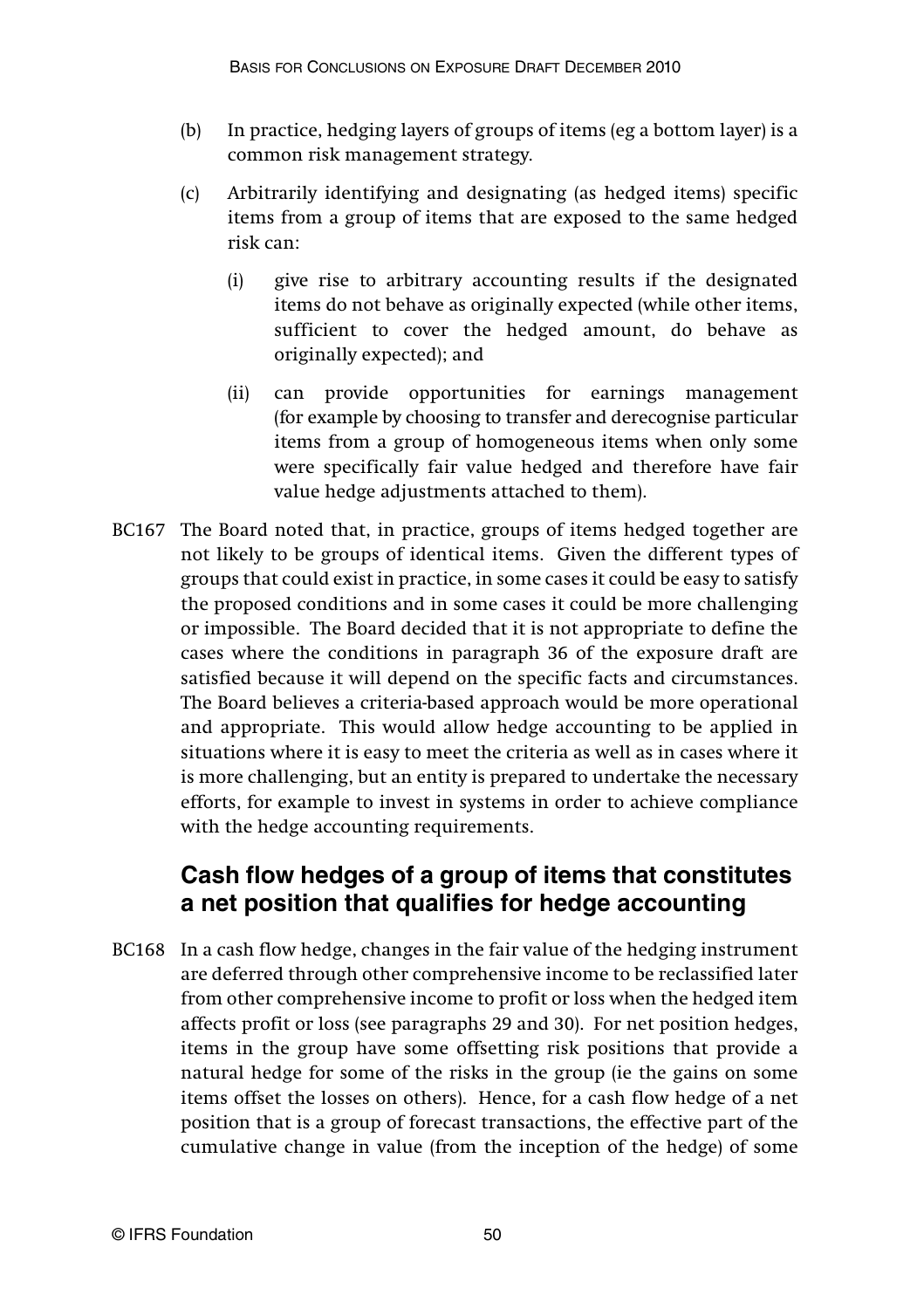forecast transactions must be deferred through other comprehensive income. This is necessary because the gain or loss that arises on the forecast transactions that occur in the early phase of the hedging relationship must be reclassified to profit or loss (or used as a basis adjustment) in the later phase when the last hedged item in the net position occurs.

- BC169 However, forecast transactions that constitute a hedged net position might affect profit or loss in different accounting periods. For example, sales and unrelated expenditure hedged for foreign currency risk may affect profit or loss in different reporting periods. When the hedged items affect profit or loss in different periods, the cumulative change in value of the designated sales (to be reclassified later when the expenditure is recognised as an expense) needs to be excluded from profit or loss and instead be deferred through other comprehensive income. This is required in order to ensure that the sales recognised in profit or loss are measured at the hedged exchange rate.
- BC170 Hence, the Board noted that cash flow hedge accounting for net positions of forecast transactions would involve a deferral in other comprehensive income of cumulative gains and losses on some forecast transactions from the time they occur until some other forecast transactions occur in later periods. The Board considered that this would be tantamount to measuring the transactions that occur first at a different amount from the transaction amount (or other amount that would be required under general IFRS requirements) in contemplation of other forecast transactions that are expected to occur in the future that would have an offsetting gain or loss. When those other transactions occur, their measurement would be adjusted for the amounts deferred in other comprehensive income on forecast transactions that occurred earlier.
- BC171 The Board acknowledged that this approach would not result in recognising gains and losses on items that do not yet exist but instead defer gains and losses on some forecast transactions as they occur. However, the Board considered that this approach would be a significant departure from general IFRSs regarding the items that result from the forecast transactions. The Board further considered that this departure would affect the forecast transactions:
	- (a) that occur in the early phases of the hedging relationship, ie those for which gains and losses are deferred when the transaction occurs; and
	- (b) those that occur in the later phases of the hedging relationship and are adjusted for the gains or losses deferred on the forecast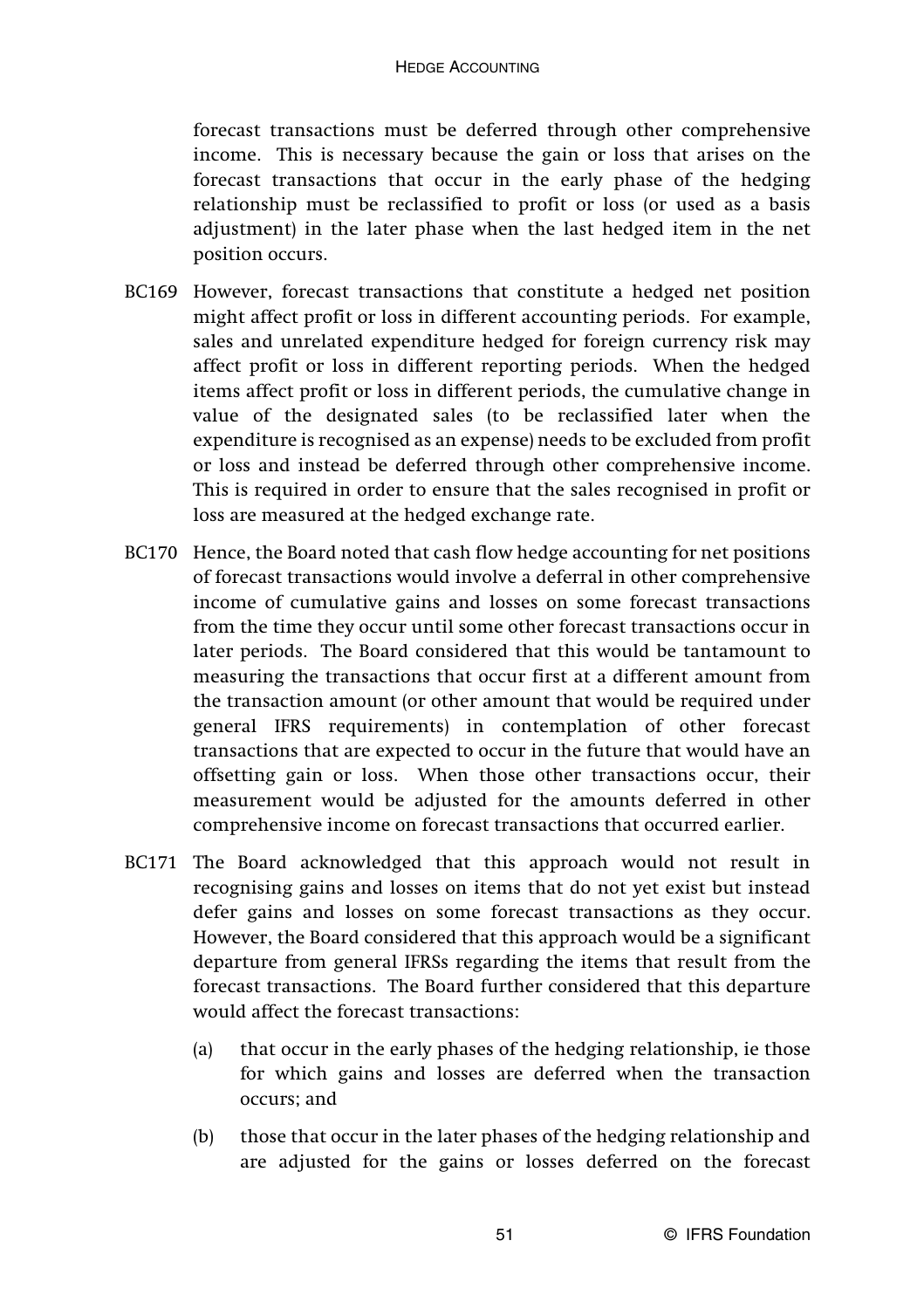transactions as they occurred in the early phases of the hedging relationship.

- BC172 The Board noted that the accounting for the forecast transactions that occur in the later phases of the hedging relationship is comparable to that of forecast transactions that are hedged items in a cash flow hedge. However, the treatment of the forecast transactions that occur in the early phases of the hedging relationship would be more similar to that of a hedging instrument than a hedged item. The Board concluded that this would be a significant departure from general IFRS requirements and the requirements of the hedge accounting model for hedging instruments.
- BC173 Consequently, the Board proposes that a cash flow hedge of a net position should not qualify for hedge accounting when the offsetting cash flows would affect profit or loss in different periods. The Board noted that when the offsetting cash flows affect profit or loss in the same period those concerns would not apply in the same way as no deferral in other comprehensive income of cumulative gains and losses on forecast transactions would be required. Hence, the Board proposes that such net positions should be eligible as hedged items.

## **Presentation when the group of items in the net position affects profit or loss in the same period**

- BC174 For cash flow hedges of groups of items with offsetting risk positions (eg net positions) the hedged items might affect different income statement line items. Consequently, for a cash flow hedge of such a group, when amounts are reclassified from other comprehensive income to profit or loss that raises the question of how they should be presented. The Board noted that the reclassified amounts would need to be grossed up to offset each of the hedged items individually.
- BC175 The Board noted that if it proposed to adjust (gross up) all the affected line items in the income statement it would result in the recognition of gross (partially offsetting) gains or losses that do not exist, and that this would not be consistent with general accounting principles. Consequently, the Board decided not to propose to adjust (gross up) all affected income statement line items.
- BC176 Instead, the Board proposes that amounts that are reclassified from other comprehensive income to profit or loss should be presented in a separate line item in the income statement for cash flow hedges of a net position. This avoids the problem of distorting gains or losses with amounts that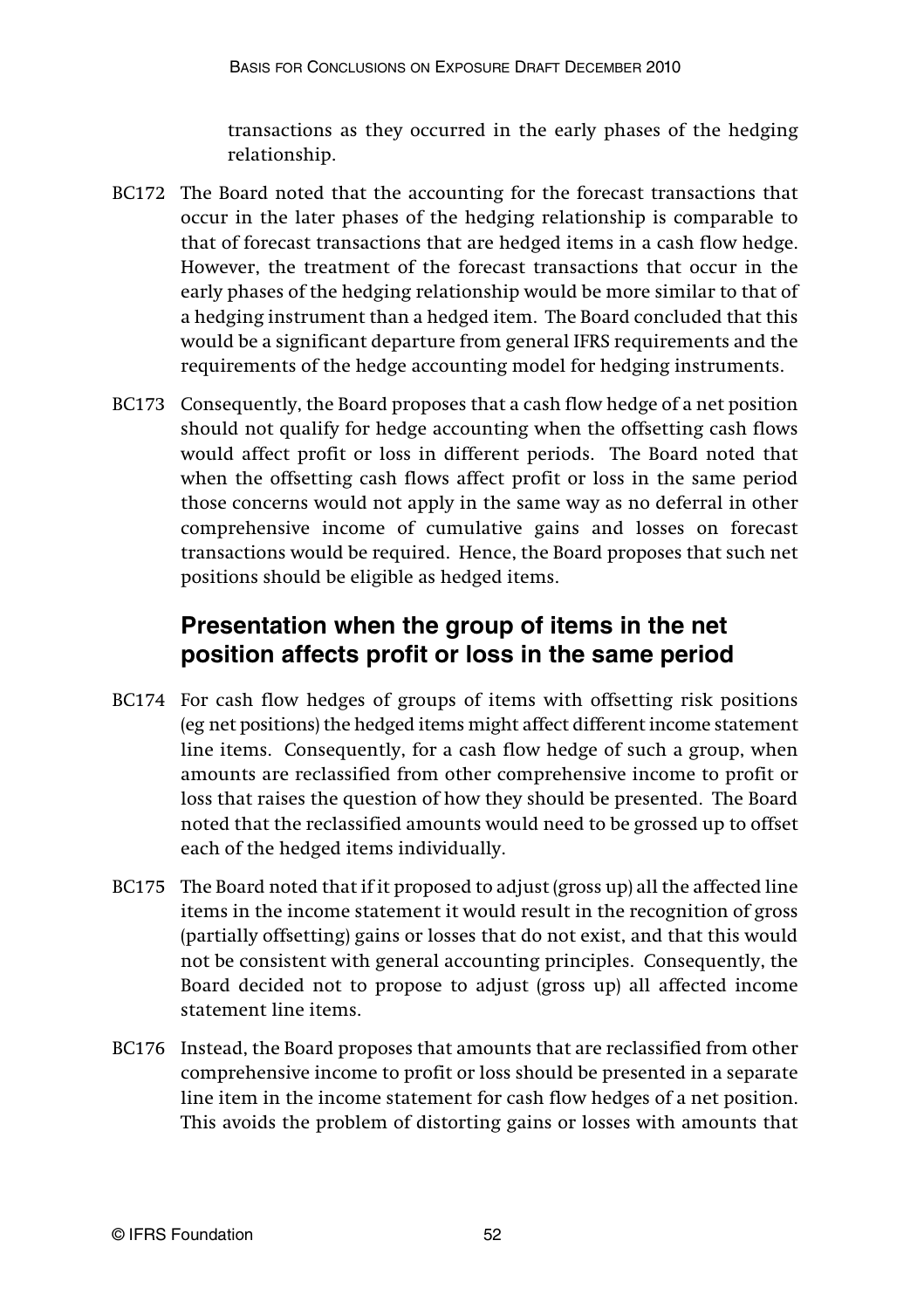do not exist. However, the Board acknowledged that this results in additional disaggregation of information in the income statement. This would also result in hedges of net positions being presented differently from hedges of gross positions.

BC177 In a fair value hedge, changes in the fair value of both the hedged item and the hedging instrument, for changes in the hedged risk, are recognised in other comprehensive income. Any difference, which is the hedge ineffectiveness, is transferred to profit or loss (see paragraph 28(c))*.* Because the treatment of gains or losses for both the hedged item and the hedging instrument is the same, the Board does not believe it is necessary to propose any changes to the fair value hedge accounting mechanics to accommodate net positions. However, in cases where some hedging instrument gains or losses are recognised in profit or loss (eg the net interest accrual on an interest rate swap), those gains or losses should be presented in a separate line when the hedged item is a net position for the same reasons that the Board considered for cash flow hedges in relation to their presentation in the income statement.

## **Identifying the hedged item for hedges of a group of items that constitutes a net position**

BC178 The Board considered how an entity that applies net position hedge accounting should identify the hedged item. The Board concluded that an entity would need to designate a combination of gross positions if it were to apply the hedge accounting mechanics to the hedged position. Consequently, the Board decided that an entity could not designate a merely abstract net position (ie without specifying the items that form the gross positions from which the net position arises) as the hedged item.

## **Hedges of a group of items that constitutes a net position resulting in a net position of nil**

BC179 When an entity manages and hedges risks on a net basis, the net risk from hedged items may be designated in a hedging relationship with a hedging instrument. For an entity that hedges on such a basis, the Board acknowledged that there might be circumstances where by coincidence the net position of hedged items for a particular period is nil.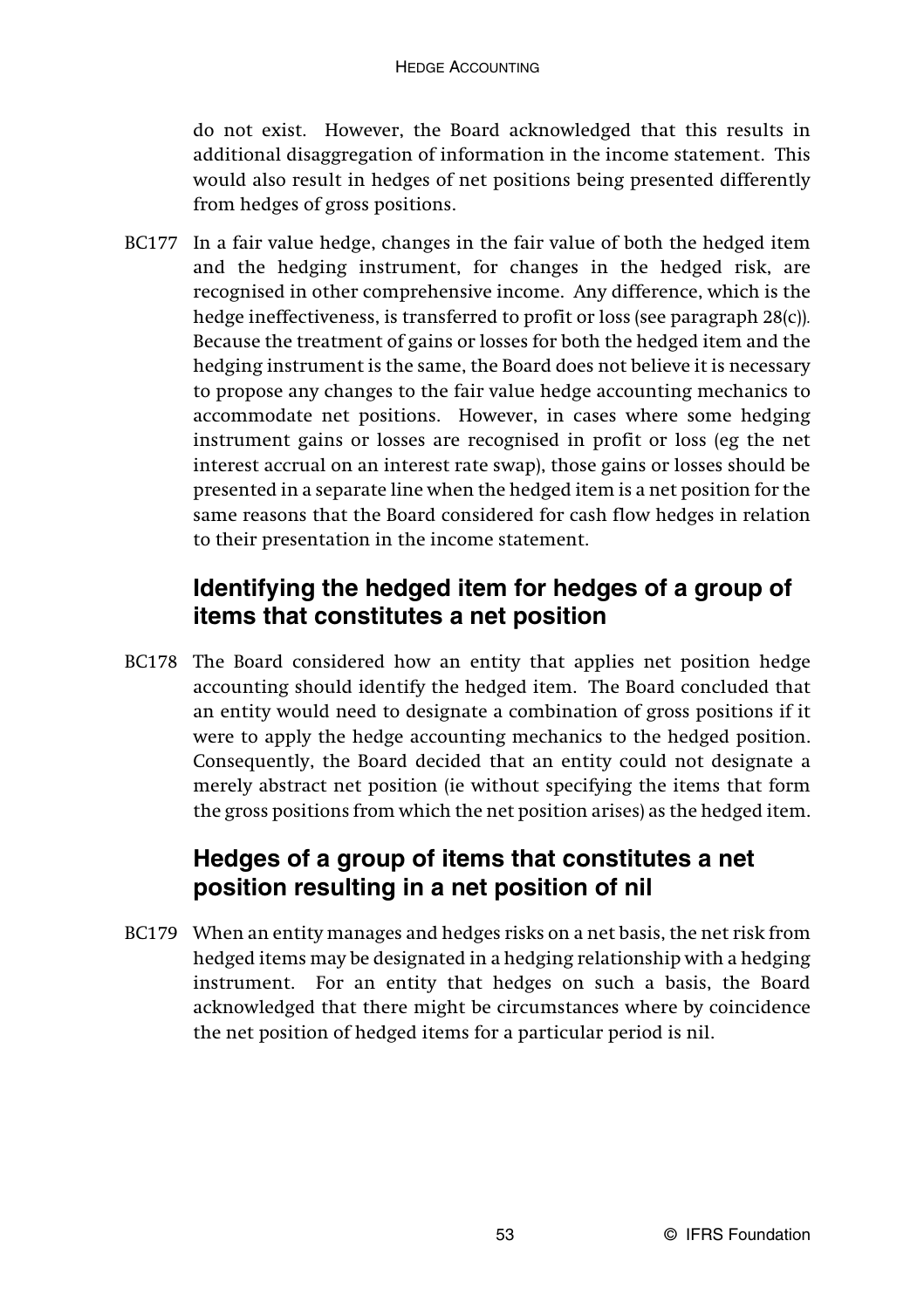- BC180 The Board considered whether, when an entity hedges risk on a net basis, a nil net position should be eligible for hedge accounting. Such a hedging relationship could be in its entirety outside the scope of hedge accounting if it did not include any financial instruments. Furthermore, eligibility for hedge accounting would be inconsistent with the general requirement that a hedging relationship must contain both an eligible hedged item and an eligible hedging instrument.
- BC181 However, the Board noted that the accounting result of prohibiting the application of hedge accounting to nil net positions could distort the financial reporting of an entity that otherwise hedges (with eligible hedging instruments) and applies hedge accounting on a net basis. For example:
	- (a) in periods where hedge accounting is permitted (because a net position exists and is hedged with a hedging instrument) the transactions would reflect an overall hedged rate or price; whereas
	- (b) in periods where hedge accounting would not be permitted (because the net position is nil), transactions would be recorded at prevailing spot rates or prices.
- BC182 Consequently, the Board proposes that nil net positions should qualify for hedge accounting. However, the Board notes that such situations would be coincidental and hence it expects that nil net positions would be rare in practice.

# **Disclosures**

- BC183 The Board considered disclosure requirements in the context of hedging relationships that qualify for hedge accounting. Consequently, if an entity does not apply hedge accounting the proposed hedge accounting disclosures would not apply. When these requirements are finalised, the disclosures will be incorporated into IFRS 7 *Financial Instruments: Disclosures*.
- BC184 During its deliberations, the Board engaged in outreach activities with users of financial statements. This outreach included soliciting views on presentation and disclosures. The Board used the responses received from those outreach activities to develop the proposed hedge accounting disclosures.
- BC185 The Board was told that many users do not find the hedge accounting disclosures in financial statements helpful. Many also think that the hedge accounting disclosures in IFRS 7 do not provide transparency on an entity's hedging activities.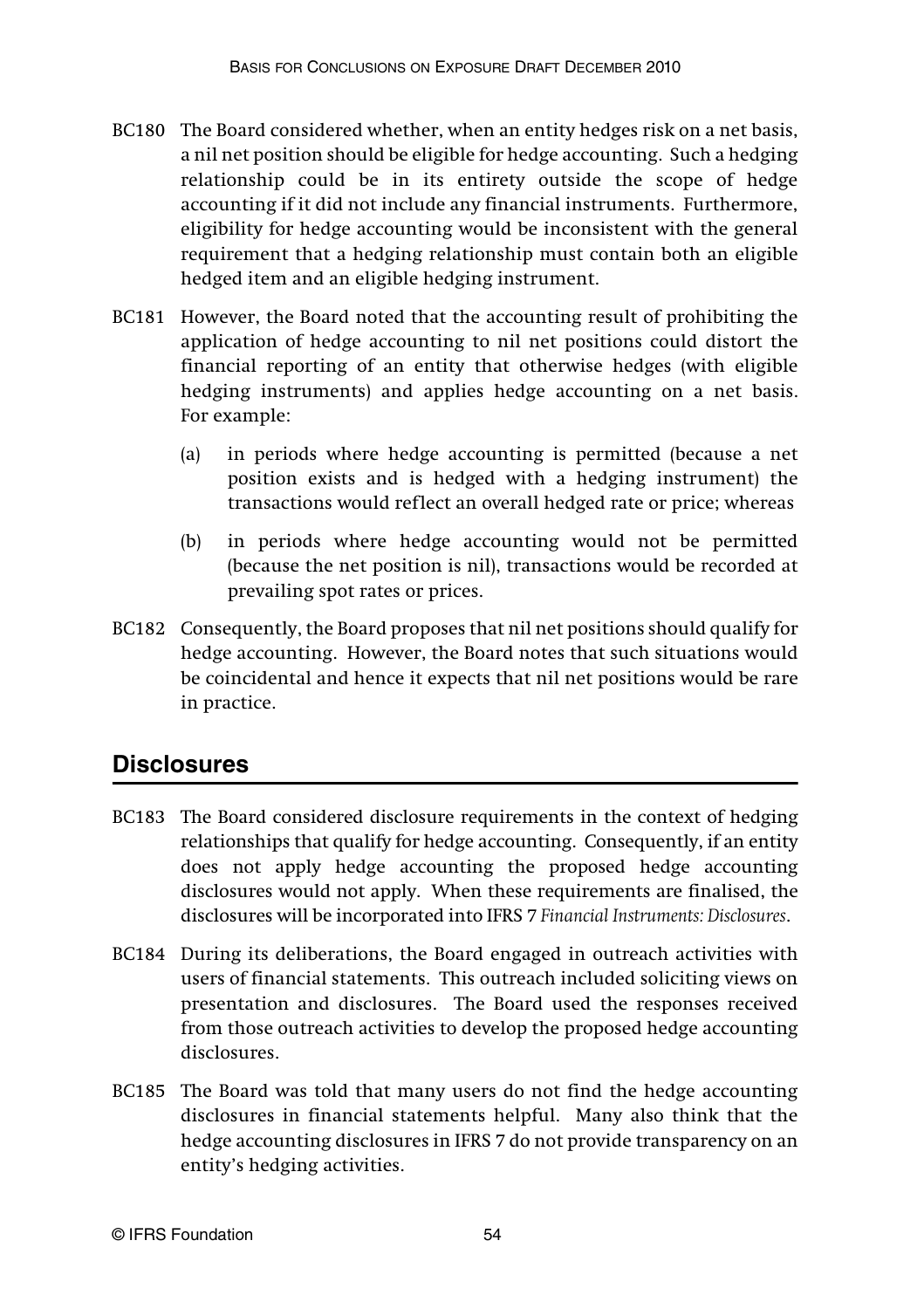- BC186 To provide relevant information that enhances the transparency on an entity's hedging activities, the Board proposes hedge accounting disclosures that meet particular objectives (see paragraph 40). Clear disclosure objectives allow an entity to apply its judgement when it provides information that is useful and relevant to users of financial statements.
- BC187 The following subsections set out the Board's considerations regarding the proposed hedge accounting disclosures.

### **General considerations**

#### **Location of disclosures**

BC188 The Board proposes that all hedge accounting disclosures should be presented in one location within an entity's financial statements. However, if such information is already presented elsewhere the Board decided that in order to avoid duplication an entity should be allowed to incorporate that information by cross-reference, which is similar to the approach used by IFRS 7 for some disclosures that can be incorporated by reference.

#### **Disclosures by risk category**

- BC189 The Board noted that recognition and measurement requirements allow for only a partial reflection of the economic hedging activities in the financial statements, which results in a limitation of an entity's reporting of its hedging activities. Hence, the Board considered that the transparency of an entity's hedging activities could be enhanced by an approach that considers:
	- (a) information that provides a clear picture of those risk management activities of an entity that are captured by hedge accounting (this information is not necessarily provided in the primary financial statements); and
	- (b) information included in the primary financial statements.
- BC190 To provide information that is useful to users of financial statements, there should be a clear link between the hedge accounting information included in the primary financial statements and the hedge accounting information that is not included in the primary financial statements. To provide such a link, the Board proposes that an entity should provide hedge accounting disclosures by risk category. Consequently, an entity should disclose by risk category: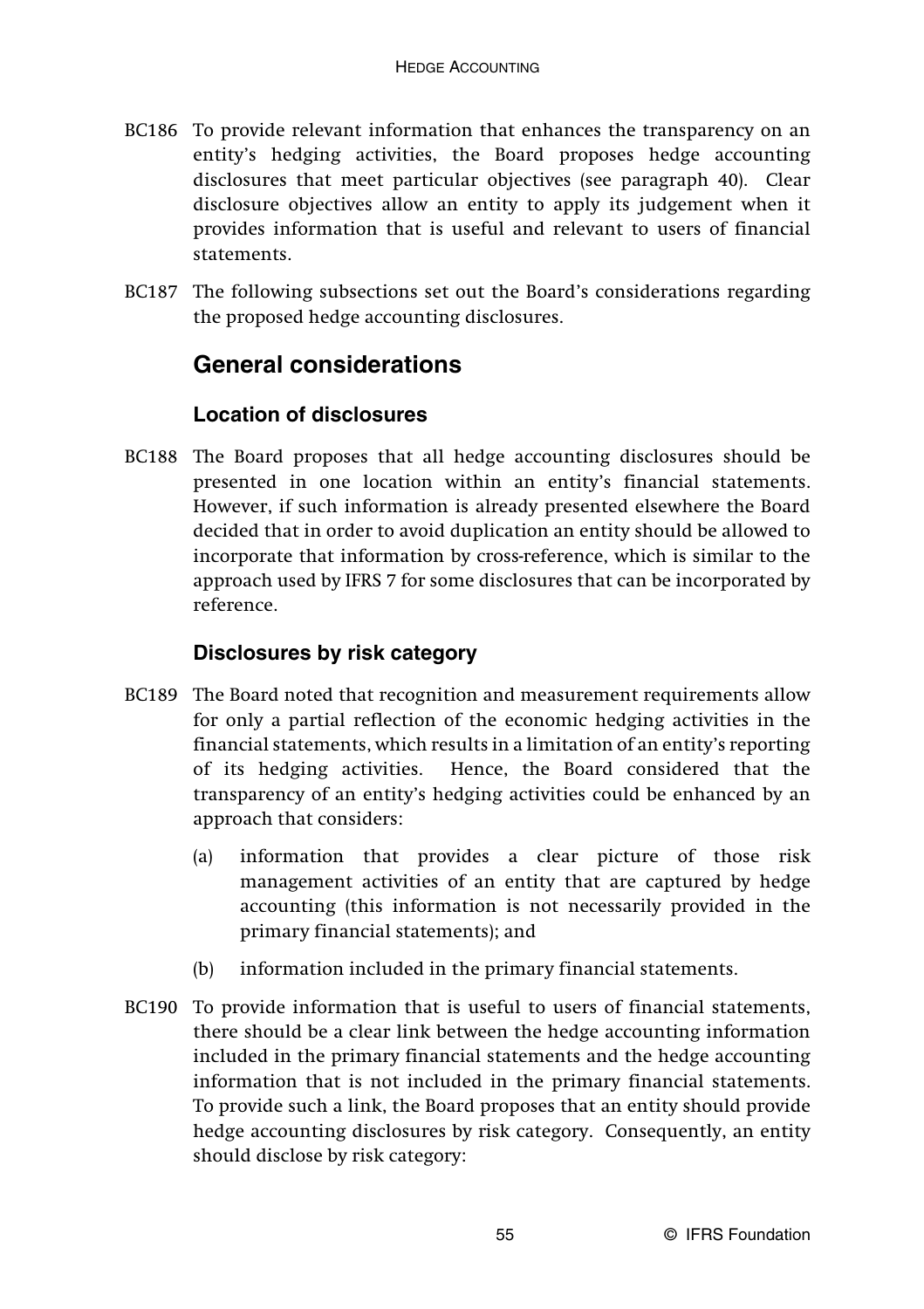- (a) information not included in the primary financial statements (see paragraphs BC192–BC196); and
- (b) information included in the primary financial statements (see paragraphs BC197–BC204).
- BC191 The Board decided not to prescribe the risk categories by which the disclosures need to be disaggregated. In the Board's view an entity should apply judgement and categorise risks on the basis of how it manages its risks through hedging. However, an entity should apply its risk categories consistently throughout all the proposed hedge accounting disclosures.

# **The risk management strategy**

- BC192 Users of financial statements need to understand how an entity's risk management strategy is applied to manage risk. Understanding an entity's risk management strategy for each risk helps users to understand the accounting information disclosed.
- BC193 Consequently, the Board proposes that an entity should provide an explanation of its risk management strategy for each category of risk. The risk management strategy disclosure would relate to only those risks that an entity has decided to hedge and for which hedge accounting is applied.

## **The amount, timing and uncertainty of future cash flows**

- BC194 The Board decided that in order to meet the objectives of hedge accounting disclosures, an entity would have to provide sufficient quantitative information to help users of financial statements understand how its risk management strategy for each particular risk affects the amount, timing and uncertainty of future cash flows. In this context, risk exposure refers only to risks that the entity has decided to hedge and for which hedge accounting is applied.
- BC195 Consequently, the Board proposes that an entity should provide:
	- (a) quantitative information on the risk exposure the entity manages and the extent to which the entity hedges that exposure; and
	- (b) a breakdown of that information for each future period that a hedging relationship (which exists at the reporting date) is expected to affect profit or loss.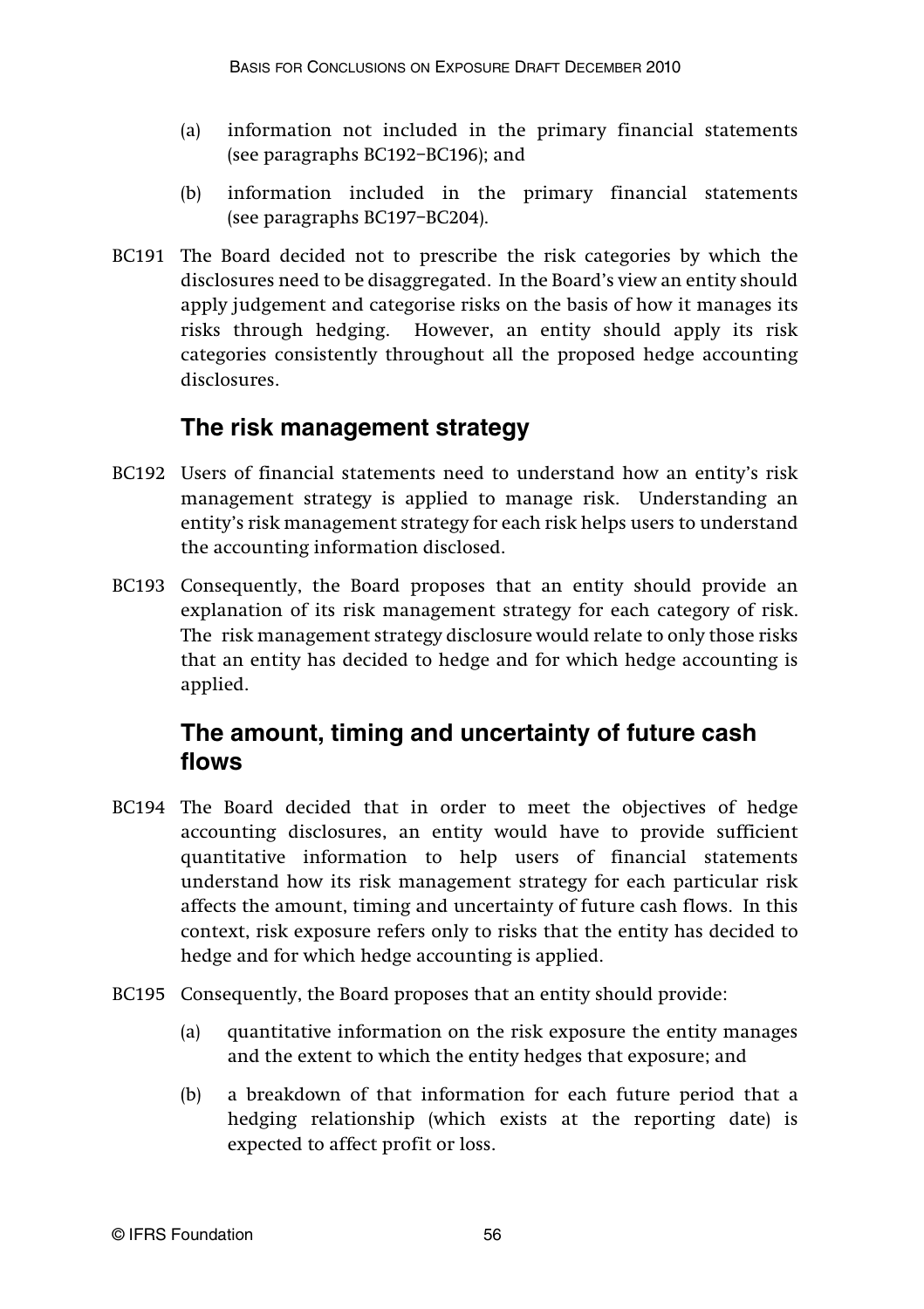BC196 The Board also proposes that an entity should disclose information about the sources of hedge ineffectiveness of hedging relationships for each particular risk category. In the Board's view this would assist users in identifying the reasons for hedge ineffectiveness that is recognised in profit or loss. It would also assist users in determining how hedging relationships will affect profit or loss.

#### **The effects of hedge accounting on the primary financial statements**

- BC197 One function of hedge accounting is to mitigate the recognition and measurement anomalies between the accounting for hedging instruments and the accounting for hedged items. Hedge accounting disclosures should therefore increase the transparency of how an entity has mitigated these recognition and measurement anomalies. Doing so will help users identify how hedge accounting has affected the entity's statement of comprehensive income and statement of financial position.
- BC198 To provide information on the effects of hedge accounting on the statement of comprehensive income and the statement of financial position, the Board proposes disclosures that should be presented in a tabular format that separates the information by risk category and by type of hedge. Providing disclosures in a tabular format allows users to identify clearly the relevant numbers and their effects on the entity's statement of comprehensive income and statement of financial position.
- BC199 During the Board's outreach activities, users said that they do not analyse an entity's hedging activities by type of hedging relationship (eg cash flow hedge or fair value hedge). They said that it is more important to understand the risks that the entity manages and the results after hedging. However, to provide information effectively on the effects of hedge accounting on the statement of comprehensive income and the statement of financial position, the information should reflect the accounting that was applied (eg cash flow hedge accounting or fair value hedge accounting). The Board believes that if the proposed table is prepared by risk category and by type of hedge, the table would provide sufficient links between the accounting information and the risk management information.
- BC200 The Board does not propose prescribing levels of aggregation or disaggregation for the information that should be disclosed in a tabular format. An entity should apply judgement when it determines the appropriate level of aggregation or disaggregation. However, the Board proposes that an entity should consider other disclosure requirements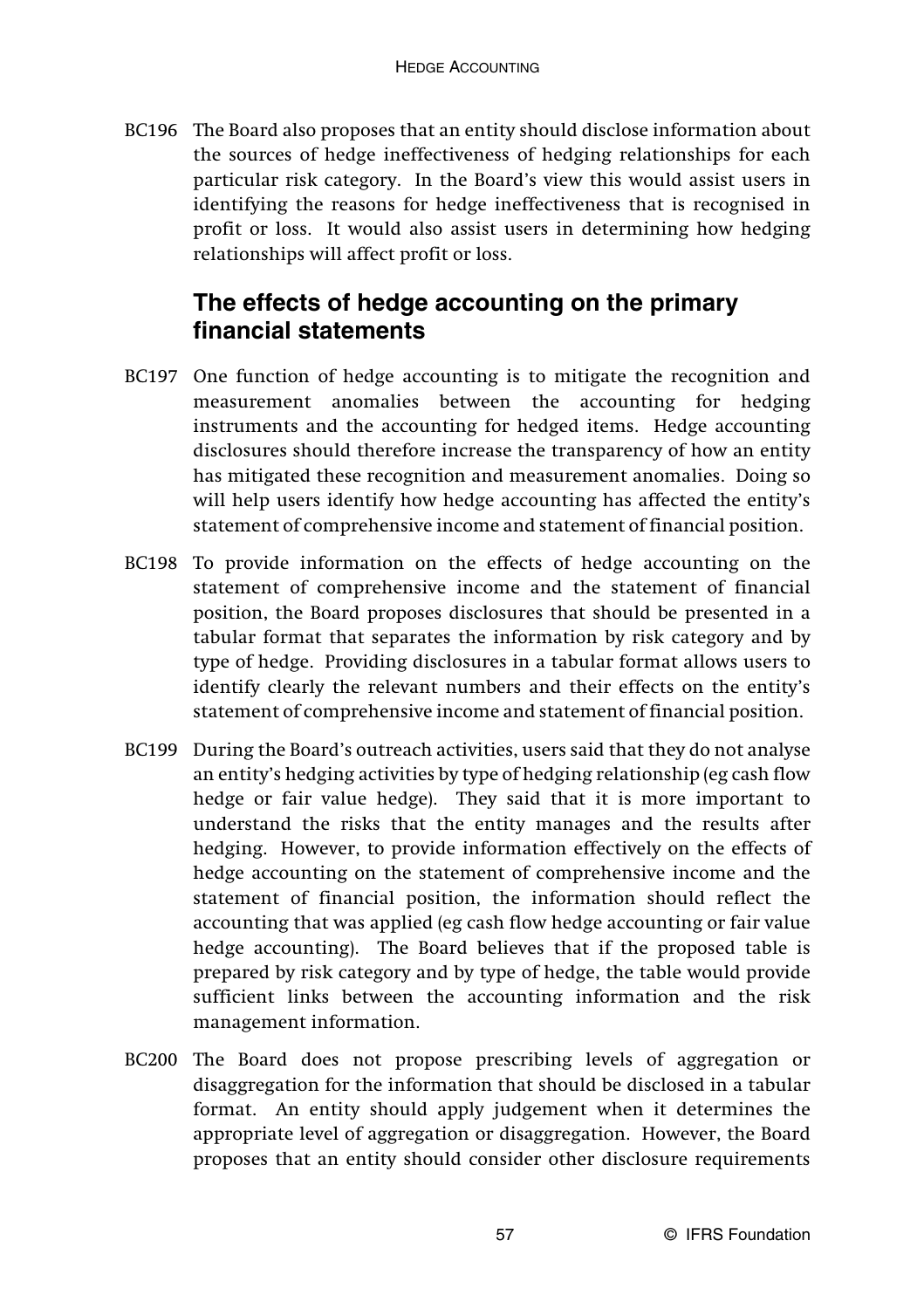(for example, fair value disclosures in IFRS 7) when it considers the appropriate level of aggregation or disaggregation. For example, users should be able to compare amounts that are disclosed and measured at fair value between the fair value disclosures and the proposed hedge accounting disclosures.

BC201 Cash flow hedge accounting requires an entity to defer in other comprehensive income gains or losses on the hedging instrument (see paragraph 31 of the exposure draft). The deferred amounts are reflected in the statement of changes in equity in the cash flow hedge reserve. IAS 1 requires an entity to prepare a reconciliation for each component of equity between the carrying amount at the beginning and at the end of the period. In conformity with its objectives for hedge accounting disclosures, the Board proposes that the reconciliation required by IAS 1 should have the same level of detail as the information that identifies the effects of hedge accounting on the statement of comprehensive income. The Board also proposes that the reconciliation should be by type of risk. The Board considered that such a disclosure would allow users of financial statements to evaluate the effects of hedge accounting on equity and the statement of comprehensive income.

### **Time value of options accumulated through other comprehensive income**

- BC202 The Board proposes accounting requirements that involve other comprehensive income for the time value of an option when an entity elects to separate the time value of the option and designate (as the hedging instrument) only its intrinsic value (see paragraph 8(a)). Consequently, the Board also considered disclosures regarding the amounts that would be recognised in other comprehensive income under these proposals.
- BC203 The Board noted that IAS 1 requires an entity to prepare a reconciliation for each component of equity between the carrying amount at the beginning and at the end of the period. Consequently, as a result of IAS 1, an entity would disclose the amounts in relation to the time value of options that would be accumulated in other comprehensive income and the movements in that balance.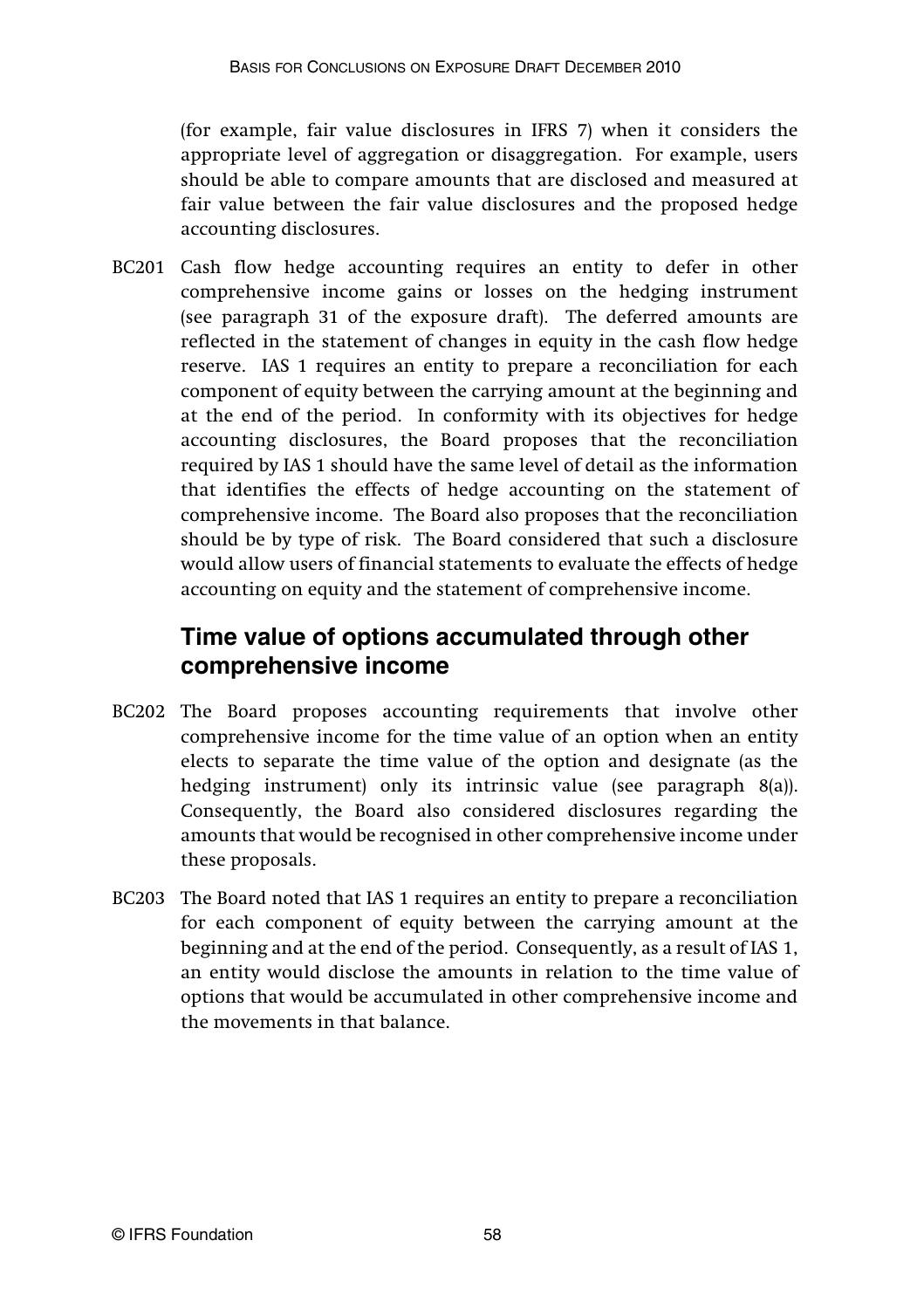BC204 However, the Board proposes that an entity should differentiate between transaction related hedged items and time period related hedged items when providing the reconciliation of the accumulated other comprehensive income. This disaggregation would provide additional information about what cumulative amount in other comprehensive income would become an expense item over time and what amount would be transferred when a particular transaction occurs.

#### **Other considerations**

- BC205 An entity might enter into a transaction to manage an exposure to a particular risk that might not qualify for hedge accounting (for various reasons). For example, it is an item that is not eligible to be designated as a hedged item or hedging instrument. Information on such transactions might enable users to understand why an entity has entered into a transaction and how it manages the particular risk, even though those transactions do not qualify for hedge accounting.
- BC206 However, the Board thought that mandating such disclosures would require it to determine which part of an entity's risk management was relevant for the purpose of this disclosure and then define this part to make the disclosure requirement operational. The Board did not believe that this was feasible as part of its hedge accounting project but would have a much wider, generic scope.
- BC207 Furthermore, users of financial statements can often obtain information on an entity's hedging activities from information in management reports and sources outside the financial reporting context. That often gives a reasonable overview of why hedge accounting might be difficult to achieve. Hence, the Board decided not to propose disclosures about hedging when hedge accounting does not apply.

# **Accounting alternatives to hedge accounting**

- BC208 One of the functions of hedge accounting is to mitigate the recognition and measurement anomalies between the accounting for the hedging instrument and the accounting for the hedged item. The Board considered two situations where it could change the recognition and measurement requirements for items, rather than requiring an entity to mitigate the recognition and measurement anomaly through hedge accounting. The Board considered changing the recognition and measurement requirements in the context of:
	- (a) accounting for a contract for a non-financial item; and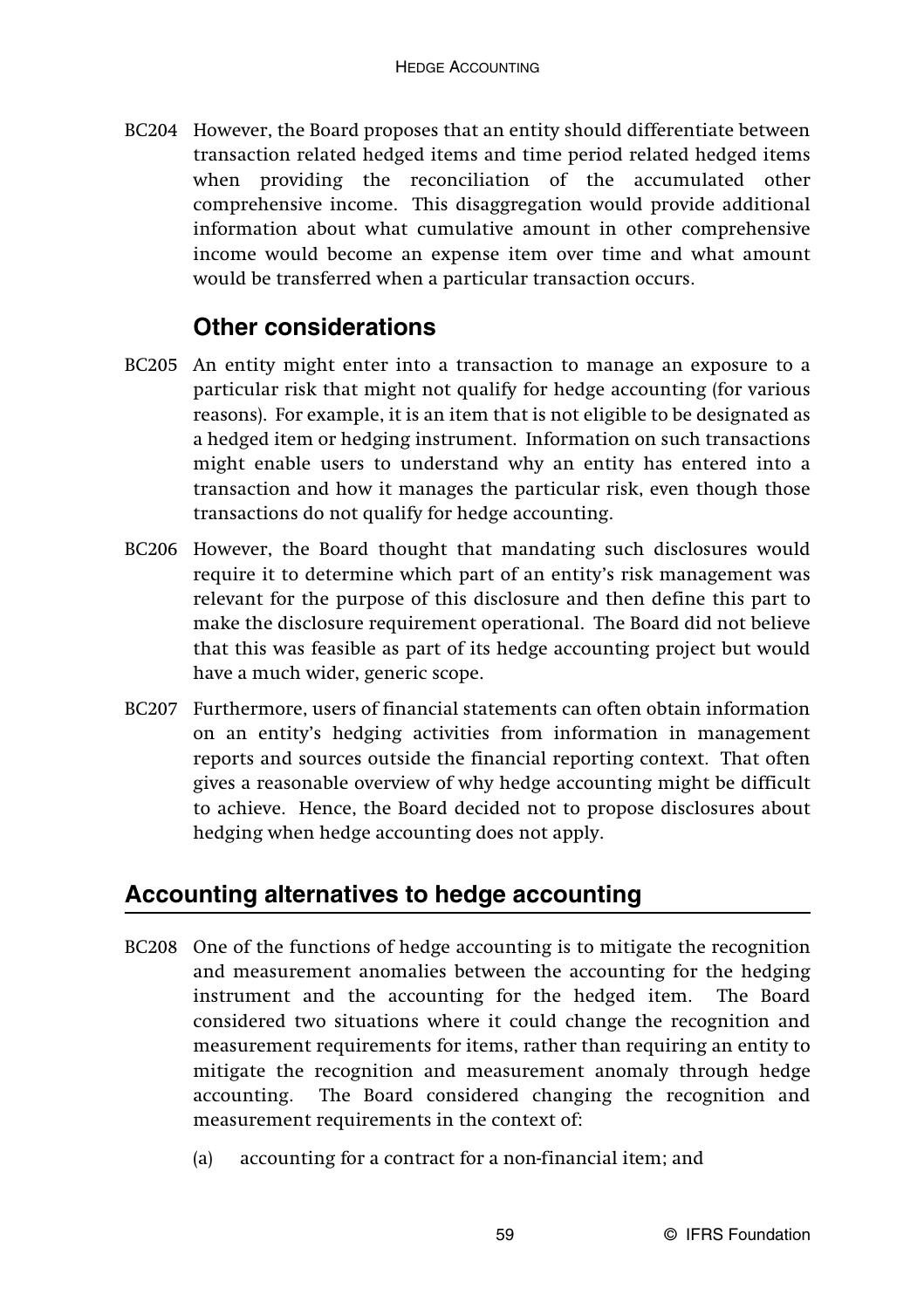(b) accounting for hedges of credit risk using credit derivatives.

### **Accounting for a contract for a non-financial item as a derivative**

- BC209 Contracts accounted for in accordance with IAS 39 include those contracts to buy or sell a non-financial item that can be settled net in cash (including net settlement in another financial instrument by exchanging financial instruments), as if the contracts were financial instruments. In addition, IAS 39 specifies that there are various ways in which a contract to buy or sell a non-financial item can be settled net in cash. For example, a contract is considered to be settled net in cash even if it is not explicit in the terms of the contract, but the entity has a practice of settling similar contracts net in cash.
- BC210 However, such contracts are excluded from the scope of IAS 39 if they were entered into and continue to be held for the purpose of the receipt or delivery of a non-financial item in accordance with the entity's expected purchase, sale or usage requirements. This is commonly referred to as the 'own use' scope exception of IAS 39. The 'own use' scope exception in IAS 39 mostly applies to contracts for commodity purchases or sales.
- BC211 It is not uncommon for a commodity contract to be within the scope of IAS 39 and meet the definition of a derivative. Many commodity contracts meet criteria for net settlement in cash because in many instances commodities are readily convertible to cash. When such a contract is accounted for as a derivative, it is measured at fair value with changes in the fair value recognised in profit or loss. If an entity enters into a derivative to hedge the change in the fair value of the commodity contract, that derivative will also be measured at fair value with changes in fair value recognised in profit or loss. Because the changes in the fair value of the commodity contract and the derivative are recognised in profit or loss, an entity does not need hedge accounting.
- BC212 However, in situations where a commodity contract is not within the scope of IAS 39, it is accounted for as a normal sales or purchase contract (executory contract). Consequently, if an entity enters into a derivative contract to hedge changes in the fair value or cash flow exposures arising from a commodity supply contract that is not within the scope of IAS 39, it creates an accounting mismatch. This is because the change in the fair value of the derivative is recognised in profit or loss while the change in the fair value of the commodity supply contract is not recognised (unless the contract is onerous).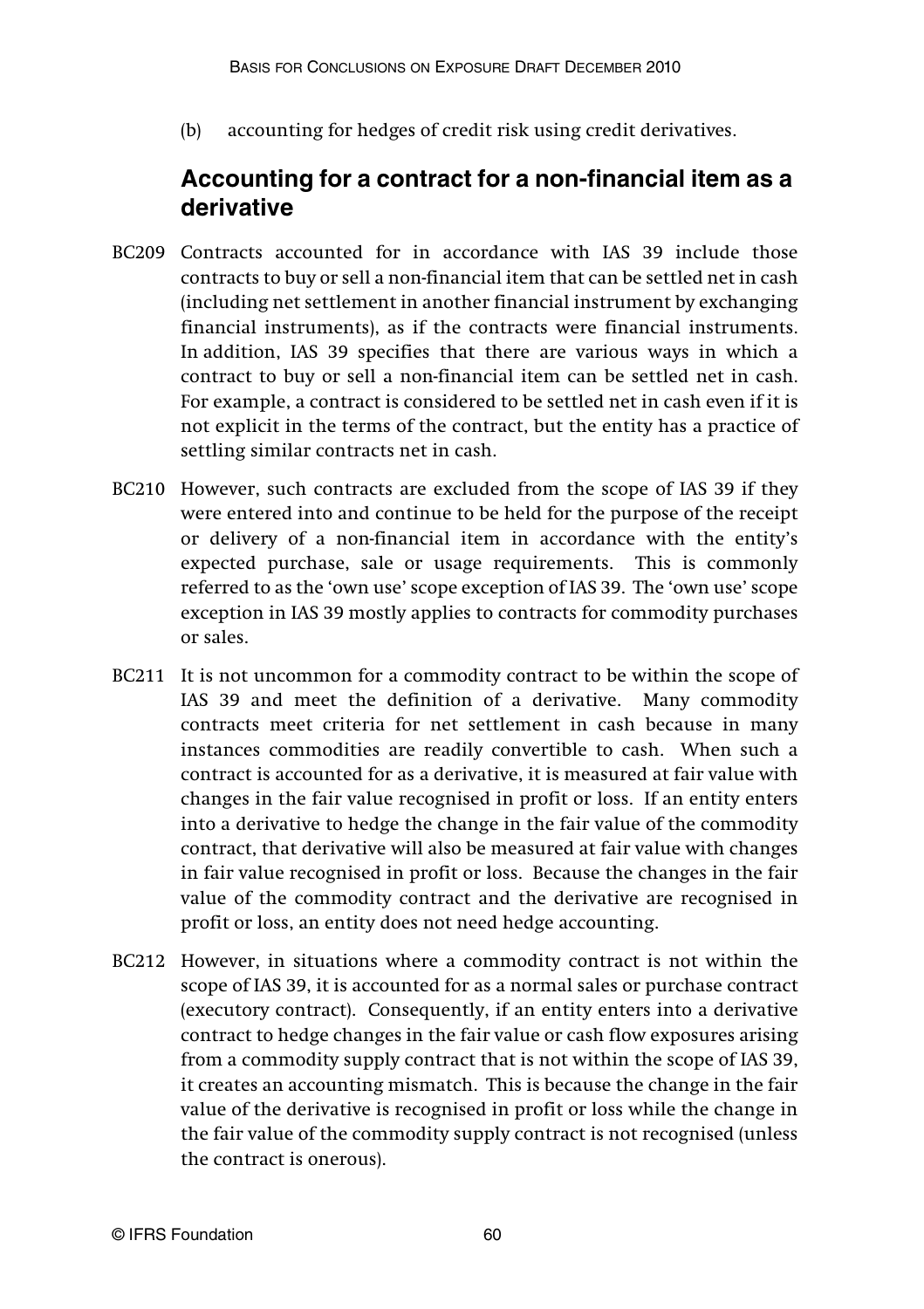- BC213 To eliminate the accounting mismatch, an entity could apply hedge accounting. It could designate the commodity supply contracts (which meet the definition of a firm commitment) as a hedged item in a fair value hedge relationship. Consequently, the commodity supply contracts would be measured at fair value and the changes would offset the changes in fair value of the derivative instruments (to the extent that they are effective). However, hedge accounting in these circumstances is administratively burdensome and often produces a less meaningful result than fair value accounting. Furthermore, entities enter into large volumes of commodity contracts, and within the large volume of contracts some positions may offset each other. An entity would therefore typically hedge on a net basis. Moreover, in many business models, this net position also includes physical long positions such as commodity inventory. The net position is typically monitored, managed and adjusted daily. Because of the frequent movement of the net position and therefore the frequent adjustment of the net position to nil or close to nil, an entity would have to adjust the fair value hedge relationship frequently if the entity were to apply hedge accounting.
- BC214 The Board noted that in such situations hedge accounting is not an efficient solution because entities manage a net position of derivatives, executory contracts and physical long positions in a dynamic way. Hence, the Board considered amending the scope of IAS 39 so that it would allow a commodity contract to be accounted for as a derivative in such situations. The Board considered two alternatives for amending the scope of IAS 39:
	- (a) allowing an entity to elect to account for commodity contracts as derivatives (ie a free choice); or
	- (b) accounting for a commodity contract as a derivative if that is in accordance with the entity's fair value-based risk management strategy.
- BC215 The Board noted that giving an entity the choice to account for commodity contracts as derivatives would be tantamount to an elective 'own use' scope exception, which would have outcomes that would be similar to the accounting treatment in US generally accepted accounting principles. This approach in effect would allow an entity to elect the 'own use' scope exception or derivative accounting at inception or a later date. Once the entity had elected to apply the scope exception it would not be able change its election and switch to derivative accounting.
- BC216 However, the Board noted that such an approach would not be consistent with the approach in IAS 39 because: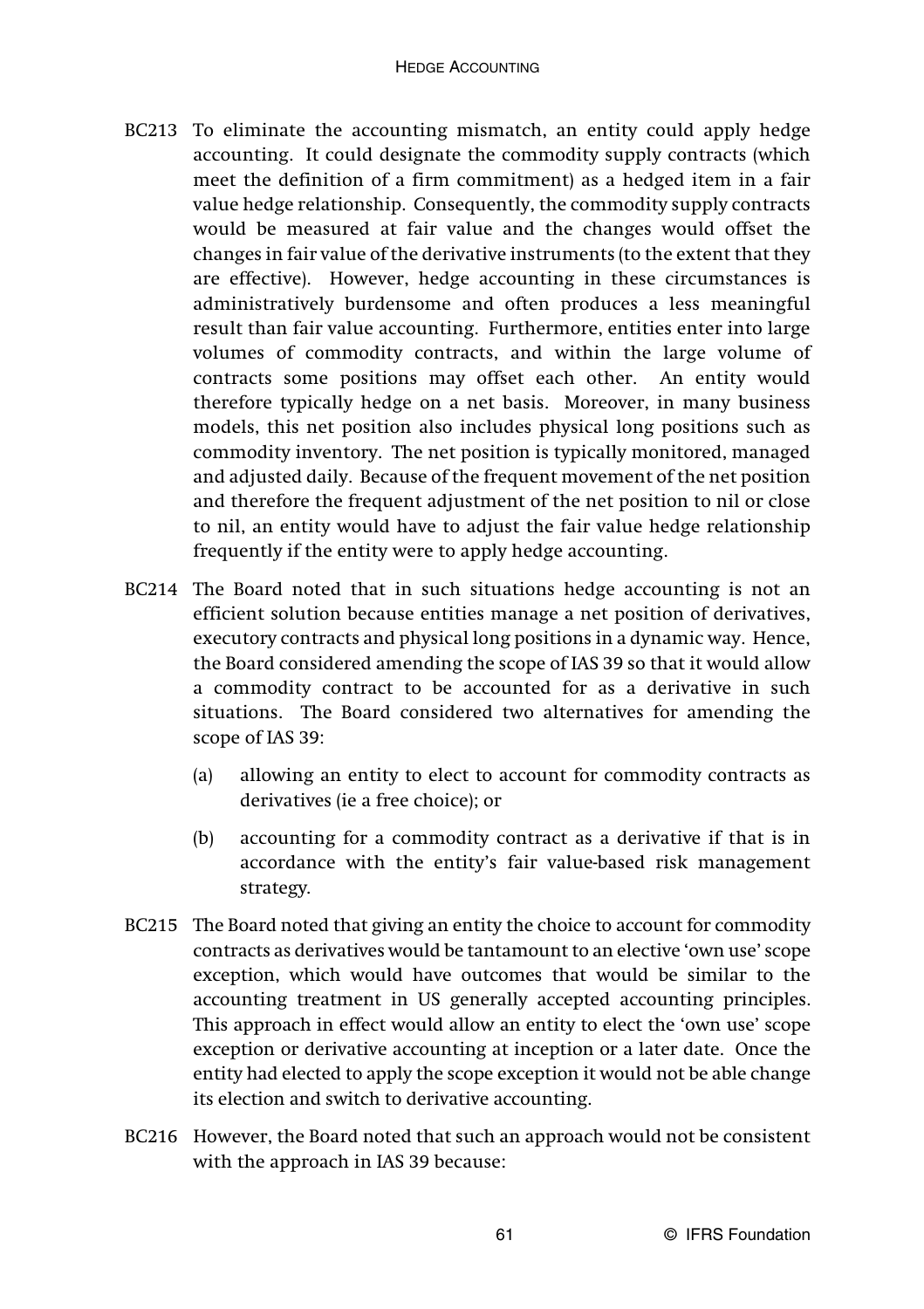- (a) the accounting treatment in accordance with IAS 39 is dependent on the purpose (whether it is for 'own use') for which the contracts to buy or sell non-financial items are entered into and continue to be held for. This is different from a free choice, which would not depend on the purpose of the contract.
- (b) in accordance with IAS 39, if similar contracts have been settled net, a contract to buy or sell non-financial items that can be settled net in cash must be accounted for as a derivative. Hence, a free choice would allow an entity to account for a commodity contract as a derivative regardless of whether similar contracts have been settled net in cash.

Consequently, the Board decided not to propose that entities can elect to account for commodity contracts as derivatives.

- BC217 Alternatively, the Board considered applying derivative accounting to commodity contracts if that is in accordance with the entity's underlying business model and how the contracts are managed. Consequently, the actual type of settlement (ie whether settled net in cash) would not be conclusive for the evaluation of the appropriate accounting treatment. Instead, an entity would not consider only the purpose (based solely on the actual type of settlement) but also how the contracts are managed. As a result, if an entity's underlying business model changes and the entity no longer manages its commodity contracts on a fair value basis, the contracts would revert to the 'own use' scope exception. This would be consistent with the criteria for using the fair value option for financial instruments (ie eliminating an accounting mismatch or if the financial instruments are managed on a fair value basis).
- BC218 Hence, the Board proposes that derivative accounting would apply to contracts that would otherwise meet the 'own use' scope exception if that is in accordance with the entity's fair value-based risk management strategy (see Appendix C regarding amendments to other IFRSs). The Board believes that this approach would faithfully represent the financial position and performance of entities that manage their entire business on a fair value basis, provide more useful information to users of financial statements, and be less onerous for entities than applying hedge accounting.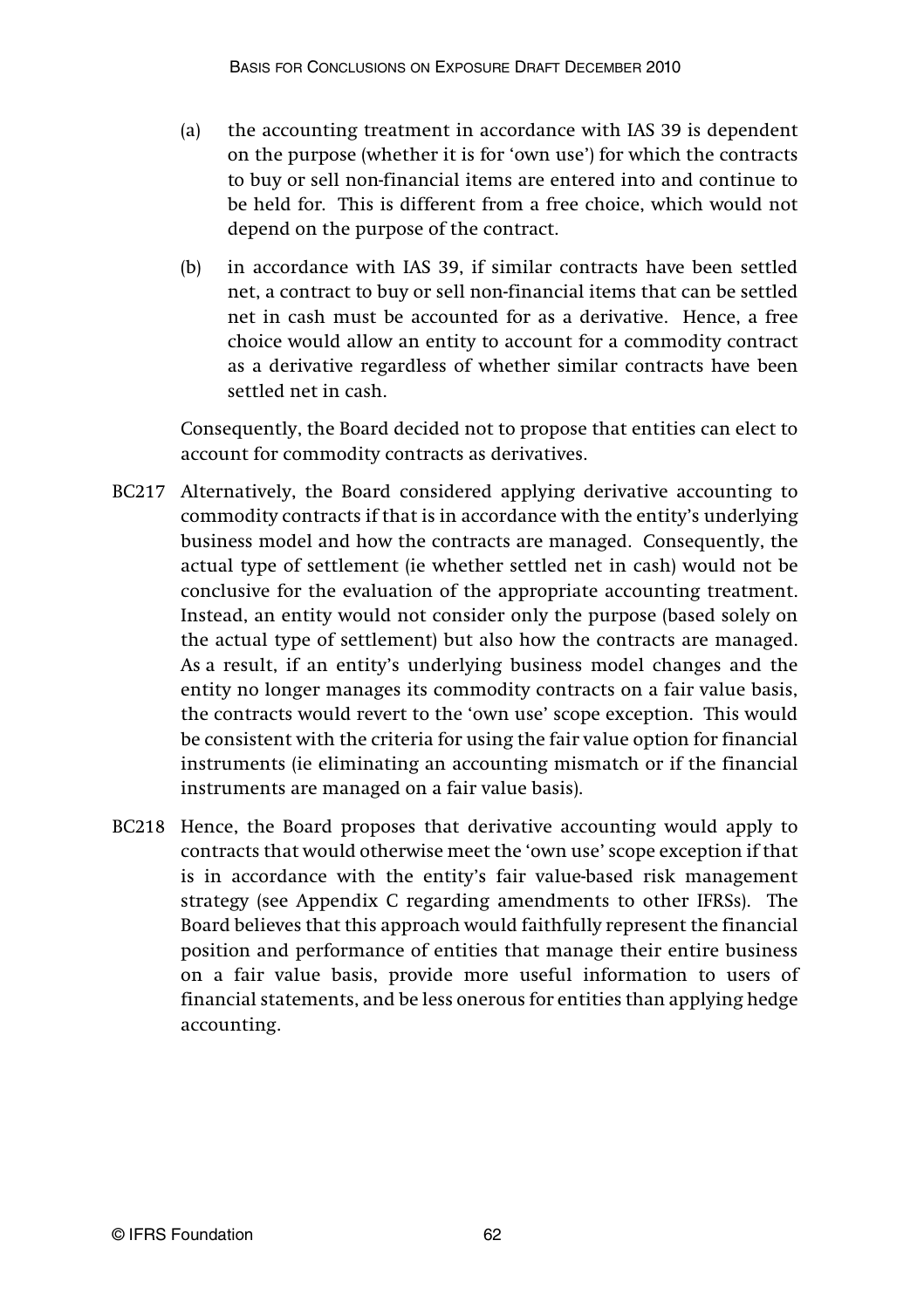## **Hedging credit risk using credit derivatives**

- BC219 Many financial institutions frequently use credit derivatives to manage their credit risk exposures arising from their lending activities. For example, hedges of credit risk exposure allow financial institutions to transfer the risk of credit loss on a loan or a loan commitment to a third party. This might also reduce the regulatory capital requirement for the loan or loan commitment while at the same time allowing the financial institution to retain nominal ownership of the loan and to preserve the relationship with the client. Credit portfolio managers frequently use credit derivatives to hedge the credit risk of a proportion of a particular exposure (eg a facility for a particular client) or the bank's overall lending portfolio.
- BC220 However, financial institutions that manage credit risk using credit derivatives generally do not achieve hedge accounting because it is operationally difficult (if not impossible) to isolate and measure the credit risk of a financial item as a component that meets the eligibility criteria for hedged items. The spread between the risk-free rate and the market interest rate incorporates credit risk, liquidity risk, funding risk and any other unidentified risk component and margin elements. Although it is possible to determine that the spread includes credit risk, it is operationally difficult to isolate and measure the change in fair value that is attributable solely to credit risk.
- BC221 Some believe that credit default swap prices are the best measure of the credit risk component of a financial asset. However, the Board noted that using credit default swap pricing to measure the credit risk component of a financial instrument (eg a bond) might be conceptually flawed, at least because of the following structural differences between a credit default swap and a debt instrument:
	- (a) funding—a credit default swap is a synthetic instrument and does not require funding, whereas a debt instrument is a cash instrument that requires initial cash outlay;
	- (b) coupon accrual on default—a defaulted debt instrument does not pay the coupon accruals between the last coupon date and the date of default whereas a credit default swap protection buyer pays the accrued premium until the date of default;
	- (c) counterparty credit risk—a protection buyer of a credit default swap has the risk that the protection seller will default on the credit default swap contract; and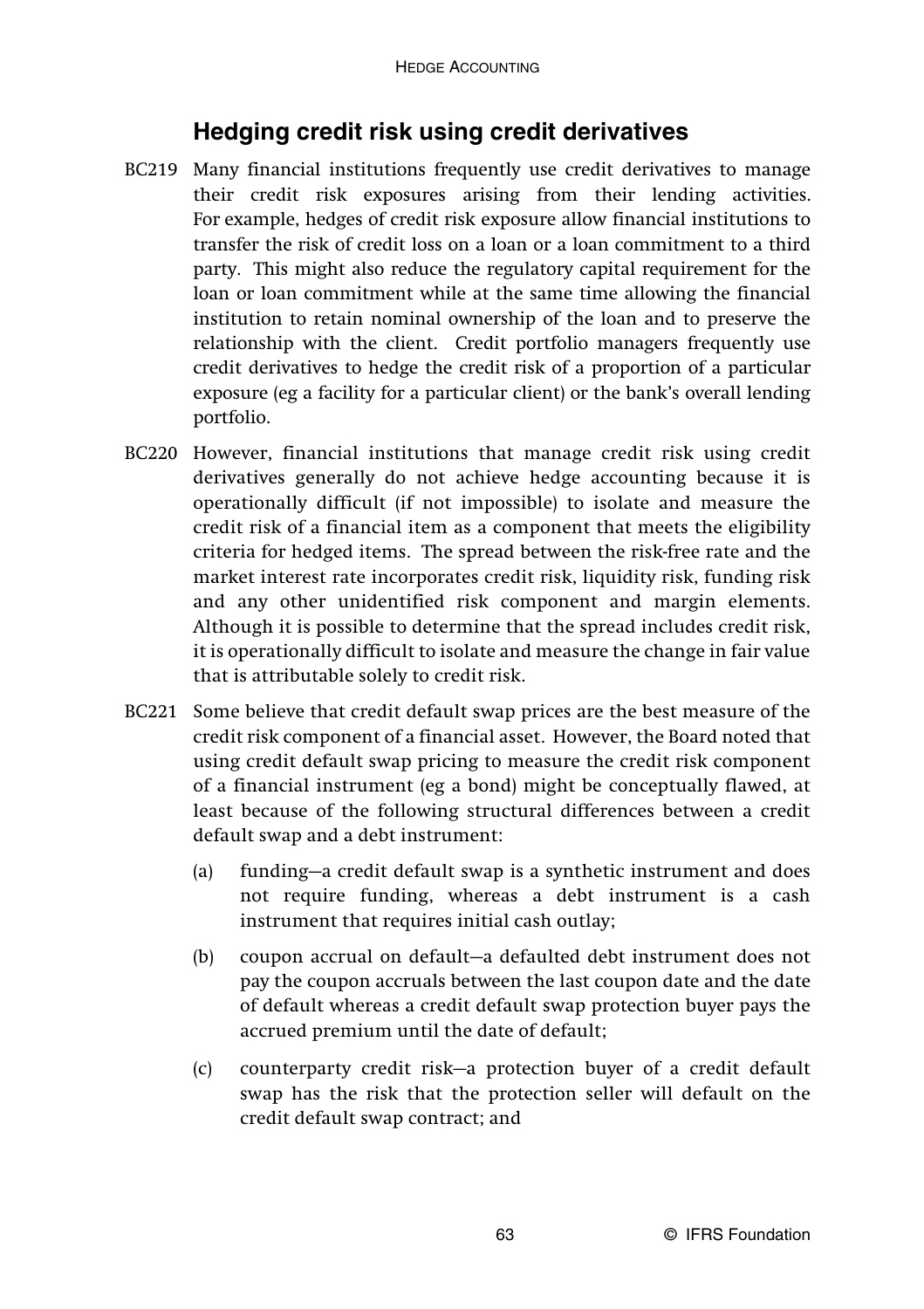- (d) defined credit event—events that trigger the payout of the credit default swap may not necessarily be a default.
- BC222 Other aspects that give rise to differences between the value of a credit default swap and the credit risk inherent in the reference obligation are:
	- (a) features such as 'cheapest to deliver' options;
	- (b) differences in liquidity between the credit default swap and debt markets;
	- (c) the effect of auction processes when credit default swaps are settled as a result of a credit event; and
	- (d) the interpretation of the 'restructuring' credit event (and any related uncertainty about that interpretation).
- BC223 When the requirements for hedge accounting are not met, IFRS 9 and IAS 39 permit an entity to designate as at fair value through profit or loss, at initial recognition, financial instruments that are within the scope of the standard if doing so eliminates or significantly reduces an 'accounting mismatch'. However, the fair value option is only available at initial recognition, is irrevocable and an entity must designate the financial item in its entirety (ie for its full nominal amount). Because of the various optional features and the drawdown behavioural pattern of the loans and loan commitments, credit portfolio managers engage in a flexible and active risk management strategy. Credit portfolio managers most often hedge less than 100 per cent of a loan or loan commitment. They might also hedge longer periods than the contractual maturity of the loan or the loan commitment. Furthermore, the fair value option is available only to instruments that are within the scope of IAS 39. Most of the loan commitments for which credit risk is managed fall within the scope of IAS 37 rather than IAS 39. Consequently, most financial institutions do not (and often cannot) elect to apply the fair value option because of its restrictions and scope.
- BC224 As a result, financial institutions that use credit default swaps to hedge credit risk of their loan portfolios measure their loan portfolios at amortised cost and do not recognise most loan commitments (ie those that meet the scope exception of IAS 39). The changes in fair value of the credit default swaps are recognised in profit or loss every period (as for a trading book). The accounting outcome is a 'mismatch' of gains and losses of the loans and loan commitments versus those of the credit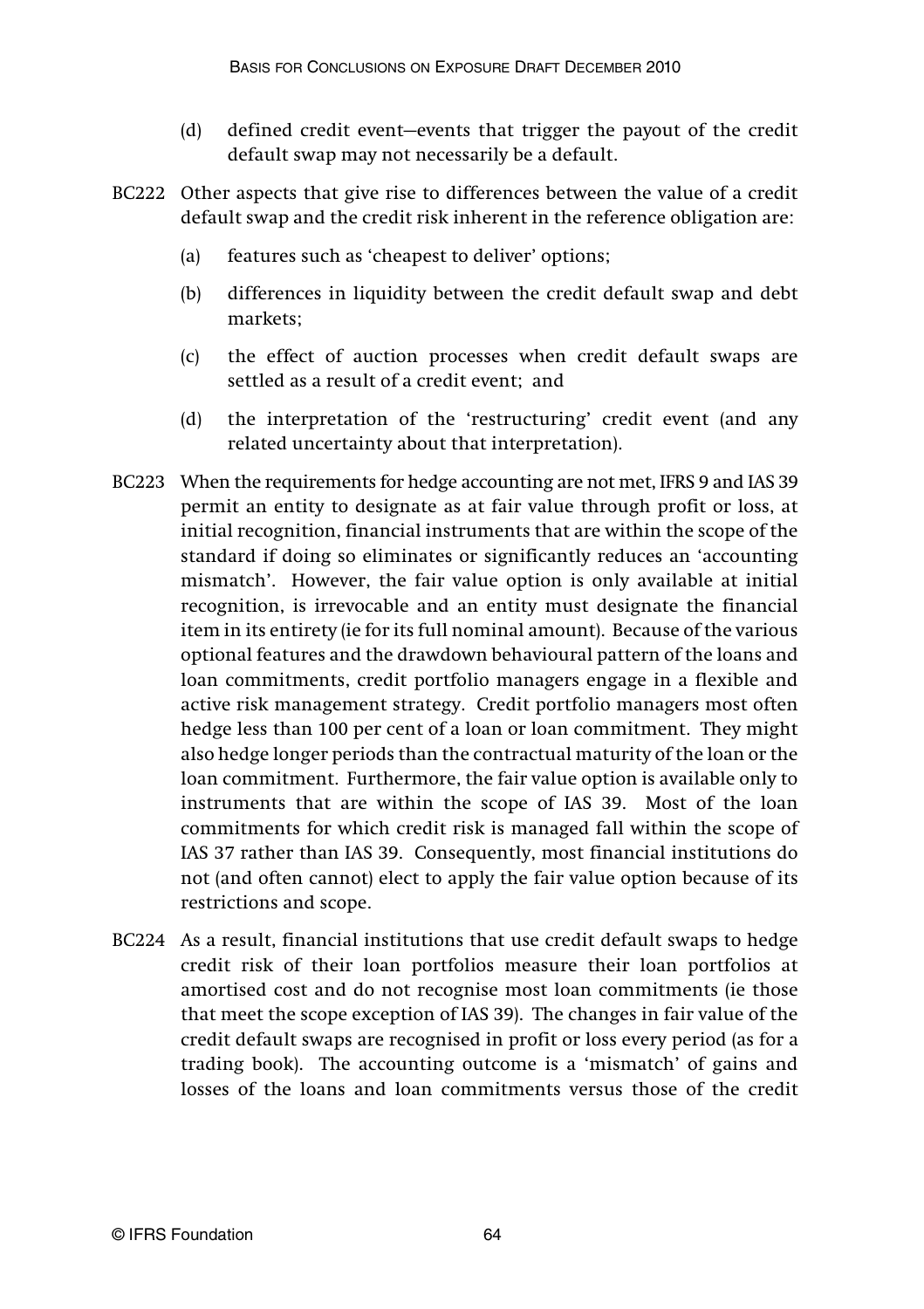default swaps, which creates volatility in profit or loss. During the Board's outreach programme, many users pointed out that that outcome does not reflect the economic substance of the credit risk management strategy of financial institutions.

- BC225 In the exposure draft, the Board proposes that a risk component should be separately identifiable and reliably measurable (see paragraph 18) in order to qualify as a hedged item. As mentioned before, measuring the credit risk component of a loan or a loan commitment is complex. Consequently, to accommodate hedge accounting for hedges of credit risk, a different hedge accounting requirement specifically for this type of risk component would have to be developed, or the proposed hedge accounting requirements would have to be significantly modified (eg in relation to eligible hedged items and effectiveness testing).
- BC226 The Board considered three alternative approaches to address situations in which credit risk is hedged by credit derivatives. These alternatives would, subject to qualification criteria, permit an entity with regard to the hedged credit exposure (eg a bond, loan or loan commitment):
	- (a) alternative 1:
		- (i) to elect fair value through profit or loss only at initial recognition;
		- (ii) to designate a component of nominal amounts; and
		- (iii) to discontinue fair value through profit or loss accounting.
	- (b) alternative 2:
		- (i) to elect fair value through profit or loss at initial recognition or subsequently (if subsequently, the difference between the then carrying amount and fair value is recognised immediately in profit or loss);
		- (ii) to designate a component of nominal amounts; and
		- (iii) to discontinue of fair value through profit or loss accounting.
	- (c) alternative 3:
		- (i) to elect fair value through profit or loss at initial recognition or subsequently (if subsequently, the difference between the then carrying amount and fair value is amortised or deferred);
		- (ii) to designate a component of nominal amounts; and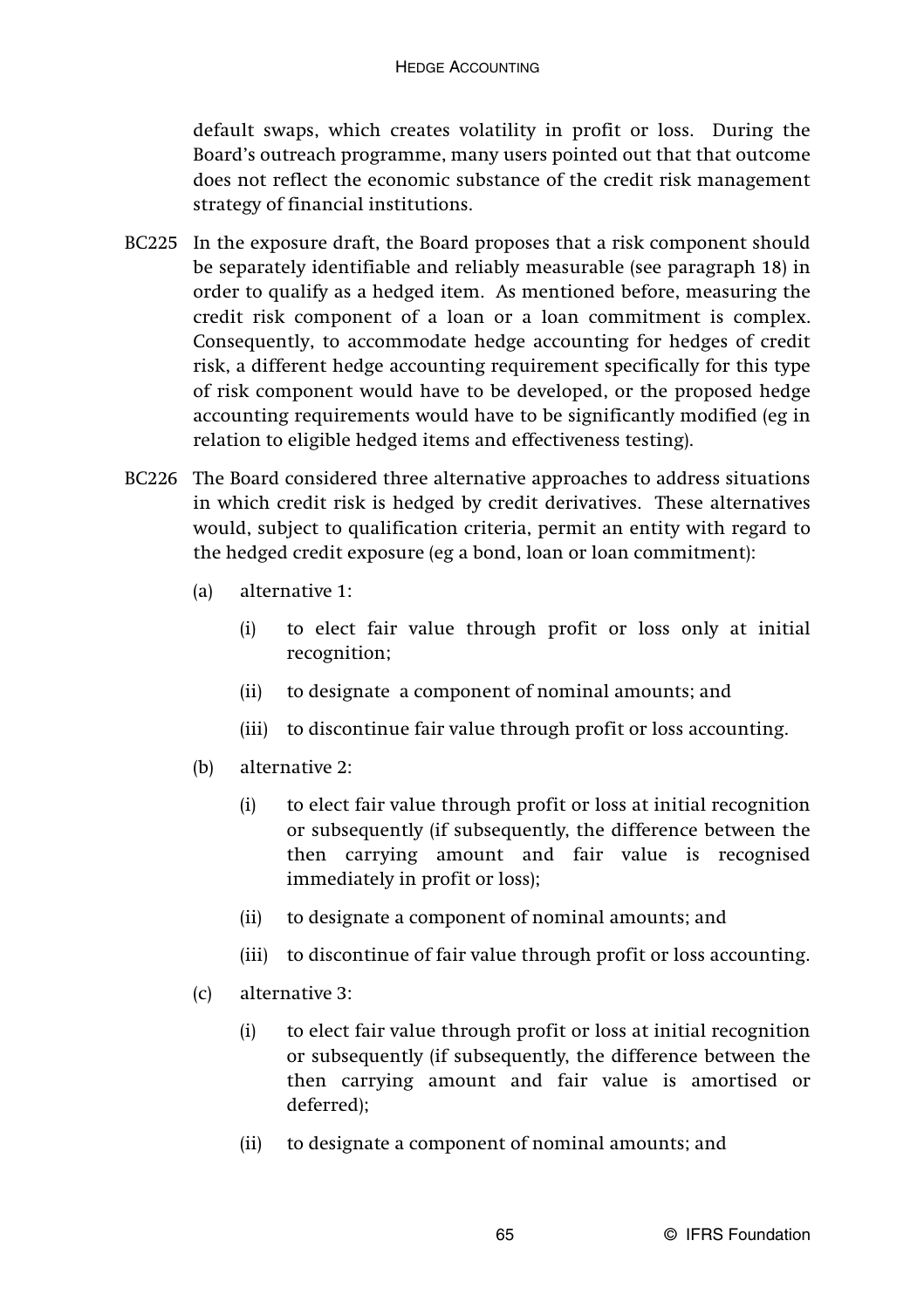- (iii) to discontinue fair value through profit or loss accounting.
- BC227 The fair value through profit or loss election would be available for a financial instrument that is managed in such a way that an economic relationship with credit derivatives on the basis of the same credit risk exists that causes offsetting changes in fair value of the financial instrument and the credit derivatives. However, this would also apply to loan commitments that fall outside the scope of IAS 39 and IFRS 9 if additional qualification criteria are met. The Board considered the following qualifying criteria for electing fair value through profit or loss:
	- (a) a clearly defined set of links between the financial instrument and the credit derivative can be established through matching of the name (ie the borrower or holder of the loan commitment matches the reference entity of the credit derivative); and
	- (b) the seniority (ie the seniority of the financial instrument matches that of the instruments that can be delivered in accordance with the credit derivative).
- BC228 The qualification criteria above are set with a view to accommodating economic hedges of credit risk that would otherwise qualify for hedge accounting, but for the fact that the credit risk component within the hedged exposure cannot be measured. The qualification criteria above are also consistent with regulatory requirements and the risk management strategy underlying the current business practice of financial institutions.
- BC229 For discontinuation, the Board considered the following criteria:
	- (a) an accounting mismatch no longer exists because the credit derivative expires or is sold, terminated or settled; or
	- (b) the credit exposure of the financial instrument is no longer managed on a fair value basis using credit derivatives because of, for example:
		- (i) improvements in the credit quality of the borrower; or
		- (ii) changes to capital requirements imposed on the financial institution.
- BC230 Given the rationale for electing fair value through profit or loss, an entity would typically discontinue accounting at fair value through profit or loss if the discontinuation criteria above are met, because that would ensure alignment with how the exposure is managed (ie the credit risk is no longer managed on a fair value basis). The Board noted that in the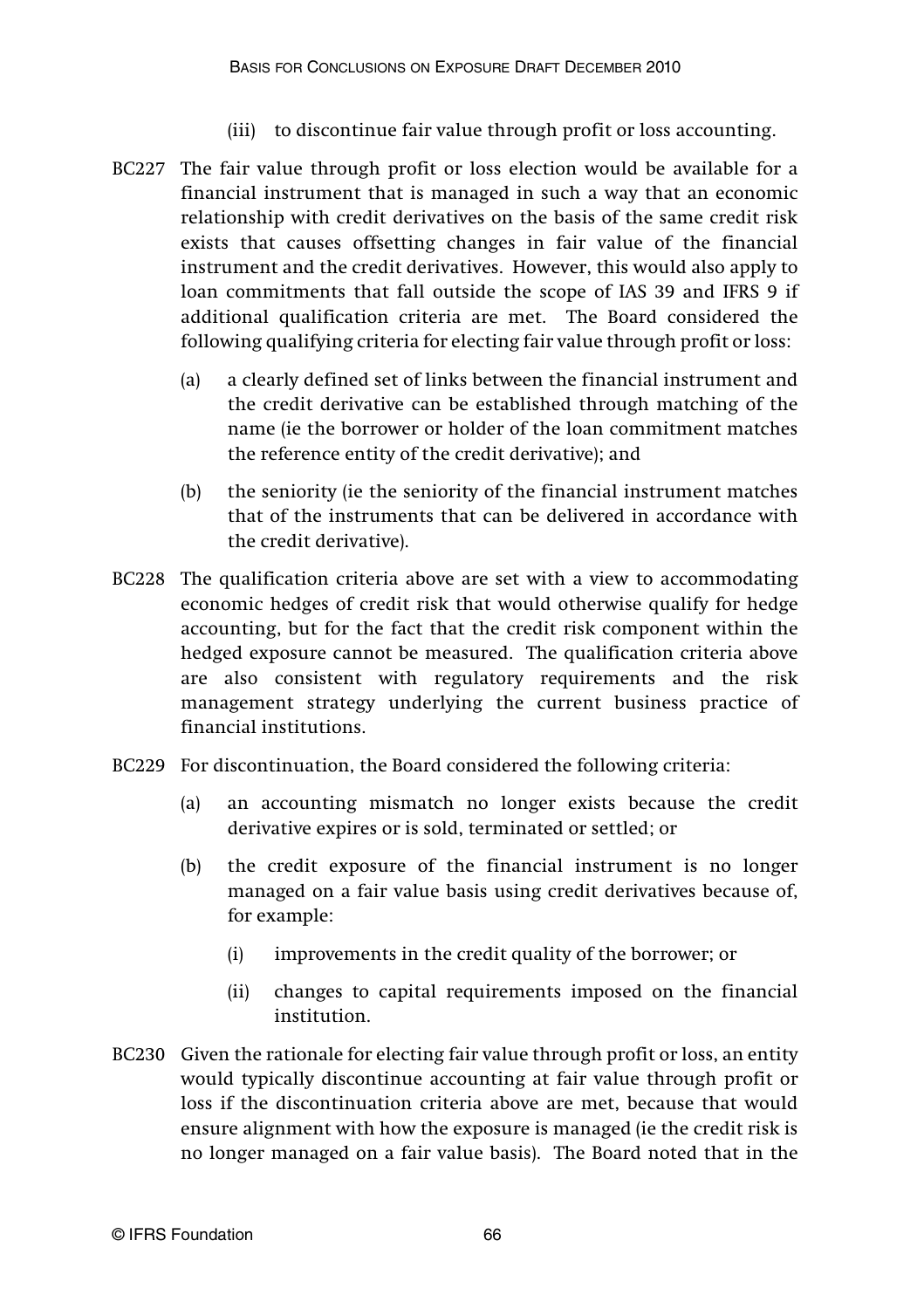circumstances when the discontinuation criteria apply, the financial instrument, if fair value through profit or loss accounting had not already been elected, would not qualify (any more) for that election. Hence, the Board considered it would be logical to make discontinuation of fair value through profit or loss mandatory (rather than optional) if the discontinuation criteria are fulfilled.

- BC231 Alternative 1 permits electing fair value through profit or loss for a part of the nominal amount of the financial instrument (nominal component) if qualifying criteria are met. This is available only at initial recognition. Fair value through profit or loss can be discontinued if the qualification criteria are met. Loan commitments that fall outside the scope of IFRS 9 could also be eligible in accordance with this alternative if the qualification criteria are met. In accordance with alternative 1, at the date of discontinuation of fair value through profit or loss the fair value of the financial instrument will be its deemed cost. For loan commitments outside the scope of IFRS 9 the measurement and recognition criteria of IAS 37 would apply.
- BC232 Alternative 1 permits an election for a nominal component. The Board noted that when IAS 39 was issued there were concerns that allowing the designation of a component of nominal amounts could provide an incentive for earnings management. This was the reason why IAS 39 prohibits the designation of such a component. However, the Board noted that:
	- (a) for the purpose of hedging credit risk, the business model is about holding the loan (or loan commitment). This is because:
		- (i) investment-grade bank loans are largely illiquid instruments and are therefore not frequently sold.
		- (ii) many of such loans result from lines of credit (loan commitments) that the holder of the commitment would not consent to be transferred to potential secondary investors (because the credit standing of the facility provider is crucial for the line of credit).
		- (iii) these instruments are typically used by banks to form an anchor relationship with clients that generates business opportunities for other services and products (cross-selling).
	- (b) for financial instruments within the scope of IFRS 9, the accounting mismatch arises only for instruments that are not classified as fair value through profit or loss. Loans that are classified as amortised cost are subject to the business model test,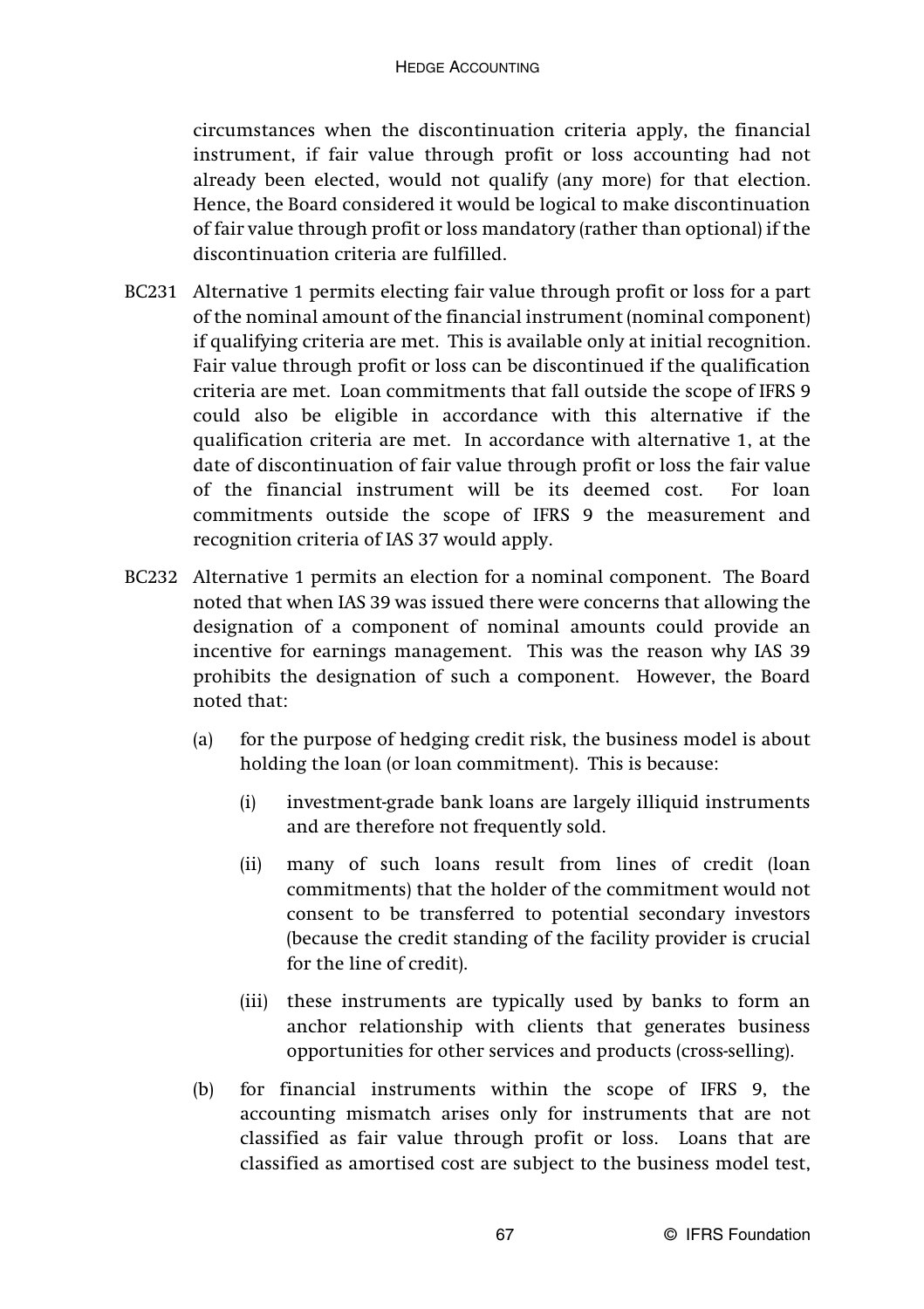which means that they are held in a business model with the objective of collecting contractual cash flows. The Board addressed the issue of earnings management in this context by way of requiring information on the gains or losses from derecognising assets measured at amortised cost. This information allows users of financial statements to understand the extent and frequency of selling and the associated gains and losses.

- (c) for loan commitments outside the scope of IFRS 9, because of the business model (see (a) above), the sale of loan commitments is less likely than for loans. Moreover, loan commitments that can be settled net in cash or for which the resulting loans are sold are within the scope of IFRS 9 and therefore mandatory classification as at fair value through profit or loss applies. Consequently, the considerations above that apply to loans also apply to loan commitments (assuming that equivalent disclosure of information would be required).
- BC233 The Board noted that a significant disadvantage of alternative 1 is that in many situations in practice (when a financial institution obtains credit protection for an exposure subsequently to the initial recognition of that exposure) this alternative is not aligned with the credit risk management strategy and therefore would not reflect its effect. An advantage of alternative 1 is that it is less complex than the other alternatives that the Board considered. By not permitting the election of fair value through profit or loss after initial recognition (or inception of a loan commitment), the difference at later points in time between the carrying amount and the fair value of the financial instrument will not arise.
- BC234 In addition to the election of fair value through profit or loss at initial recognition in accordance with alternative 1, alternative 2 also permits that election after initial recognition. This means that the election is available again for an exposure for which fair value through profit or loss was elected previously (which logically cannot apply if the election is restricted to initial recognition). An example is a volatile longer-term exposure that was previously deteriorating and was then protected by credit default derivatives, then significantly improved so that the credit derivatives were sold, but then again deteriorated and was protected again. This ensures that an entity that uses a credit risk management strategy that protects exposures that drop below a certain quality or risk level could align the accounting with their risk management.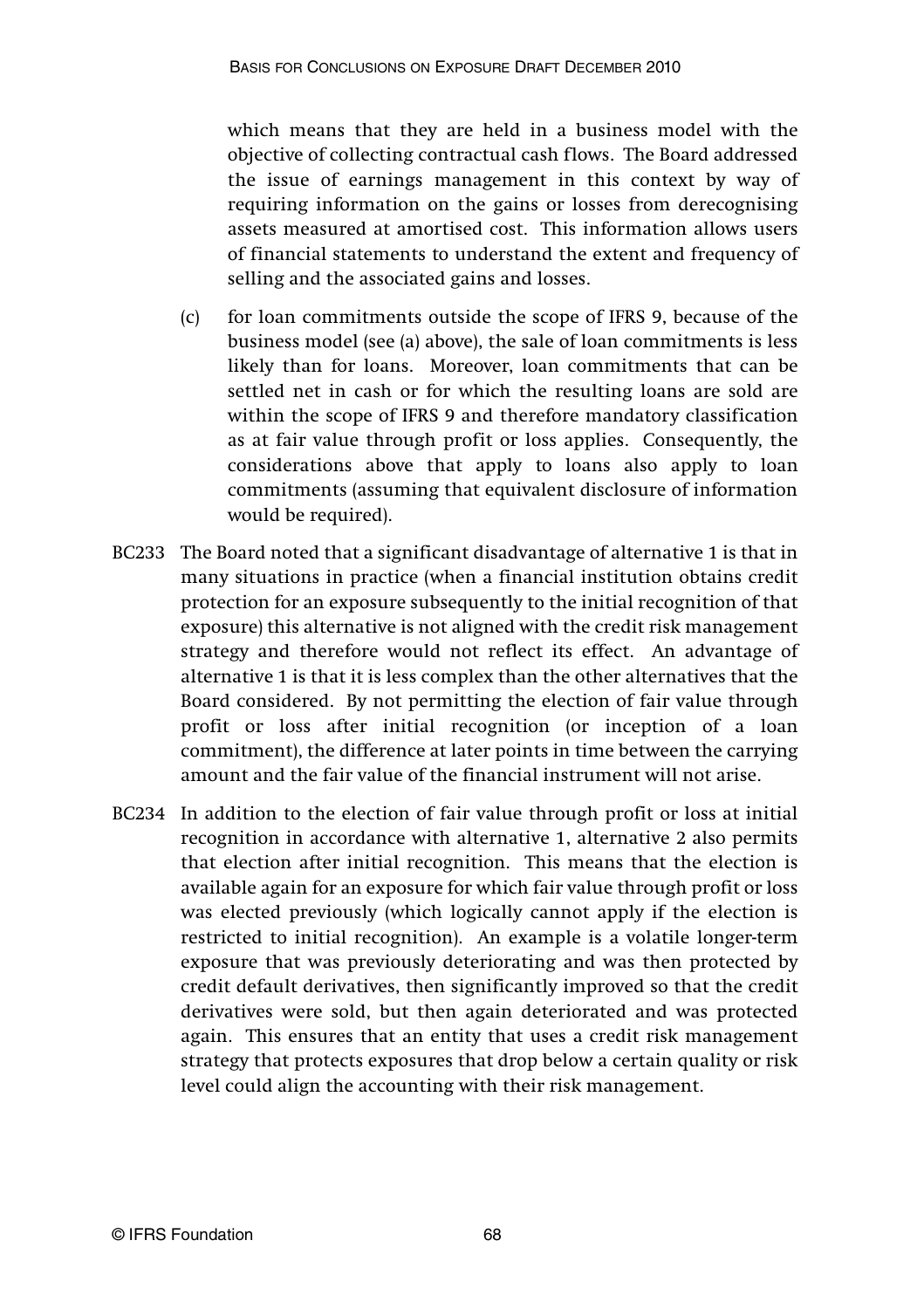- BC235 The Board noted that when the financial instrument is elected for measurement as fair value through profit or loss after initial recognition, a difference could arise between its carrying amount and fair value. This difference is a result of the change in the measurement basis (eg from amortised cost to fair value for a loan). The Board considers this type of difference a measurement change adjustment. Alternative 2 proposes to recognise the measurement change adjustment in profit or loss immediately. At the date of discontinuation of fair value through profit or loss accounting, the fair value will be the deemed cost (as in alternative 1). If the financial instrument is elected again after a previous discontinuation, the measurement change adjustment at that date is also recognised immediately in profit or loss.
- BC236 A significant advantage of alternative 2 is that it would eliminate the accounting mismatch and produce more consistent and relevant information. It is reflective of how credit exposures are managed. Credit exposures are actively managed by credit risk portfolio managers. Alternative 2 allows the effects of such an active and flexible risk management approach to be reflected appropriately and significantly reduces the measurement inconsistency between the credit exposures and the credit derivatives.
- BC237 A disadvantage of alternative 2 is that it is more complex than alternative 1. Furthermore, it might appear susceptible to earnings management. An entity can decide at what time to elect fair value through profit or loss accounting for the financial instrument and thus when the difference between the carrying amount and fair value at that date would be recognised in profit or loss. The accounting impact of immediately recognising the measurement change adjustment in profit or loss may also deter an entity from electing fair value through profit or loss accounting. For example, when an entity decides to take out credit protection at a time when the fair value has already moved below the carrying amount of the loan because of credit concerns in the market, it will immediately recognise a loss if it elects fair value through profit or loss accounting.
- BC238 On the other hand, the advantage of recognising the measurement change adjustment immediately in profit or loss is that it is operationally simpler than alternative 3. Alternative 3 provides the same eligibility of fair value through profit or loss accounting and its discontinuation as alternative 2. Consequently, it also facilitates an accounting outcome that reflects the credit risk management strategy of financial institutions.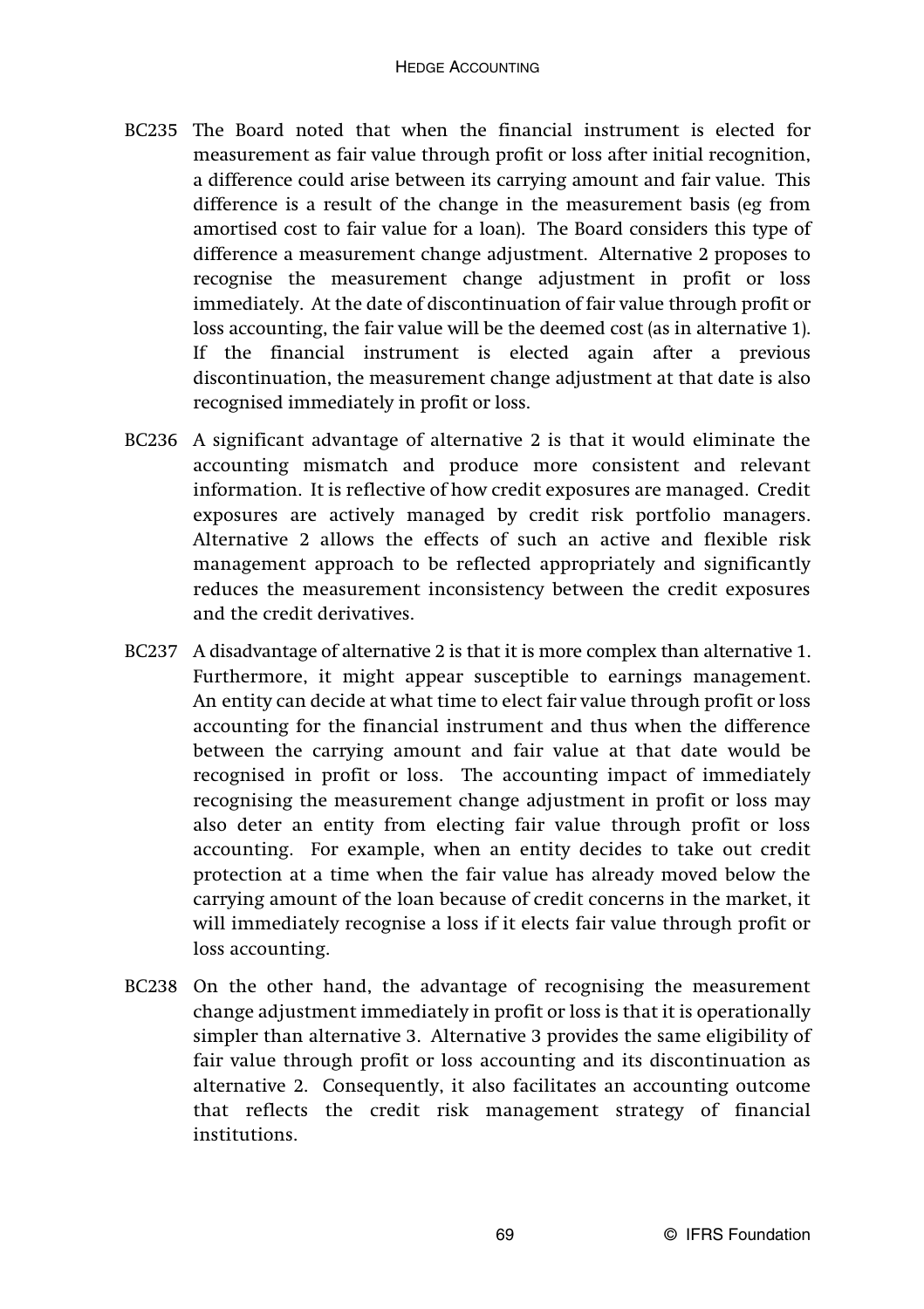- BC239 An important difference between alternatives 2 and 3 is the treatment of the measurement change adjustment (ie the difference that could arise between the carrying amount and fair value of the financial instrument when fair value through profit or loss accounting is elected after initial recognition of the credit exposure). Alternative 3 proposes that the measurement change adjustment should be amortised for loans and deferred for loan commitments that fall within the scope of IAS 37.
- BC240 More specifically, alternative 3 proposes the following in relation to the measurement change adjustment:
	- (a) for loans within the scope of IFRS 9:
		- (i) the measurement change adjustment is amortised over the life of the instrument;
		- (ii) when the measurement change adjustment plus the fair value is greater than the carrying amount if the loan had been continued to be measured at amortised cost, the amount above amortised cost is recognised as an impairment (to the extent of the unamortised measurement change adjustment); and
		- (iii) any unamortised measurement change adjustment at the date of discontinuation is added to the fair value of the financial instrument as its new deemed cost.
	- (b) for loan commitments within the scope of IAS 37, the measurement change adjustment is deferred until the earlier of:
		- (i) the discontinuation of fair value through profit or loss accounting; and
		- (ii) recognition of a provision in accordance with IAS 37 (ie when the 'probable' threshold is met).
- BC241 As in alternative 2, a significant advantage of alternative 3 is that it would eliminate the accounting mismatch and produce more consistent and relevant information. It allows the effects of an active and flexible risk management approach to be reflected appropriately and significantly reduces the measurement inconsistency between the credit exposures and the credit derivatives. An advantage of alternative 3 over 2 is that it would be less susceptible to earnings management and would not deter the election of fair value through profit or loss in scenarios after initial recognition of the exposure when the fair value of the exposure has already declined.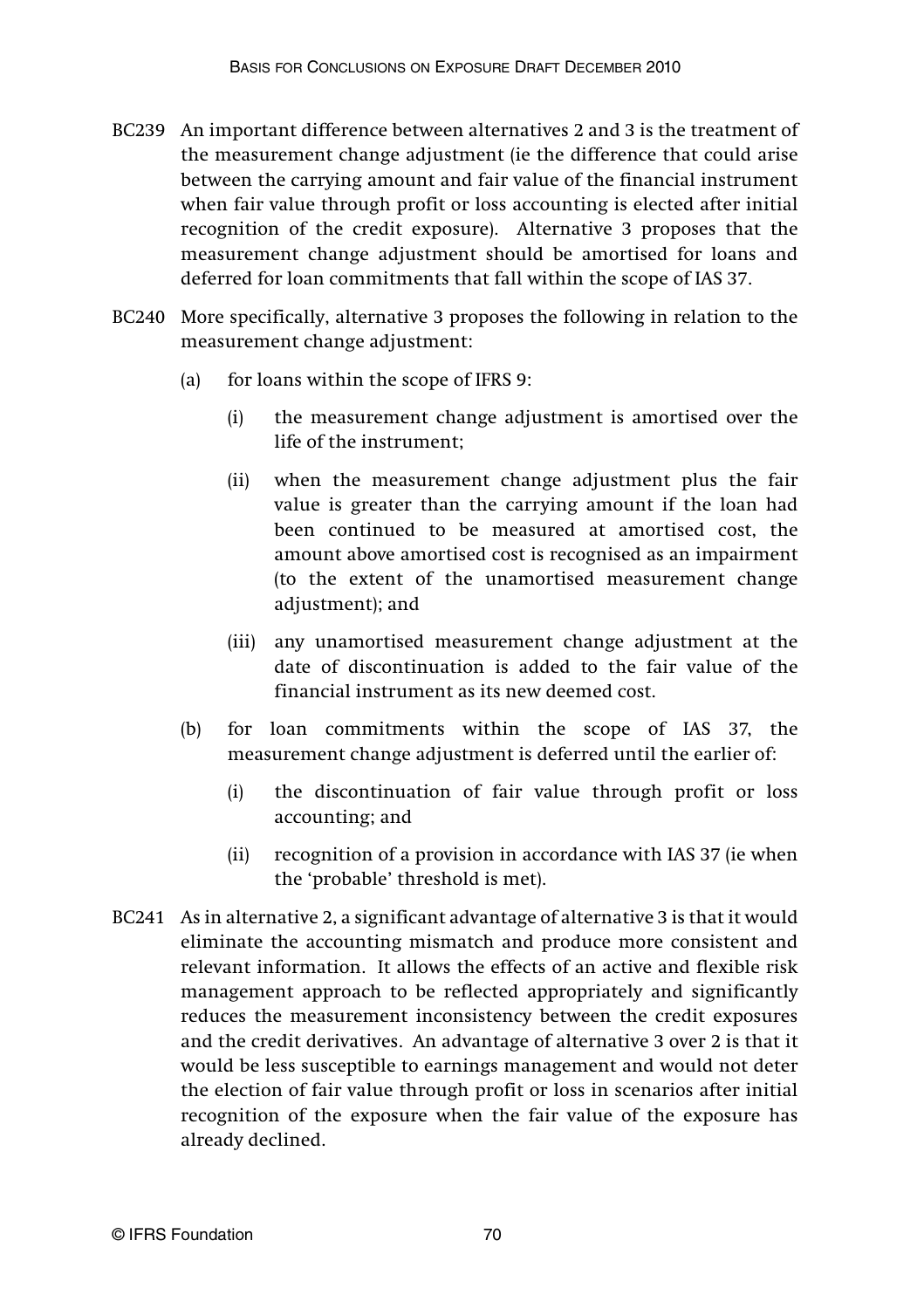- BC242 However, a disadvantage of alternative 3 is that it is the most complex of the alternatives. The Board noted that the measurement change adjustment in accordance with alternative 3 would have presentation implications. The measurement change adjustment could be presented in the statement of financial position in the following ways:
	- (a) as an integral part of the carrying amount of the exposure (ie it could be added to the fair value of the loan): this results in a mixed amount that is neither fair value nor amortised cost.
	- (b) presentation as a separate line item next to the line item that includes the credit exposure: this results in additional line items in the balance sheet (statement of financial position) and may easily be confused as a hedging adjustment.
	- (c) in other comprehensive income.
- BC243 The periodic charge for the amortisation of the measurement change adjustment for loans could be presented in the statement of comprehensive income as:
	- (a) (part of) interest revenue: however, the Board noted that the financial instrument that the amortisation relates to would no longer be measured at amortised cost (given the election to apply fair value through profit or loss accounting) and hence this presentation would be inconsistent with requirements regarding interest revenue recognition.
	- (b) other gains or losses.
- BC244 The Board noted that disclosures could provide transparency on the measurement change adjustment. The Board considered a reconciliation of changes in the measurement change adjustment balance during the period that would include, for example, the following reconciling items:
	- (a) additions as a result of electing fair value through profit or loss accounting;
	- (b) releases:
		- (i) amortisation
		- (ii) impairment
		- (iii) discontinuation
		- (iv) transfers to allowance account for credit losses; and
	- (c) the effect of foreign exchange rate changes.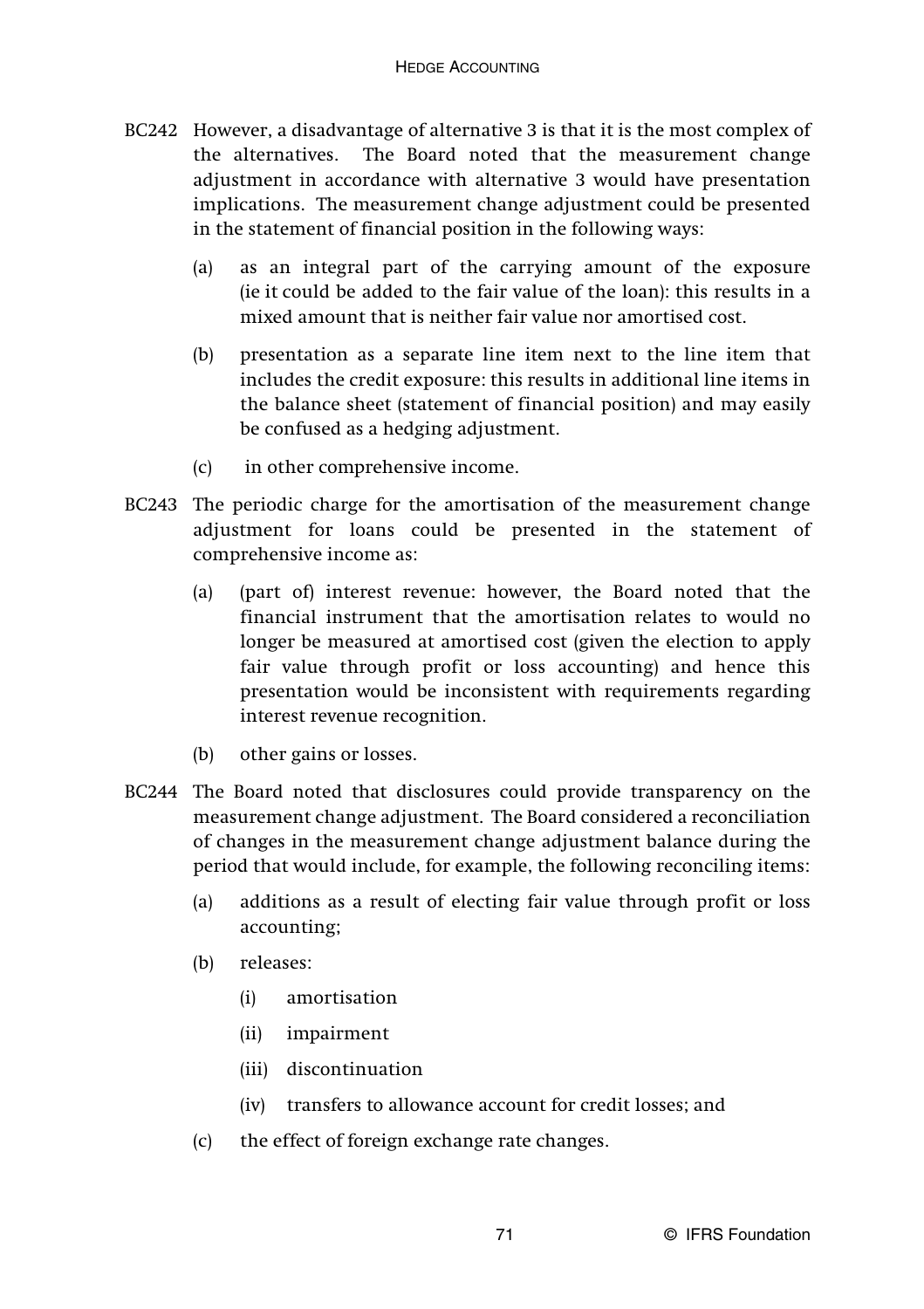- BC245 The Board also considered a reconciliation of the nominal amount and the fair value of the credit derivatives that have been used to manage the credit exposure of a financial instrument that qualified and was elected for fair value through profit or loss accounting.
- BC246 However, in the light of the complexities that the three alternatives that the Board considered would introduce, the Board proposes not to allow elective fair value accounting for part of the nominal amount of hedged credit exposures (such as loans and loan commitments).

#### **Effective date and transition**

- BC247 To be consistent with the effective date for IFRS 9, the Board proposes an effective date for accounting periods beginning on or after 1 January 2013. Earlier application would be permitted. However, in conformity with earlier decisions, an entity would be able to apply the proposed hedge accounting requirements only if it has adopted all of the existing IFRS 9 requirements, or will adopt them at the same time as the proposed hedge accounting requirements are adopted.
- BC248 IAS 8 *Accounting Policies, Changes in Accounting Estimates and Errors* states that retrospective application results in the most useful information to users. IAS 8 also states that retrospective application is the preferred approach to transition unless such retrospective application is impracticable. In such a scenario the entity adjusts the comparative information from the earliest date practicable. In conformity with these requirements, IFRS 9 requires retrospective application (with some relief in particular circumstances).
- BC249 The proposals in the exposure draft are a significant change from the requirements in IAS 39. However, in accordance with the proposals, a hedge accounting relationship can be designated only prospectively. Consequently, retrospective application is not applicable.
- BC250 The Board considered two alternative approaches:
	- (a) prospective application only for new hedging relationships; or
	- (b) prospective application to all hedging relationships.
- BC251 The Board rejected the approach using prospective application of hedge accounting only for new hedging relationships. This approach would require the current hedge accounting model in IAS 39 to be maintained until hedge accounting is discontinued for the hedging relationships established in accordance with IAS 39. Also, the proposed disclosures would be provided only for the hedging relationships accounted for in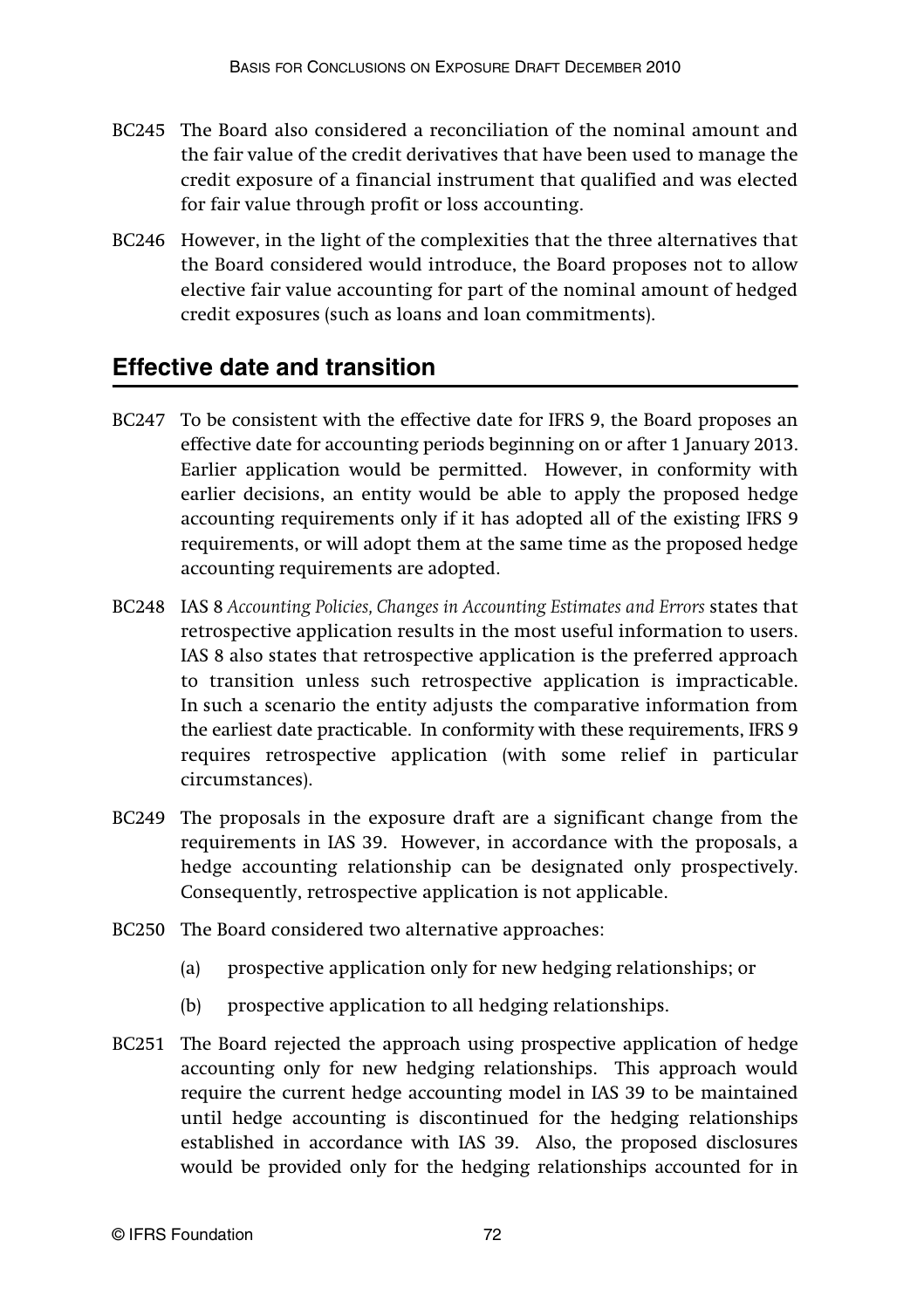accordance with the proposed model. This approach entails the complexity of applying the two models simultaneously and also involves a set of disclosures that would be inconsistent and difficult to interpret. Because some hedging relationships are long-term two hedge accounting models would coexist for a potentially long period. Consequently, for users of financial statements this raises comparability concerns between entities.

- BC252 Consequently, the Board proposes the prospective application of the proposed hedge accounting requirements for all hedging relationships. This approach would resolve the problem of having to apply two models simultaneously. This approach would allow some one-off transitional provisions to ensure that 'qualifying' hedging relationships could be moved from the existing model to the proposed model and would therefore be subject to the proposed requirements from the adoption date.
- BC253 The Board does not propose to amend IFRS 1 *First-time Adoption of International Financial Reporting Standards.* This is because a first-time adopter would need to look at the entire population of possible hedging relationships as defined by risk management and assess which ones are in compliance with the qualifying criteria in accordance with the proposed model. These should be documented on or before the transition date. This is consistent with the Board's proposed transition provisions for existing users of IFRSs. The proposed approach is also consistent with the current transition requirements of IFRS 1, which state that if an entity had designated a transaction as a hedge but the hedge does not meet the qualifying criteria in IAS 39 the entity shall discontinue hedge accounting.
- BC254 The Board recently published the request for views *Effective Dates and Transition Methods*. That document was issued to obtain views on the expected time and effort involved in properly adapting to the new financial reporting requirements and on the implementation timetable and sequence of adoption that facilitates cost-effective management of the changes. The Board will take into consideration the comments received on that document and on the transition proposals in the exposure draft when finalising the transition requirements for hedge accounting.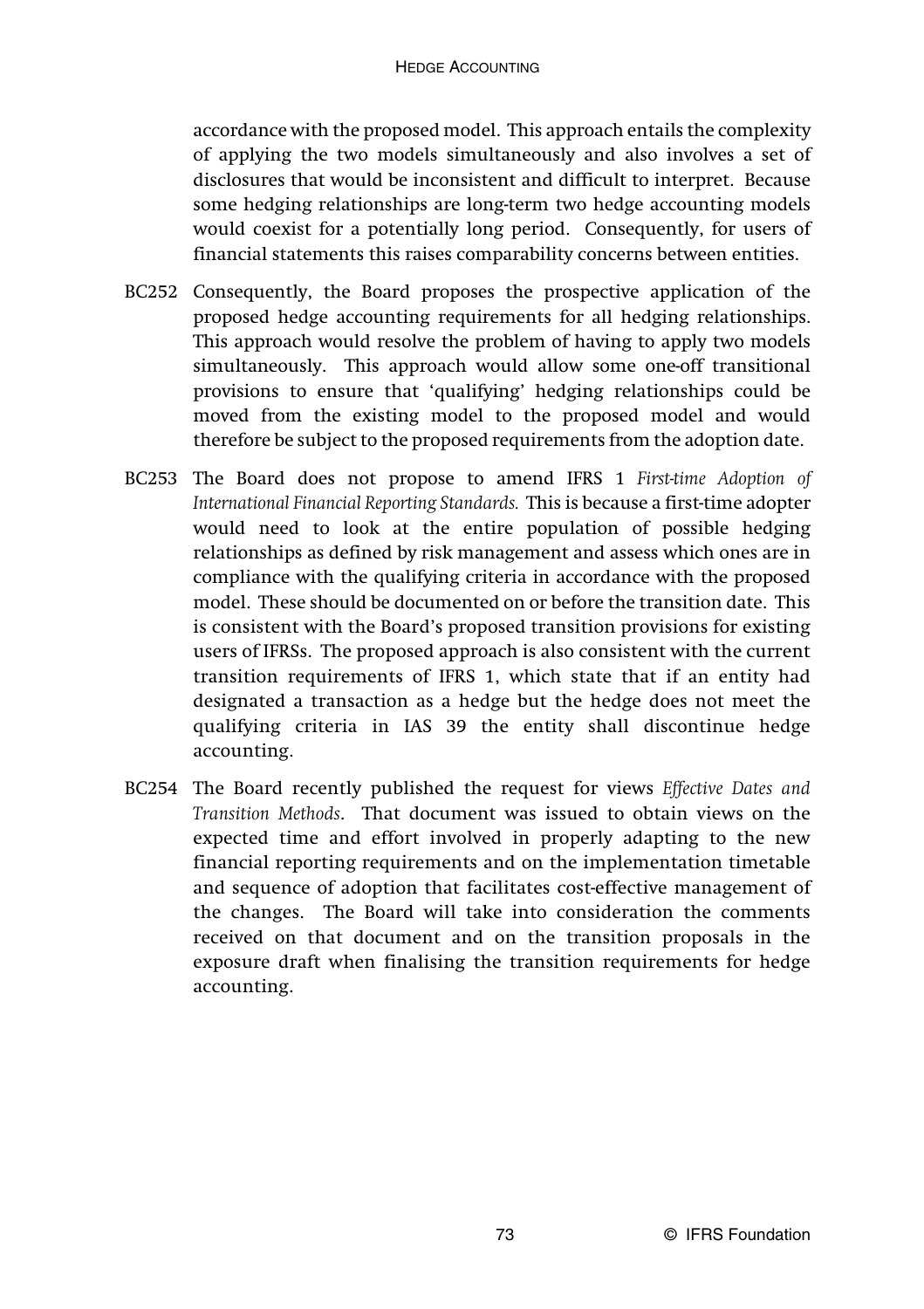# **Alternative view of John T Smith**

AV1 Mr Smith does not support the publication of the exposure draft, *Hedge Accounting,* because he believes that, if confirmed, its proposals would not improve financial reporting. While he agrees with the objective of reducing complexity and eliminating artificial barriers that preclude hedge accounting, he believes that many of the provisions in the exposure draft are not operational, lack rigour and would produce unintended consequences. He is particularly concerned that certain provisions undermine the fundamental principle that hedge ineffectiveness should be identified and recognised in profit or loss and the fundamental qualifying condition that there should be a high expectation that changes in the value of the hedging instrument will substantially offset the changes in the value of the hedged item. Mr Smith also believes that the proposals would inappropriately expand the use of hedge accounting, provide a virtually free choice to change the measurement attribute of assets and liabilities and specified portions thereof otherwise carried at cost or amortised cost, are incompatible with and would provide a means of circumventing the existing provisions of IFRS 9 *Financial Instruments* and would reduce comparability.

### **Differentiating basis risk and unhedged portions**

AV2 Mr Smith agrees that management should be able to designate a portion of either a financial asset or a non-financial asset as a hedged item. Accordingly, he supports the elimination of the qualifying condition in IAS 39 *Financial Instruments: Recognition and Measurement* that prohibits a portion of a non-financial asset from being a hedged item. He disagrees, however, with the method in which the hedged portion can be determined under the provisions in the exposure draft because it has the effect of characterising basis risk as an unhedged residual portion. The exposure draft specifies that a portion of an item can be designated as a hedged risk if it is separately identifiable and measurable. Mr Smith believes that this condition is substantially undermined and will have little utility because other guidance specifies that a hedged item can be a portion that is not contractually specified or a portion that is inferred. He also believes that the example in paragraph B16(b) further undermines this condition because the inferred risk in the price of jet fuel cannot be both gas oil and crude oil depending on the life of the contract. Mr Smith is also concerned that in identifying the portion being hedged there is no consideration of the residual portion, the portion of the whole that is not the subject of the hedge. He believes that it should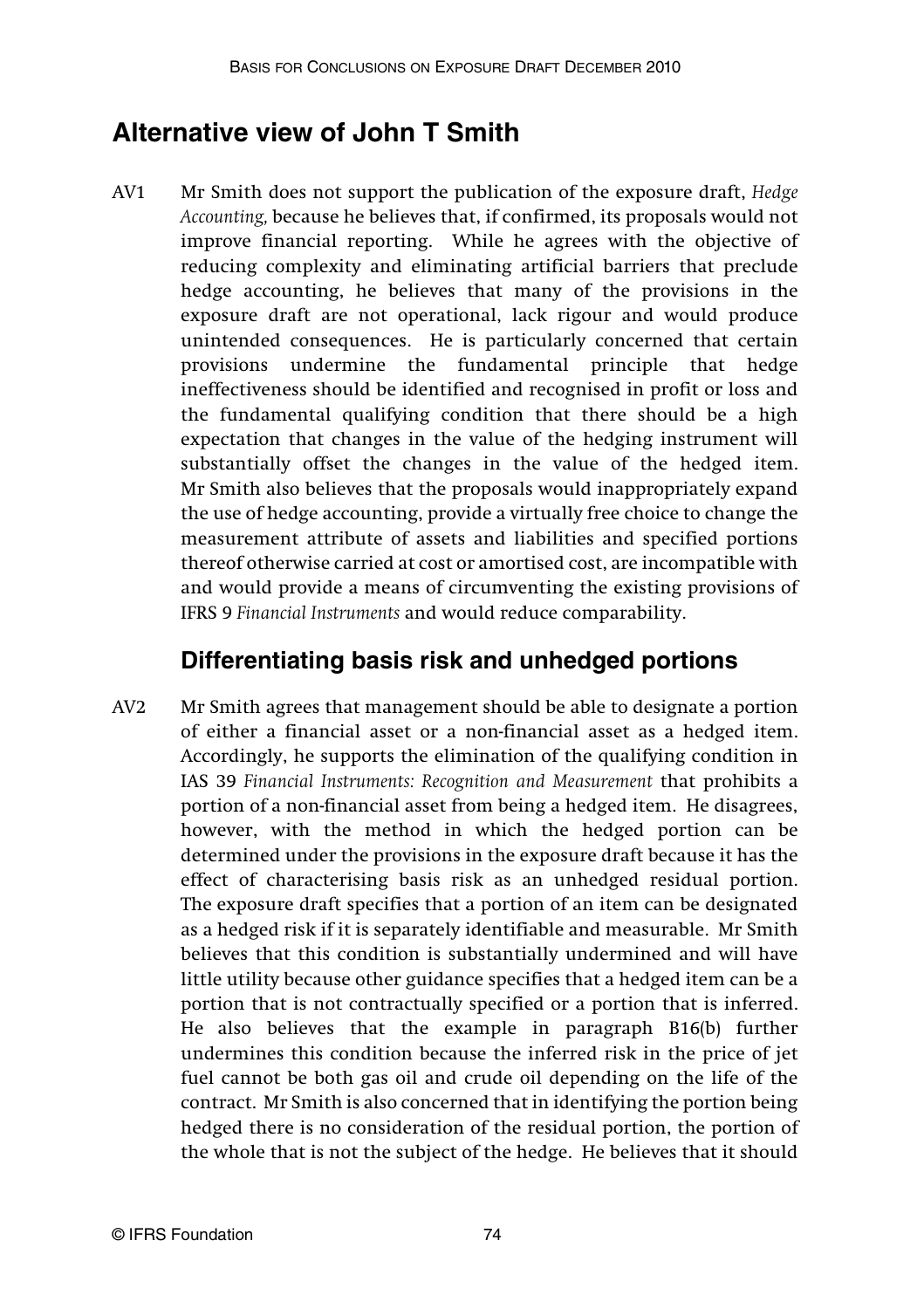not be permissible for a portion to be separated from the whole if there is interdependence between it and the residual portion. Similarly it should not be permissible for a portion that is not contractually specified to be separated from the whole if it and the remaining residual portion cannot be separately priced with the sum of those prices being equal to the price of the whole. Without a requirement to ensure that the prices of each portion can be isolated and measured separately with the sum equal to the price of the whole, any basis difference giving rise to ineffectiveness will not be recognised. Mr Smith believes that the above-mentioned provisions in the exposure draft provide a means of treating basis risk as an unhedged residual portion, thereby substantially eliminating recognition of ineffectiveness in a hedging relationship for both non-financial items and financial instruments and obscuring real ineffectiveness.

#### **Elimination of the 80–125 per cent test**

AV3 Mr Smith agrees with the elimination of the 80–125 per cent effectiveness test because it was required to be applied retrospectively and required a discontinuation of hedge accounting when the test was failed, thereby precluding the recognition of any change in value of the hedged item that offset the change in value of the hedging instrument. However, Mr Smith believes that the ongoing effectiveness test specified in the exposure draft is not sufficiently rigorous to provide a basis for hedge accounting because it does not attempt to ensure that the hedging relationship will be highly effective. The exposure draft requires the hedging relationship to be neutral so as to ensure that an entity is not purposefully overhedging or underhedging. The neutrality requirement, however, does not ensure any level of precision. The exposure draft also requires that the expectation for achieving offset is other than accidental. Mr Smith believes that this condition does not ensure that the hedging results will be highly effective. In his view the other than accidental offset condition is an extremely low threshold for qualifying for hedge accounting. He believes that the elimination of the condition that the hedge will be highly effective would unduly expand hedge accounting, thereby allowing considerable free choice to change the normal recognition and measurement requirements in other IFRSs.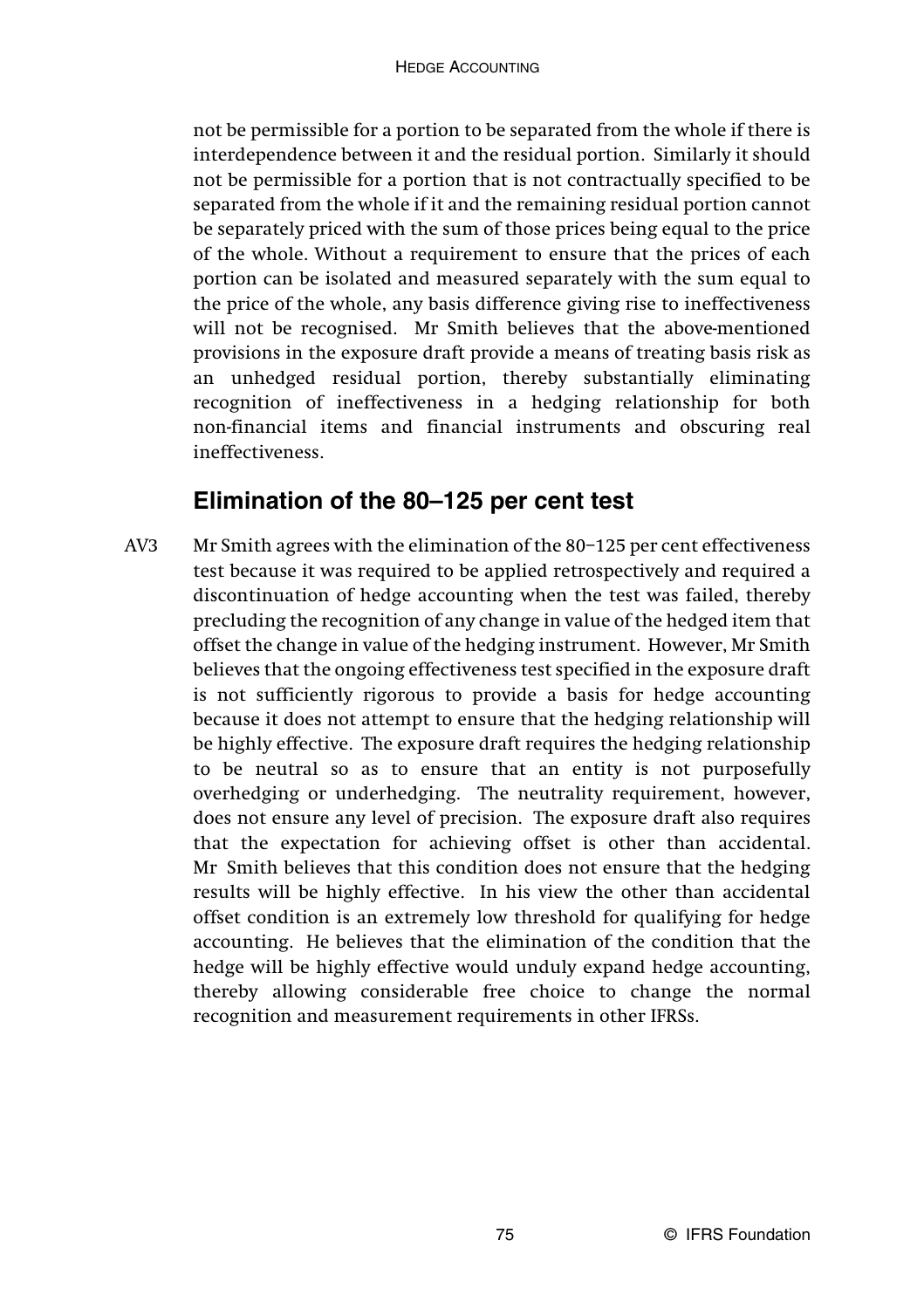#### **Reliance on risk management**

- AV4 Mr Smith agrees with the Board in characterising hedge accounting as an exception to the normal recognition and measurement requirements in IFRSs. Accordingly, he believes that there should be a rigorous set of qualifying criteria to provide for the exception. However, he is concerned that the exposure draft would treat hedge accounting as the norm and not the exception because it unduly relies on risk management as the basis for hedge accounting and would inappropriately expand the use of hedge accounting to accommodate all forms of risk management activities.
- AV5 Mr Smith supported reliance on the business model as a basis for classification and measurement in IFRS 9 because a particular business model was specified, namely to hold assets in order to collect contractual cash flows. Mr Smith does not support the substantial reliance on risk management in the exposure draft as a basis for hedge accounting because risk management is not defined, it has no boundaries and is not applied uniformly. Risk management activities involve assessing risk and taking risk positions. Risk can be assessed in different ways on the basis of individual items, portfolios or groups and on a local or entity-wide basis. Risk positions are arbitrary and can be changed according to an entity's tolerance of risk, its expectations for the future and its assessment of the cost and benefits of entering into risk management activities. More important, it is not possible to determine whether risk has been increased or decreased because risk management activities involve exchanging one type of risk for another. Risk management policies are often specified at a general level and often seek to reduce earnings volatility. Accordingly, Mr Smith believes that reliance on risk management provides little rigour because policies can be written in any manner to permit an entity to move in and out of hedge accounting freely as a function of how it evaluates risk and documents its risk management policy. Mr Smith believes that the exposure draft inappropriately proposes to expand the use of hedge accounting to accommodate any risk management activity.

#### **Hedge accounting for net positions**

AV6 The exposure draft proposes to expand the use of hedge accounting to permit net positions to be designated in a hedging relationship. It would also permit net offsetting positions involving only cash instruments to be accounted for as a hedge to accommodate circumstances that the Board considers rare. Mr Smith believes that the qualifying condition based on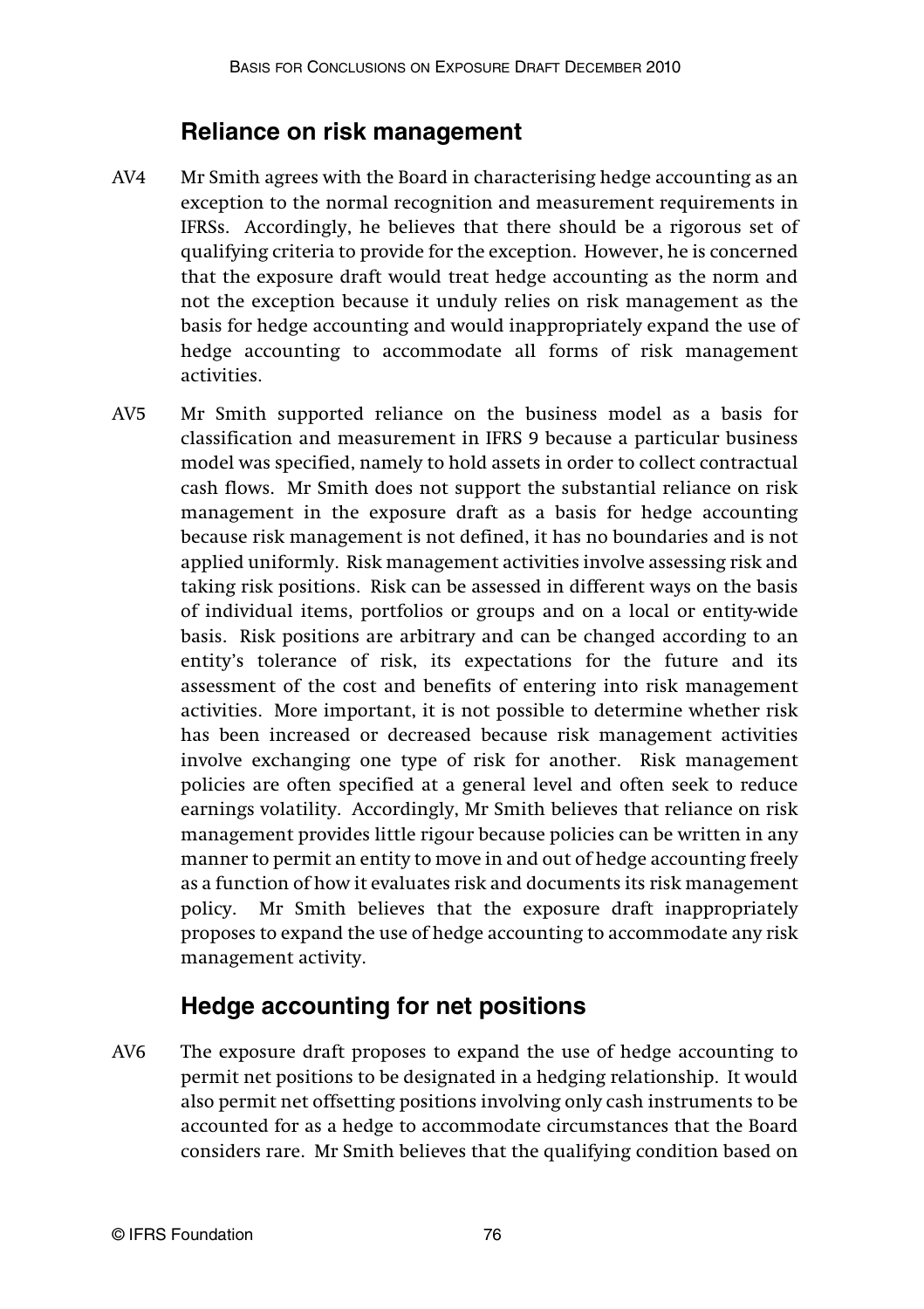risk management for establishing a hedge relationship for a net position has little rigour and essentially provides a free choice because it can be met when an entity documents that it manages risk on a net basis. He observes that a good risk manager would always consider offsetting positions in evaluating risk. He also believes that hedge accounting for net positions can easily be terminated because an entity can change the specified tolerance for risk any time on the basis of many different factors.

- AV7 Mr Smith is concerned that, without other qualifying criteria, two or more combinations of cash instruments that happen to coexist in the normal course of operations can be designated in a hedging relationship just because there is some offsetting risk. Accordingly, this proposal would have the effect of overriding the requirements of IFRS 9 relating to the fair value option when an accounting mismatch exists. Whenever there is an accounting mismatch, instead of electing the fair value option at inception for the life of the instrument and for the entire fair value as required by IFRS 9, an entity could circumvent those requirements by designating a hedging relationship after inception, for a period of time and for a portion of the risk. Mr Smith observes that even if there is no accounting mismatch, such as when the offsetting cash instruments are carried at amortised cost, a hedging relationship could be established and the measurement attribute changed. Accordingly, Mr Smith believes that the exposure draft provides an option to change the measurement attribute of any cash instrument or portion thereof whenever it offsets another instrument or portion thereof, thereby permitting the change in value to be recognised for any period of time and for any portion of risk that is being offset. This would have the effect of eliminating all volatility in earnings to the extent there is anything on the balance sheet that can be identified to offset another position. Mr Smith is also concerned that the ability to designate a net cash position as hedged items may be motivated by a desire to avoid volatility in earnings when there is a real economic mismatch as in the case in which two items carried at cost or amortised cost offset each other but one of them is designated in a hedging relationship to offset a third item carried at fair value.
- AV8 Mr Smith is also concerned that hedging results might not be comparable because an entity could choose to designate the net position or the portion of the gross exposure equal to the net exposure as the hedged position, or not to designate the relationship. Each of these designation choices gives rise to a potentially different presentation and impedes comparability.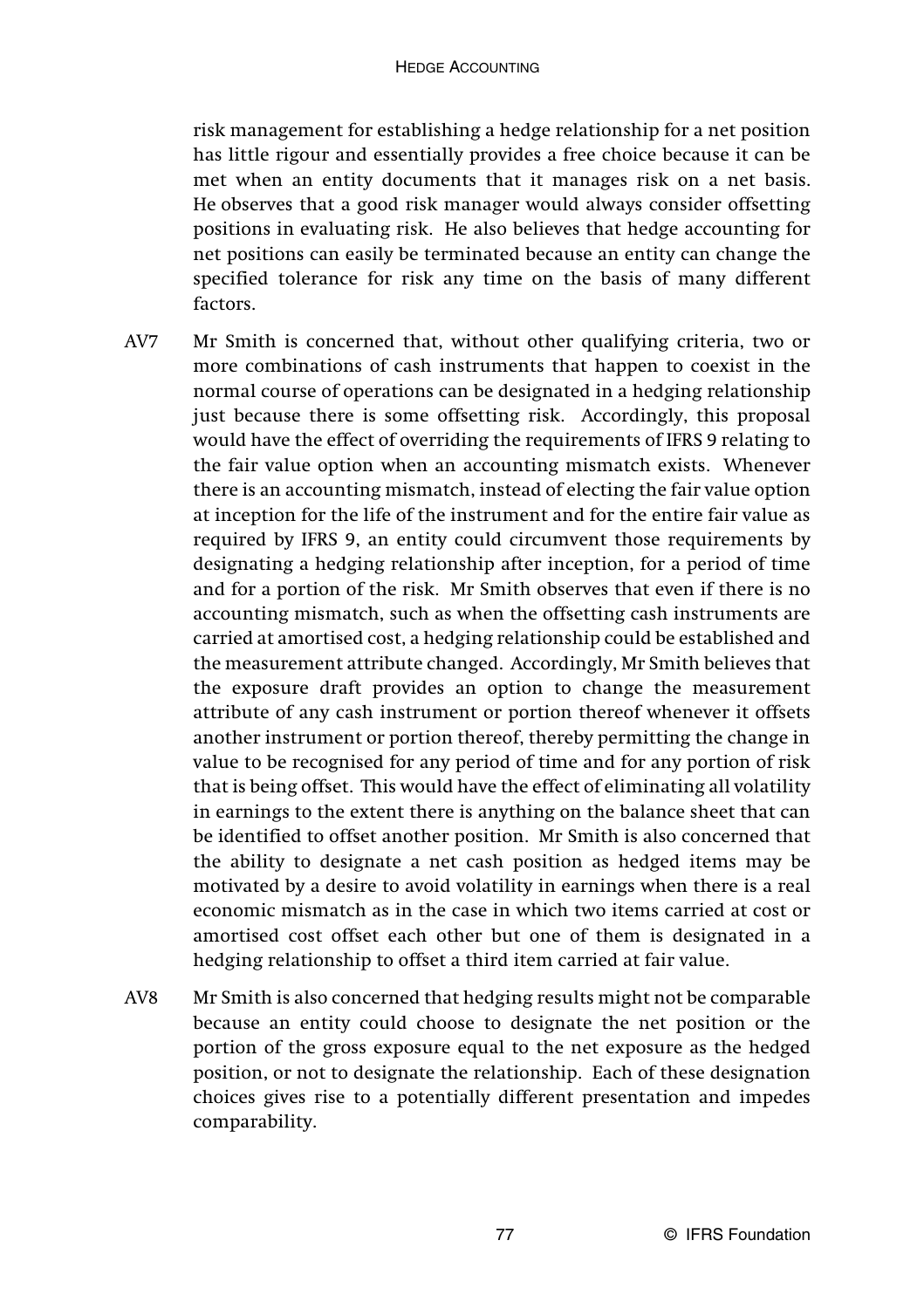### **Financial assets carried at fair value as hedging instruments**

AV9 The exposure draft proposes to expand the use of hedge accounting to permit financial assets and liabilities carried at fair value to be designated as hedging instruments to make the new hedge accounting model more future-proof as hedging strategies develop. Mr Smith believes that this change should not be made unless warranted by a particular practice problem that is known to exist. He also believes it might have unintended consequences by providing a means for structuring to permit the recognition in other comprehensive income of fair value changes that would otherwise be recognised in profit or loss.

#### **Hedging aggregated exposures**

AV10 The exposure draft proposes to expand the use of hedge accounting to permit an aggregated exposure that is a combination of another exposure and a derivative to be accounted for as a hedged item and justifies this expansion by analogising to the exception in IAS 39 that permits a purchased option, which is a derivative, to be designated as a hedged item. Mr Smith is concerned that the only condition necessary to permit an aggregated exposure to be a hedged instrument is designation. Mr Smith believes that without other limiting conditions, this provision might have unintended consequences by providing a means for structuring to permit the recognition in other comprehensive income of fair value changes that would otherwise be recognised in profit or loss and to permit the bifurcation of derivatives.

#### **Capitalising the time value of an option premium**

AV11 Mr Smith agrees that the time value of a purchased option is a cost for the protection it provides when the intrinsic value of the option is effective in offsetting a risk in a hedging relationship. He disagrees with the recognition of the time value of an option as a basis adjustment of a hedged item when the transaction results in the recognition of a non-financial asset because it does not offset a cash flow of the hedged item, is not a required part of the purchase price and does not enhance the value of the item purchased. It has the effect of spreading the cost into future periods for which protection is not provided. Mr Smith is also concerned that the three different methods described in paragraph 33 for recognising the time value of an option and changes therein depending on the nature of the hedged item adds complexity and diminishes comparability.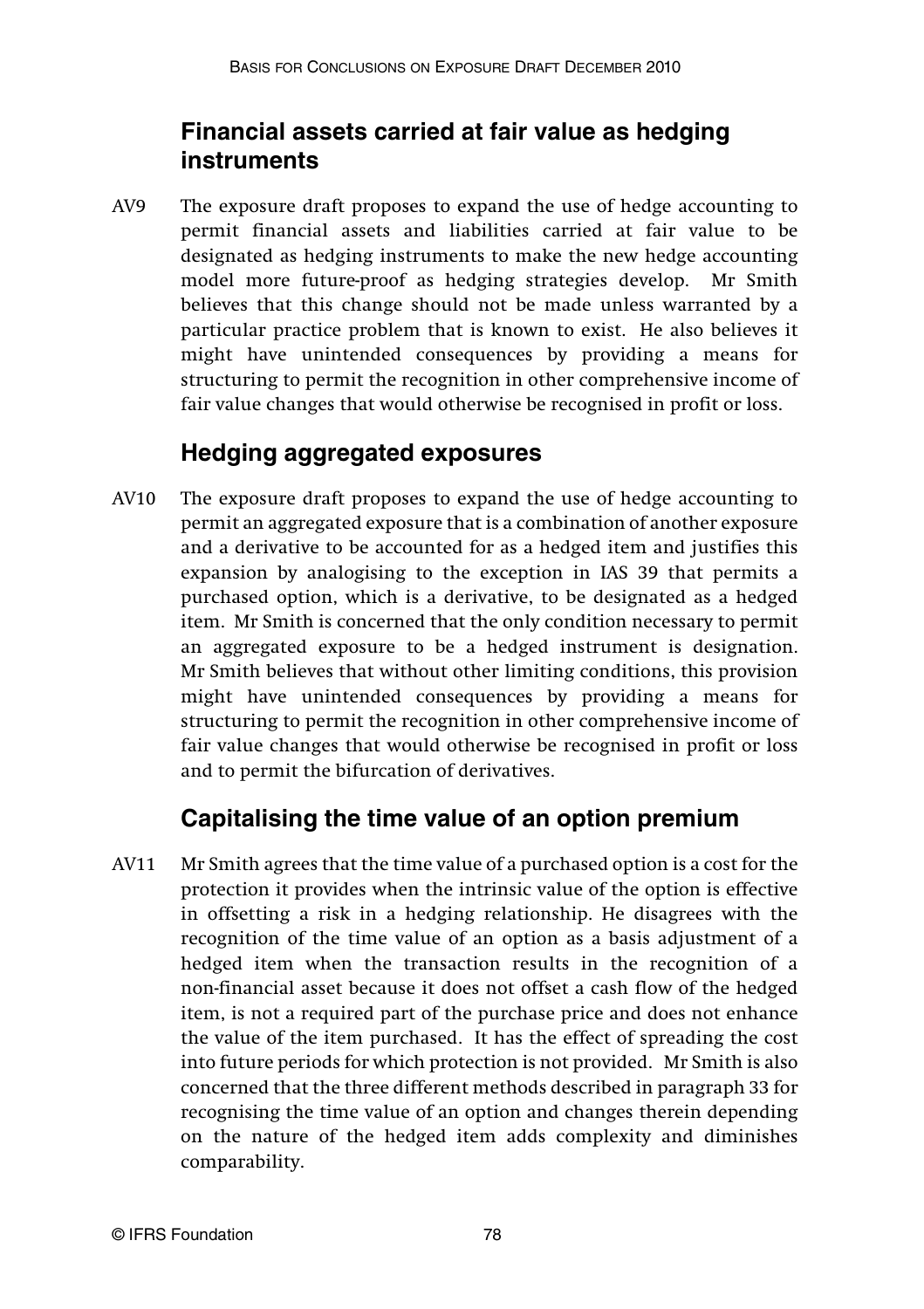### **Separate line item presentation**

AV12 Mr Smith does not support the separate line item presentation of changes in the value of hedged items in the statement of financial position. The line item amount is not an asset or liability in its own right and it changes over time because of hedging activity, amortisation and derecognition of the underlying asset or liability. He believes that it would only confuse users and make it difficult for them to understand value changes. He is particularly concerned that the exposure draft does not provide any guidance to require the items constituting the separate line item to be tracked with and specifically linked to the hedged items to which they relate. He believes that without such a requirement there exists considerable freedom to decide how to associate the line item amount with assets and liabilities that are derecognised or are no longer being hedged.

#### **User considerations**

- AV13 Mr Smith does not believe that investors would find the relaxation of the effectiveness test together with the expansion of hedge accounting in reliance on risk management as proposed in the exposure draft an improvement to financial reporting. He understands that investors support accounting that is consistent with risk management. However, investors typically reject free-choice accounting because it diminishes consistency and comparability. Mr Smith believes that the significant effort to link hedge accounting to risk management decreases complexity for preparers but increases it for users because it results in considerable free-choice accounting to change recognition and measurement requirements in other IFRSs.
- AV14 Mr Smith recognises that investors have difficulty understanding, and preparers have difficulty explaining, the volatility in profit or loss from the recognition of ineffectiveness under IAS 39 when hedge accounting cannot be applied or ineffectiveness resulting from basis differences is recognised. However, he believes it provided information that will no longer be available to users to serve as a starting point in a discussion with management or to allow them to make a conscious decision to ignore the amount of ineffectiveness reported in the financial statements.
- AV15 Mr Smith believes that, given the substantial freedom to change normal recognition and measurement requirements, it would be impossible for users to understand the effects of risk management activities without extensive disclosures of the fair values and changes in fair values in their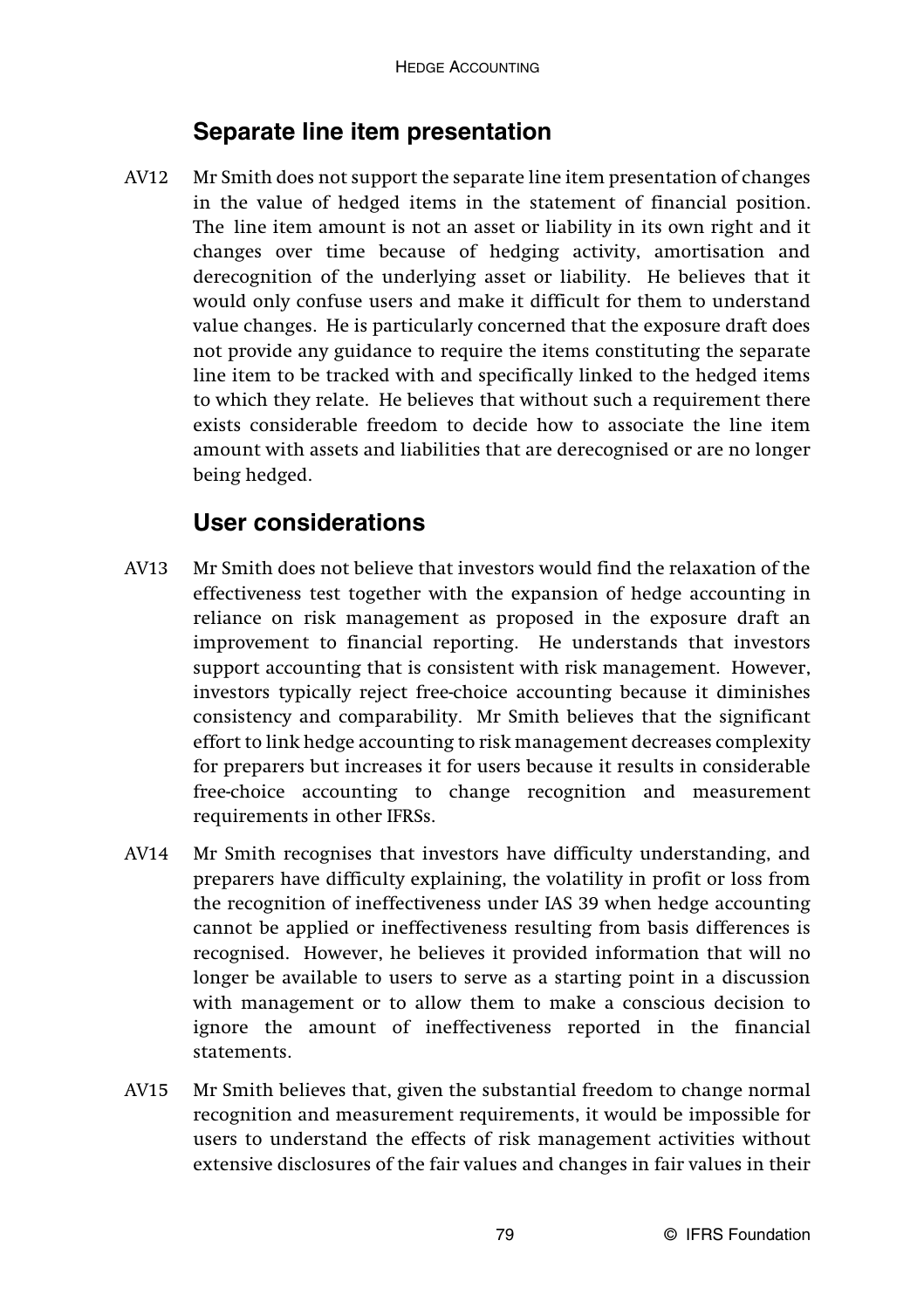entirety and the carrying amount and changes therein for assets and liabilities and firm commitments that were the subject of any hedge accounting. He believes such comparative analysis would be necessary to be used as a surrogate for identifying basis risk that would be suppressed under the proposals in the exposure draft.

#### **Unintended consequences**

AV16 Mr Smith understands that the changes being proposed in the exposure draft are intended to provide a better link between risk management practices and accounting and to reduce complexity. However, he is concerned that in resolving the various practice issues relating to hedge accounting that have been identified, little if any consideration was given to the ensuing operational problems created by these changes and no evaluation was made to consider the interaction of these changes comprehensively. Mr Smith believes that in combination the proposed changes create operational problems and will be shown to have significant unintended consequences. Mr Smith believes that in combination these proposed changes undermine the principles in IFRS 9 relating to classification and measurement, recognition and presentation and provide a means of circumventing its requirements.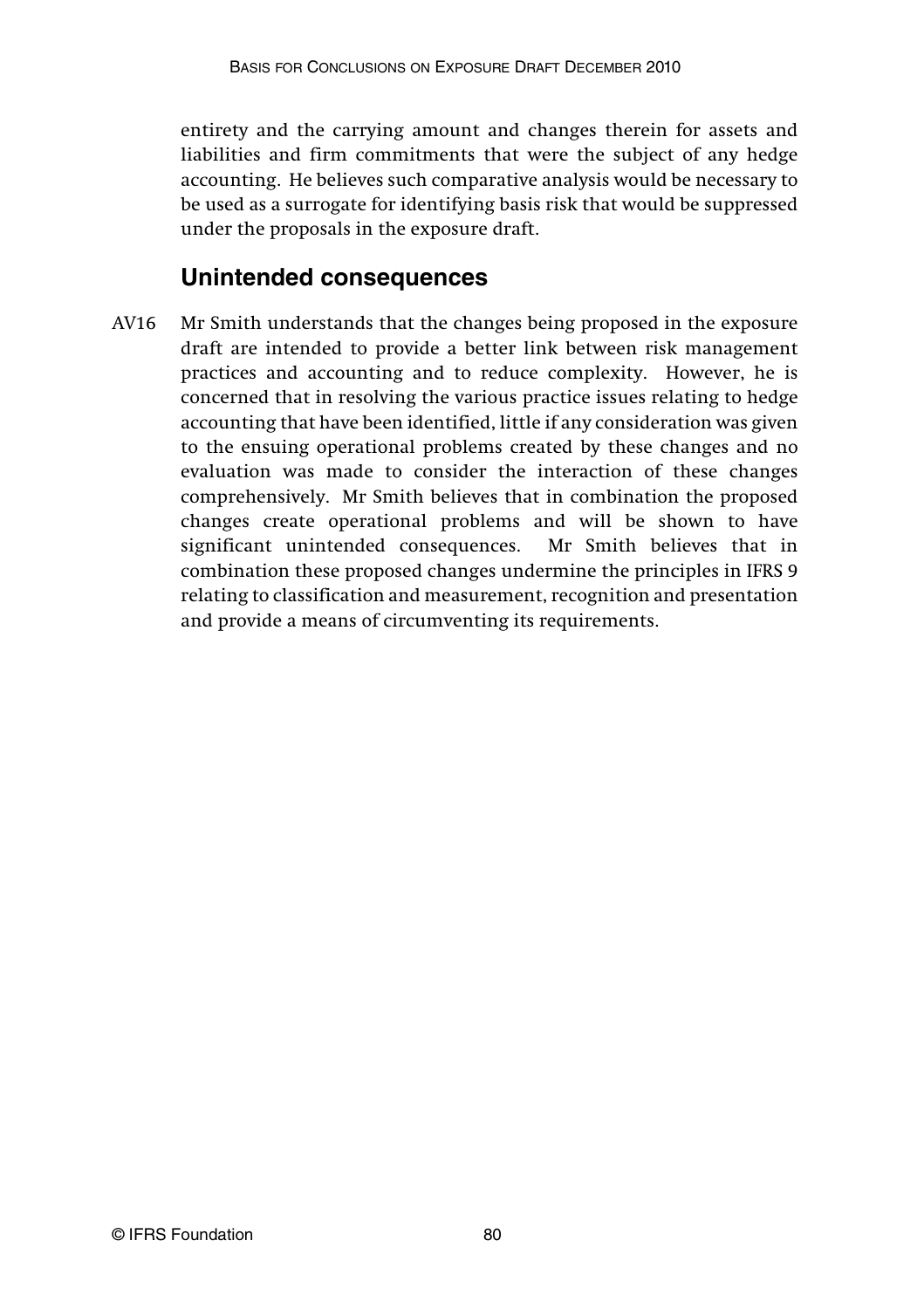# **Hedge accounting [Draft] Illustrative examples**

*The [draft] examples accompany, but are not part, of the [draft] IFRS.*

## **Disclosures**

IE1 Paragraph 50 of the exposure draft proposes that specific amounts related to items designated as hedging instruments should be disclosed in a tabular format. The following example illustrates how that information might be disclosed.

|                                                             | Notional<br>amount of<br>the hedging<br>instrument | Carrying amount of the<br>hedging instrument |             |  |
|-------------------------------------------------------------|----------------------------------------------------|----------------------------------------------|-------------|--|
|                                                             |                                                    | Assets                                       | Liabilities |  |
| Cash flow hedges                                            |                                                    |                                              |             |  |
| <b>Commodity price risk</b><br>- Forward sales<br>contracts | ХX                                                 | XX                                           | ХX          |  |
| Fair value hedges                                           |                                                    |                                              |             |  |
| Interest rate risk<br>- Interest rate swaps                 | ХX                                                 | XX                                           | ХX          |  |
| Foreign exchange risk<br>- Foreign currency loan            | ХX                                                 | xх                                           | xх          |  |

IE2 Paragraph 51 of the exposure draft proposes that specific amounts related to items designated as hedged items should be disclosed in a tabular format. The following example illustrates how that information might be disclosed.

|                                                                         | Gain or loss on the hedged<br>item presented in a separate<br>line item in the statement of<br>financial position | Cash flow<br>hedge<br>reserve |            |
|-------------------------------------------------------------------------|-------------------------------------------------------------------------------------------------------------------|-------------------------------|------------|
|                                                                         | Assets                                                                                                            | Liabilities                   |            |
| Cash flow hedges                                                        |                                                                                                                   |                               |            |
| <b>Commodity price risk</b><br>- Forecast sales<br>-Discontinued hedges | n/a                                                                                                               | n/a                           | ХX         |
| (forecast sales)                                                        | n/a                                                                                                               | n/a                           | ХX         |
|                                                                         |                                                                                                                   |                               | continued. |